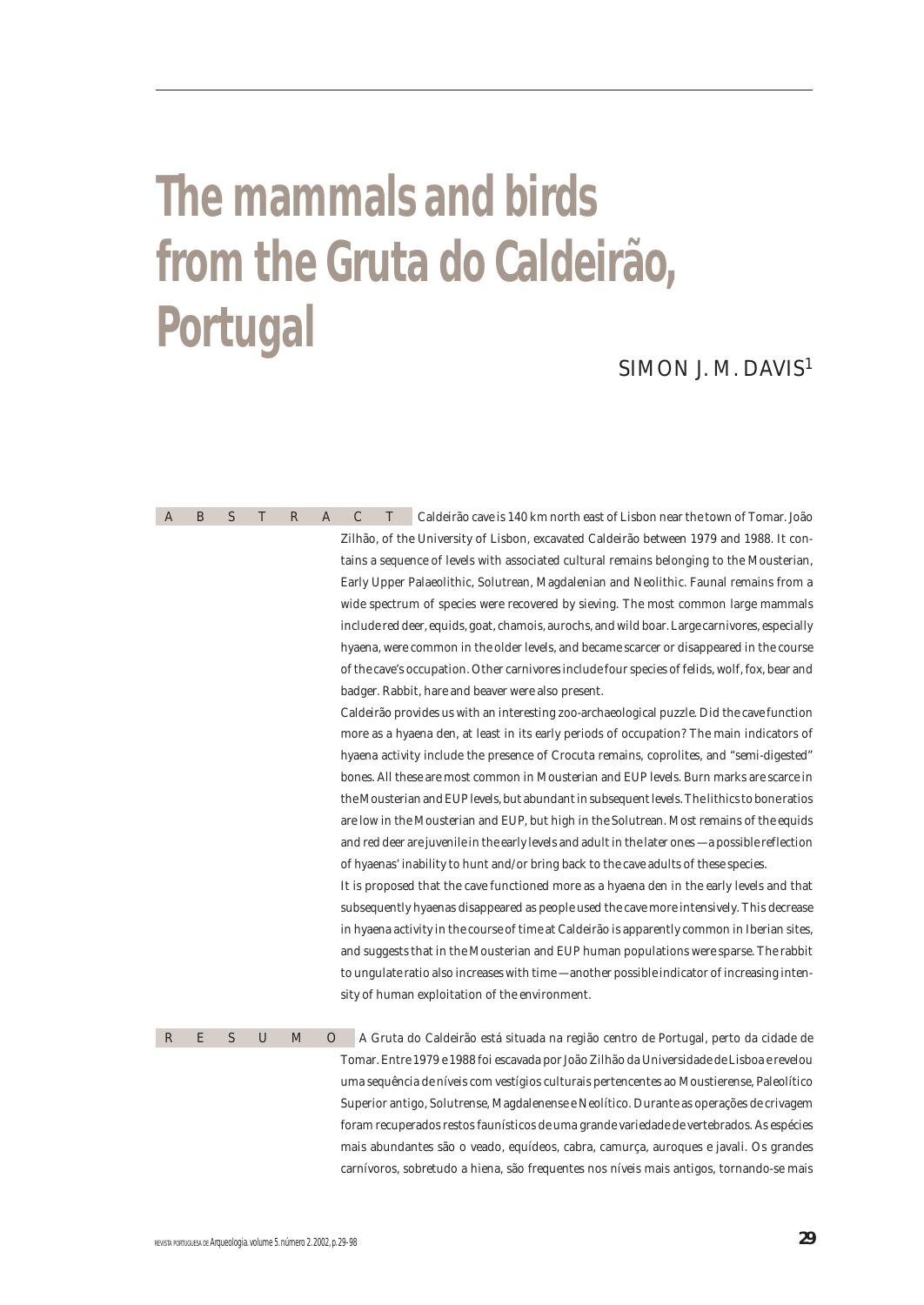escassos ou desaparecendo no decurso da ocupação da gruta. Regista-se igualmente a presença de lobo, raposa, urso, texugo e quatro espécies de felídeos. O coelho, a lebre e o castor também estão presentes.

O estudo zoo-arqueológico da Gruta do Caldeirão suscita uma problemática de difícil resposta: quem ocupou aquele espaço durante os períodos mais antigos — o Homem ou as hienas? Os principais indicadores da actividade destas últimas são a presença de restos (ossos e dentes) de Crocuta, coprólitos, e ossos parcialmente digeridos. Estes vestígios são mais frequentes nos níveis do Moustierense e do Paleolítico Superior antigo. Ossos queimados são raros durante estes períodos mas tornam-se mais frequentes nos níveis posteriores. A proporção entre material lítico e ossos é baixa durante o Moustierense e o Paleolítico Superior antigo, aumentando no Solutrense. A maior parte dos restos de equídeos e veados pertencem a animais jovens nos níveis mais antigos e pertencem a adultos nos mais recentes , sendo este talvez um indicador da incapacidade das hienas de caçar ou transportar para a gruta indivíduos adultos destes animais.

Neste artigo, propõe-se que a gruta terá funcionado mais como um covil de hienas nos períodos mais recuados, diminuindo a sua presença à medida que se intensificou a ocupação humana daquele espaço. Situações semelhantes são aparentemente conhecidas noutras jazidas Ibéricas podendo indicar a escassez de grupos humanos durante o Moustierense e o Paleolítico Superior antigo. A proporção entre coelhos e ungulados também aumenta ao longo do tempo, sendo este um outro indicador do possível acentuar da exploração humana dos recursos ambientais.

"… the occasional occurrence, in various parts of Europe, of the bones of man or the works of his hands, in cave-breccias and stalactites, associated with the remains of the extinct hyæna, bear, elephant, or rhinoceros, has given rise to a suspicion that the date of man must be carried further back than we had heretofore imagined."

> CHARLES LYELL, 1863 *The geological evidences of the antiquity of man with remarks on theories of the origin of species by variation*. London, John Murray (p.1)

## **Introduction**

The zoo-archaeology of caves first contribution to science, as suggested by the above quotation, was to provide evidence for the antiquity of man. People were making tools and hunting now extinct animals long before 4004 BC — the supposed date of the creation. Edouard Lartet (1801-71) who studied bones in caves found changes in the species composition in different strata and recognised different periods according to their associated animals. Since those pioneering days, faunal studies have become an integral part of archaeology. Animal bones help us to understand a site's use, climate change, the evolution of species, and, of course, the nature of the relation between people and their environment. It is my hope that this report on the mammals and birds from Caldeirão cave will contribute to our understanding of the prehistory of Portugal. Caldeirão, in the Vale do Nabão, central Portugal, is some 140 km north east of Lisbon near Tomar. At an altitude of 120 metres it is situated at latitude 39º 38' 54"N and longitude 8º 24' 54"W (Fig. 1). The cave, in a limestone region, faces south and provides access to a corridor, which terminates in a room approximately  $14 \text{ m}^2$  whose end is some 20 m from the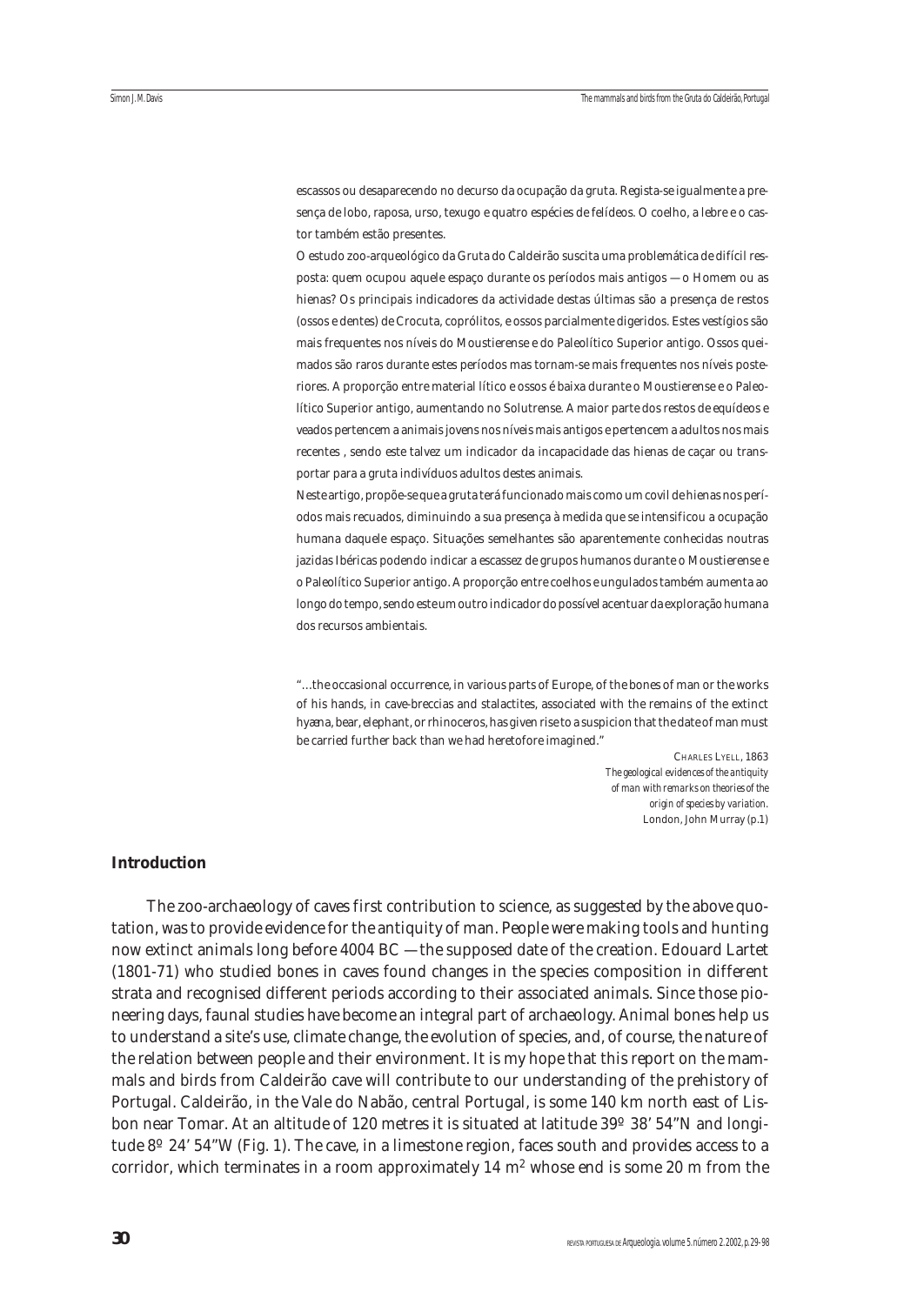entrance (Zilhão, 1997a). João Zilhão, who excavated Caldeirão between 1979 and 1988, uncovered levels to a depth of 6.2 m with remains belonging to the Neolithic, Magdalenian, Solutrean, Early Upper Palaeolithic and Mousterian cultures (Zilhão, 1997a; see table below). Today the vegetation in this "Atlantic-Mediterranean" region includes various species of oak, and on the overlying plateau, fig and olive are cultivated. Annual rainfall is around 1000 mm.

Póvoas (1991), and Póvoas et al. (1991) described the Mousterian to Magdalenian rodents, and Rowley-Conwy (1992) the Neolithic large mammals of Caldeirão. Antunes (1989) described five beaver teeth from the Mousterian and Magdalenian. This report describes the large mammal and bird remains. John Stewart studied the bird remains and Sally Newton is studying the rabbit bones. A summary of her findings is included here. Although the Caldeirão faunal collection is small by Franco-Cantabrian standards, it is the largest in Portugal and the only one encompassing such a time depth and stratigraphic resolution. It adds to a growing number of studies of Portuguese Upper Pleistocene faunal assemblages (see for example two recent syntheses, one by Cardoso, 1993 and the other by Antunes, 2000 and a recently completed study of Upper Palaeolithic bones



**Fig. 1** Map of Portugal to show the location of Caldeirão cave.

from Pego do Diabo by Valente, 2000). I make various hypotheses, mainly about who used the cave, which should become testable when further excavations provide more material for study.

Remains of animals from late Pleistocene deposits may provide the kinds of information mentioned above. However, caves often present the zoo-archaeologist with another problem. Other bone-collecting carnivores besides man are known to have inhabited the region. We need then to understand who was using the cave. To what extent were the animal remains collected by people and to what extent did carnivores accumulate them? Our conclusion is that in the earlier periods, Mousterian and Early Upper Palaeolithic, the cave of Caldeirão functioned largely as a carnivore feeding den, while in subsequent Solutrean and Magdalenian periods humans were its main occupants. If this was indeed the case, we would like to understand to what *degree* were carnivores and humans respectively responsible for accumulating the bones in each level.

#### **Recovery, preservation and sample-size**

All earth was routinely dry-sieved through a mesh of 2 mm aperture. A sample (10-20%) was transported to the Natural History Museum in Lisbon and wet-sieved using a 0,5 or 0,6 mm mesh. The latter provided Póvoas with her samples of microfauna. The bones are well preserved and there do not appear to have been great changes in this with time. Many had a calcareous encrustation ('calcrete'), which could be removed with dental tools or by immersion in dilute acetic acid. Although it is a small collection in total, it is worth noting that for example for the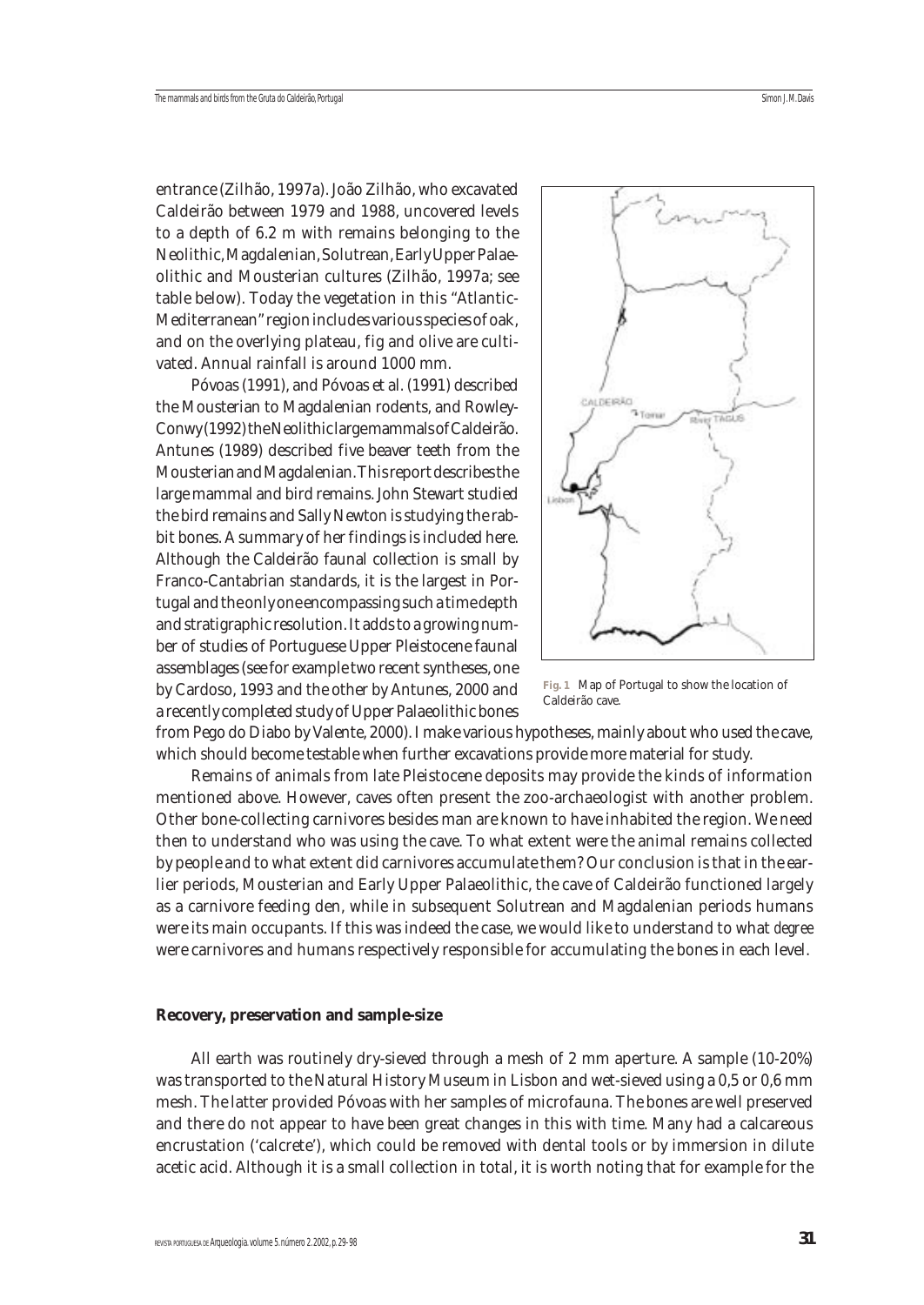Solutrean red deer (Table 3) the MNI estimates are as high for the phalanges (obtained by dividing the counts of each phalanx by 8) as for other parts of the skeleton, such as humerus (obtained by dividing by 2). This is unusual and presumably reflects the great care taken in excavation and recovery of the bones from this site, as well as (perhaps) their state of preservation.

The animal bone assemblage from Caldeirão is sufficiently large to estimate:

- a) The frequencies of different taxa in each of the five periods,
- b) The proportions of juvenile and adult red deer and equids in the four late Pleistocene periods,
- c) The representation of different parts of the red deer and equid skeleton in the late Pleistocene,
- d) Some very tentative indications concerning the size of some of the species, and
- e) By analysing the pattern of damage on bones and their fragments, an idea of carnivore versus human involvement in each level.

The animal bones from Caldeirão are stored in the Museum of Archaeology, Belém, Lisbon.

## **Stratigraphy and pooling of the faunal remains**

With around 900 recorded bones and teeth, observations on the faunal remains have been pooled into five main cultural units (with their strata and dates) as follows:

| <b>LAYERS</b>    | <b>PERIOD</b>            | <b>DATE BP</b>  |
|------------------|--------------------------|-----------------|
| Ea               | Neolithic*               | 6400 - 5700     |
| Eb               | Magdalenian**            | $16000 - 10000$ |
| Fa, Fb, Fc, H, I | Solutrean                | $22000 - 18000$ |
| Ja, Jb           | Early Upper Palaeolithic | $27000 - 22000$ |
| K, L, M, N       | Mousterian               | > 27000         |

\* includes Neolithic material intrusive in Eb and excludes Palaeolithic material derived from Eb

\*\* excludes Neolithic material intrusive in Eb and includes Palaeolithic material displaced in Ea

Animal burrowing in Magdalenian times, probably by lynx or badger, affected the integrity of the deposits in some parts of the cave, particularly in the corridor area, where some large burrows traversed the Solutrean levels down to the interface with the EUP deposits. Although great care was placed in isolating these disturbed areas, such activity, as well as other processes of postdepositional disturbance that are a natural feature of most cave deposits, mean that significant amounts of Magdalenian bones (especially rabbits) may be intrusive in the Solutrean (this is clearly the case in the uppermost Solutrean levels of squares O-P/13-14, for instance). Conversely, in the corridor area, diagnostic Solutrean lithic artefacts were found scattered in the Magdalenian levels, which, therefore, can be expected to be similarly "contaminated" to a small extent by upwardly displaced Solutrean material (Zilhão 1992, 1997a, personal communication). Smallscale displacements must have occurred throughout the succession, as indicated by artefact refitting and the radiocarbon dating of individual bone samples' and are duly considered below whenever vertical distribution patterns are discussed.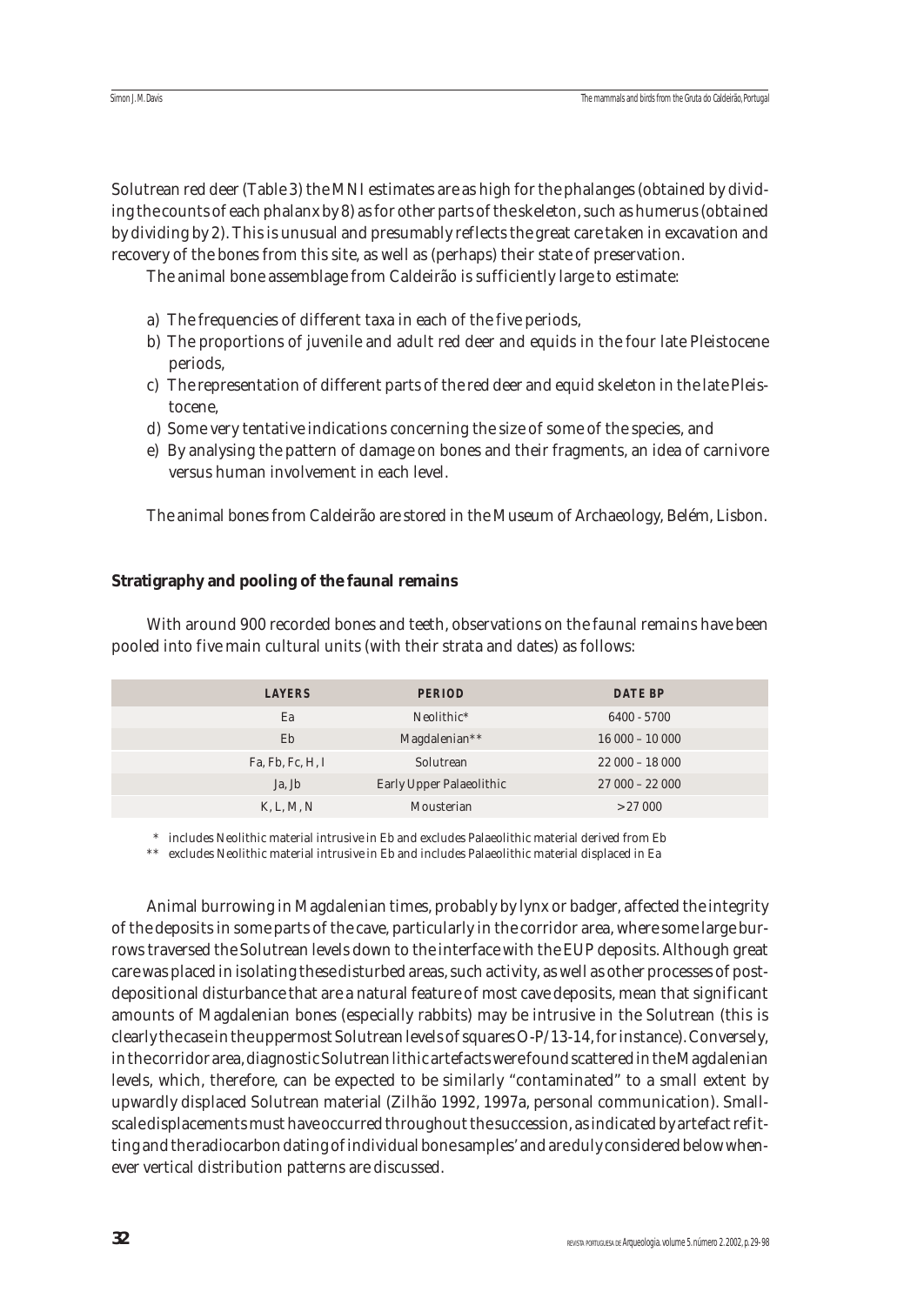## **Methods**

All bones and teeth were examined, but only certain regions of some of the bones were recorded in detail. What follows is a description of the criteria applied when deciding whether or not to record a particular fragment of bone or tooth, and how bones and teeth were counted, so that data from Caldeirão can be easily interpreted and used by other zoo-archaeologists working on the same material (Davis, 1992).

#### *The parts of the skeleton counted*

These regions are similar to Watson's (1979) "diagnostic zones". For example the medial half of the articulation of the distal tibia is counted, but none of the following parts of a tibia would be counted: the lateral half of the distal articulation, diaphysis, and proximal end. These "counted parts of the skeleton" include the mandibular cheek teeth, and articular ends/epiphyses of girdle, limb and feet bones. They are the units used to calculate the frequencies of different parts of the skeleton and proportions of young (epiphysis unfused) versus adult (epiphysis fused) animals. When other parts of the skeleton such as antlers, horn cores or maxillary teeth are the only evidence for the presence of a species, these **non-countable specimens** are recorded and their presence denoted by a + sign, but not included in the total counts of species found. The reasons for selecting these particular parts are as follows: a) they are relatively easy to identify to species; b) some, such as the distal metacarpal in some species of artiodactyls, when in sufficient quantity, can provide information about the sex ratio; c) many include a separate centre of ossification, or epiphysis, which fuses to the rest of the bone at a particular age and so, in sufficient quantity, provide a ratio of juveniles to adults; d) many provide useful measurements; and e) they come from most regions of the mammalian skeleton (head, girdles, limbs and feet) and their relative abundance indicates possible preferences for different parts of the body such as non-meat-bearing versus meat-bearing or fore-quarters versus hind-quarters.

#### *Detailed descriptions of parts of the ungulate skeleton counted.*

*Isolated cheek teeth – deciduous premolar (dP*2, *dP*3, *dP*4*) or pre-molar (P*2, *P*3, *P*4) *first, second and third molar teeth (M1, M2 and M3)* When more than half is present.

#### *Scapula*

If *more than half the glenoid articulation* is present. A glenoid articulation from a very young animal to which the coracoid had not been fused is recorded (as 'scapula U'). The state of fusion of the coracoid cannot be ascertained for a glenoid from which the area adjacent to the coracoid (or fusion surface with the coracoid) is missing, and is therefore recorded as 'Scapula - Coracoid?'.

#### *Distal humerus*

The *medial half of the trochlea* including enough bone adjacent to the shaft to identify the state of fusion of the distal epiphysis. The lateral half of a broken/chopped trochlea would not be counted.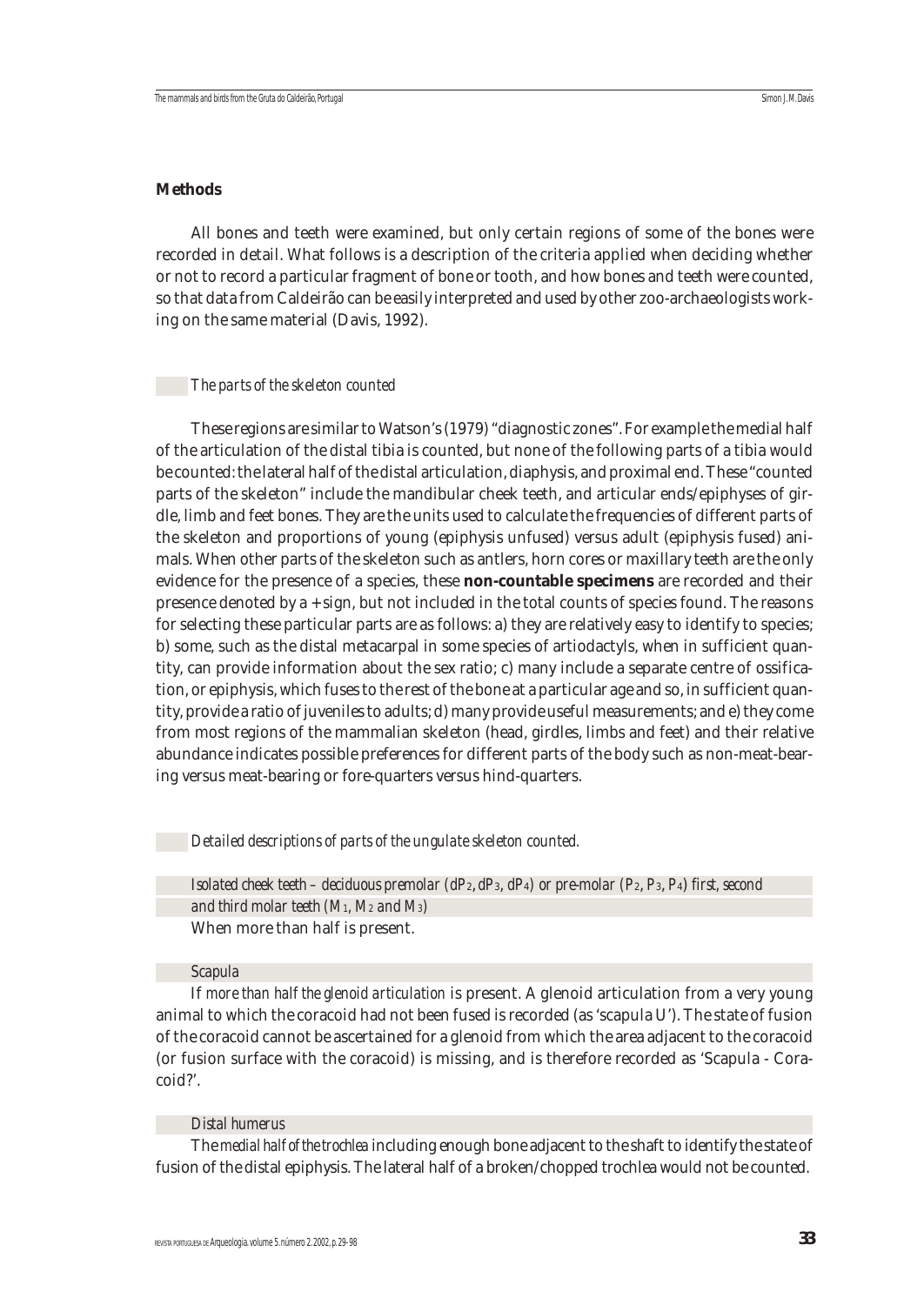## *Distal radius*

The *medial half of the articular surface* including enough bone adjacent to the shaft to identify the state of fusion of the distal epiphysis.

## *Distal metacarpal*

The *condyles* plus at least a small part of the region of fusion of the epiphysis (i.e. enough of the distal end to identify the state of fusion of the epiphysis.) Artiodactyl distal metacarpals comprise two condyles, which often break apart. A single artiodactyl condyle is counted as a '1/2'. At least half of a single condyle should be present. Each of the two central suid metacarpals (Mc 3 and 4) are counted as halves. Suid lateral metacarpal condyles (Mc 2 and 5) are not counted. Some poorly preserved metapodials, and broken suid axial metapodials, cannot be identified as metacarpals or metatarsals. These are counted as 'metapodials'.

## *Ischium of the pelvic girdle*

That part of the *acetabulum rim which is formed by the ischium*. At least half should be present.

## *Distal femur*

More than half of the *lateral condyle* including enough bone adjacent to the shaft to identify the state of fusion of the distal epiphysis.

## *Distal tibia*

*Medial part of the articulation* provided this consists of half or more of the total articular surface and including enough bone adjacent to the shaft to identify the state of fusion of the distal epiphysis.

## *Astragalus*

Half or more of the *lateral surface*.

## *Calcaneum*

*All of the sustentaculum plus half or more of the adjacent surface that articulates with the astragalus*. This is essentially the central part of the calcaneum and if the ascending ramus is missing the state of fusion of the *tuber calcis* cannot be ascertained. Calcanea without ascending rami are therefore recorded as 'Calcaneum - tuber calcis ?'.

## *Distal metatarsal*

See distal metacarpal.

## *Proximal first and second phalanx*

Half or more of the *articular surface* including enough bone adjacent to the shaft to identify the state of fusion of the epiphysis.

## *Third (terminal) phalanx*

The *articular surface* if half or more is present.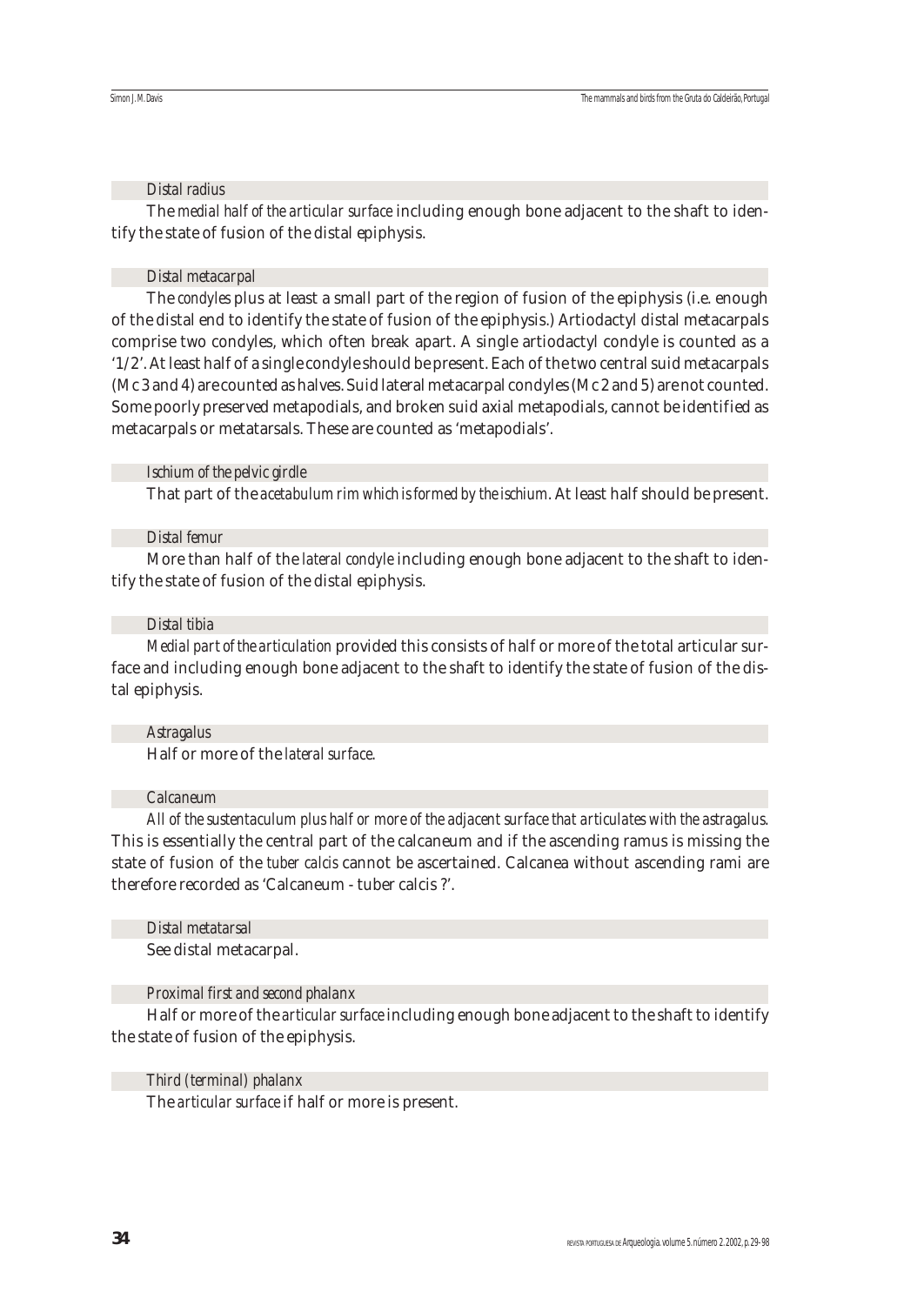This method was devised for dealing with assemblages that are comprised in the main part of ungulate bones. Caldeirão is rather different in containing many carnivore remains whose metapodials and phalanges are difficult to assign to their position within the hand and foot. Here, all these bones are counted so the total numbers of carnivore bones is slightly inflated – as carnivores have many more of these bones than do ungulates.

#### *Fragments*

In addition to recording these identifiable bones, a very large number of unidentifiable fragments and chips of large mammal bones (most are presumed to have belonged to ungulates) were also studied. Their numbers, as well as certain characters that they show such as burn, cut, acid-corrosion, and gnawing marks were recorded.

## *Recording of age-at-death*

There are two osteological methods of determining the "age-at-death" of a mammal. One method considers the proportion of unfused limb-bone epiphyses. The growing ends or epiphyses of long bones do not fuse to their respective shafts (diaphyses) until the end of their growing period. The state of fusion of epiphyses is recorded as follows. "F" = fused (adult) and "UE" = unfused (juvenile) epiphysis and "UM" the unfused metaphysis – the end of the shaft to which the epiphysis would have been attached in life. An epiphysis is described as "fused" once spicules of bone have formed across the epiphysial plate joining diaphysis to epiphysis.

The other method considers tooth eruption and wear. Growing mammals replace their milk teeth at well-defined ages. Mandibles may therefore contain deciduous (milk) premolars  $(dP<sub>2</sub>)$ ,  $dP_3$  and  $dP_4$ ) or their replacement teeth ( $P_2$ ,  $P_3$  and  $P_4$ ). Like many herbivores, bovids have high crowned teeth to counteract the wear induced by their abrasive diet of grass and the inevitable sand and grit particles. Their crowns gradually wear down. As they do so, the enamel fold pattern on their occlusal (biting) surface changes. These patterns form the basis of a series of agerelated "wear stages" which have been described by various investigators. Here, caprine and *Rupicapra* teeth were assigned to the eruption and wear stages of Payne (1973 and 1987), *Sus* and *Bos* teeth were assigned to the eruption and wear stages of Grant (1982).

Epiphysial fusion, and "milk versus permanent" dental data provide an estimate of the proportion of juveniles for a particular epiphysis and for the dentition respectively. More detailed sub-divisions into smaller age classes are provided by the different wear-stages of individual teeth.

#### *Measurements*

Measurements were taken with vernier callipers to the nearest 0.1 mm in the manner suggested by von den Driesch (1976) and as shown in Fig. 1 in Davis (1996). Equid mandibular teeth were measured as in Fig. 2.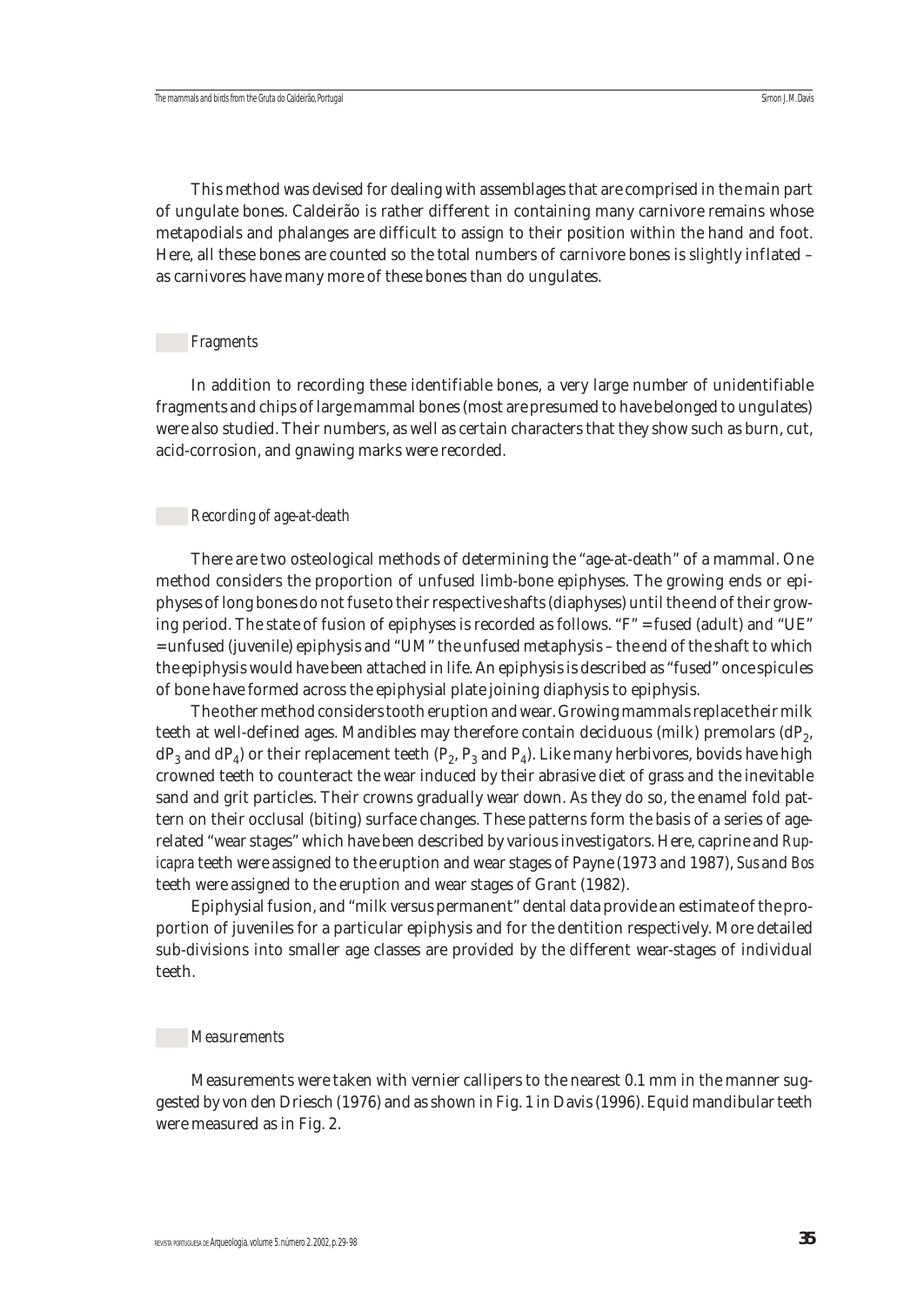

**Fig. 2** An equid mandibular tooth in occlusal view, with the enamel folds drawn in black, to illustrate how measurements are taken.

#### *Identifications*

I used the reference collection here in the IPA. Specimens thought to belong to rare animals like bear, hyaena, large felids, and chamois were verified at the Musée d'Histoire naturelle in Paris. Photographs of many bones of these are included. (I am not certain that all identifications are correct and would appreciate comments from colleagues.) Similarly, bird bones were identified at the Laboratorio de Arqueozoologia, Universidad Autónoma de Madrid. John Stewart, using the Natural History Museum collection in Tring, Hertfordshire, England has also checked our identifications and has written the section on birds.

#### *Modifications*

Cut and gnaw marks as well as burns are recorded, although these often proved difficult to see due to the calcareous concretions. Counts of such marks are therefore underestimated. Other post-mortem changes to bone were also noted such as acid corrosion.

#### **Species found and some metric considerations (Tables 1 to 6 and appendix)**

The taxonomy of extant species follows Mitchell-Jones et al. (1999). The Caldeirão mammal fauna includes at least eight species of ungulates and eight species of carnivores as well as an abundant small mammal and avian fauna. The most common large mammal is red deer, followed by equids and goat. Their frequencies are discussed later.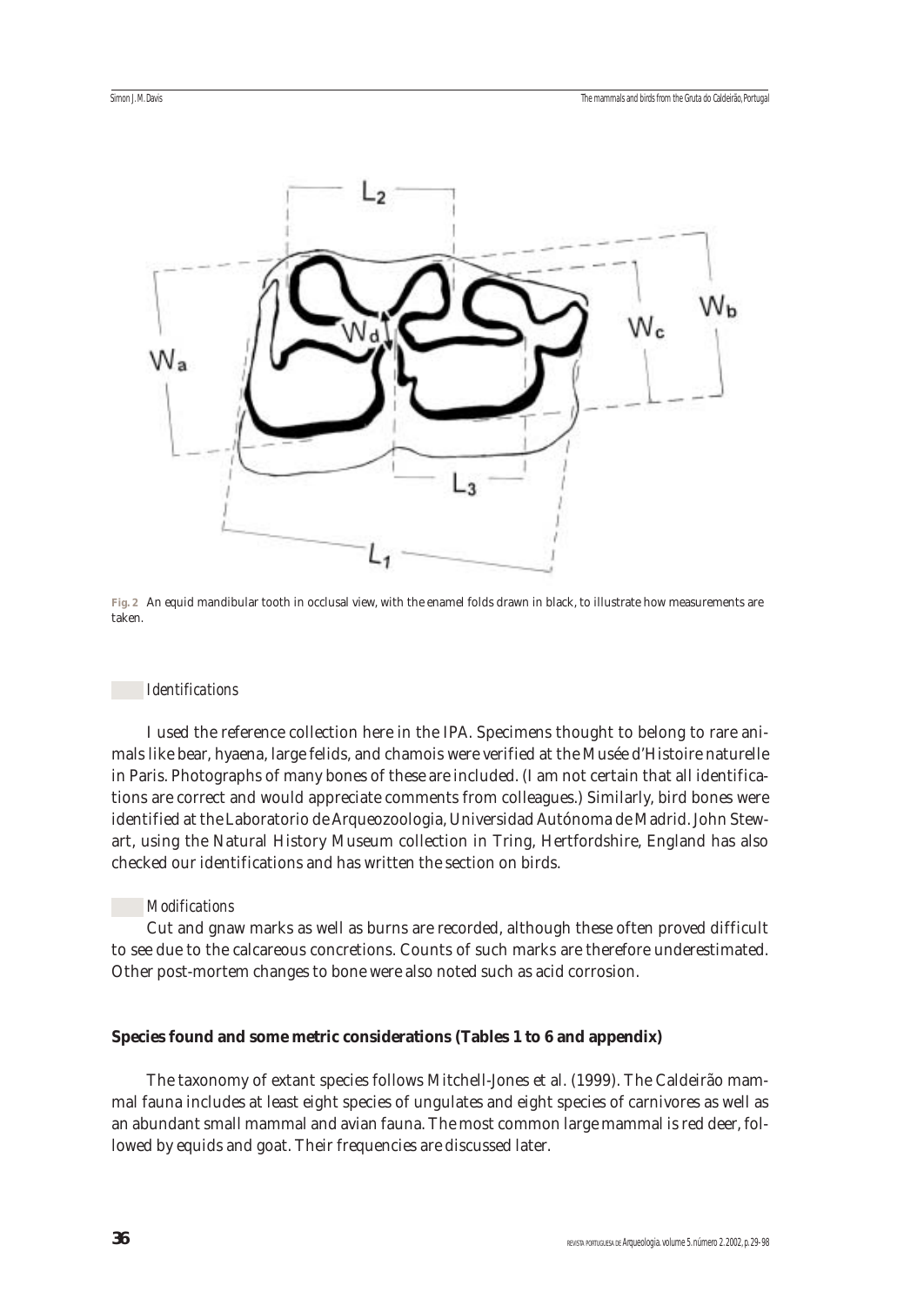## *Tables 1 to 5*

Numbers of teeth and bones from the Mousterian, Early Upper Palaeolithic, Solutrean, Magdalenian and Neolithic of Caldeirão cave. Some caprine/rupicaprine bones could not be identified to species and their numbers are given in the column "RCO" (i.e. *Rupicapra/Capra/Ovis*). Cat = *Felis silvestris*. Other taxa are abbreviated as follows: Bos = aurochs/cattle, Cap = goat, Rupi = chamois, Cerv = red deer, Sus = wild boar/pig, Equu = equid, Badg = badger and Hyen = hyaena. UM = unfused metaphysis, UE = unfused epiphysis, F = fused end. For some calcanea and scapulae the state of fusion of their epiphyses (tuber calcis and coracoid) could not be ascertained due to poor preservation/breakage, they are counted under "?". Bones marked with an "\*" are uncertain identifications. Each mandibular tooth, whether isolated or within a mandible, is counted separately, ("dP-" teeth are milk teeth). In the Solutrean, 15 first and 5 second red deer perforated phalanges are listed separately as "+x" and in view of their possible cultural origin are not included in the counts.

|                    |                          |                          |                                  |                |                           |                           |                    | Table 1. Mousterian              |                     |              |                |              |            |                                                            |
|--------------------|--------------------------|--------------------------|----------------------------------|----------------|---------------------------|---------------------------|--------------------|----------------------------------|---------------------|--------------|----------------|--------------|------------|------------------------------------------------------------|
|                    |                          | <b>Bos</b>               | Cap                              | <b>RCO</b>     | Rupi                      | <b>Cerv</b>               | <b>Sus</b>         |                                  | Equu Badg Hyen Bear |              | Lynx           | <b>Wolf</b>  | <b>Fox</b> | <b>Others</b>                                              |
| <b>Teeth</b>       | $dP_2$                   | $\overline{a}$           |                                  |                |                           |                           | $\overline{a}$     |                                  |                     |              |                |              |            |                                                            |
| (mandibular)       | $\mathrm{P}_2$           |                          |                                  |                |                           | $\overline{a}$            | $\mathbf{1}$       |                                  |                     |              |                |              |            |                                                            |
|                    | $dP_3$                   |                          |                                  |                | $\,1\,$                   | $\,1\,$                   | $\overline{a}$     |                                  |                     |              |                |              |            |                                                            |
|                    | $P_3$                    |                          |                                  |                | $\overline{a}$            | $\overline{2}$            | $\mathbf{1}$       |                                  | $\mathbf{1}$        |              | $\mathbf{1}$   |              |            |                                                            |
|                    | $dP_3/dP_4$              | $\overline{a}$           |                                  |                | $\overline{a}$            | $\overline{a}$            | L                  | 7                                |                     |              |                |              |            |                                                            |
|                    | $\text{d}P_4$<br>$P_4$   | $\mathbf{1}$             |                                  | $\mathbf{1}$   | $\,1\,$<br>$\overline{a}$ | $\,1\,$<br>$\overline{c}$ | Ĭ.<br>$\mathbf{1}$ |                                  | $\mathbf{1}$        |              |                |              |            |                                                            |
|                    | $P_3/P_4$                |                          |                                  |                | L                         | L                         | $\overline{a}$     |                                  | $\overline{a}$      |              |                |              |            |                                                            |
|                    | $M_1$                    |                          |                                  |                |                           | $\,1\,$                   | L                  |                                  | $\mathbf{1}$        |              |                |              |            | 1 Leopard                                                  |
|                    | $\rm M_1/M_2$            |                          | $\mathbf{1}$                     |                |                           | $\mathbf{1}$              |                    | $\mathbf{1}$                     | $\overline{a}$      |              |                |              |            |                                                            |
|                    | $M_2$                    |                          |                                  | $\overline{a}$ | $\overline{a}$            | $\,1\,$                   | L                  | $\overline{a}$                   | $\mathbf{1}$        |              |                |              |            |                                                            |
|                    | $M_3$                    |                          |                                  | $\mathbf{1}$   |                           | 3                         |                    |                                  |                     |              |                |              |            |                                                            |
|                    | PM/M                     | $\overline{a}$           |                                  | $\overline{a}$ | L                         | j.                        |                    | $\overline{4}$                   |                     |              |                |              |            |                                                            |
| <b>Scapula</b>     | U                        |                          |                                  |                |                           |                           |                    | $\mathbf{1}$                     |                     |              |                |              |            |                                                            |
| (glenoid)          | $\mathbf F$              |                          |                                  |                |                           |                           |                    |                                  |                     |              |                |              |            |                                                            |
|                    | $\overline{\cdot}$       |                          |                                  |                |                           |                           |                    |                                  |                     |              |                |              |            |                                                            |
| Distal             | <b>UM</b>                |                          |                                  | $\mathbf{1}$   |                           | $\overline{a}$            |                    |                                  |                     |              |                |              |            |                                                            |
| humerus            | UE                       |                          |                                  |                |                           | $1*$                      |                    |                                  |                     |              |                |              |            |                                                            |
|                    | $\mathbf F$              |                          | $\mathbf{1}$                     |                |                           | L,                        |                    | $\mathbf{1}$                     |                     |              |                |              |            | 1 Roe deer                                                 |
| Distal radius      | <b>UM</b><br>UE          |                          |                                  |                |                           |                           |                    | 1                                |                     |              |                |              |            |                                                            |
|                    | $\mathbf F$              |                          |                                  |                |                           |                           |                    |                                  |                     |              |                |              |            |                                                            |
| Distal             | <b>UM</b>                | $\overline{a}$           |                                  |                |                           | $\sqrt{2}$                | j,                 |                                  |                     |              |                |              |            |                                                            |
| metacarpal         | UE                       |                          |                                  |                |                           | $\,1\,$                   |                    |                                  |                     |              |                |              |            |                                                            |
|                    | $\mathbf F$              | L,                       | L,                               |                | L                         | j.                        |                    |                                  |                     |              | $\,1\,$        | $\mathbf{1}$ |            |                                                            |
| <b>Ischium</b>     |                          |                          | $1*$                             |                |                           |                           |                    |                                  |                     |              | $1*$           |              |            |                                                            |
| (acetabulum)       |                          |                          |                                  |                |                           |                           |                    |                                  |                     |              |                |              |            |                                                            |
| Distal femur       | <b>UM</b>                | L.                       |                                  |                |                           |                           |                    |                                  |                     |              |                |              |            |                                                            |
|                    | UE                       |                          |                                  |                |                           |                           |                    |                                  |                     |              |                |              |            |                                                            |
| Distal tibia       | $\mathbf F$<br><b>UM</b> |                          |                                  |                |                           |                           |                    |                                  |                     |              |                |              |            |                                                            |
|                    | UE                       | $\overline{\phantom{m}}$ |                                  |                |                           | $\sqrt{2}$                |                    |                                  |                     |              |                |              |            |                                                            |
|                    | $\mathbf F$              | $_{\star}$               |                                  |                |                           | $\,1$                     |                    |                                  |                     |              |                |              |            |                                                            |
| Calcaneum          | U                        | $\overline{a}$           | 1                                |                |                           | j.                        |                    |                                  |                     |              |                |              |            |                                                            |
|                    | $\mathbf F$              | $\overline{a}$           |                                  |                |                           | $\,1$                     |                    |                                  |                     |              | $\mathbf{1}$   |              |            |                                                            |
|                    | $\overline{\phantom{a}}$ | $\overline{a}$           | $\overline{a}$                   |                |                           | L                         |                    |                                  |                     |              |                |              |            |                                                            |
| <b>Astragalus</b>  |                          |                          | 3                                |                |                           | $\overline{5}$            |                    |                                  |                     |              | 1              |              |            |                                                            |
| Distal             | <b>UM</b>                | $\overline{a}$           | $\overline{a}$                   |                |                           | $\overline{a}$            |                    |                                  |                     |              |                |              |            |                                                            |
| metatarsal         | UE                       |                          |                                  |                |                           | $\overline{a}$            |                    |                                  |                     |              |                |              |            |                                                            |
|                    | F                        |                          |                                  |                |                           | 0.5                       |                    |                                  |                     |              |                |              |            |                                                            |
| <b>Phalanx 1</b>   | <b>UM</b>                | L,                       |                                  |                | L,                        | $\sqrt{5}$                |                    | 3                                |                     |              |                |              |            |                                                            |
| proximal           | UE<br>$\mathbf F$        |                          | $\overline{a}$<br>$\overline{c}$ |                | L                         | $\,3$<br>$\,1\,$          | L                  | $\overline{c}$                   |                     |              |                | L.<br>$2*$   |            |                                                            |
| Phalanx 2          | <b>UM</b>                | $\overline{a}$           | $\overline{a}$                   |                |                           | $\boldsymbol{2}$          | L,                 | $\overline{a}$<br>$\overline{c}$ |                     | $\mathbf{1}$ | $\overline{4}$ | L.           |            |                                                            |
| proximal           | UE                       |                          | $\overline{a}$                   |                | L,                        | $\,1\,$                   |                    | $\overline{a}$                   |                     |              |                |              |            |                                                            |
|                    | $\mathbf F$              |                          | $1*$                             |                | $\overline{\phantom{a}}$  | $1\,$                     |                    | j.                               |                     |              |                |              |            |                                                            |
| <b>Phalanx 3</b>   |                          |                          | $\overline{c}$                   |                | $2*$                      | 10                        | j,                 | $\mathbf{1}$                     | $\overline{c}$      |              | $\overline{c}$ |              |            |                                                            |
| Distal             | <b>UM</b>                |                          |                                  |                | $\overline{\phantom{a}}$  | $0.5*$                    | L                  | L.                               |                     |              |                |              |            |                                                            |
| metapodial         | UE                       |                          |                                  |                | $\overline{a}$            | $\,1$                     | j,                 | $\,1$                            |                     |              |                |              |            |                                                            |
|                    | $\mathbf F$              | $\overline{a}$           |                                  |                | $\overline{a}$            | $\frac{1}{2}$             | L                  | $\overline{a}$                   |                     |              |                | ٠            |            |                                                            |
| <b>Other</b> bones |                          |                          |                                  |                |                           |                           |                    |                                  |                     |              |                |              |            | 2 Amphib.longbones<br>2 tortoise osteoderm<br>9 Bird bones |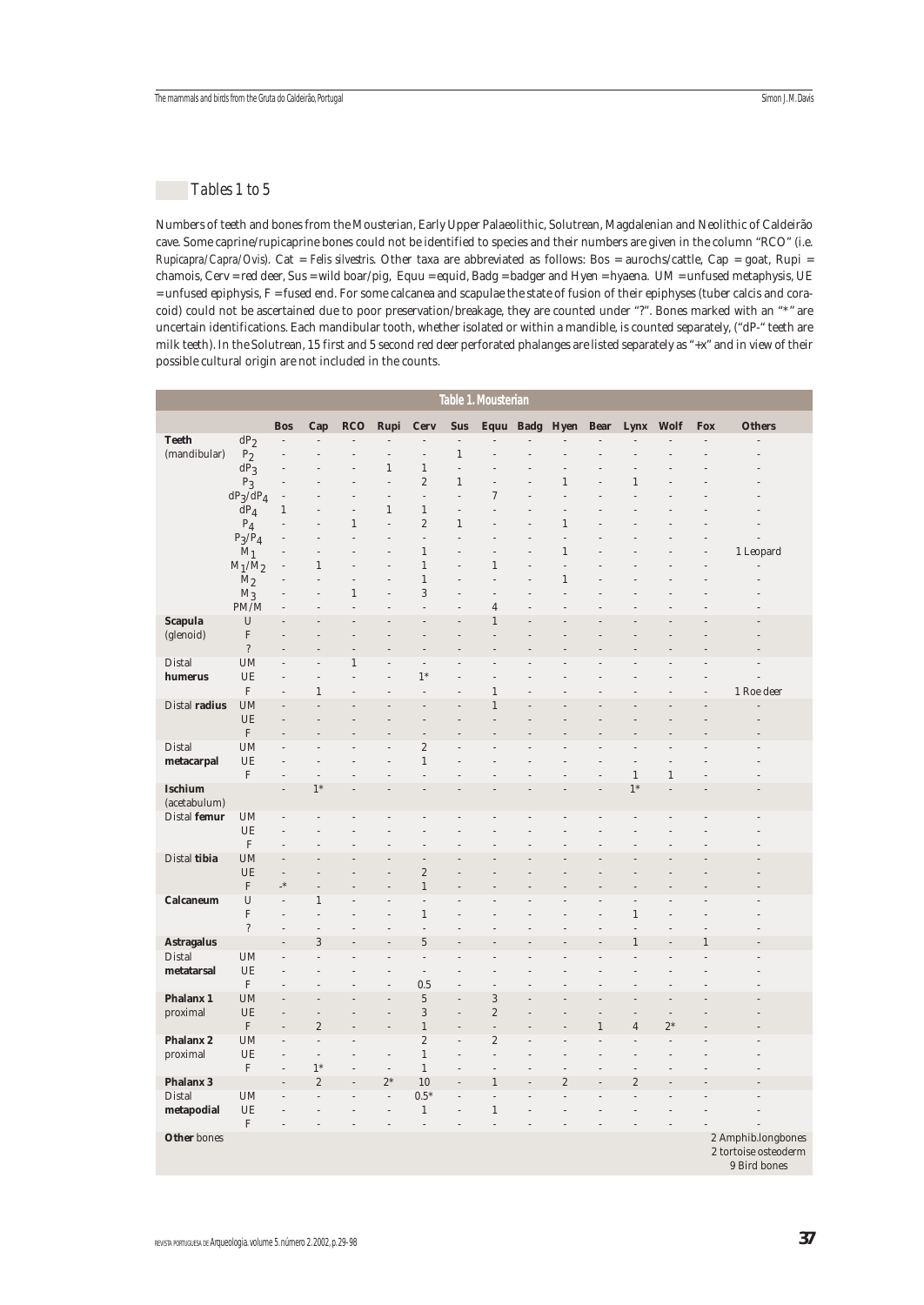| Table 2. Early Upper Palaeolithic |                           |                |                                |                                  |                |                          |            |                |  |                     |                |                |                |            |                                       |
|-----------------------------------|---------------------------|----------------|--------------------------------|----------------------------------|----------------|--------------------------|------------|----------------|--|---------------------|----------------|----------------|----------------|------------|---------------------------------------|
|                                   |                           | <b>Bos</b>     | Cap                            | <b>RCO</b>                       | Rupi           | <b>Cerv</b>              | <b>Sus</b> |                |  | Equu Badg Hyen Bear |                | Lynx Wolf      |                | <b>Fox</b> | <b>Others</b>                         |
| <b>Teeth</b>                      | $dP_2$                    |                |                                |                                  |                | $\boldsymbol{2}$         |            |                |  |                     |                |                |                |            |                                       |
| (mandibular)                      | $P_2$                     |                |                                |                                  |                | $\overline{\phantom{m}}$ |            |                |  |                     |                |                |                |            |                                       |
|                                   | $dP_3$                    |                | $\overline{a}$                 |                                  |                | $\sqrt{2}$               |            | 3              |  |                     |                |                |                |            |                                       |
|                                   | $P_3$                     |                | 1                              |                                  |                |                          |            | l,             |  | 1                   |                |                |                | 1          |                                       |
|                                   | $dP_3/dP_4$               |                | $\overline{a}$                 |                                  |                | L,                       |            | $\sqrt{2}$     |  |                     |                |                |                |            |                                       |
|                                   | $\text{d}P_4$             |                | $\overline{a}$                 | $\overline{a}$                   |                | $\overline{5}$           | L.         | $\,1$          |  |                     |                |                |                |            |                                       |
|                                   | $P_4$                     |                | $\sqrt{3}$                     | $\overline{2}$                   |                |                          |            |                |  |                     |                |                |                |            |                                       |
|                                   | $P_3/P_4$                 |                | $\overline{a}$<br>$\mathbf{1}$ | $\overline{a}$<br>$\overline{a}$ |                | $\mathbf{1}$             |            |                |  | 1                   | $\overline{2}$ |                |                |            |                                       |
|                                   | $M_1$<br>$M_1/M_2$        |                | $\boldsymbol{2}$               | $\,1\,$                          |                |                          |            |                |  |                     | L              |                |                |            |                                       |
|                                   | M <sub>2</sub>            |                | $\mathbf{1}$                   | $\overline{a}$                   |                |                          |            |                |  |                     |                |                |                |            |                                       |
|                                   | $M_3$                     |                | $\,3$                          | $\overline{c}$                   |                |                          |            |                |  |                     |                |                |                |            |                                       |
|                                   | PM/M                      |                | $\overline{a}$                 | L                                |                |                          |            | 3              |  |                     |                |                |                |            |                                       |
| <b>Scapula</b>                    | $\mathbf U$               |                |                                |                                  |                |                          |            |                |  |                     |                |                |                |            |                                       |
| (glenoid)                         | $\boldsymbol{\mathrm{F}}$ |                |                                |                                  |                |                          |            |                |  |                     |                |                |                |            |                                       |
|                                   | $\, ?$                    |                |                                |                                  |                |                          |            |                |  |                     |                |                |                |            |                                       |
| Distal                            | <b>UM</b>                 |                |                                |                                  |                |                          |            |                |  |                     |                |                |                |            |                                       |
| humerus                           | UE                        |                |                                |                                  | l,             | $\mathbf{1}$             |            |                |  |                     |                |                |                |            |                                       |
|                                   | $\mathbf F$               |                |                                |                                  | $\mathbf{1}$   | J.                       |            |                |  |                     |                |                |                |            |                                       |
| Distal radius                     | <b>UM</b>                 |                |                                |                                  |                |                          |            |                |  |                     |                |                |                |            |                                       |
|                                   | UE                        |                |                                |                                  |                |                          |            |                |  |                     |                |                |                |            |                                       |
|                                   | $\mathbf F$               |                |                                |                                  |                |                          |            |                |  |                     |                |                |                |            |                                       |
| Distal                            | UM<br>UE                  |                | $\mathbf{1}$                   |                                  | L.             | $\overline{a}$<br>0.5    |            |                |  |                     |                |                |                |            |                                       |
| metacarpal                        | $\rm F$                   |                |                                |                                  | $\,1$          | L,                       |            |                |  |                     |                |                |                |            |                                       |
| <b>Ischium</b>                    |                           |                |                                |                                  |                |                          |            |                |  |                     |                |                |                |            |                                       |
| (acetabulum)                      |                           |                |                                |                                  |                |                          |            |                |  |                     |                |                |                |            |                                       |
| Distal femur                      | UM                        |                |                                |                                  |                |                          |            |                |  |                     |                |                |                |            |                                       |
|                                   | UE                        |                |                                |                                  |                |                          |            |                |  |                     |                |                |                |            |                                       |
|                                   | $\mathbf F$               |                |                                |                                  |                |                          |            |                |  |                     |                |                |                |            |                                       |
| Distal tibia                      | <b>UM</b>                 |                |                                |                                  |                |                          |            |                |  |                     |                |                |                |            |                                       |
|                                   | UE                        |                |                                |                                  |                | $\overline{c}$           |            |                |  |                     |                |                |                |            |                                       |
|                                   | $\mathbf F$               |                |                                |                                  |                | $1*$                     |            |                |  |                     |                |                |                |            |                                       |
| Calcaneum                         | $\mathbf U$               |                |                                |                                  |                | $\overline{a}$           |            | $\mathbf{1}$   |  |                     |                |                | 1              |            |                                       |
|                                   | $\mathbf F$               |                |                                |                                  |                | $\frac{1}{2}$            |            |                |  |                     |                |                |                |            |                                       |
|                                   | $\overline{\cdot}$        |                | 1                              |                                  |                | $2*$<br>$\mathbf{1}$     |            | 1              |  |                     |                |                |                |            |                                       |
| <b>Astragalus</b><br>Distal       | UM                        |                |                                |                                  |                | 3                        |            | $\overline{2}$ |  |                     |                |                |                |            |                                       |
| metatarsal                        | UE                        |                |                                |                                  |                | $\mathbf{1}$             |            | $\overline{a}$ |  |                     |                |                |                |            |                                       |
|                                   | $\mathbf F$               |                |                                |                                  |                | $\mathbf{1}$             |            |                |  |                     | 1              |                |                |            |                                       |
| Phalanx 1                         | UM                        |                |                                |                                  |                | $\overline{5}$           |            |                |  |                     |                |                |                |            |                                       |
| proximal                          | UE                        |                |                                |                                  | $\overline{a}$ | L,                       |            | $\sqrt{2}$     |  |                     |                |                |                |            |                                       |
|                                   | $\mathbf F$               |                | $\mathbf{1}$                   | $\mathbf{1}$                     | 3              | $\,1\,$                  |            |                |  |                     | 4              | $\overline{c}$ | $1*$           |            | 1 Lion, 1 Hare                        |
| <b>Phalanx 2</b>                  | UM                        |                | $\overline{a}$                 |                                  |                | 3                        |            | 1              |  |                     |                |                | $\overline{a}$ |            |                                       |
| proximal                          | UE                        |                | $\overline{a}$                 | L                                | i,             | $\overline{c}$           |            |                |  |                     |                |                | $\overline{a}$ |            |                                       |
|                                   | $\boldsymbol{\mathrm{F}}$ |                | $\overline{4}$                 | $\,1\,$                          | $\frac{1}{2}$  | $\overline{c}$           |            |                |  |                     |                |                | $3*$           |            |                                       |
| <b>Phalanx 3</b>                  |                           |                | $\,3$                          | $\,1\,$                          | $1*$           | $\overline{5}$           |            | 1              |  | $2*$                |                | $1*$           |                |            | 1 Roe deer                            |
| Distal                            | <b>UM</b>                 |                | $\overline{a}$                 |                                  |                |                          |            |                |  |                     |                |                |                |            |                                       |
| metapodial                        | UE                        | $\overline{a}$ | $\overline{a}$                 |                                  |                |                          |            |                |  |                     | j.             |                | $\overline{a}$ |            |                                       |
|                                   | $\boldsymbol{\mathrm{F}}$ | $\overline{a}$ | 0.5                            | $\overline{a}$                   |                |                          |            |                |  |                     | $\sqrt{2}$     | $\overline{a}$ | $1*$           | l,         | 1 Hare, 1* Lion                       |
| <b>Other</b> bones                |                           |                |                                |                                  |                |                          |            |                |  |                     |                |                |                |            | 10 Bird bones<br>1 tortoise osteoderm |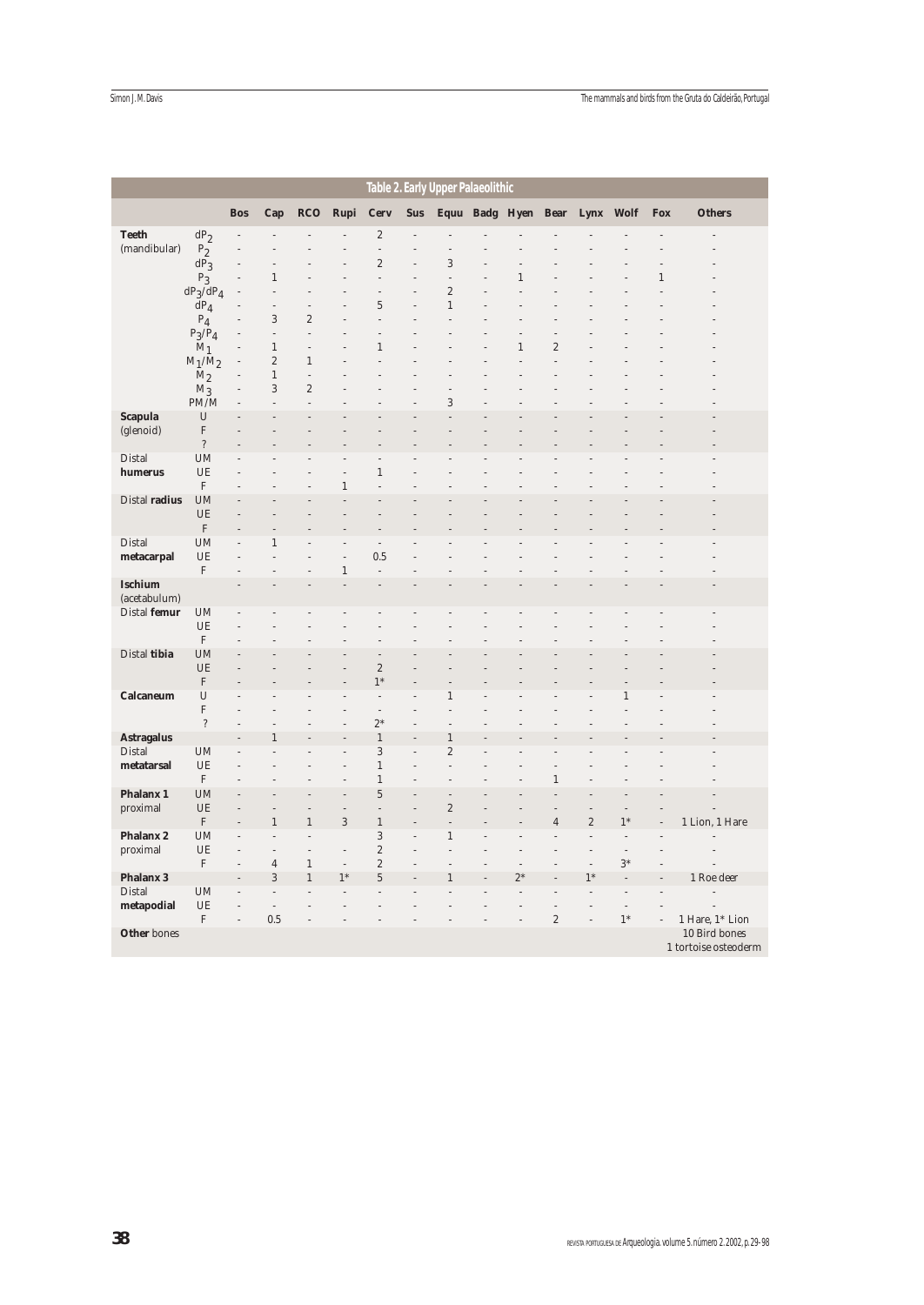|                             |                           |                                  |                              |                                 |                                  |                                 |                | Table 3. Solutrean |                |                     |       |                                  |             |                |                                       |
|-----------------------------|---------------------------|----------------------------------|------------------------------|---------------------------------|----------------------------------|---------------------------------|----------------|--------------------|----------------|---------------------|-------|----------------------------------|-------------|----------------|---------------------------------------|
|                             |                           | <b>Bos</b>                       | Cap                          | <b>RCO</b>                      | Rupi                             | <b>Cerv</b>                     | <b>Sus</b>     |                    |                | Equu Badg Hyen Bear |       | Lynx                             | <b>Wolf</b> | Fox            | <b>Others</b>                         |
| <b>Teeth</b>                | dP <sub>2</sub>           | j.                               | $\overline{a}$               |                                 |                                  |                                 |                |                    |                |                     |       |                                  |             |                |                                       |
| (mandibular)                | $P_2$                     |                                  |                              |                                 |                                  |                                 |                |                    |                |                     |       |                                  |             |                |                                       |
|                             | $dP_3$                    |                                  |                              | $\mathbf{1}$                    |                                  | $\overline{c}$                  |                |                    |                |                     |       |                                  |             |                |                                       |
|                             | $P_3$                     | $\overline{a}$                   | L                            | $\overline{4}$                  | L.                               | $\overline{c}$                  |                |                    | $\mathbf{1}$   |                     |       | $\,1\,$                          |             |                |                                       |
|                             | $dP_3/dP_4$<br>$dP_4$     |                                  |                              | $\frac{1}{2}$<br>$\overline{a}$ | L,                               | $\overline{a}$<br>8             |                | $\overline{a}$     | L<br>L,        |                     |       | L.                               |             |                |                                       |
|                             | $P_4$                     |                                  | L                            | $\sqrt{2}$                      | L,                               | $\overline{5}$                  |                | $\overline{a}$     | $\mathbf{1}$   |                     |       |                                  |             | $\overline{a}$ | $1*$ Leopard                          |
|                             | $P_3/P_4$                 |                                  | $\overline{a}$               | $\overline{a}$                  | $\overline{a}$                   | $\overline{a}$                  |                | $\mathbf{1}$       | $\overline{a}$ |                     |       | $\overline{a}$                   |             | $\frac{1}{2}$  |                                       |
|                             | $M_1$                     | $\overline{a}$                   | $\overline{a}$               | $\frac{1}{2}$                   | $\overline{c}$                   | $\overline{c}$                  |                | $\overline{a}$     | $1\,$          |                     | L     | $\sqrt{2}$                       | L,          | $\,1$          |                                       |
|                             | $M_1/M_2$                 | $\overline{a}$                   | 3                            | $\overline{2}$                  | $\mathbf{1}$                     | $\overline{4}$                  |                | $\mathbf{1}$       | $\overline{2}$ |                     |       | L                                |             |                |                                       |
|                             | M <sub>2</sub>            |                                  | $\frac{1}{2}$                | $\frac{1}{2}$                   | $\sqrt{2}$                       | $\overline{c}$                  |                | $\overline{a}$     | $\mathbf{1}$   |                     |       |                                  |             |                |                                       |
|                             | $M_3$                     | $\overline{a}$                   | $\mathbf{1}$                 | $\mathbf{1}$                    | $\overline{4}$                   | $\overline{5}$                  |                | $\mathbf{1}$       | L              |                     |       |                                  |             |                |                                       |
|                             | PM/M                      | $\overline{a}$                   | $\overline{a}$               | $\overline{a}$                  | $\overline{a}$                   | $\overline{c}$                  |                | $\sqrt{2}$         |                |                     |       |                                  |             |                |                                       |
| <b>Scapula</b><br>(glenoid) | U<br>${\bf F}$            | $\overline{a}$                   | $\overline{a}$<br>$\,1$      | L.<br>l,                        | $\overline{a}$<br>$\,1$          | $\overline{a}$                  |                | $\,1\,$            |                |                     |       | L.<br>$1*$                       |             |                |                                       |
|                             | $\overline{\mathbf{?}}$   |                                  | l,                           |                                 | į,                               |                                 |                |                    |                |                     |       |                                  |             |                |                                       |
| Distal                      | <b>UM</b>                 | $\overline{a}$                   | $\overline{a}$               | $\,1\,$                         | L,                               | $\overline{a}$                  |                |                    |                |                     |       | j.                               |             |                |                                       |
| humerus                     | UE                        | $\overline{\phantom{m}}$         | $1*$                         | $\,1$                           | $\overline{a}$                   | $1*$                            |                |                    |                |                     |       | $\overline{a}$                   |             |                |                                       |
|                             | $\mathbf F$               | $\overline{a}$                   | $\mathbf{1}$                 | $\mathbf{1}$                    | L,                               | $\overline{a}$                  |                | $\mathbf{1}$       |                |                     |       | $\boldsymbol{2}$                 |             |                |                                       |
| Distal                      | <b>UM</b>                 |                                  | L                            |                                 |                                  |                                 |                |                    |                |                     |       |                                  |             |                |                                       |
| radius                      | UE                        |                                  |                              |                                 |                                  |                                 |                |                    |                |                     |       |                                  |             |                |                                       |
|                             | $\mathbf F$               |                                  |                              |                                 |                                  |                                 |                | $\,1\,$            |                |                     |       |                                  |             |                |                                       |
| Distal<br>metacarpal        | <b>UM</b><br>UE           | $\overline{a}$                   | $\overline{a}$               | j.                              | $\overline{a}$                   | 1<br>$\,1$                      |                | $\overline{a}$     |                |                     |       |                                  |             |                | 1 Roe deer<br>$\overline{a}$          |
|                             | $\mathbf F$               | $\overline{a}$                   | $\sqrt{2}$                   | $\overline{a}$                  | $\overline{\phantom{m}}$         | 3                               |                | $\mathbf{1}$       |                |                     |       |                                  |             |                |                                       |
| <b>Ischium</b>              |                           | $\overline{a}$                   | $1*$                         | $\,1$                           | $1*$                             |                                 |                |                    |                |                     |       |                                  |             |                |                                       |
| (acetabulum)                |                           |                                  |                              |                                 |                                  |                                 |                |                    |                |                     |       |                                  |             |                |                                       |
| Distal femur                | <b>UM</b>                 |                                  |                              |                                 |                                  |                                 |                |                    |                |                     |       |                                  |             |                |                                       |
|                             | UE                        | $\overline{a}$                   | L                            |                                 |                                  |                                 |                |                    |                |                     |       |                                  |             |                |                                       |
|                             | $\mathbf F$               | $\overline{a}$                   |                              |                                 | L.                               |                                 |                |                    |                |                     |       |                                  |             |                |                                       |
| Distal tibia                | <b>UM</b><br>UE           | $\overline{a}$<br>$\overline{a}$ |                              |                                 | L.                               | $\,1$<br>$\overline{a}$         |                |                    |                |                     |       |                                  |             |                |                                       |
|                             | $\mathbf F$               | $1*$                             |                              |                                 |                                  | $\overline{c}$                  |                |                    |                |                     |       |                                  |             |                | 1 Leopard                             |
| Calcaneum                   | U                         | $\overline{a}$                   | $\overline{a}$               |                                 | $\overline{a}$                   | $\overline{4}$                  |                |                    |                |                     |       |                                  |             |                | $\overline{a}$                        |
|                             | $\boldsymbol{\mathrm{F}}$ | $\overline{a}$                   | 3                            | L.                              | $\overline{a}$                   | $\overline{a}$                  |                |                    | $\,1\,$        |                     |       |                                  |             |                | $\overline{a}$                        |
|                             | $\overline{?}$            | $\overline{a}$                   | $\overline{a}$               |                                 | L                                | $1*$                            |                |                    |                |                     |       |                                  |             |                |                                       |
| <b>Astragalus</b>           |                           | $\overline{a}$                   | $1*$                         |                                 | $1*$                             | $\boldsymbol{7}$                |                |                    |                |                     |       | $\sqrt{3}$                       |             |                | 1 Cat                                 |
| Distal                      | <b>UM</b>                 | $\overline{a}$                   | $\overline{\phantom{a}}$     |                                 | $\overline{a}$                   | $\,1$                           |                | $\overline{a}$     |                |                     |       |                                  |             |                |                                       |
| metatarsal                  | UE<br>$\mathbf F$         | $\overline{a}$<br>$\overline{a}$ | $\overline{a}$<br>$1^{\ast}$ |                                 | L,<br>L.                         | $\sqrt{2}$<br>$\,3$             | $\overline{a}$ | $\mathbf{1}$<br>L. |                |                     |       | L.                               |             |                | $\overline{a}$                        |
| <b>Phalanx 1</b>            | <b>UM</b>                 | $\overline{a}$                   | $\overline{\phantom{a}}$     |                                 | $\overline{a}$                   | $7 (+2)$                        | 0.5            | $\sqrt{2}$         |                |                     |       |                                  |             |                | $1*$ Roe deer                         |
| proximal                    | UE                        | L,                               | $1^*$                        |                                 | L,                               | $\,$ 8 $\,$                     |                |                    |                |                     |       | L,                               | L,          |                |                                       |
|                             | $\mathbf F$               | L                                | 3                            |                                 | L,                               | $18 (+13)$                      |                |                    |                |                     |       | $5*$                             | $1*$        |                | 1 Cat, 1 Leopard                      |
| Phalanx 2                   | UM                        | $\frac{1}{2}$                    | $\mathbf{1}$                 |                                 | $\overline{\phantom{a}}$         | 9                               |                |                    |                |                     |       | $\overline{a}$                   |             |                |                                       |
| proximal                    | UE                        | $\overline{a}$                   | $\frac{1}{2}$                |                                 | $\overline{\phantom{a}}$         | $\,1\,$                         | $\overline{a}$ | $1\,$              |                |                     | L,    | $\overline{a}$                   |             |                |                                       |
|                             | $\mathbf F$               | $\overline{a}$                   | $\overline{c}$               | j.                              | $2*$                             | $23 (+5)$                       |                |                    |                |                     | $1\,$ | $5*$                             |             |                |                                       |
| <b>Phalanx 3</b>            |                           | $\,1$                            | $\mathbf{1}$                 |                                 | L.                               | 25                              |                | $\,1\,$            |                |                     |       | $\,1\,$                          |             |                |                                       |
| Distal<br>metapodial        | <b>UM</b><br>UE           | $\overline{a}$                   | L.                           |                                 | $\overline{a}$<br>$\overline{a}$ | $\overline{\phantom{a}}$<br>0.5 |                | $\overline{a}$     |                |                     | L     | $\overline{a}$<br>$\overline{a}$ |             |                |                                       |
|                             | $\mathbf F$               | $\overline{a}$                   | L,                           | j.                              | $\overline{a}$                   | $\overline{\phantom{a}}$        |                |                    |                | $\overline{a}$      | Ĭ.    | $2*$                             | L,          |                |                                       |
| <b>Other</b> bones          |                           |                                  |                              |                                 |                                  |                                 |                |                    |                |                     |       |                                  |             |                | 10 Amphib. longbones<br>36 Bird bones |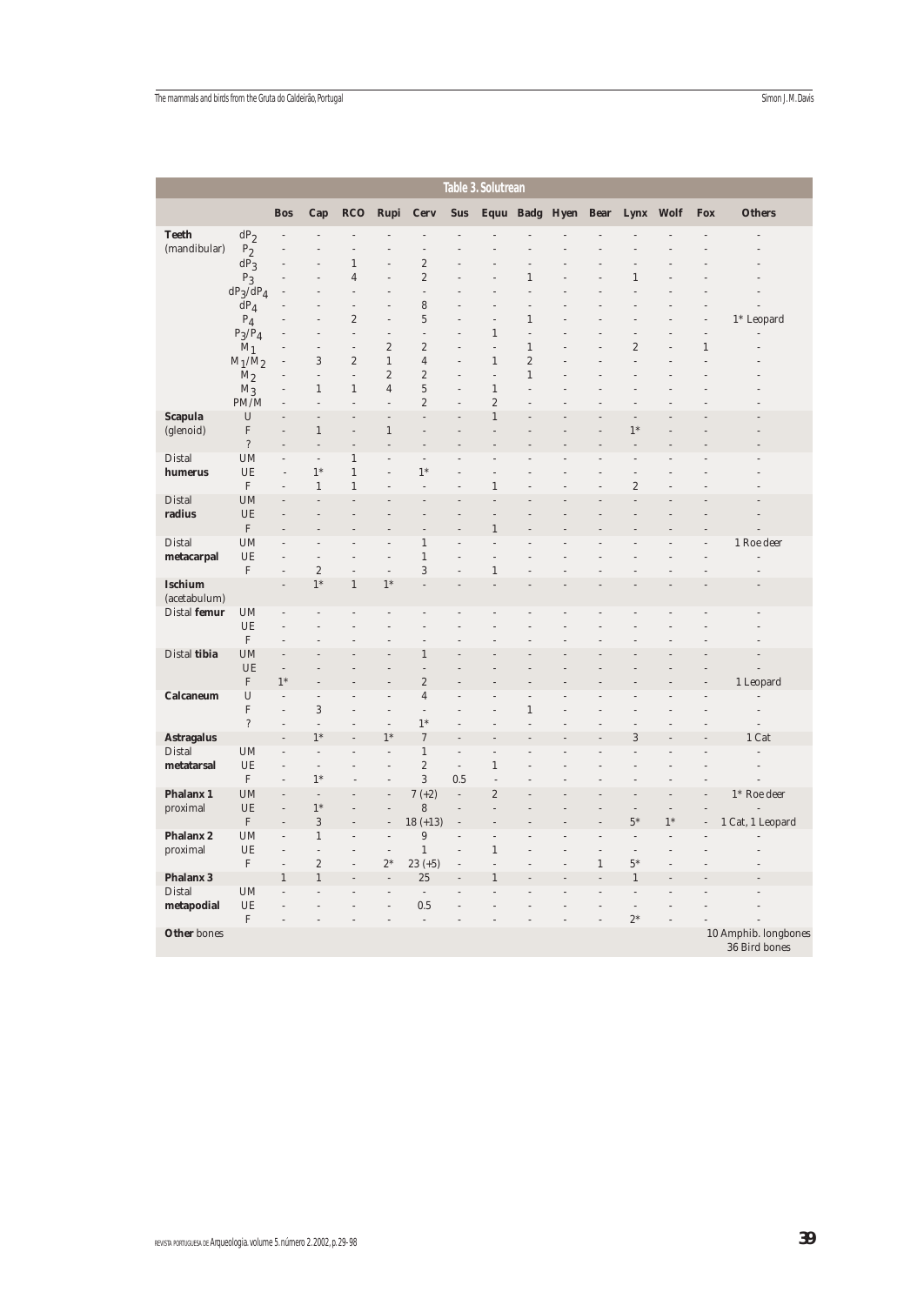|                      |                                |                              |                |                                    |                     |                                |                                  | Table 4. Magdalenian             |                                |                |                              |      |                          |                                                          |
|----------------------|--------------------------------|------------------------------|----------------|------------------------------------|---------------------|--------------------------------|----------------------------------|----------------------------------|--------------------------------|----------------|------------------------------|------|--------------------------|----------------------------------------------------------|
|                      |                                | <b>Bos</b>                   | Cap            | <b>RCO</b>                         | Rupi                | <b>Cerv</b>                    | <b>Sus</b>                       |                                  | Equu Badg Hyen                 | <b>Bear</b>    | Lynx                         | Wolf | <b>Fox</b>               | <b>Others</b>                                            |
| <b>Teeth</b>         | $dP_2$                         |                              |                |                                    |                     |                                |                                  |                                  |                                |                |                              |      | $\overline{a}$           |                                                          |
| (mandibular)         | P <sub>2</sub>                 |                              |                |                                    |                     |                                | $\overline{a}$                   |                                  |                                |                |                              |      |                          | $\label{eq:1}$                                           |
|                      | $dP_3$                         | $\overline{a}$<br>l,         |                |                                    | L                   | $\,1\,$<br>$\sqrt{2}$          | $\overline{c}$<br>$\overline{a}$ |                                  | $\mathbf{1}$                   |                |                              |      | L                        | $\overline{a}$                                           |
|                      | $P_3$<br>$dP_3/dP_4$           | Ĭ.                           |                |                                    |                     | $\overline{a}$                 | L                                |                                  |                                |                |                              |      |                          | 1 Cat<br>$\label{eq:reduced}$                            |
|                      | $\bar{d}P_4$                   |                              |                |                                    |                     | $\boldsymbol{2}$               |                                  |                                  |                                |                |                              |      |                          | $\label{eq:1}$                                           |
|                      | $P_4$                          |                              |                |                                    |                     | 3                              |                                  | $\mathbf{1}$                     | $\mathbf{1}$                   |                | $\mathbf{1}$                 |      |                          | 1 Cat                                                    |
|                      | $P_3/P_4$                      |                              |                |                                    |                     | $\overline{a}$                 |                                  | $\overline{a}$                   | l,                             |                | $\mathbf{1}$                 |      | L                        | $\frac{1}{2}$                                            |
|                      | $M_1$                          | l,                           |                |                                    | L                   | $\overline{a}$                 | l,                               | $\overline{a}$                   | $\boldsymbol{2}$               |                |                              |      | l,                       | 1 Cat                                                    |
|                      | $M_1/M_2$                      | Ĭ.                           |                |                                    |                     | $\sqrt{2}$                     | L.                               | $\overline{c}$<br>$\overline{a}$ | J.                             |                |                              |      |                          | $\overline{a}$                                           |
|                      | $M_2$<br>$\rm M_3$             | $\mathbf{1}$                 |                |                                    |                     | $\overline{a}$<br>$\mathbf{1}$ |                                  |                                  |                                |                |                              |      |                          | $\overline{a}$<br>1 Beaver                               |
|                      | PM/M                           | $\overline{a}$               |                | $\mathbf{1}$                       | $\overline{a}$      | $\overline{a}$                 |                                  |                                  |                                |                |                              |      | L                        | $\overline{a}$                                           |
| <b>Scapula</b>       | U                              |                              |                |                                    | L                   | $1*$                           |                                  |                                  |                                |                |                              |      | L                        |                                                          |
| (glenoid)            | $\mathbf F$                    |                              |                |                                    |                     | $\,1\,$                        |                                  |                                  | $\mathbf{1}$                   |                | $1*$                         |      | $\,1\,$                  |                                                          |
|                      | $\, ?$                         |                              |                |                                    |                     |                                |                                  |                                  |                                |                |                              |      |                          |                                                          |
| Distal               | <b>UM</b>                      |                              |                |                                    |                     | $\frac{1}{2}$                  |                                  |                                  |                                |                |                              |      | $\overline{a}$           | 1 Hare                                                   |
| humerus              | UE<br>$\mathbf F$              |                              |                |                                    | L                   | $\overline{a}$<br>$1*$         |                                  |                                  |                                |                | $\overline{a}$<br>3          |      | $\overline{a}$<br>$1\,$  | $\overline{a}$<br>2 Hare, 1 Cat                          |
| Distal               | <b>UM</b>                      |                              |                |                                    |                     | L.                             |                                  |                                  |                                |                |                              |      | L                        |                                                          |
| radius               | UE                             |                              |                |                                    |                     | $\mathbf{1}$                   |                                  |                                  |                                |                |                              |      |                          |                                                          |
|                      | $\mathbf F$                    |                              |                |                                    |                     | i.                             |                                  |                                  | 1                              |                |                              |      |                          |                                                          |
| Distal               | <b>UM</b>                      |                              |                |                                    |                     | $\overline{a}$                 |                                  |                                  |                                |                |                              |      |                          |                                                          |
| metacarpal           | UE                             |                              |                |                                    | L                   | $\,1\,$                        |                                  |                                  |                                |                | $\overline{a}$               |      | l,                       | L.                                                       |
| <b>Ischium</b>       | $\boldsymbol{\mathrm{F}}$      | $\overline{a}$               |                |                                    | L                   | $\sqrt{2}$<br>$\overline{a}$   |                                  |                                  |                                |                | $\overline{c}$<br>$1*$       |      | $\,1\,$<br>$\mathbf{1}$  | $\overline{a}$<br>2 Hare                                 |
| (acetabulum)         |                                |                              |                |                                    |                     |                                |                                  |                                  |                                |                |                              |      |                          |                                                          |
| Distal femur         | <b>UM</b>                      | $\overline{\phantom{m}}$     |                |                                    |                     | L                              |                                  |                                  |                                |                |                              |      |                          |                                                          |
|                      | $\mathbf U$                    | $\overline{a}$               |                |                                    |                     |                                |                                  |                                  |                                |                |                              |      |                          |                                                          |
|                      | $\mathbf F$                    | $1*$                         |                |                                    |                     |                                |                                  |                                  |                                |                |                              |      | $\mathbf{1}$             |                                                          |
| Distal tibia         | <b>UM</b>                      | $\overline{a}$               |                |                                    |                     |                                |                                  |                                  |                                |                |                              |      |                          |                                                          |
|                      | UE                             | $\overline{a}$<br>$_{\star}$ |                |                                    | 1                   | $\overline{c}$                 |                                  |                                  |                                |                |                              |      |                          |                                                          |
| Calcaneum            | $\boldsymbol{\mathrm{F}}$<br>U | $\frac{1}{2}$                | L,             |                                    | $\overline{a}$      | $\overline{a}$                 | L,                               | 1                                | $\mathbf{1}$<br>$\overline{a}$ |                | 1                            |      | L                        | $\overline{a}$                                           |
|                      | ${\bf F}$                      | L.                           |                |                                    |                     | Ĭ.                             |                                  |                                  | $\overline{c}$                 |                | $\overline{c}$               |      |                          | 6 Hare                                                   |
|                      | $\overline{\cdot}$             |                              |                |                                    |                     | $\,1$                          |                                  |                                  | Ĭ.                             |                | i,                           |      |                          | 1 Hare                                                   |
| <b>Astragalus</b>    |                                |                              | $2*$           |                                    |                     | $\overline{4}$                 |                                  |                                  |                                |                | 3                            |      | $\mathbf{1}$             | 1 Roe deer                                               |
| Distal               | <b>UM</b>                      | L                            | $\overline{a}$ |                                    |                     | i,                             |                                  |                                  |                                |                |                              |      | L                        | $\overline{a}$                                           |
| metatarsal           | UE                             | ۰<br>L.                      |                |                                    |                     | $\overline{a}$                 |                                  |                                  |                                |                |                              |      | l,                       | 0.5 Roe deer                                             |
| Phalanx 1            | $\mathbf F$<br><b>UM</b>       |                              |                |                                    | L                   | 3<br>$\mathbf{1}$              | l,                               |                                  |                                |                | $\overline{4}$               |      |                          |                                                          |
| proximal             | UE                             |                              |                |                                    |                     | $\sqrt{2}$                     | l,                               |                                  |                                |                |                              |      |                          |                                                          |
|                      | $\boldsymbol{\mathrm{F}}$      | l,                           |                |                                    | $\overline{a}$      | $\boldsymbol{9}$               | $\sqrt{2}$                       | $\overline{a}$                   | $\overline{5}$                 | L,             | $2^\ast$                     |      |                          | 2 1 Hare, 1 Roe deer,                                    |
|                      |                                |                              |                |                                    |                     |                                |                                  |                                  |                                |                |                              |      |                          | $2*$ Leopard                                             |
| Phalanx <sub>2</sub> | <b>UM</b>                      | $\overline{a}$               |                | $\overline{a}$                     | i,                  | $\overline{a}$                 | i,                               |                                  |                                |                |                              |      |                          |                                                          |
| proximal             | UE                             | $\overline{a}$               |                | $\overline{a}$                     | $\overline{a}$      | $\mathbf{1}$                   | $\overline{a}$                   |                                  |                                |                |                              |      |                          |                                                          |
| <b>Phalanx 3</b>     | $\rm F$                        | $\mathbf{1}$                 |                | $\boldsymbol{2}$<br>$\overline{a}$ | $\overline{a}$<br>L | $\,$ 8 $\,$<br>15              | $\,1\,$<br>$\sqrt{2}$            |                                  | L,<br>3                        |                | $\sqrt{2}$<br>$\overline{5}$ |      | $\mathbf{1}$             |                                                          |
| Distal               | <b>UM</b>                      | $\overline{a}$               |                |                                    | i.                  | L.                             | $\overline{a}$                   |                                  | i.                             |                |                              |      |                          | $\overline{a}$                                           |
| metapodial           | UE                             | L,                           |                |                                    | L                   | $\overline{a}$                 | $\overline{c}$                   | $\overline{a}$                   | $\overline{a}$                 |                | $\overline{a}$               |      |                          |                                                          |
|                      | $\boldsymbol{\mathrm{F}}$      | $\overline{a}$               |                |                                    | $\overline{a}$      | $\,1\,$                        | $\,1$                            | $\overline{\mathbf{c}}$          | $\sqrt{2}$                     | $\overline{a}$ | $\sqrt{2}$                   |      | $\overline{\phantom{0}}$ | 1 Cat, 1* Leopard                                        |
| <b>Other</b> bones   |                                |                              |                |                                    |                     |                                |                                  |                                  |                                |                |                              |      |                          | 10 Amphib.longbones<br>28 Bird bones<br>1 trout vertebra |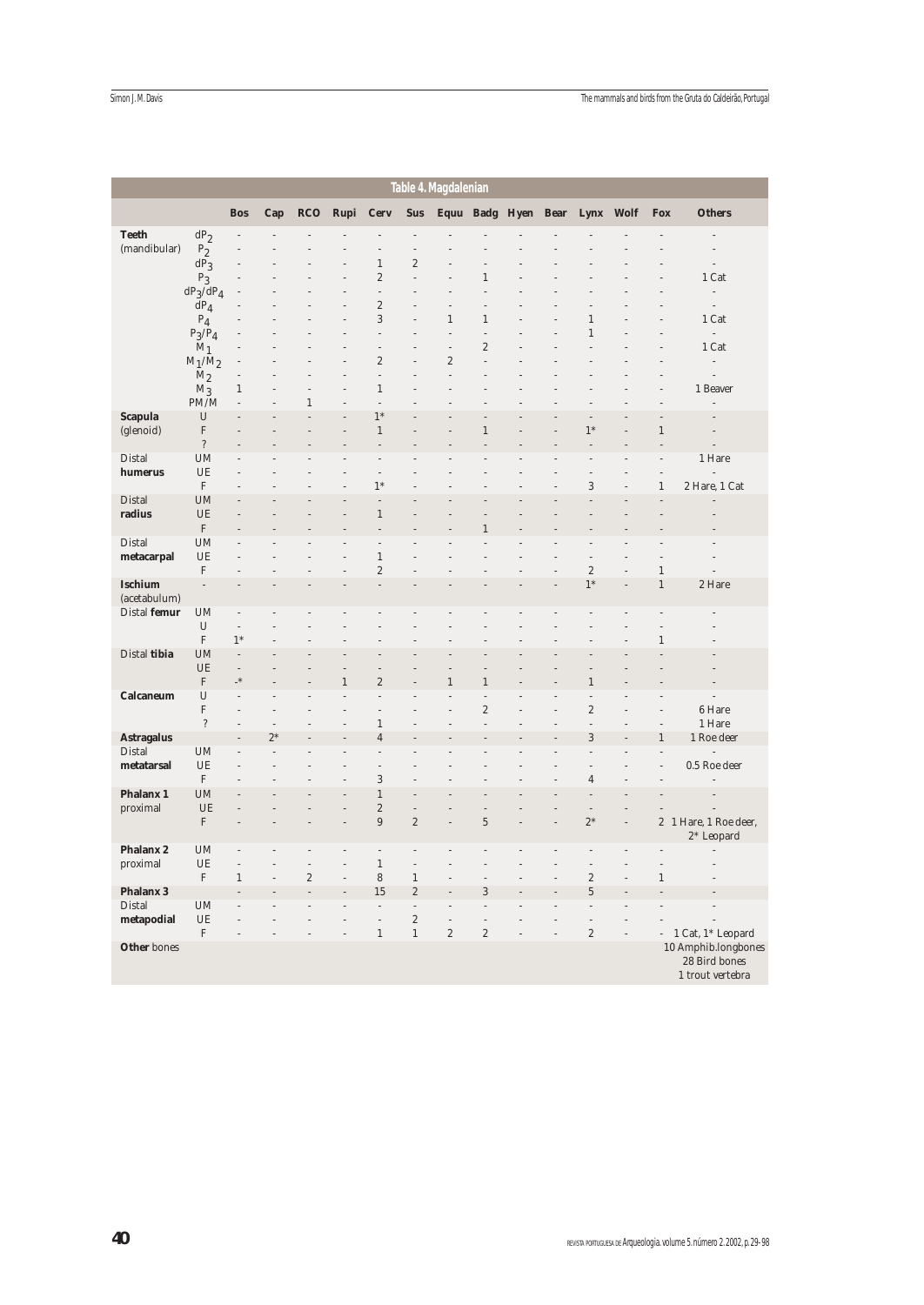|                             |                          |                                        |                |                                  |      |                                  |                               | Table 5. Neolithic |   |                     |              |    |                  |                                     |
|-----------------------------|--------------------------|----------------------------------------|----------------|----------------------------------|------|----------------------------------|-------------------------------|--------------------|---|---------------------|--------------|----|------------------|-------------------------------------|
|                             |                          | <b>Bos</b>                             | Cap            | <b>RCO</b>                       | Rupi | <b>Cerv</b>                      | <b>Sus</b>                    |                    |   | Equu Badg Hyen Bear | Lynx Wolf    |    | <b>Fox</b>       | <b>Others</b>                       |
| <b>Teeth</b>                | $dP_2$                   | j.                                     |                |                                  |      |                                  | L,                            |                    |   |                     |              |    |                  |                                     |
| (mandibular)                | $P_2$                    |                                        |                |                                  |      |                                  |                               |                    |   |                     |              |    |                  |                                     |
|                             | $dP_3$                   |                                        |                |                                  |      |                                  | $\overline{c}$                |                    |   |                     |              |    |                  |                                     |
|                             | $P_3$                    | L.                                     |                |                                  |      |                                  | $\overline{a}$                |                    |   |                     |              |    |                  |                                     |
|                             | $dP_3/dP_4$              |                                        |                |                                  |      |                                  | $\overline{a}$                |                    |   |                     |              |    |                  |                                     |
|                             | $dP_4$                   |                                        |                |                                  |      |                                  | $\overline{4}$<br>L.          |                    |   |                     |              |    |                  |                                     |
|                             | $P_4$<br>$P_3/P_4$       |                                        |                |                                  |      |                                  | $\overline{\phantom{m}}$      |                    |   |                     |              |    | i,               |                                     |
|                             | $M_1$                    | $\overline{a}$                         |                | $\overline{a}$                   |      | L.                               | $\boldsymbol{2}$              |                    |   |                     |              |    | $\boldsymbol{2}$ |                                     |
|                             | $M_1/M_2$                | $\sqrt{2}$                             |                | $1\,$                            |      |                                  | L.                            |                    |   |                     |              |    | L                |                                     |
|                             | M <sub>2</sub>           | L                                      |                | $\overline{a}$                   |      |                                  | $1\,$                         |                    |   |                     |              |    |                  |                                     |
|                             | $M_3$                    | j.                                     |                | $\overline{a}$                   |      |                                  | L,                            |                    |   |                     |              |    |                  |                                     |
|                             | PM/M                     | j.                                     |                | $\mathbf{1}$                     |      |                                  |                               |                    |   |                     |              |    |                  |                                     |
| <b>Scapula</b><br>(glenoid) | U<br>$\mathbf F$         |                                        |                |                                  |      |                                  |                               |                    |   |                     |              |    | $\,1\,$          |                                     |
|                             | $\overline{?}$           |                                        |                |                                  |      |                                  |                               |                    |   |                     |              |    |                  |                                     |
| Distal                      | <b>UM</b>                |                                        |                |                                  |      |                                  | $\mathbf{1}$                  |                    |   |                     |              |    |                  |                                     |
| humerus                     | UE                       |                                        |                |                                  |      |                                  | $\,1\,$                       |                    |   |                     |              |    |                  |                                     |
|                             | $\mathbf F$              |                                        |                |                                  |      |                                  |                               |                    |   |                     | $\mathbf{1}$ |    |                  |                                     |
| Distal                      | <b>UM</b>                |                                        |                |                                  |      |                                  |                               |                    |   |                     |              |    |                  |                                     |
| radius                      | UE<br>$\mathbf F$        |                                        |                |                                  |      |                                  | $\,1$                         |                    |   |                     |              |    |                  |                                     |
| Distal                      | <b>UM</b>                |                                        |                | $\frac{1}{2}$                    |      |                                  |                               |                    |   |                     |              |    |                  |                                     |
| metacarpal                  | UE                       |                                        | L              | 0.5                              |      |                                  |                               |                    |   |                     |              |    |                  |                                     |
|                             | $\mathbf F$              |                                        |                | $\overline{a}$                   |      |                                  |                               |                    |   |                     |              |    |                  |                                     |
| <b>Ischium</b>              |                          |                                        |                | $\,1\,$                          |      |                                  |                               |                    |   |                     |              |    |                  |                                     |
| (acetabulum)                |                          |                                        |                |                                  |      |                                  |                               |                    |   |                     |              |    |                  |                                     |
| Distal femur                | <b>UM</b>                | j.                                     |                |                                  |      |                                  |                               |                    |   |                     |              |    |                  |                                     |
|                             | UE<br>$\mathbf F$        | L.<br>i,                               |                |                                  |      |                                  |                               |                    |   |                     |              |    |                  |                                     |
| Distal tibia                | <b>UM</b>                |                                        |                |                                  |      |                                  | L,                            | $\,1$              |   |                     |              |    |                  |                                     |
|                             | UE                       | $\overline{a}$                         |                |                                  |      |                                  | $\,1\,$                       |                    |   |                     |              |    |                  |                                     |
|                             | $\mathbf F$              | $\cdot^*$                              |                |                                  |      |                                  |                               |                    | 1 |                     |              |    |                  |                                     |
| <b>Calcaneum</b>            | U                        | $\overline{a}$                         |                |                                  |      |                                  | L.                            |                    |   |                     |              |    | j.               |                                     |
|                             | ${\bf F}$                | $\overline{a}$                         |                |                                  |      |                                  | L.                            |                    |   |                     |              |    | $\,1\,$          |                                     |
|                             | $\overline{\mathcal{E}}$ | $\overline{a}$                         | L              | $\mathbf{1}$                     |      | $\overline{a}$                   | $\,1\,$                       |                    |   |                     |              |    | l,               |                                     |
| <b>Astragalus</b><br>Distal | <b>UM</b>                | $\sqrt{2}$<br>$\overline{a}$           | L              | $\overline{a}$<br>$\overline{a}$ |      |                                  | $\,1$                         |                    |   |                     |              |    | l,               | 1 Cat, 2* Sheep                     |
| metatarsal                  | UE                       | $\overline{a}$                         | L              | $\,1\,$                          |      |                                  | L,                            |                    |   |                     |              |    |                  | i,                                  |
|                             | $\mathbf F$              | $\overline{a}$                         | $\overline{a}$ | $\overline{a}$                   |      | L.                               | $\overline{a}$                |                    |   |                     |              |    |                  |                                     |
| <b>Phalanx 1</b>            | <b>UM</b>                |                                        |                | $\mathbf{1}$                     |      |                                  | $6\phantom{1}$                |                    |   |                     |              |    |                  | 1* Sheep                            |
| proximal                    | UE                       | L,                                     | $\overline{a}$ | $\overline{a}$                   |      | $\overline{a}$                   | $\,1\,$                       |                    |   |                     |              |    | L                |                                     |
|                             | $\mathbf F$              | $\overline{\phantom{a}}$               | $1*$           | L                                |      | $1\,$                            | $\sqrt{2}$                    |                    |   |                     |              |    | $\mathbf{1}$     |                                     |
| Phalanx <sub>2</sub>        | <b>UM</b>                | $\mathbf{1}$                           | $\overline{a}$ | 1 -                              |      | $\overline{a}$                   | $\overline{\phantom{m}}$      |                    |   |                     |              |    | l,               |                                     |
| proximal                    | UE<br>$\mathbf F$        | $\overline{\phantom{a}}$<br>$\sqrt{4}$ | L,<br>i,       | j.<br>$\overline{a}$             |      | $\overline{a}$<br>$\overline{a}$ | $\overline{a}$<br>$\mathbf 5$ |                    |   |                     |              | į, | j.<br>$\,3$      | 3 Cat, 1* Sheep                     |
| <b>Phalanx 3</b>            |                          |                                        |                |                                  |      |                                  | $\sqrt{2}$                    |                    |   |                     |              |    |                  |                                     |
| Distal                      | <b>UM</b>                | $\overline{\phantom{a}}$               | $\overline{a}$ | $\overline{\phantom{a}}$         | L,   | $\overline{a}$                   | 0.5                           | $\overline{a}$     |   |                     |              |    |                  |                                     |
| metapodial                  | UE                       | 0.5                                    | L              | 0.5                              |      |                                  | 2.5                           |                    |   |                     |              |    |                  |                                     |
|                             | $\mathbf F$              | $\overline{a}$                         | L              | $\overline{a}$                   |      |                                  | $\frac{1}{2}$                 |                    |   |                     |              |    |                  |                                     |
| <b>Other</b> bones          |                          |                                        |                |                                  |      |                                  |                               |                    |   |                     |              |    |                  | 2 Amphib. longbones<br>5 Bird bones |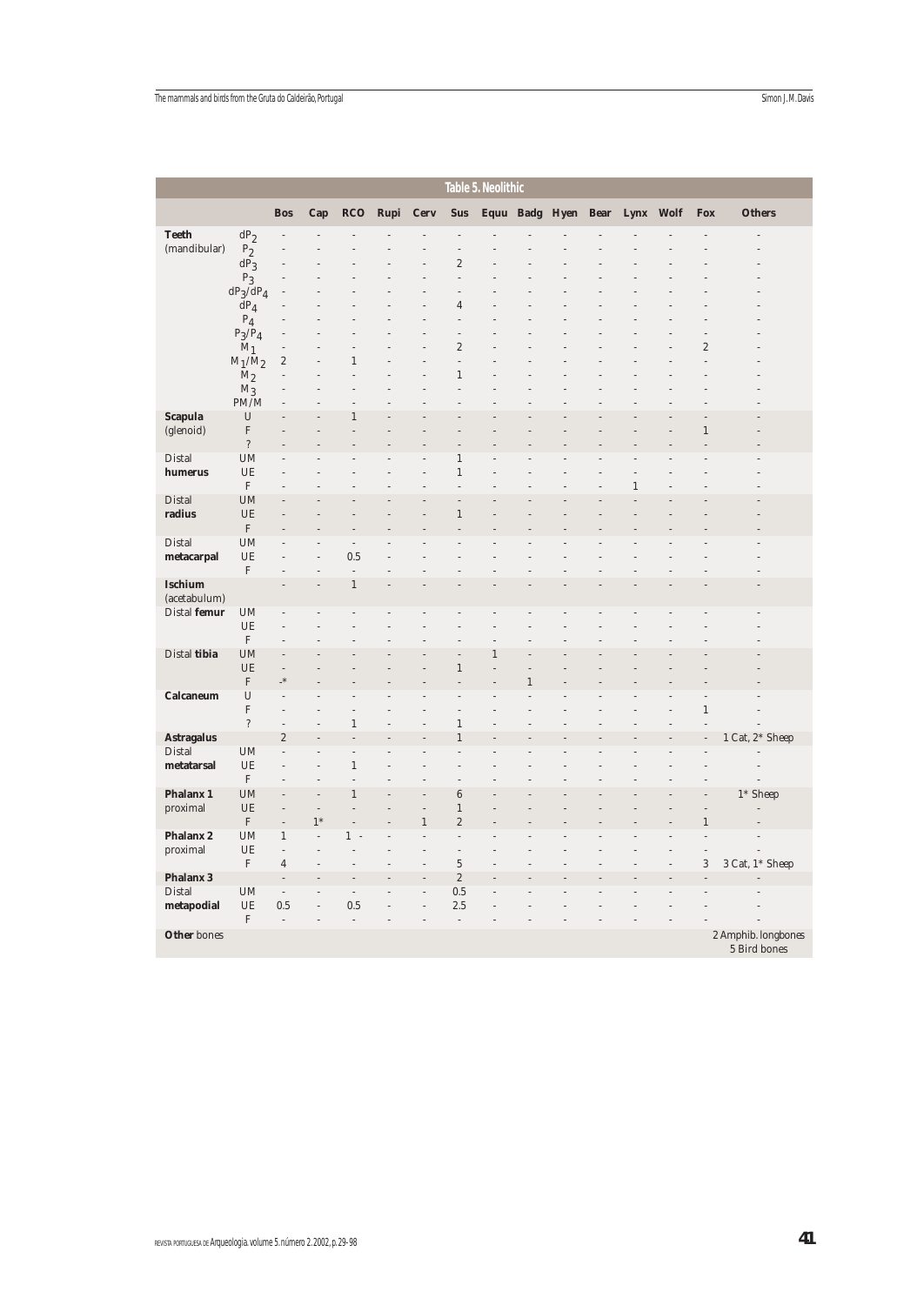|                           |                   |                                  |                          |                          | Table 6. Counts and percentages of the mammal, bird and fish bones in the five main layers at Caldeirão cave. |                                  |                    |                                  |                  |                 |
|---------------------------|-------------------|----------------------------------|--------------------------|--------------------------|---------------------------------------------------------------------------------------------------------------|----------------------------------|--------------------|----------------------------------|------------------|-----------------|
|                           | <b>Mousterian</b> |                                  | <b>EUP</b>               |                          | <b>Solutrean</b>                                                                                              |                                  | <b>Magdalenian</b> |                                  | <b>Neolithic</b> |                 |
|                           | $\mathbf n$       | %                                | $\mathbf n$              | $\%$                     | $\mathbf n$                                                                                                   | %                                | $\mathbf n$        | %                                | $\mathbf n$      | %               |
| Aurochs/cattle            | $\mathbf{1}$      | $\mathbf{1}$                     | $\overline{\phantom{a}}$ | $\overline{\phantom{a}}$ | $\mathbf{1}$                                                                                                  | $^{+}$                           | 3                  | $\mathbf{1}$                     | 10.5             | 13              |
| Goat                      | 12                | $\pmb{9}$                        | 23.5                     | 18                       | 24                                                                                                            | $\overline{7}$                   | $\overline{2}$     | $\mathbf 1$                      | $\mathbf{1}$     | $\mathbf{1}$    |
| Goat/Chamois/Sheep        | 3                 | $\overline{2}$                   | 8                        | $\mathbf 7$              | 14                                                                                                            | $5\phantom{.0}$                  | 3                  | $\mathbf{1}$                     | 8                | 10              |
| Chamois                   | $\overline{5}$    | $\overline{\mathbf{4}}$          | $\overline{4}$           | $\bf{3}$                 | 14                                                                                                            | $\boldsymbol{4}$                 | $\mathbf{1}$       | $\, +$                           |                  |                 |
| Sheep                     | $\overline{a}$    | $\overline{\phantom{a}}$         | $\overline{a}$           | $\overline{\phantom{a}}$ | $\overline{a}$                                                                                                | $\overline{\phantom{a}}$         | $\overline{a}$     | $\overline{a}$                   | $\overline{4}$   | $5\phantom{.0}$ |
| Red deer                  | 50                | 39                               | 40.5                     | 33                       | 150.5                                                                                                         | 52                               | 65                 | 32                               | $\mathbf{1}$     | $\mathbf{1}$    |
| Roe deer                  | 1                 | $\mathbf{1}$                     | $\mathbf{1}$             | $\mathbf{1}$             | $\mathbf{1}$                                                                                                  | $\mathbf{1}$                     | 2.5                | $\mathbf{1}$                     | $\overline{a}$   |                 |
| Wild boar/pig             | 3                 | $\overline{2}$                   | $\overline{\phantom{a}}$ | $\overline{\phantom{a}}$ | 0.5                                                                                                           | $\ddot{}$                        | 10                 | $\mathbf{5}$                     | 34               | 43              |
| Equids                    | 24                | 19                               | 17                       | 14                       | 25                                                                                                            | $\boldsymbol{9}$                 | $\,6\,$            | 3                                | $\mathbf{1}$     | $\mathbf{1}$    |
|                           |                   |                                  |                          |                          |                                                                                                               |                                  |                    |                                  |                  |                 |
| Hare                      | $\overline{a}$    | $\overline{a}$                   | $\overline{2}$           | $\boldsymbol{2}$         |                                                                                                               |                                  | 17                 | 8                                | $\overline{a}$   |                 |
| Rabbit                    | 806               |                                  | 1551                     |                          | 9406                                                                                                          |                                  | 5248               |                                  |                  |                 |
| Beaver                    | $^+$              | $\begin{array}{c} + \end{array}$ | $\overline{\phantom{a}}$ | $\overline{\phantom{a}}$ |                                                                                                               | $\overline{\phantom{a}}$         | $\mathbf{1}$       | $\begin{array}{c} + \end{array}$ |                  |                 |
|                           |                   |                                  |                          |                          |                                                                                                               |                                  |                    |                                  |                  |                 |
| Hyaena                    | 6                 | $\mathbf 5$                      | $\overline{4}$           | 3                        | $\overline{a}$                                                                                                | $\overline{a}$                   | $\overline{a}$     | $\overline{a}$                   |                  |                 |
| Bear                      | $\mathbf{1}$      | $\mathbf{1}$                     | $\boldsymbol{9}$         | $\boldsymbol{7}$         | $\mathbf{1}$                                                                                                  | $\begin{array}{c} + \end{array}$ | $\overline{a}$     | $\overline{a}$                   |                  |                 |
| Badger                    | $\overline{a}$    | ÷.                               |                          | $\overline{\phantom{a}}$ | 5                                                                                                             | $\boldsymbol{2}$                 | 19                 | $\pmb{9}$                        | $\mathbf{1}$     | $\mathbf{1}$    |
| Lion                      |                   | $\overline{\phantom{a}}$         | $\sqrt{2}$               | $\boldsymbol{2}$         | $1*$                                                                                                          | $+$ *                            |                    | $\overline{\phantom{a}}$         |                  |                 |
| Leopard                   | $\mathbf{1}$      | $\mathbf{1}$                     | $\overline{a}$           |                          | 3                                                                                                             | $\mathbf{1}$                     | 3                  | $\mathbf{1}$                     |                  |                 |
| Lynx                      | 11                | $\pmb{9}$                        | $\sqrt{4}$               | $\bf{3}$                 | 22                                                                                                            | $\bf{8}$                         | 30                 | 15                               | $\mathbf{1}$     | $\mathbf{1}$    |
| Wildcat                   | $\overline{a}$    | ÷.                               | $\overline{a}$           | ÷,                       | $\overline{2}$                                                                                                | $\mathbf{1}$                     | 5                  | $\overline{2}$                   | $\overline{4}$   | $5\phantom{.0}$ |
| Wolf                      | 3                 | $\boldsymbol{2}$                 | $\overline{\phantom{m}}$ | $\overline{a}$           | $\mathbf{1}$                                                                                                  | $+$                              |                    |                                  |                  |                 |
| Fox                       | $\mathbf{1}$      | $\mathbf{1}$                     | $\mathbf{1}$             | $\mathbf{1}$             | $\mathbf{1}$                                                                                                  | $\begin{array}{c} + \end{array}$ | $\boldsymbol{9}$   | $\boldsymbol{4}$                 | 8                | 10              |
|                           |                   |                                  |                          |                          |                                                                                                               |                                  |                    |                                  |                  |                 |
| <b>BIRDS</b>              | 9                 | $\overline{a}$                   | 10                       |                          | 36                                                                                                            |                                  | 28                 | $\overline{a}$                   | $\overline{5}$   |                 |
| <b>FISH</b>               | $\overline{a}$    | ÷.                               | $\overline{\phantom{a}}$ |                          | $\overline{a}$                                                                                                | L.                               | $\mathbf{1}$       | L.                               | $\overline{a}$   |                 |
|                           |                   |                                  |                          |                          |                                                                                                               |                                  |                    |                                  |                  |                 |
| Large carnivores %        | (10)              |                                  | (14)                     |                          | (3)                                                                                                           |                                  | (3)                |                                  | (0)              |                 |
| Rabbits: ungulates        | 8                 |                                  | 17                       |                          | 42                                                                                                            |                                  | 57                 |                                  |                  |                 |
|                           |                   |                                  |                          |                          |                                                                                                               |                                  |                    |                                  |                  |                 |
| TOTAL (excluding rabbits) | 131               |                                  | 126                      |                          | 303                                                                                                           |                                  | 205.5              |                                  | 78.5             |                 |
|                           |                   |                                  |                          |                          |                                                                                                               |                                  |                    |                                  |                  |                 |

The "large carnivore %" is calculated by dividing the number of hyaena+bear+lion+leopard+wolf bones by the total number of mammalian herbivore and large carnivore bones. A "+" in the numbers columns signifies the presence of a bone not included in the list of parts of the skeleton counted (see "methods"). The Solutrean perforated red deer phalanges are not included in these counts.

## *Mammals*

#### *Aurochs/cattle – Bos primigenius/B. taurus*

Most Pleistocene levels of Caldeirão contain a few bones and teeth of a large species of bovid. Aurochs (ancestor of our modern domestic cattle) bones are difficult to distinguish from those of bison — another species of large bovid once quite common in Europe. In order to make a distinction certain bones such as horn cores, complete metapodials and distal humeri are necessary (Auguste and Patou-Mathis, 1994). But, in the absence of these bones at Caldeirão, it is not possible to determine whether bison was present. In the Côa valley, northern Portugal, numerous late Pleistocene rock engravings include depictions of large bovids. All appear to represent aurochs rather than bison (Zilhão, 1997b). Estévez and Saña (1999) suggest that bison was absent from the central and southern parts of Iberia. According to Cardoso (1993, p. 208) the presence of bison has not been demonstrated in the Portuguese Pleistocene. I therefore tentatively refer to the large bovid of Caldeirão as *Bos primigenius*.

The aurochs was considerably larger than its domesticated descendant, cattle. Driesch and Boessneck (1976) have produced a useful synthesis of measurements of aurochs and cattle bones from Holocene sites in Portugal. It includes a scatter diagram (their Fig. 1) of astragalus lateral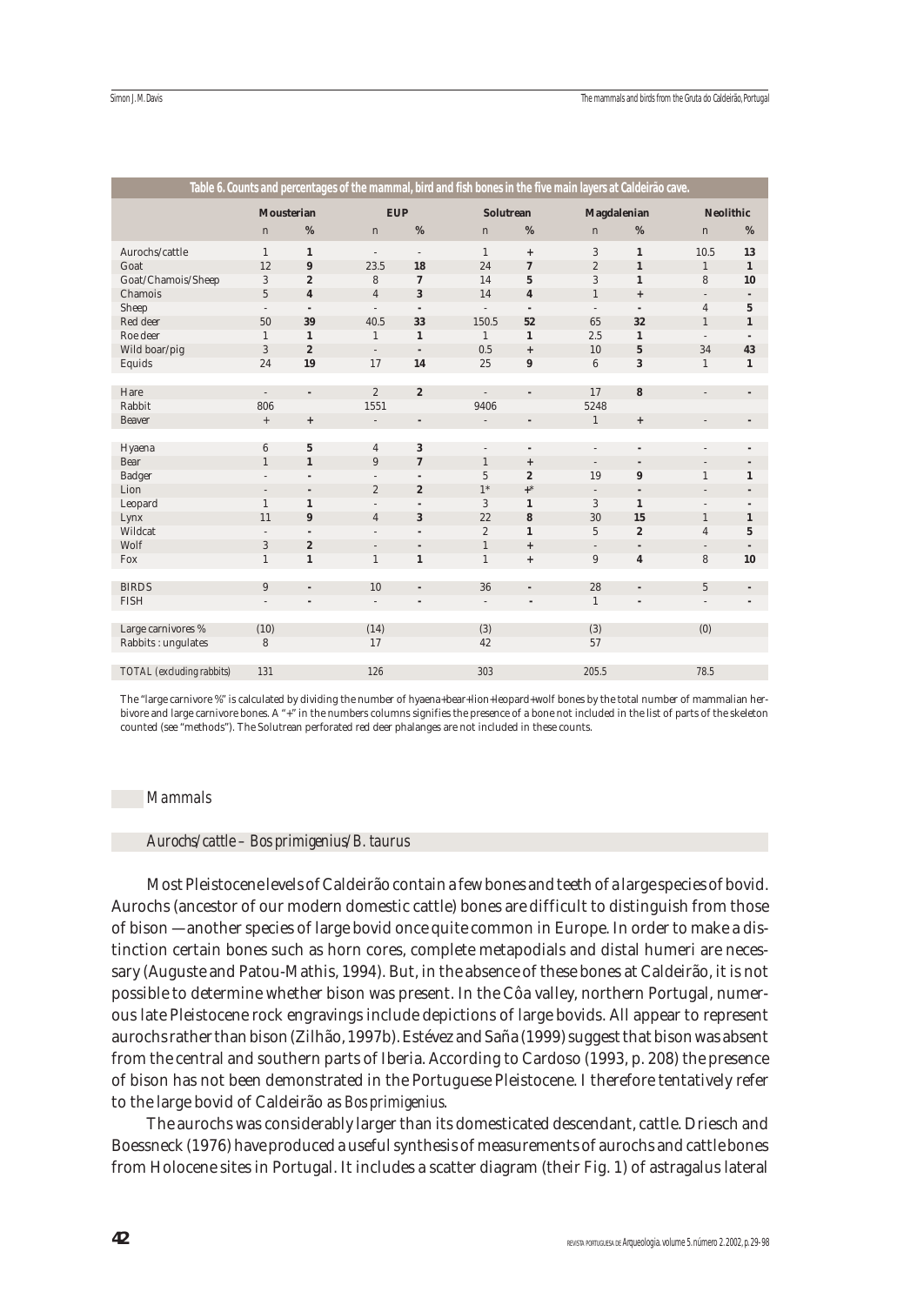length versus distal width, which shows two clearly distinct clusters. Specimens with widths (Bd) under 48 mm are interpreted as belonging to domestic cattle and specimens larger than this are aurochs. An astragalus (with  $Bd = 45.6$  mm) and a distal humerus (HTC = 33.6 mm) from the Neolithic at Caldeirão are both fairly small and are similar in size to archaeological remains of domestic cattle suggesting that these two bones belonged to domestic rather than wild cattle. Indeed, the Caldeirão astragalus clearly falls within the range of Driesch and Boessneck's "domestic" cluster. Rowley-Conwy (1992) also described a fragmentary *Bos* astragalus similar in size to the one mentioned above (presumably the same specimen) and a damaged distal humerus (with an estimated BT of 70,5 mm). He came to the same conclusion as to the domestic status of these two specimens. Is there any other hint as to the wild or domestic status of the Neolithic *Bos* at Caldeirão? Large bovid (presumed to be aurochs) is very scarce in earlier levels (see below), and appears to have become abundant in the Neolithic. This diachronic increase in frequency argues also for its domestic status in the Neolithic in the same way that a shift from wild animals to species known to be domesticable occurred in many regions.

## *Chamois, goat, sheep – Rupicapra, Capra, Ovis*

Many of the bones of these three animals are difficult to identify to species level, and they therefore pose a problem for the zoo-archaeologist. Both wild-goat (the Spanish ibex, *Capra pyrenaica*), and chamois (*Rupicapra pyrenaica*), still survive in Spain and, until recently, in Portugal too.



Fig. 3 Goat mandible with  $P_3 - M_3$  in internal, occlusal and external views. P12 382 Jb J5 Early Upper Palaeolithic.



**Fig. 4** Goat distal humerus anterior view. P12 697 K K4 toca Mousterian.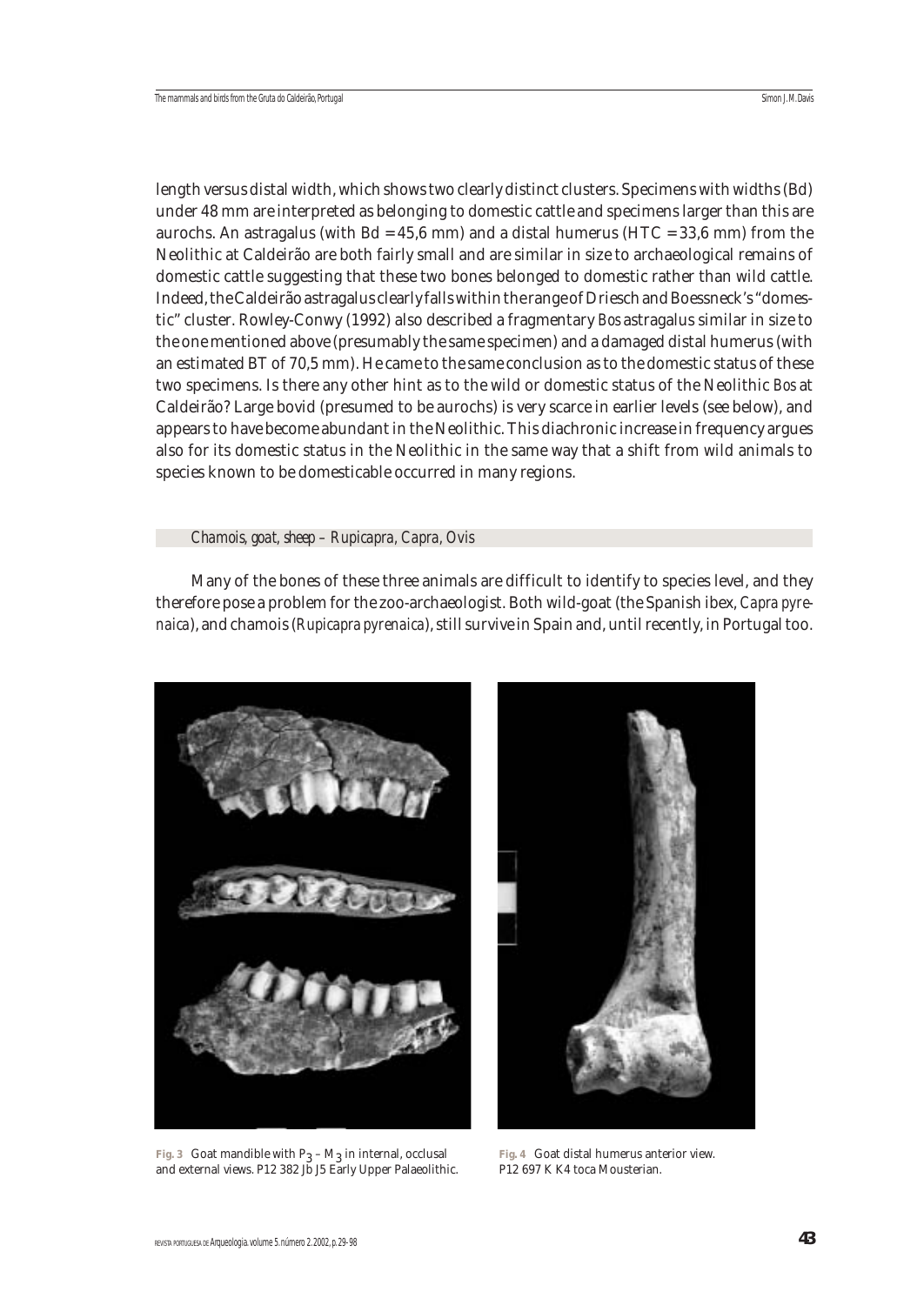The former, for example, became extinct in 1892 (Mitchell-Jones, et al. 1999). Sheep (*Ovis*), an important domestic animal in the present-day economy, only appear in the archaeological record of Europe in the Neolithic — an appearance generally taken to signify its introduction as a domestic animal. Some small artiodactyl bones and teeth from Caldeirão could not be assigned with certainty to any of these three species and are referred to under the heading "RCO" (i.e. *Rupicapra/Capra/Ovis*). However, some have definite goat characters and are referred to this species (Figs. 3 and 4). One certain example is a well-preserved metacarpal from the Solutrean (M14 sc 450; Fig. 5). Note in particular the shape of the condyles in plantar view. Goat metacarpal condyles are characterised by being wide and having trochleas that become constricted towards the verticillus of the condyle, and with condyle widths *versus*trochlea depths of 18,6 *versus* 15,3 and 18,5 *versus* 13,9, this specimen is clearly not sheep. Moreover, with this degree of constriction, identification as chamois can also be ruled out. The other striking feature of this bone is its large size and robustness. In many parts of the world wild mammals were considerably larger in the Pleistocene than they are today (see for example, Harris and Mundel, 1974 for North America;



**Fig. 5** Goat metacarpal in anterior, lateral and plantar views, M14 sc 450 Fc F7 Solutrean

**Fig. 6** Chamois horn core P14 201 Jb Early Upper Palaeolithic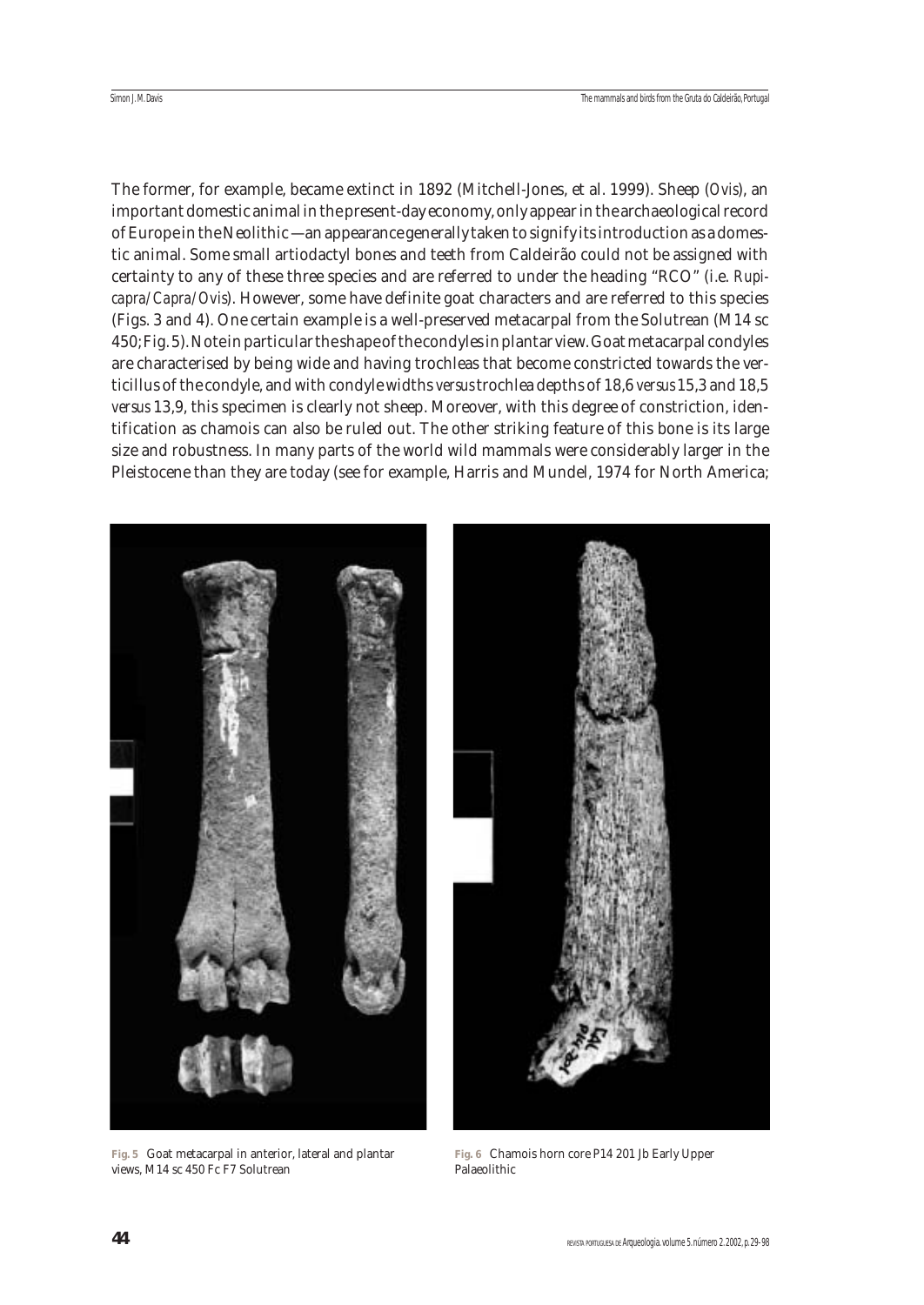



**Fig. 7** Chamois complete metacarpal, superior, anterior, medial, posterior, lateral and plantar views. P12, 643, Jb, J8, Early Upper Palaeolithic.

**Fig. 8** ?Chamois distal humerus in anterior and medial views O13 331 Ja I3 Early Upper Palaeolithic alongside a modern chamois (adult female) from the Asturias, Spain (CIPA Reference Collection # 884).

Kurtén, 1965 and 1974 for the Near East; and Klein, 1976 for South Africa). This specimen may also typify late Pleistocene large size. Its robustness also suggests it belonged to a male since female metapodials tend to be more slender (personal observation). Few bones could be identified with certainty as chamois. Two exceptions are a horn core (P14 201; Early Upper Palaeolithic; Fig. 6) and a metacarpal (P12 643; EUP; Fig. 7). The horn core is slender and circular in cross section. Both these characters are typical of chamois horn cores rather than goat whose horn cores are elliptical in cross section. The metacarpal is superficially similar to sheep, but lacks the pointed protuberances at the lower posterior-lateral side of the shaft, typical of sheep. Cardoso and Antunes (1989) identified chamois in the Upper Pleistocene (probably Solutrean) of Portugal at Salemas cave, Loures, and Valente (2000) also found it at Pego do Diabo (Upper Palaeolithic) also in the Loures district (near Lisbon). Geraads (1997) found this animal in the Mousterian at Zafarraya in Andalusia, and he suggests that this marks its southernmost extension in the Iberian Upper Pleistocene. The humerus shown in Fig. 8 is also identified as 'probable' chamois.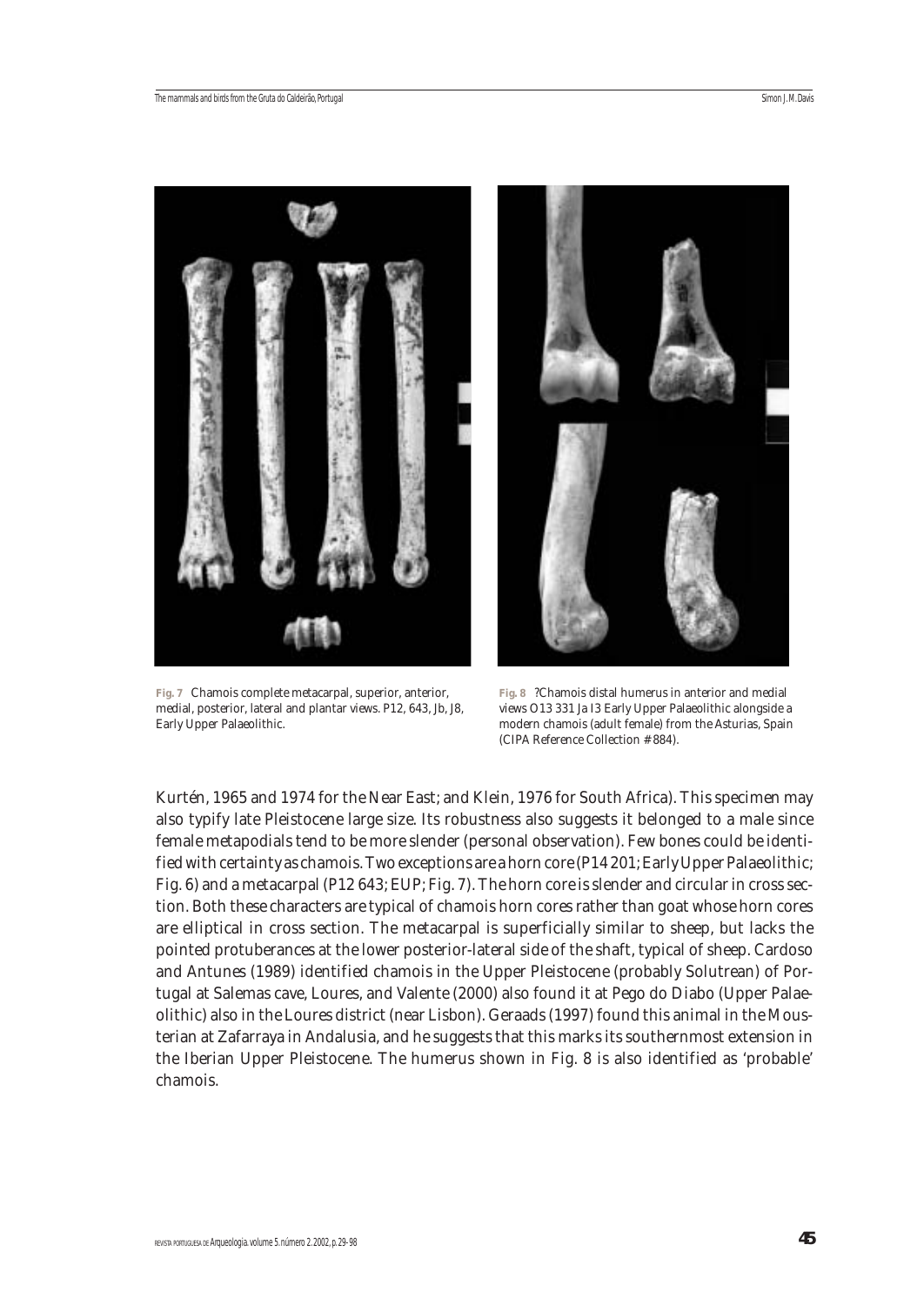## *Red deer – Cervus elaphus*

Abundant remains of both teeth and limb-bones of a large cervid without doubt belonged to red deer (Figs. 9 and 10). Morphologically, these remains are little different from modern



**Fig. 9** Red deer mandible with  $P_2 - M_3$  teeth in internal, occlusal and external views. P13 485 K K5 Mousterian

skeletons of this species from France, England and Spain. There is little evidence for any change in the size of the red deer during the course of Caldeirão's Mousterian to Magdalenian occupation as is suggested by the few astragali and measurements of the terminal phalanges (Fig. 11). But samples are very small, so this conclusion must be treated with great caution. Klein and Cruz-Uribe (1994) and Mariezkurrena and Altuna (1983) have summarised the size variation of this animal in Late Pleistocene and Holocene Spain. They note that red deer were considerably larger in former times as in other parts of Europe (see for example Walvius, 1961). Size variation among modern populations of this animal is thought to be mainly a function of forage quality and population density, so that changes in the past may reflect vegetation change. The five Solutrean red deer metapodials from Caldeirão (3 metatarsals and 2 metacarpals, see appendix) are little different in size from the Spanish Mousterian to Magdalenian specimens, but larger than modern Spanish red deer (see Fig. 5 in Klein and Cruz-Uribe, 1994).



**Fig. 10** Red deer, various bones of the hind foot. Distal metatarsal, anterior view L16 129 Fa F1 Solutrean; Astragalus, plantar view P11 537 H I1, Solutrean; Astragalus, plantar view P11 734 H corte, Solutrean; Calcaneum, medial view P11 784 K K3 Mousterian.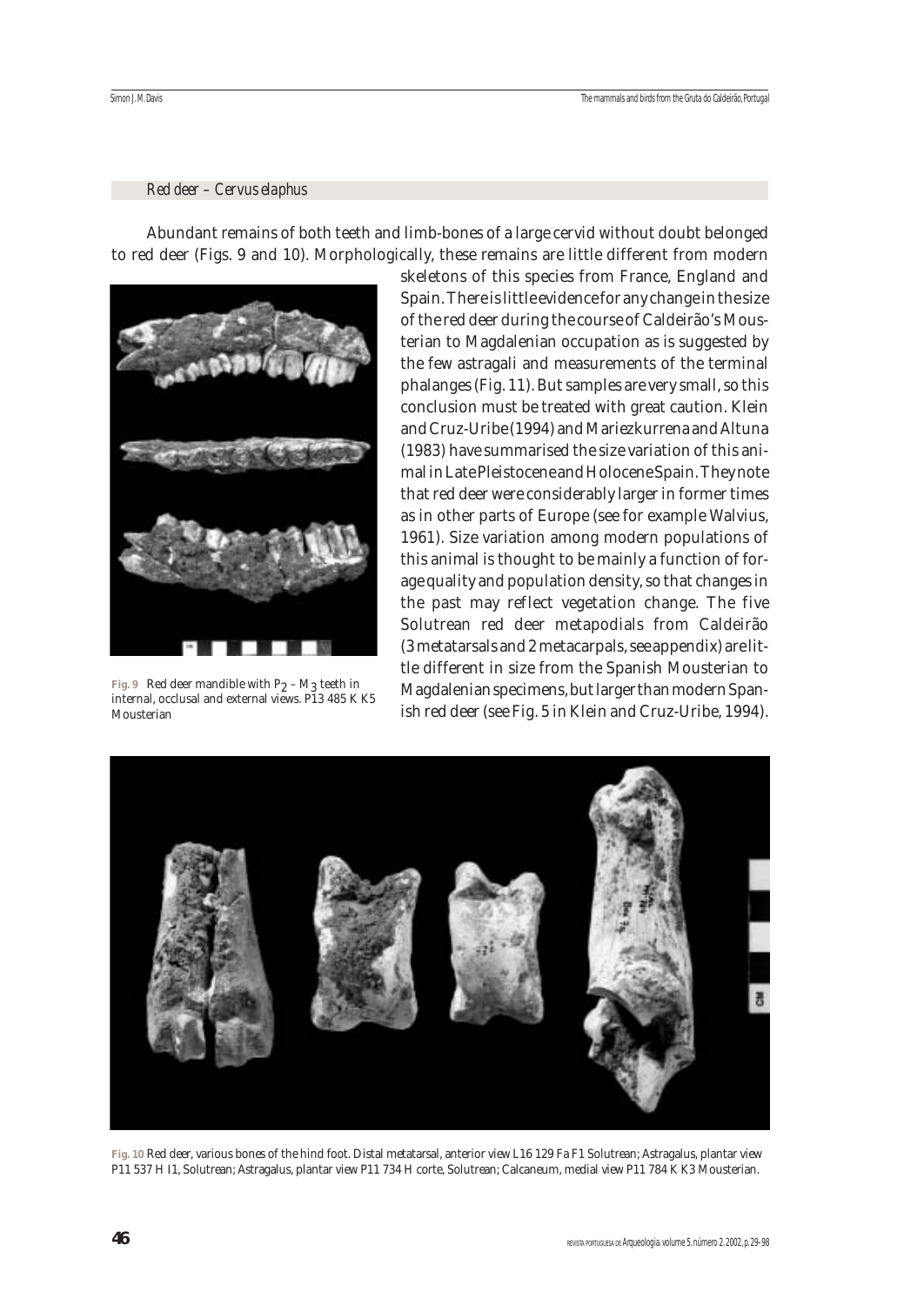

**Fig. 11** Red deer terminal (hoof) phalanges – variation through time. A plot of the length of the dorsal surface (Ld) versus the greatest diagonal length of the sole (DLS). Measurements are in tenths of a millimetre. There does not appear to have been any change of red deer size from Mousterian to Magdalenian times.

**Fig. 12** Size variation of late Pleistocene and Holocene Red deer in Iberia. Measurements in millimetres of Red deer metacarpals, astragali and metatarsals from Caldeirão ("CAL"), Mesolithic Portugal ("Meso"; most are from Cabeço do Pez in the Sado Estuary), Iron Age

to Moslem from Alcáçova de Santarém ("Sant") and recent Red deer from Navarra, Spain ("Nav"; data from Mariezkurrena and Altuna, 1983).

Males are shown as squares and females as circles. Note, at least for the astragali, there was a size decrease between late Pleistocene and Holocene times.

This size decrease was probably real rather than due to any biased selection of one sex as the measurements of the modern deer from Navarra indicate a small degree of sexual size dimorphism. The measurements of metapodials do not show the same trend though this may simply be due to insufficient data.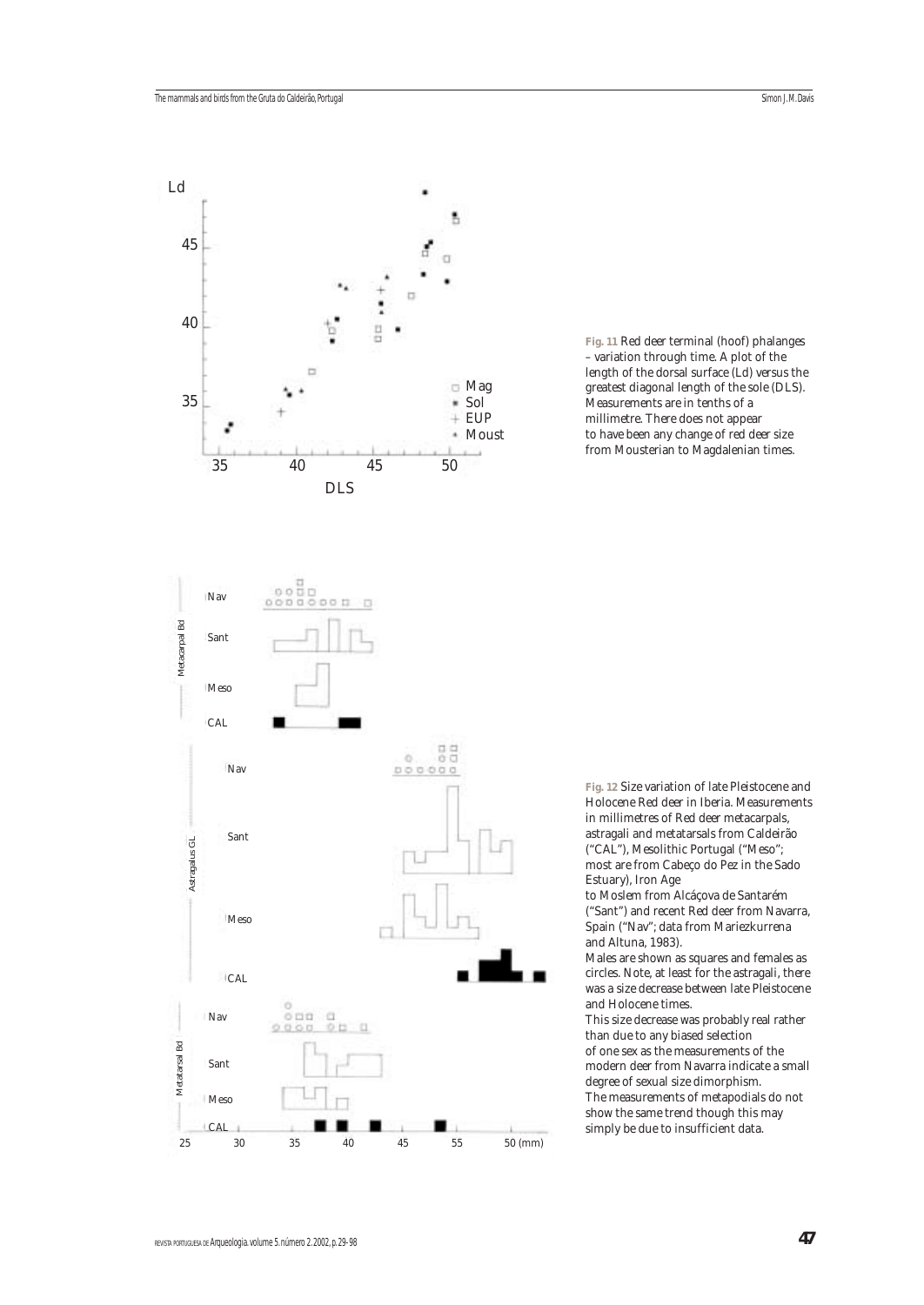The measurements of astragali from Caldeirão are clearly larger than Mesolithic to recent ones from Spain and Portugal (Fig. 12). Mariezkurrena and Altuna's (1983) measurements of recent red deer from Navarra show that there is considerable overlap of the sexes, which makes a sexual selection explanation unlikely. It does then appear that red deer were larger in the late Pleistocene and this may well argue for relatively high quality forage there at that time. Clearly more metric data from Portuguese sites for this rather variable animal are needed.

In the Solutrean level there are 15 first and 5 second red deer perforated phalanges (Table 3 and Fig. 13). Most are perforated on both sides of the shaft, ie the lateral and medial sides, while two have this pattern of damage on the lateral and posterior sides. It is unclear whether these perforations are man-made or the result of carnivore gnawing. Several also have rodent gnaw marks. Their presence in the Solutrean when many of the large carnivores such as hyaenas are absent/rare is also enigmatic. Carnivores may have perforated them, as Chase (1990) also has suggested for the perforated cervid phalanges in the French Middle Palaeolithic. However, the Caldeirão specimens feature a unique damage pattern for which no modern or fossil analogue could be found. This, plus the fact that, as argued by Zilhão 1997a, these perforations affect exclusively the deer phalanges, not the ibex/chamois ones, that they are found only in the Solutrean levels, and that none are recorded in the EUP and Mousterian, where, as opposed to the Solutrean, significant carnivore activity is documented, means that an anthropic origin cannot be ruled out. Therefore, these 20 phalanges are listed separately in Table 3 and are not included in the counts of Solutrean bones.



**Fig. 13** Three of the 20 Solutrean perforated red deer first and second phalanges. The majority have holes in both sides of the shafts while two have a hole in one side and another in the posterior side of the shaft. Were these man-made or are they simply the result of carnivore activity?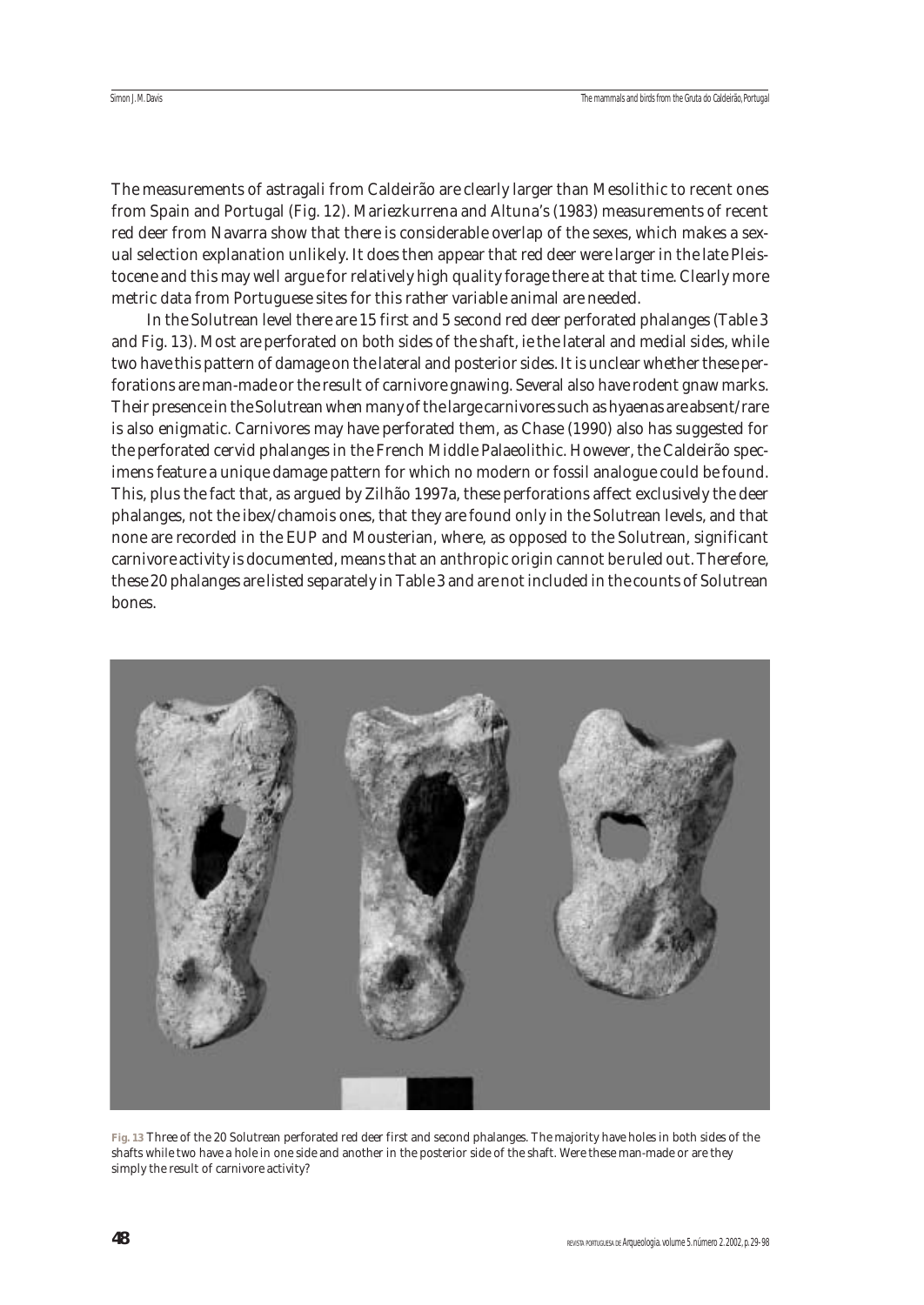*Roe deer – Capreolus capreolus*

A few bones and teeth of a small cervid are identified as roe deer, *Capreolus capreolus*. This animal is still common in Portugal. In Europe, roe deer bones and teeth are generally much smaller than those of fallow deer, though certain roe bones are difficult to distinguish from those of sheep and chamois.

#### *Wild boar/pig – Sus scrofa/ S. domestica*

Suine bones are easily distinguished from other artiodactyl bones and there is no doubt about the identity of the *Sus* from Caldeirão. The sample of *Sus* bones from pre-Neolithic levels is too small and there are too few measurements to enable a comparison with bones of domestic pig. Like cattle and several other domestic animals and their wild ancestors, domestic *Sus* (pig) is generally distinguished from its ancestor the wild boar (*Sus scrofa*) on the basis of size pigs are smaller. According to Rowley-Conwy (1995), early Neolithic *Sus* remains from Iberia were still wild. Measurements of the few *Sus* teeth from the Neolithic at Caldeirão are compared with modern wild boar from Portugal (Table 7). The samples are small, and only two of the three dimensions (width posterior  $dP_4$  and width anterior  $M_1$ ) provide a statistically meaningful separation between wild and domestic. These two dimensions indicate that the Caldeirão specimens are too small to be Portuguese wild boar. They are therefore assumed very tentatively to have belonged to pigs. Rowley-Conwy (1992) was unsure of the status of the Caldeirão Neolithic *Sus* remains, although he suggested that while their dimensions were too small to be from the wild animal, he pointed out that the bones were from juvenile animals whose ossification was incomplete, and preferred to identify them as wild individuals with incompletely grown bones. Due to the problems of incomplete growth, tooth widths are used. These are age-independent, and it is concluded that the Caldeirão *Sus* was domestic. A biometric survey of Portuguese wild boars and pigs is clearly needed to aid in the distinction between wild and domestic pigs.

| Table 7. Identity of the Caldeirão Neolithic pigs. |                 |             |      |  |  |  |  |  |
|----------------------------------------------------|-----------------|-------------|------|--|--|--|--|--|
|                                                    | $\mathbf n$     | mean        | S.E. |  |  |  |  |  |
| width posterior dP <sub>4</sub>                    |                 |             |      |  |  |  |  |  |
| Portuguese wild boar (males and females)           | 5               | 90.0        | 1.79 |  |  |  |  |  |
| Muge Mesolithic                                    | $6\phantom{1}6$ | 87.8        | 0.91 |  |  |  |  |  |
| Caldeirão                                          |                 | 88 and 84   |      |  |  |  |  |  |
| Launceston medieval pigs                           | 20              | 83.4        | 0.96 |  |  |  |  |  |
| width anterior $M_1$                               |                 |             |      |  |  |  |  |  |
| Portuguese wild boar (males and females)           | 5               | 104.8       | 3.44 |  |  |  |  |  |
| Muge Mesolithic                                    | 10              | 100.5       | 1.19 |  |  |  |  |  |
| Caldeirão                                          |                 | 95 and 95   |      |  |  |  |  |  |
| Launceston medieval pigs                           | 114             | 99.8        | 0.59 |  |  |  |  |  |
| width posterior $M_1$                              |                 |             |      |  |  |  |  |  |
| Portuguese wild boar (males and females)           | 5               | 106.8       | 3.56 |  |  |  |  |  |
| Muge Mesolithic                                    | 12              | 108.2       | 1.04 |  |  |  |  |  |
| Caldeirão                                          |                 | 106 and 108 |      |  |  |  |  |  |
| Launceston medieval pigs                           | 107             | 104.7       | 0.65 |  |  |  |  |  |

Measurements in tenths of a millimetre of Caldeirão mandibular teeth compared with statistics (the mean and its standard error) of modern Portuguese wild boar, Mesolithic *Sus* from the sites of Moita do Sebastião and Cabeço da Arruda at Muge (some 45 km north-east of Lisbon), and pigs from the medieval levels at Launceston Castle in England (from Albarella and Davis, 1996). Two of the three measurements, width dP<sub>4</sub> and width anterior M1, indicate that the Caldeirão specimens probably belonged to domestic animals, while the third measurement, width posterior M1, does not appear to provide any discrimination between wild and domestic animals.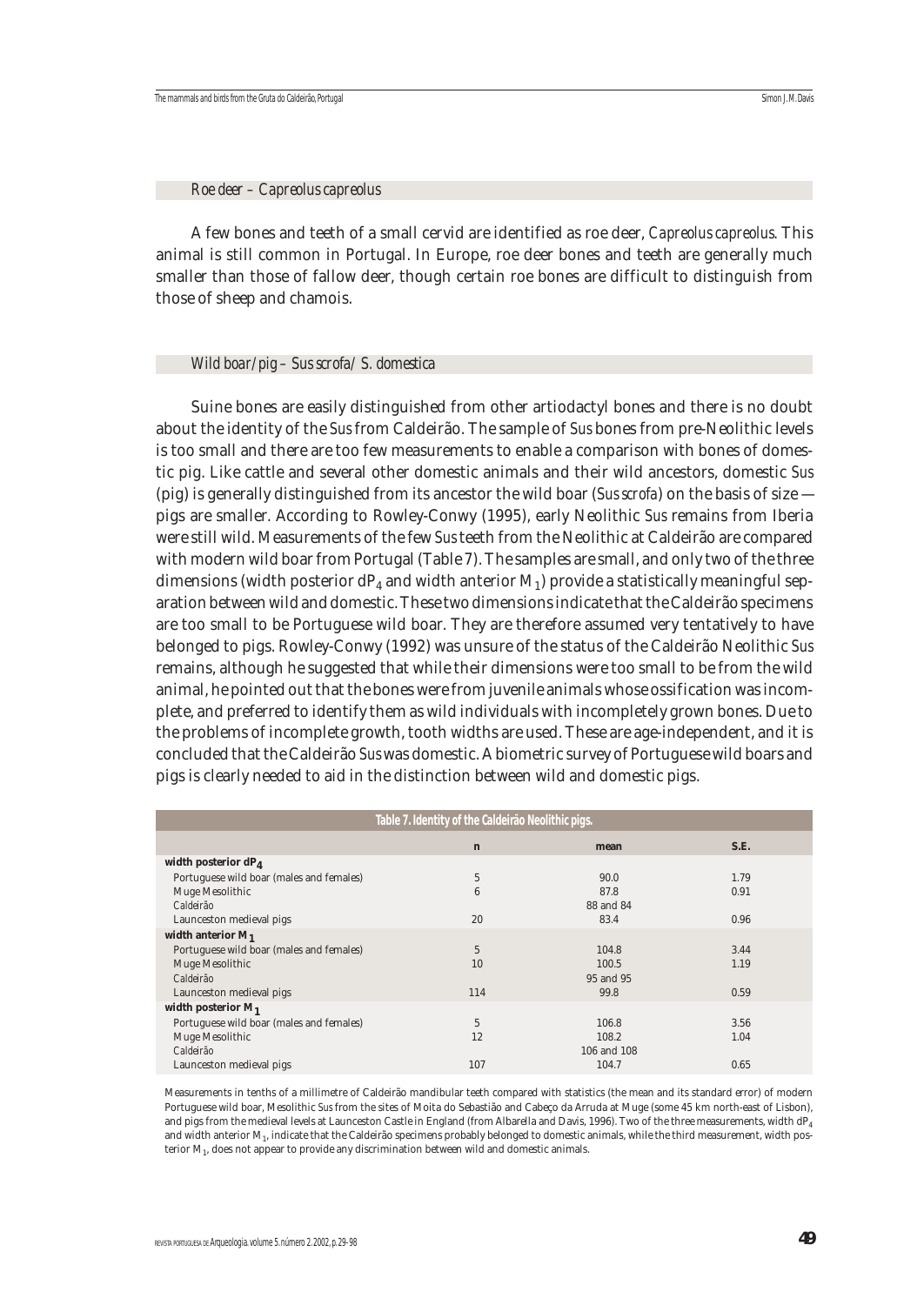#### *Equids*

Most of the equid remains at Caldeirão are identified as horse – *Equus caballus* (see for example Fig. 14). Wild horses were once common throughout Europe and Asia, but only survived until recent times in central Asia. Equid species may often be identified on the basis of the pattern of the enamel folds on the biting surfaces of adult cheek teeth in full wear (Eisenmann, 1981). The Caldeirão equid lower molar teeth (Fig. 15) have "U" shaped lingual folds and their buccal folds partially penetrate between the flexids. Both are caballine characters. Southern Europe was once inhabited by a small species of equid, the so-called Otrantine ass, *Equus hydruntinus,* first described by Regalia in 1907 from a cave in Apulia, southern Italy (see also Stehlin and Graziosi, 1935). *Equus hydruntinus* had characteristic zebra-like teeth in which the lingual folds are "V" shaped and their buccal folds in the molars penetrate completely between the flexids often touching the lingual fold. Cardoso (1995) describes two upper molar teeth from Pedreira das Salemas (Loures, near Lisbon) dating to the "late Würm", which, on the basis of their small size, he identifies as *E. hydruntinus.* This species of equid is also reported from three sites in Spain (Geraards, 1997). Unfortunately no complete teeth that can be assigned to this small equid were found at Caldeirão. However, the occlusal surface of a partially digested lower cheek tooth (Mousterian, see Fig. 26) shows clear penetration between the two flexids of the buccal fold. It may have belonged to *Equus hydruntinus*. *E. hydruntinus* limb-bones however tend to be slender and its terminal phalanges are pointed. Two poorly preserved equid terminal phalanges from Caldeirão are illustrated in Fig. 16. Note the great size difference between these two specimens. This degree of difference is too great to be accommodated biometrically within one species. They undoubtedly belong to two different species of equids. The pointed anterior "edge" of the smaller one makes it quite likely to have belonged to *E. hydruntinus*.



**Fig. 14** Anterior, lateral, posterior and plantar views of a horse distal metapodial fragment. L16 124 Eb E3 Magdalenian.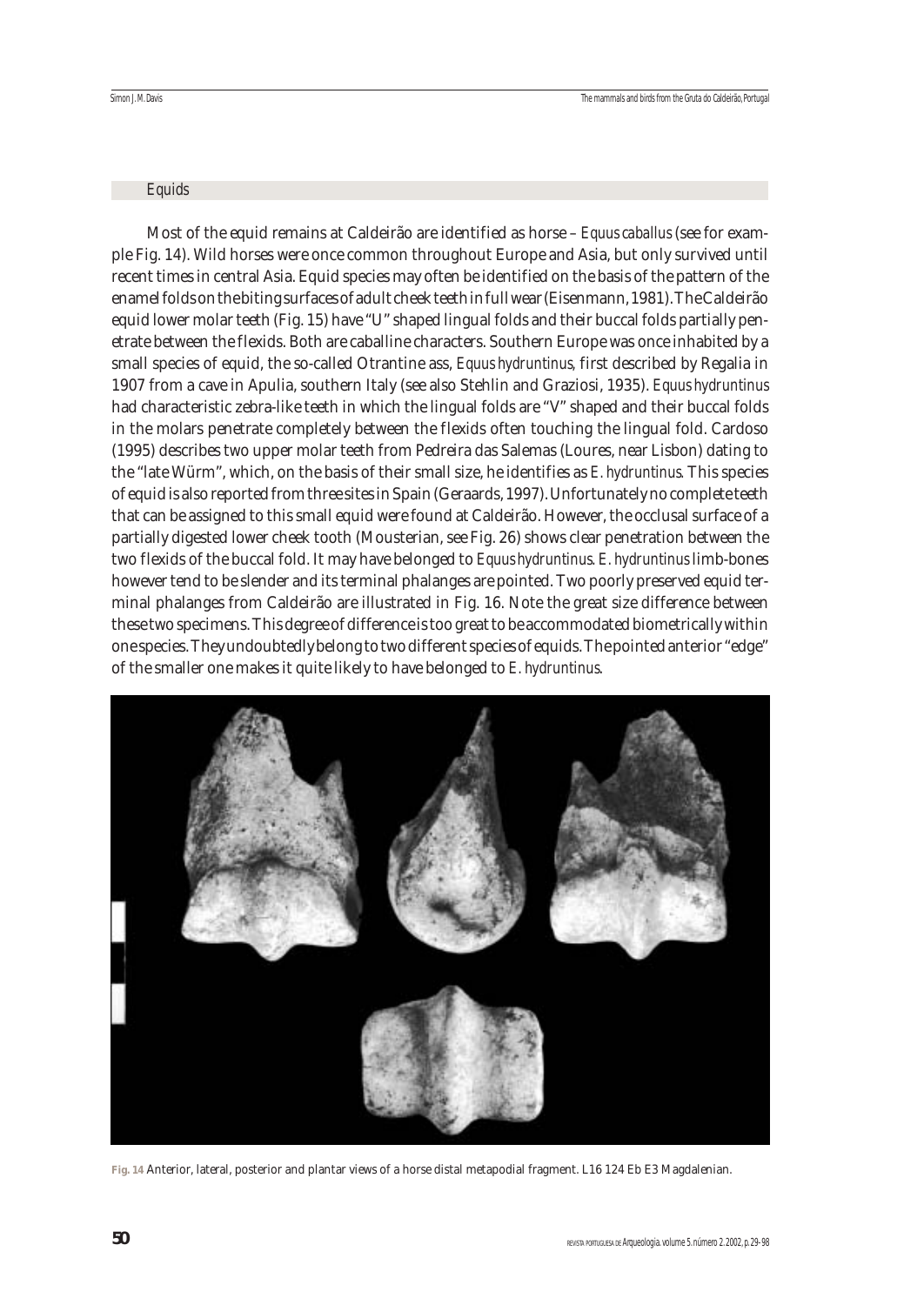

**Fig. 15** Four horse mandibular teeth in occlusal view with their enamel folds drawn in black. The scale bar is 3 cms. a.  $M_{1/2}$  or P<sub>4</sub> from N14 sc 138 Eb topo E1 toca (Magdalenian) – b.  $M_{1/2}$  from P11 608 Fc 17W (Solutrean) – c.  $M_{1/2}$  from O13 241 Fa F6 (Solutrean) – d. P $_{3/4}$  from P11 208 Fa (Solutrean)



**Fig. 16** Sketched outlines of the plantar surfaces of two equid terminal (hoof) phalanges from Caldeirão. One is from the Mousterian, and the other from the Solutrean. These two specimens are quite different in both shape and size, and they therefore belonged to two different species. The larger is probably a horse, *Equus caballus* and the smaller more pointed one, the so-called Otrantine ass, *E. hydruntinus.*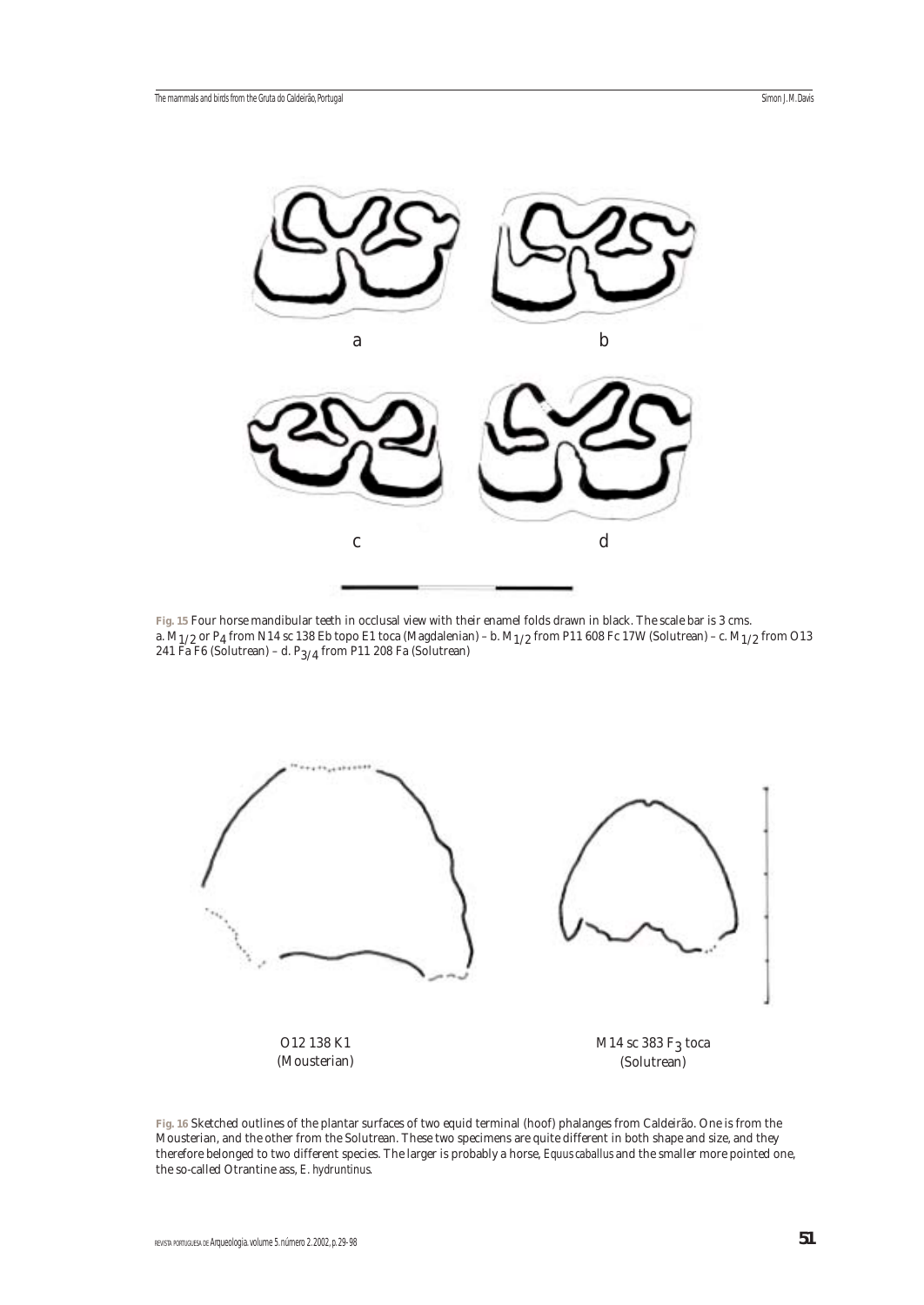#### *Badger – Meles meles*

20 badger bones and teeth were recovered (see Fig. 17). Many are from the Magdalenian. It is interesting that the two Magdalenian and one Solutrean badger carnassial teeth (Fig. 18), plot out among the larger modern Portuguese and English badger teeth. According to this Fig., badgers in England and Portugal are larger than their relatives further south. It is well known that many mammals display a geographical size cline with larger individuals found in colder regions (Mayr, 1963). When more data are available, it should be possible to discover whether a modern size cline of badgers correlated with environmental temperatures is reflected in the Pleistocene-Holocene as has been demonstrated in the Near East for example (Kurtén, 1965; Davis, 1981), which will enable use of badger teeth as "palaeo-thermometers" indicating cold or warm conditions in the late Pleistocene of Portugal.



Fig. 17 Badger mandible with C,  $P_3 - M_2$  in internal, occlusal and external views. P12 194 Fa F6 Solutrean.



**Fig. 18** Badgers – Caldeirão versus modern Portuguese, English and Israeli specimens. Plot of length versus width of the lower carnassial tooth,  $M_1$ . Measurements are in tenths of a millimetre. Note that Israeli badgers are smaller than their relatives to the north, and the Caldeirão specimens plot among the larger English and Portuguese specimens. Were badgers in Portugal larger in the late Pleistocene?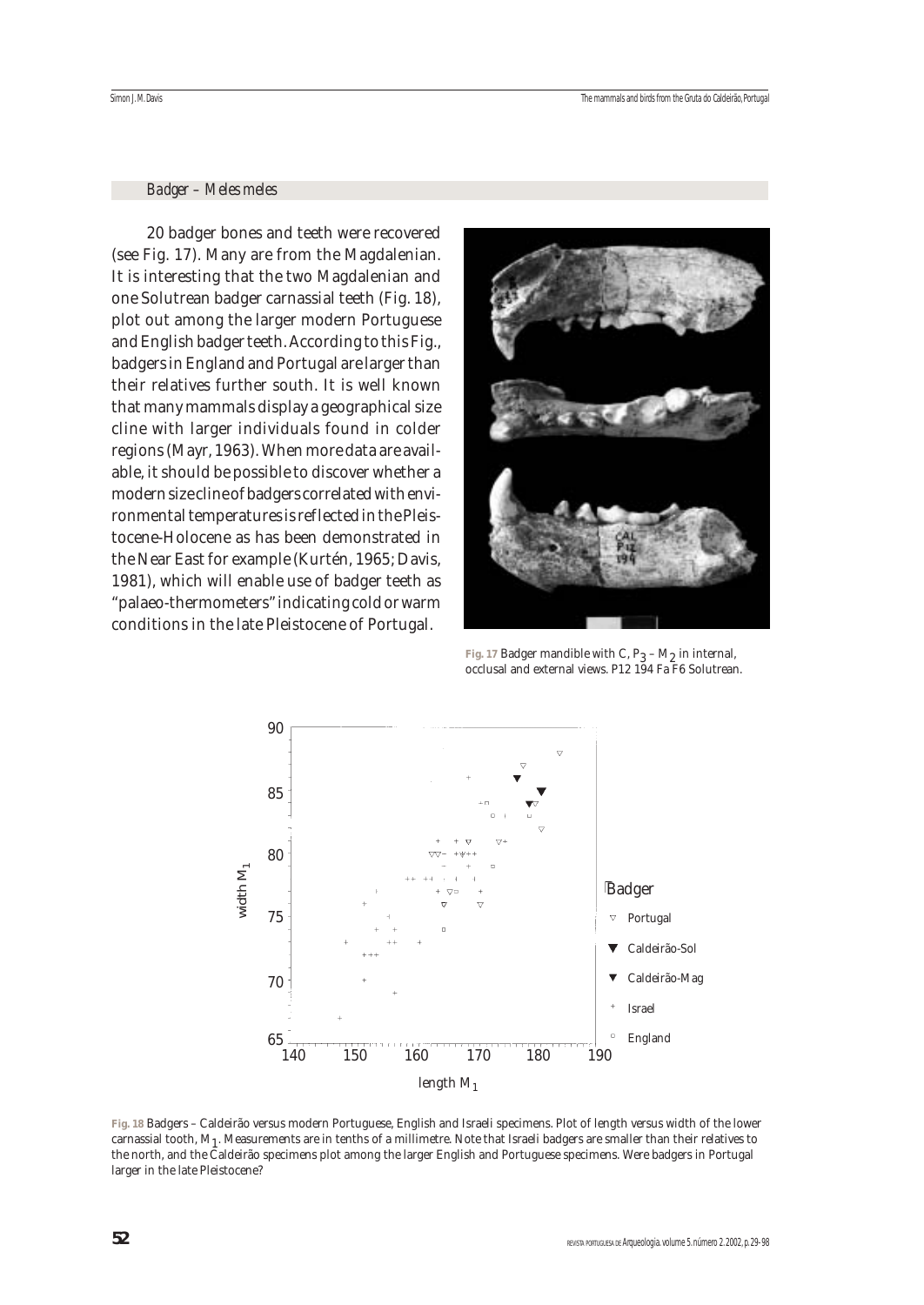#### *Hyaena – Crocuta crocuta/spelaea*

During the Upper Pleistocene Europe was inhabited by two species of hyaena, the striped hyaena, *Hyaena hyaena*, and the spotted hyaena, *Crocuta crocuta.* The latter increased in size to become the true "cave hyaena" (*Crocuta spelaea*) whose large size is clearly visible in Fig. 19, where this species is plotted separately (as "+"), and modern African spotted hyaenas are plotted as circles. In Europe, the spotted hyaena became extinct at the end of the last Ice Age (i.e. around 12 000 years ago; Kurtén, 1968; Bonifay, 1971). According to Fernández Rodríguez et al. (1995) hyaenas are only poorly documented in archaeological sites in Iberia and they "disappeared almost completely in the latter phases" of the Upper Palaeolithic. Altuna and Mariezkurrena (1988) found that *Crocuta* in northern Spain did not survive after the Solutrean.



**Fig. 19** Hyaena identification. Plot of lower carnassial tooth length versus width showing a separation of striped from spotted hyaena groups as proposed by Bonifay (1971). Measurements are in tenths of a millimetre. Key:

- = modern *Hyaena striata* from Israel and Africa
- $\Box$  =  $H$ *. prisca* from the Mindel and Mindel-Riss of Provence, France (Bonifay, 1971),
- = modern *Crocuta crocuta* from Africa
- = *C. crocuta* from the Mousterian Aurignacian of Labeko Koba, northern Spain (from Altuna and Mariezkurrena, 2000)
- + = *C. spelaea* from the Würm and Mindel-Riss in Provence, France (Bonifay, 1971)
- $\blacktriangledown$  = the Mousterian specimen from Caldeirão (P11 865 K corte).

The striped hyaenas tend to have shorter and wider carnassials. The Caldeirão specimen clearly belongs to the spotted group, and falls among the very large late Pleistocene *Crocuta* from Labeko Koba.

Both spotted and striped species are reported from Gruta Nova de Columbeira near Bombarral (Roche, 1971). Cardoso (1993) mentions striped hyaena in the Early Würm at the Gruta de Furninha, near Peniche, although most of the hyaenid remains from the Upper Pleistocene of Portugal are identified as *Crocuta* (Cardoso, 1996).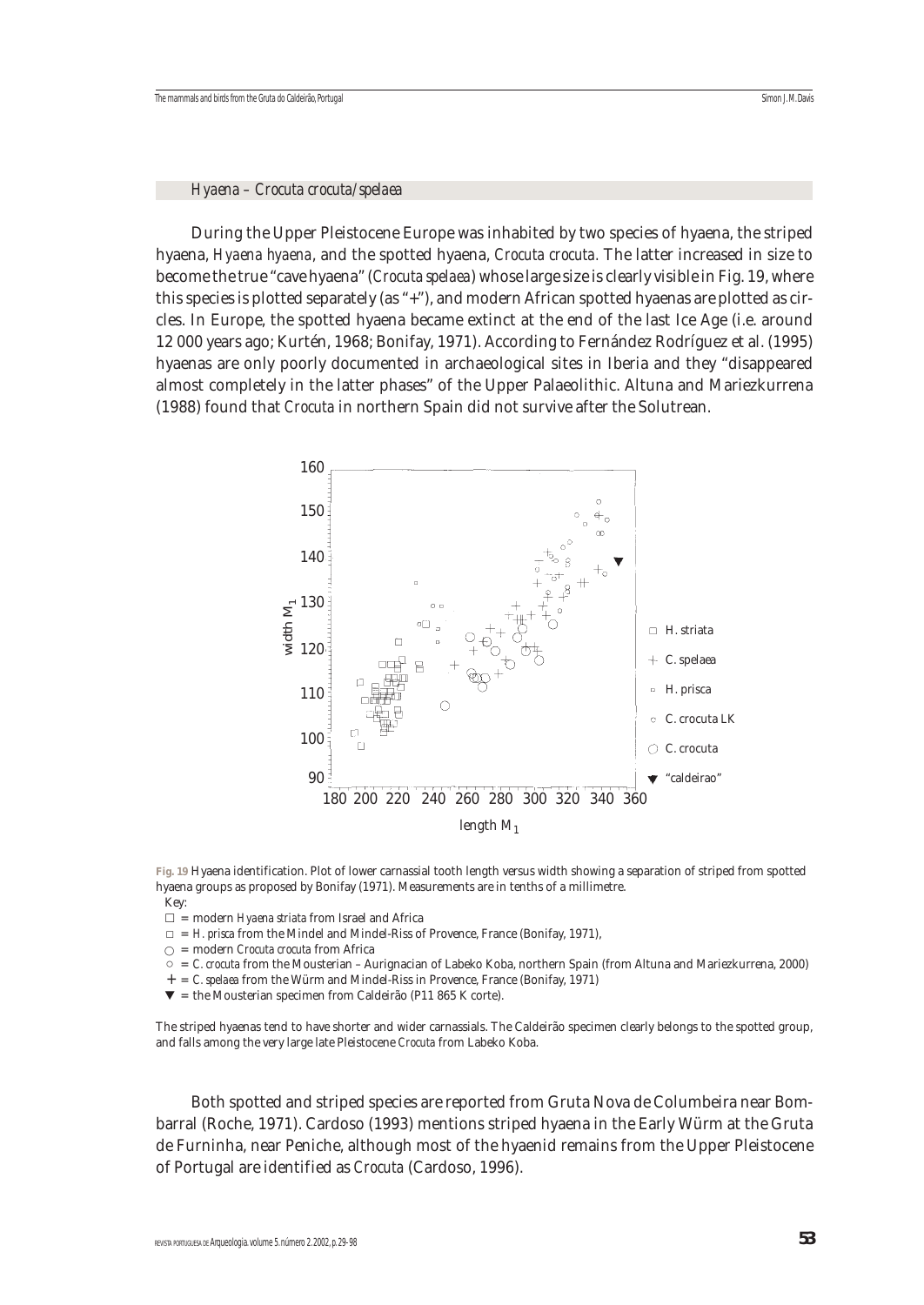Simon J. M. Davis

The mandibular teeth of *H. hyaena* and *C. crocuta* are easily distinguished in various ways, which take into consideration the relative sizes of their carnassials and premolars. For example the carnassial tooth (M1) of *Crocuta* is long and narrow while that of *Hyaena* is much shorter - a difference which Bonifay (1971) used in her Fig. 34, and here shown as Fig. 19. There are other biometrical differences as in Fig. 20, which shows how the length of  $P_4$  compared to  $M_1$  is much greater in *Hyaena* than in *Crocuta*.



**Fig. 20** Hyaena identification. Plot of the 'lower P4 length divided by M1 length' versus the 'tooth row length' to show the difference between striped and spotted hyaenas.

- Key:
- = modern *Hyaena striata* from Israel and Africa
- = modern *Crocuta crocuta* from Africa
- = *C. crocuta* from the Mousterian Aurignacian of Labeko Koba, northern Spain (from Altuna and Mariezkurrena, 2000)
- + = *H. spelaea* from France
- $\blacktriangledown$  = the Mousterian specimen from Caldeirão (P11 865 K corte).

The striped hyaenas have relatively large  $P_4$ s and short tooth row length. The Caldeirão specimen clearly belongs to the spotted hyaena group.

The Caldeirão collection includes several small bones of hyaena such as phalanges, but most useful for identification purposes is a well-preserved mandible (Fig. 21). Figs. 19 and 20 show that the Caldeirão specimen is undoubtedly *Crocuta.* It appears to be closest to *Crocuta spelaea*. However, the possibility of striped hyaena also has to be considered. With little comparative skeletal material it has proved difficult to identify the postcranial bones to species. All hyaena bones and teeth at Caldeirão are from the Mousterian and Early Upper Palaeolithic levels.

Further evidence for the presence of hyaenas comes in the form of coprolites (Fig. 22) and see below). Many are broken segments, many are very large — too large to have belonged to wolf. 40 were found in Mousterian levels and another 3 in Solutrean levels. It is not altogether clear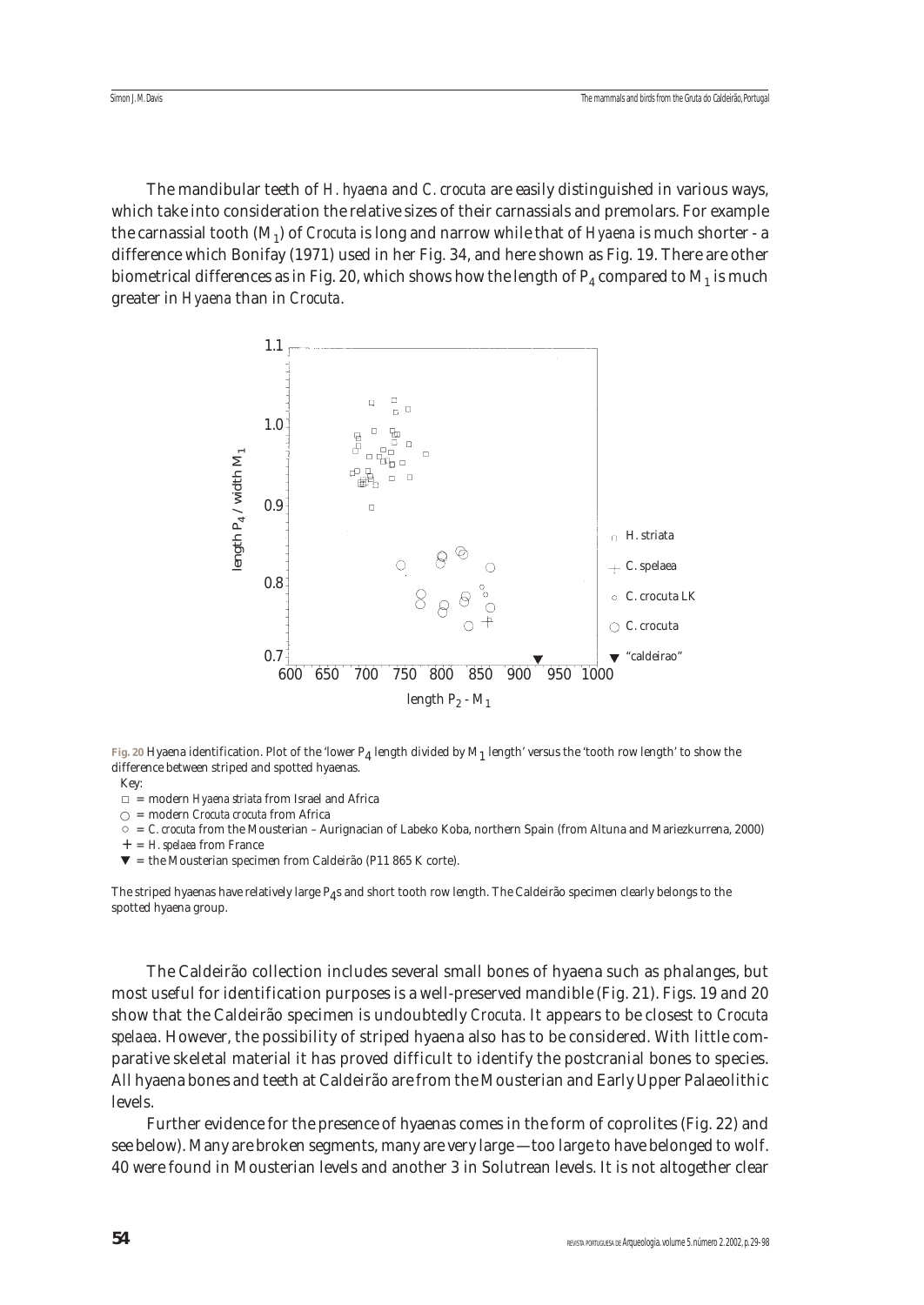

**Fig. 21** Hyaena (*Crocuta*) mandible from Caldeirão, external, occlusal and internal views, P11 865 K Mousterian.

who their original owner was. They are yellow, with smooth surfaces and the ends are either pointed or with a central depression, similar to those described by Fernández Rodríguez, et al. (1995) from La Valiña in northwest Spain (dated to 35 000 BP), which they identify as spotted hyaena coprolites. The average width (see appendix and Fig. 23) of the coprolites is 40 mm. This closely matches the 12 coprolites from La Valiña. The description that Owen (1846, p. 146) gives of the fossilised



**Fig. 22** Coprolites from Caldeirão (P11 sc 907; layer M M1; Mousterian). In view of their large size these are probably derived from hyaena.



**Fig. 23** Mousterian coprolite widths in tenths of a millimetre. The average width (measured across the widest axis) is 40 mm and modal width is 45 mm. These measurements associate at least the larger coprolites to hyaena.

faeces of spotted hyaena, once known as *album graecum* from a site in England could equally apply to the Caldeirão specimens:

"its external form is that of a sphere irregularly compressed as in the faeces of sheep, and varying from half an inch to an inch and half in diameter; its colour is yellowish white; its fracture is usually earthy and compact, resembling steatite, and sometimes granular; when compact, it is interspersed with small cellular cavities, and, in some of the balls, there are undigested minute fragments of the enamel of teeth."

The three coprolites found in the Solutrean are all small (see appendix) and so not necessarily from hyaena.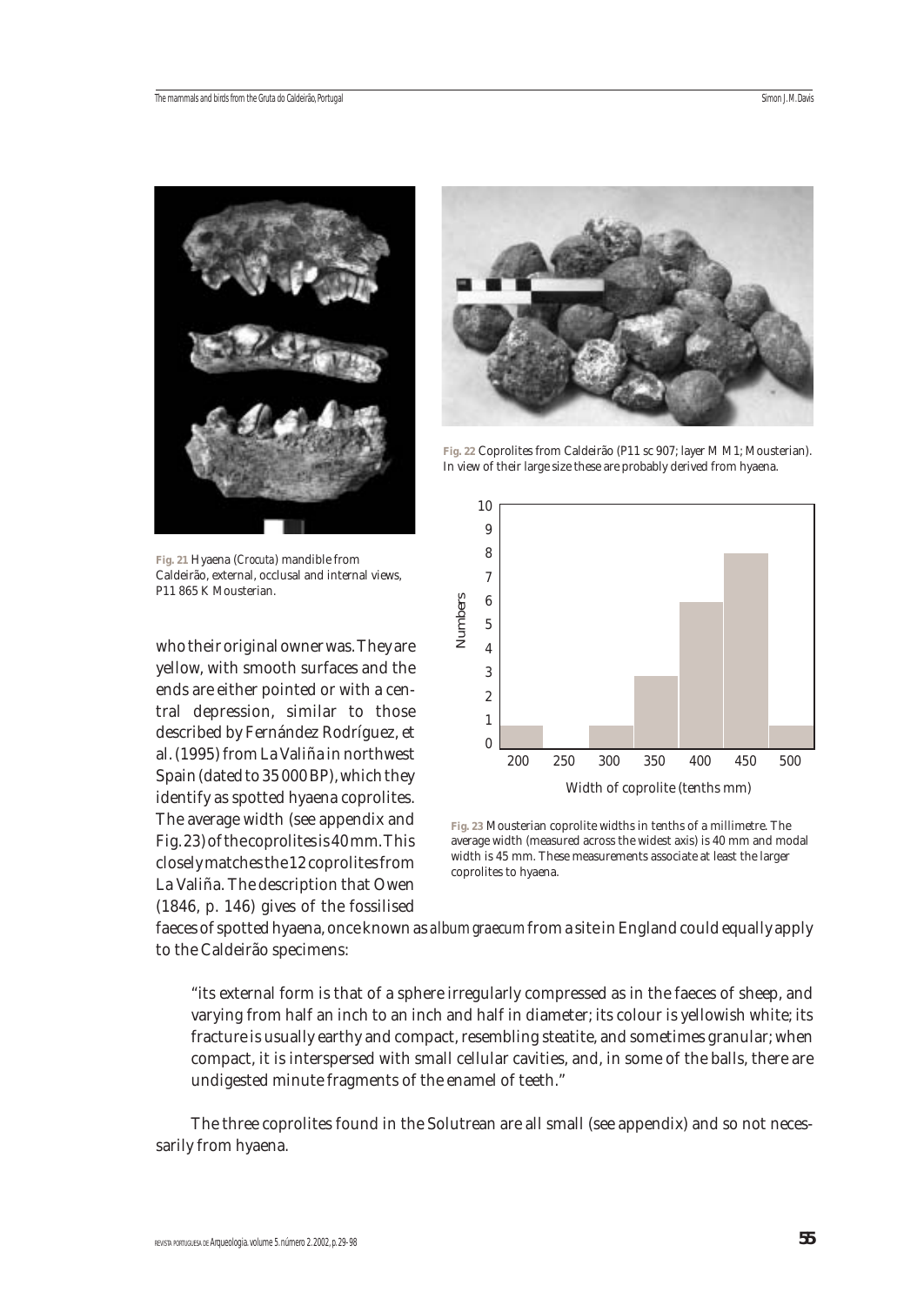| <u>Table 8. Man versus carnivore activity at Caldeirão.</u> |                         |                |                         |                      |                  |  |  |  |  |  |  |
|-------------------------------------------------------------|-------------------------|----------------|-------------------------|----------------------|------------------|--|--|--|--|--|--|
|                                                             | <b>Mousterian</b>       | <b>EUP</b>     | Solutrean               | <b>Magdalenian</b>   | <b>Neolithic</b> |  |  |  |  |  |  |
| <b>IDENTIFIED BONES</b>                                     |                         |                |                         |                      |                  |  |  |  |  |  |  |
| Ungulate bones & teeth                                      | 98                      | 93             | 229                     | 93                   | 60               |  |  |  |  |  |  |
| Rabbit bones                                                | 806                     | 1551           | 9406                    | 5248                 |                  |  |  |  |  |  |  |
| Felids bones & teeth                                        | 12                      | 6              | 28                      | 38                   | $\overline{5}$   |  |  |  |  |  |  |
| Canids bones & teeth                                        | $\overline{4}$          | $\mathbf{1}$   | $\overline{2}$          | 9                    | 8                |  |  |  |  |  |  |
| Badger bones & teeth                                        | $\mathbf{0}$            | $\mathbf{0}$   | 5                       | 19                   | 1                |  |  |  |  |  |  |
| Bear bones & teeth                                          | $\mathbf{1}$            | 9              | 1                       | $\mathbf{0}$         | $\mathbf{0}$     |  |  |  |  |  |  |
| <b>Hyaena</b> bones                                         | $1+?1$                  | 2?             | $\bf{0}$                | $\bf{0}$             | $\bf{0}$         |  |  |  |  |  |  |
| Hyaena teeth                                                | $\overline{\mathbf{4}}$ | $\overline{2}$ | $\bf{0}$                | $\bf{0}$             | 0                |  |  |  |  |  |  |
| <b>Coprolites</b>                                           | 40                      | 0              | 3                       | $\bf{0}$             | 0                |  |  |  |  |  |  |
| <b>Semi-digested bones</b>                                  | 11                      | 3              | $\bf{0}$                | $\bf{0}$             | 0                |  |  |  |  |  |  |
| <b>Gnawed bones</b>                                         | $\bf{0}$                | $\bf{0}$       | $\bf{0}$                | 1                    | 1                |  |  |  |  |  |  |
| <b>Burnt bones</b>                                          | $\bf{0}$                | $\bf{0}$       | 4                       | 3                    | $\boldsymbol{2}$ |  |  |  |  |  |  |
| UNIDENTIFIED CHIPS                                          |                         |                |                         |                      |                  |  |  |  |  |  |  |
| <b>Total Number</b>                                         | 648                     | 780            | 2288                    | 2071                 |                  |  |  |  |  |  |  |
| <b>Number gnawed</b>                                        | $6\phantom{1}6$         | 4              | 7                       | $\boldsymbol{2}$     |                  |  |  |  |  |  |  |
| <b>Number with cut marks</b>                                | $\boldsymbol{2}$        | 0              | $\overline{\mathbf{4}}$ | $\overline{5}$       |                  |  |  |  |  |  |  |
| <b>Number burnt</b>                                         | 11                      | 14             | 177                     | 183                  |                  |  |  |  |  |  |  |
| Number semi-digested                                        | 108                     | 53             | 17                      | 8                    |                  |  |  |  |  |  |  |
| % gnawed                                                    | 0.9                     | 0.5            | 0.3                     | 0.1                  |                  |  |  |  |  |  |  |
| $%$ cut                                                     | 0.3                     | $\bf{0}$       | 0.3                     | 0.2                  |                  |  |  |  |  |  |  |
| % burnt                                                     | 1.7                     | 1.8            | 7.7                     | 8.8                  |                  |  |  |  |  |  |  |
| % semi-digested                                             | 16.7                    | 6.8            | 0.7                     | 0.4                  |                  |  |  |  |  |  |  |
| Ratio chips to identified                                   | $\mathbf 7$             | 9              | 10                      | 22                   |                  |  |  |  |  |  |  |
| <b>Average faunal density</b><br>$(g/m^2/millennium)*$      | 440                     | 225            | 470                     | $\ddot{\phantom{0}}$ |                  |  |  |  |  |  |  |
| <b>Average lithic density</b><br>$(g/m^2/millennium)*$      | 175                     | 76             | 91                      | $\ddot{\mathbf{?}}$  |                  |  |  |  |  |  |  |
| Ratio fauna to lithics*                                     | 2.5                     | 3.0            | 5.2                     | $\ddot{\phantom{0}}$ |                  |  |  |  |  |  |  |
| Presence of scavenging birds                                | $+$                     | $^+$           | $^+$                    |                      |                  |  |  |  |  |  |  |

This table provides various counts that indicate the relative activity of man and carnivores, presumably hyaena, at different times. Above are counts made of identified bones and teeth, coprolites and observations made on the recorded bones (see methods). Below are observations on the unidentified bone fragments and chips. Both identified and unidentified bones appear to show the same trends. Hyaenas were clearly present in the Mousterian and Early Upper Palaeolithic as evidenced by their bones and teeth. The coprolites too are *assumed* to have belonged to this animal. Other evidence for carnivore activity, presumably hyaena but possibly other species too, includes semi-digested bone, and the low ratio "chips to identified bones" (chips may have become completely digested by large carnivores such as hyaenas). Direct evidence for human activity takes the form of tools and burnt bones. Viewed together, these data suggest the cave was predominantly a large carnivore den in the Mousterian but subsequently humans exploited the cave more intensively and presumably caused the demise of hyaenas and the other large carnivores before or during the Solutrean. The increased human activity, at least in the Solutrean, is also indicated by the high ratio of fauna to lithics. Faunal and lithic density data are from Zilhão (1997 vol. 2; table 9.2 on page 114). \* Note: for the Mousterian, the faunal and lithic density data are for layer K only; and for the Solutrean these data are for layer I only. Lithic density data are not yet available for levels above I, but Zilhão's faunal density values in levels H, Fc, Fb and Fa are: 420, 1385, 1784 and 2045 respectively.

**Fig. 24** Two semi-digested fragments of large mammal bone alongside 11 ordinary fragments from P11 L1 sc 894 (Mousterian). The two semi-digested fragments are shown enlarged below — note their shiny surfaces and sharp broken edges.

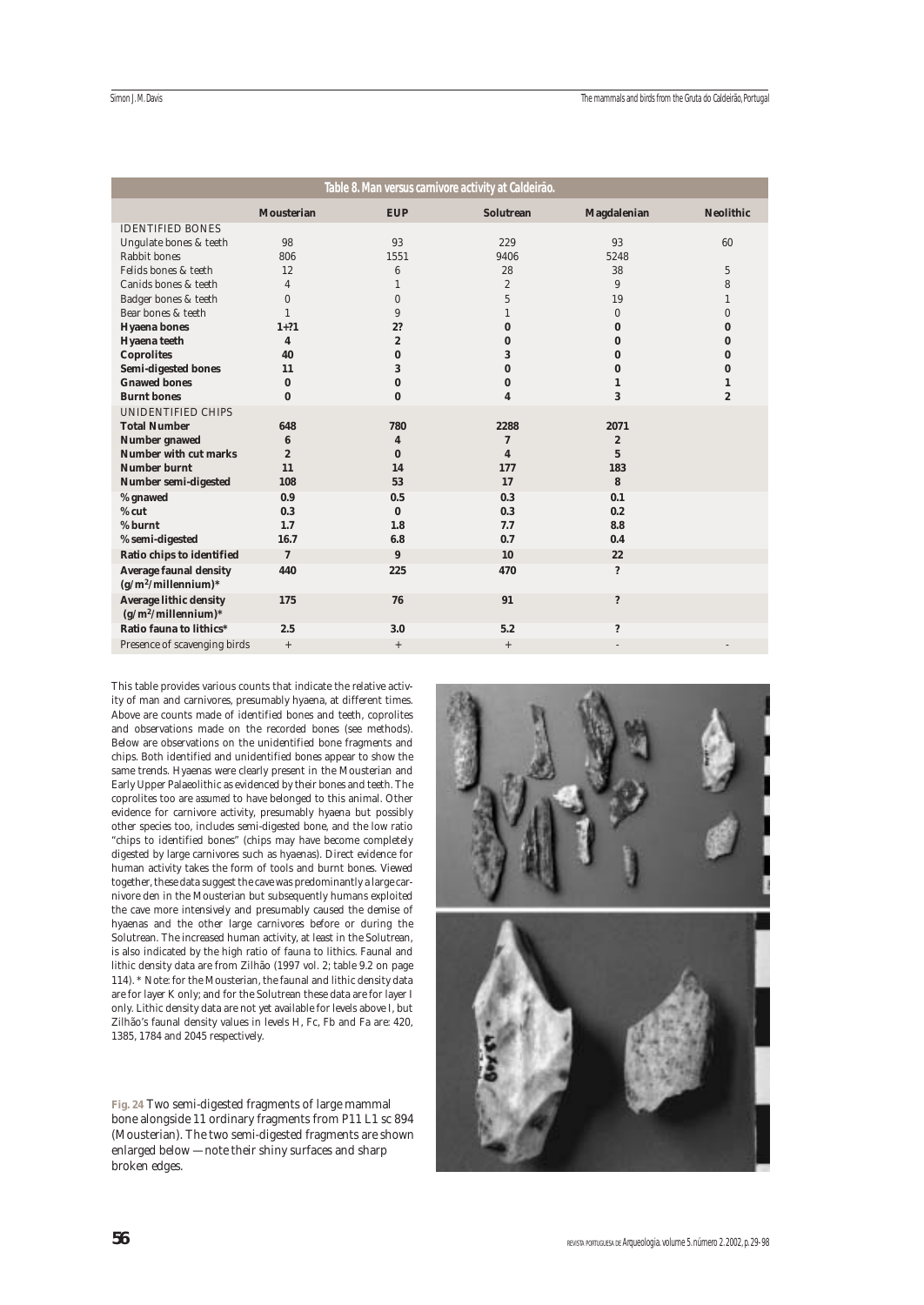

**Fig. 25** Five views of a partially digested bone, perhaps a calcaneum (?red deer), P11 778 Jb K3 Early Upper Palaeolithic



**Fig. 26** Semi-digested equid cheek tooth, occlusal, external and inferior views, P12 sc 717 K K8-K9



**Fig. 27** The same tooth as in figure 26 shown below a modern (undigested) horse second molar to show the extent of gastric erosion.

So much for bones, teeth and coprolites: let us turn now to a consideration of the large amounts of small chips and fragments of bone found throughout the Caldeirão sequence. These include many corroded fragments. The pattern of corrosion is similar to that produced by immersion in acid, which suggests they had been partially digested (Figs. 24-27 and Table 8). The degree of destruction is illustrated in Fig. 27 in which the partially digested lower molar tooth in Fig. 26 is shown alongside a modern undamaged horse molar. Partially digested bones are most abundant in the Mousterian and Early Upper Palaeolithic layers. Hyaenas are known to regurgitate the indigestible residues of their meals (Brain, 1981; Klein et al. 1999) and it is suggested that these "semidigested" bones are further evidence for the presence at Caldeirão of hyaena. The problem of presence/absence of hyaenas in the Caldeirão succession is discussed later.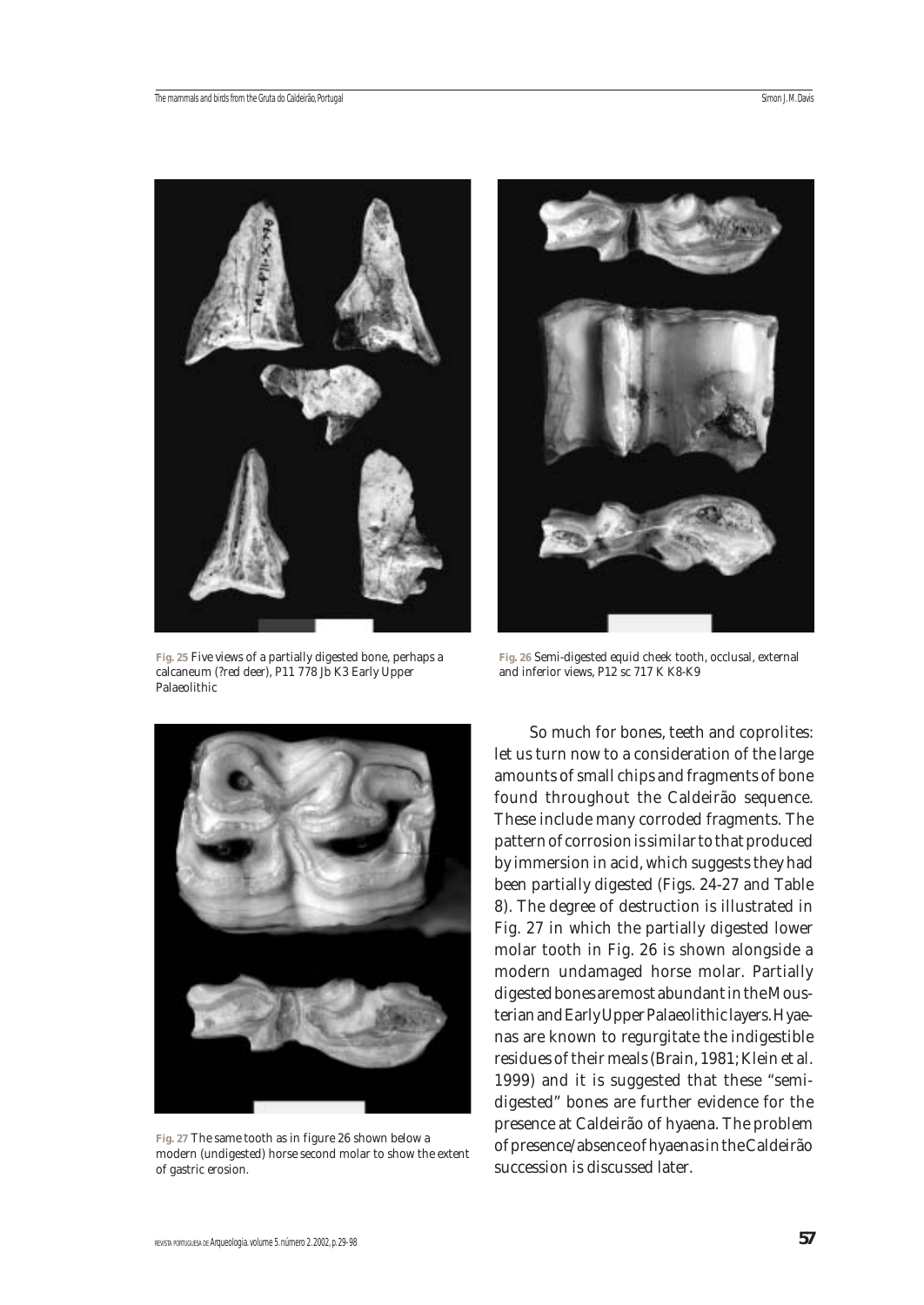

**Fig. 28** The Caldeirão Mousterian Spotted hyaena mandible in biometric perspective. The *Crocuta* from Caldeirão (P11 865 K Corte) compared to Glacial and Interglacial samples from English cave sites (data from Klein and Scott, 1989; table 1). The plots are of the antero-posterior length of the carnassial tooth  $(M_1)$ . For each of six large samples studied by Klein and Scott, the mean is shown as a vertical line, the observed range by a horizontal line, and the 95% confidence limits of the mean by a rectangle. Sample sizes are given in parentheses. Klein and Scott suggest that the three "Interglacial" samples being smaller than the three "Glacial" ones are consistent with Bergmann's rule, which correlates low environmental temperature with greater body size in warm-blooded animals. Note the very large size of the Caldeirão carnassial – was it very cold in Portugal during the Mousterian?

Let us briefly return to the question of size. Klein and Scott (1989), who studied hyaena remains from caves in Britain as well as modern hyaena from Africa, noted firstly that in Britain late Pleistocene *Crocuta*were larger during glacial maximum times than in inter-glacial times, and secondly, that today this animal's carnassial length increases with latitude in Africa. Both these trends, they suggest, exemplify the inverse relation between body-size and temperature predicted by Bergmann's rule. Although there is only a single specimen of a carnassial tooth (M1) from the Mousterian at Caldeirão (Fig. 28), its extremely large size (length = 35,0 mm) would, according to Klein and Scott, indicate very cold conditions, although, as Klein has also pointed out (pers. comm.) it may be even larger than Bergmann's rule would predict due to reduced competition with man.

## *Bear – Ursus arctos*

Several teeth are identified as bear (Fig. 29). Note for example the typical bunodont cusps on a first upper molar, which was probably unerupted. Two of the three identified bear teeth are clearly from very senile animals — most of their crowns had been worn away, while the upper molar, with its incompletely formed roots, must have belonged to a juvenile animal. In many cases of cave bears from the Pleistocene of Europe, the bulk of the remains derive from juveniles and older adults. This kind of age structure is generally regarded as being a clear indication that the bears died during hibernation (see for example, Kurtén, 1958; Straus, 1992; Weinstock, 2000). Perhaps, if only for a brief period, Caldeirão served as a den for hibernating bears. The bear is also represented by a number of phalanges and metapodials (Figs. 30 - 32). A "Solutrean" sec-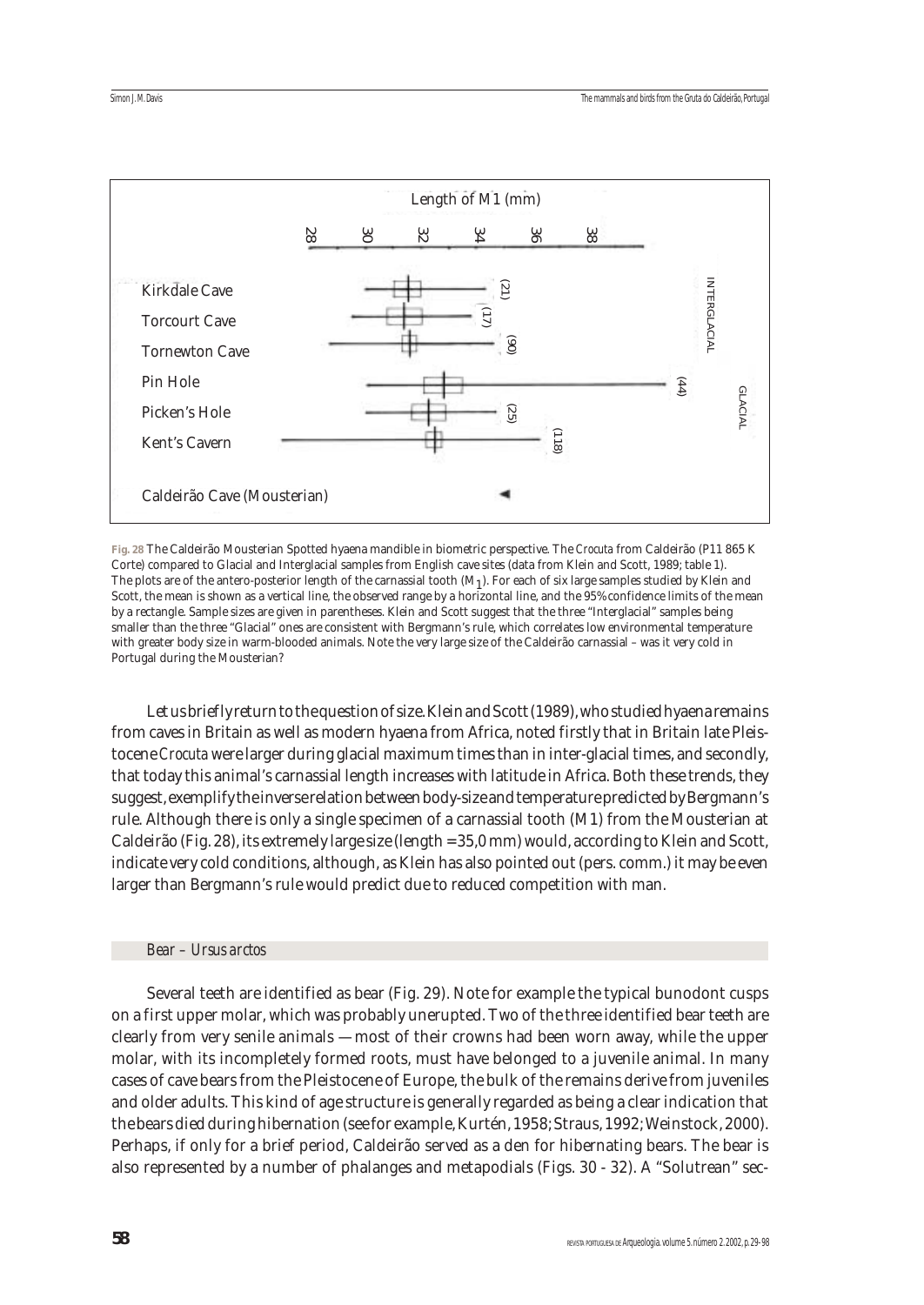

M2 of a young animal, inferior, lateral and occlusal views

M1 of a senile animal, lateral and occlusal views, P11 725 Jb

M1 of a senile animal, lateral and occlusal views P11 714 Jb

Incisor, of a senile animal, lateral and occlusal views:

**Fig. 31** Bear first phalanges, superior, anterior and lateral

P11 sc 886 K K5 Mousterian

Early Upper Palaeolithic

Early Upper Palaeolithic

views, from left to right:

P11 755 K K3 Mousterian

P11 699 Jb Early Upper Palaeolithic O14 sc 358 Jb J3 Early Upper Palaeolithic

P11 776 Jb K3 Early Upper Palaeolithic

P11 620



**Fig. 30** Bear first metatarsal, lateral and anterior views, P11 666 Jb J8E Early Upper Palaeolithic



ond phalanx (Fig. 32) was found in the corridor, in square N14, spit I2, at the interface between levels I (Proto-Solutrean) and Ja (EUP). Since all other bear material comes from the underlying EUP levels Ja and Jb, or from the Mousterian levels further down in the succession, it is quite possible that this isolated "Solutrean" bear find is in fact a displaced EUP specimen (Zilhão, personal communication). Given the 14C age of level I (Zilhão, 1997a), it would appear that Pleistocene bear became rare or even extinct in the Caldeirão area after ca. 23 000 BP. [Bear is documented, historically, in the Tomar area in the Middle Ages, and a bear bone was found in a 13th century AD level at Alcáçova de Santarém.]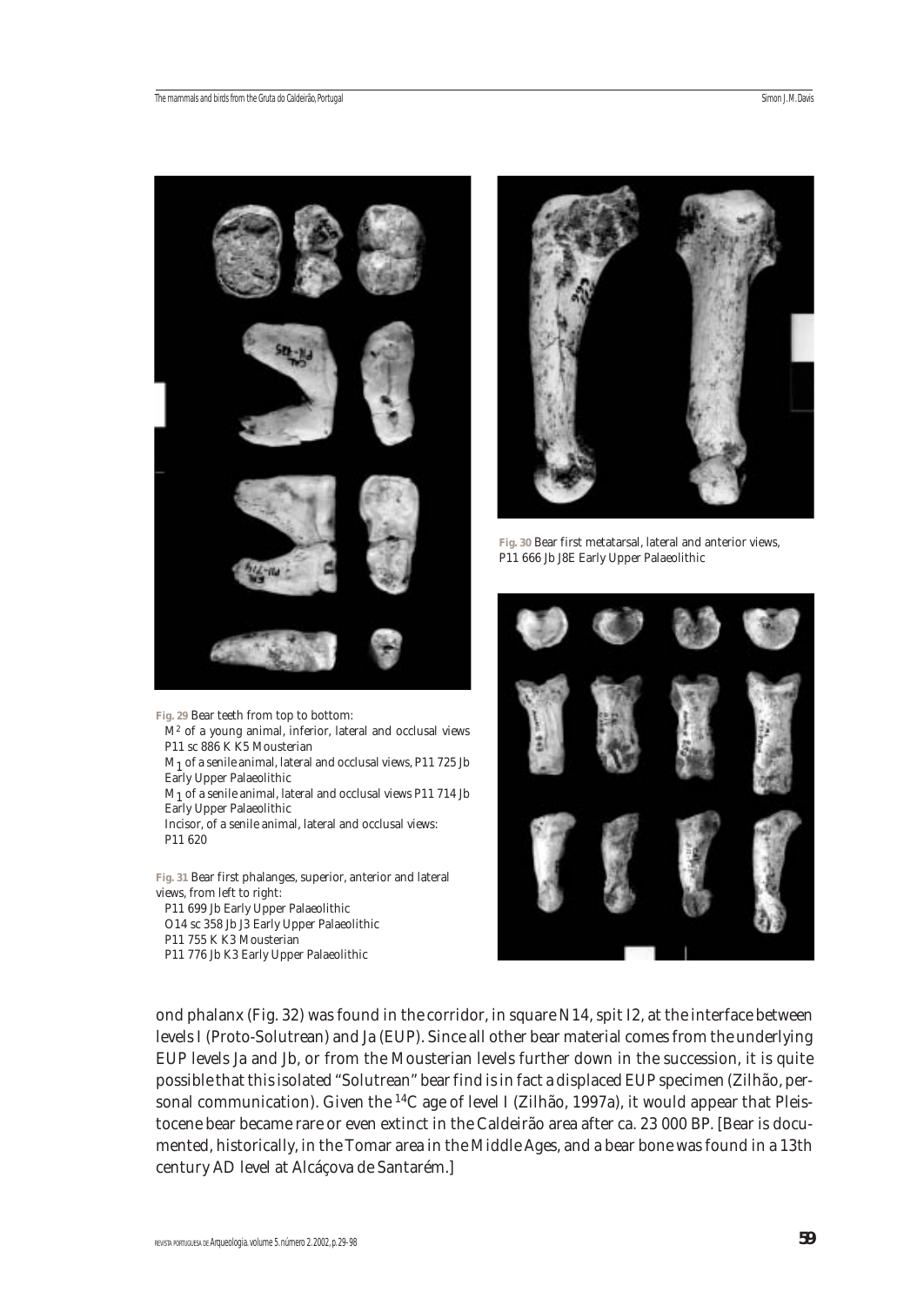

**Fig. 32** Bear second phalanx, superior, anterior, posterior and lateral views, N14 sc 341 I I2 Solutrean

#### *Felids*

Cats are osteologically rather similar to one another. Apart from its great size, a lion skeleton is little different from that of a domestic cat. Indeed, most Old World cats have the same number of chromosomes (Kitchener, 1991). In general then, zoo-archaeologists have to rely on size differences in order to distinguish between different felids. At Caldeirão, plots of length versus width of lower carnassial felid teeth (Fig. 33) indicate the presence of three species of felids, and a very large thumb-bone from the EUP (Fig. 34) indicates a fourth and larger felid, similar in size to lion (see below). Today the wildcat, *Felis silvestris*, ancestor of our domestic cat, survives in Spain and Portugal. The smaller felid bones and teeth from Caldeirão are referred to this species. A plot (Fig. 35) of the dimensions of modern carnassial teeth of *Felis silvestris* from various parts of Europe, the Maghreb and the Near East indicates little geographical variation in the teeth of this animal today. Note that the lower carnassial tooth (see Fig. 36) from Caldeirão falls among these modern wildcats. Lynx is the next largest cat, which still survives in Portugal and elsewhere in Europe. The species found in Spain and Portugal is *Lynx pardinus*. At Caldeirão there are abundant remains of this medium-sized felid (see Figs. 37-39), and it is still present in the Neolithic. In addition to wildcat and lynx, a single lower carnassial tooth from the Mousterian at Caldeirão (Fig. 40) indicates the presence of a larger species. Its dimensions are similar to those of modern leopards, *Panthera pardus*, and leopards from the late Quaternary of southeast France measured by Bonifay (1971, p. 303). There is abundant evidence for this animal in the Upper Pleistocene of Portugal (Cardoso, 1997) and in northern Spain leopards survived into the early Magdalenian — longer than in the rest of Western Europe (Altuna and Mariezkurrena, 1988). In southern France the leopard had become rare by the early part of the last Ice Age, and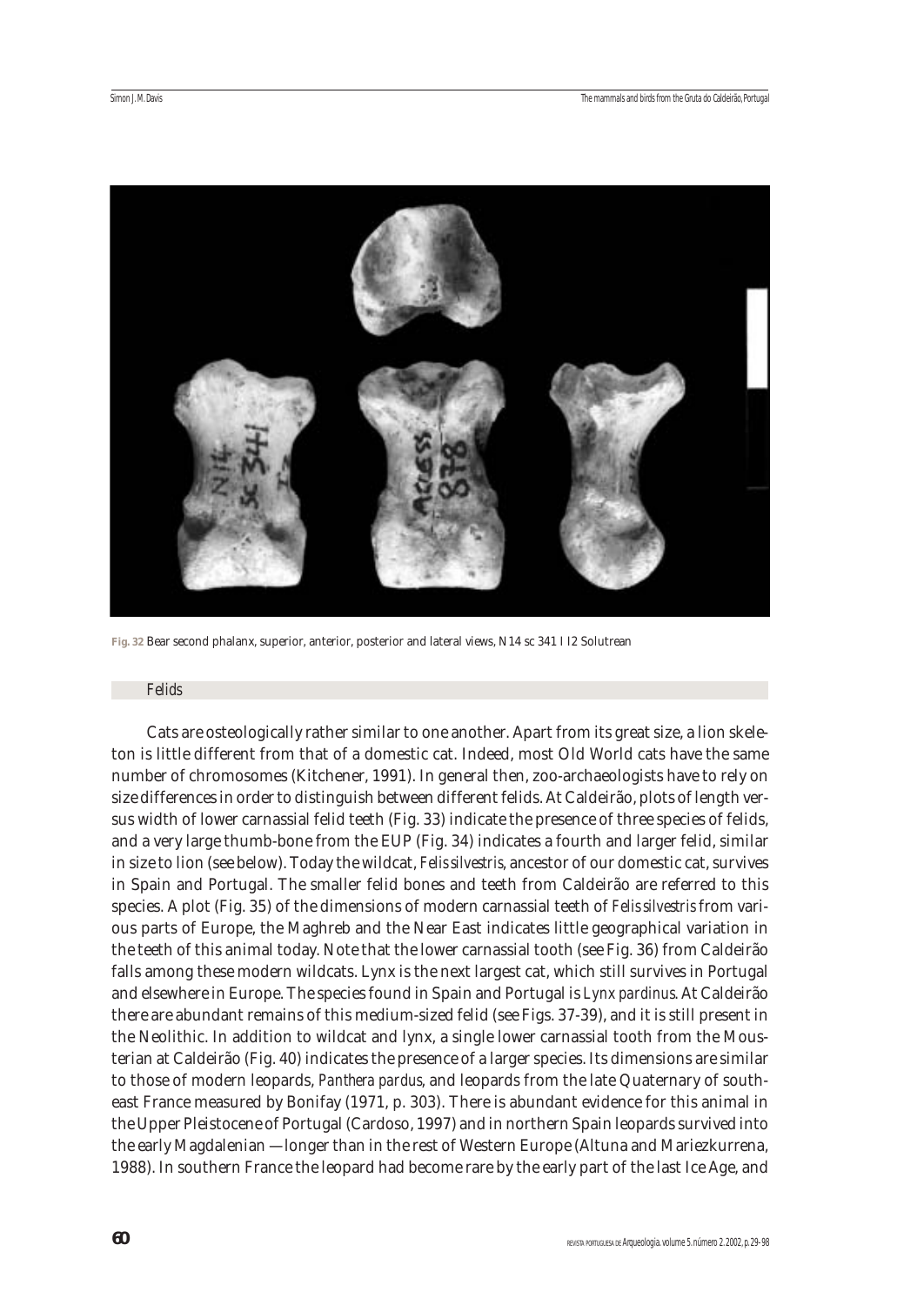

**Fig. 33** Felid teeth from Caldeirão – their identification. Plot of length versus width of the lower carnassial tooth, M1. Measurements are in tenths of a millimetre. At Caldeirão there were clearly, on the basis of dental measurements, three felid species.

probably became extinct in the Aurignacian (Bonifay, 1971, p. 304). Another felid bone identified as definite leopard comes from the Solutrean. Three "Magdalenian" probable leopard bones may well be displaced specimens from the Solutrean (Zilhão, pers. comm.). One, Q12- 150, is a fossilized specimen found in a clearly displaced stratigraphic position in early Neolithic level Ea; the other two (O11sc78 and O11sc244) come from the lowermost Magdalenian spits in a square where the Magdalenian/Solutrean contact was not clear cut and where those same spits also contained a few displaced Solutrean lithics. If these specimens are indeed of leopard (as opposed to, for instance, a large lynx), their Magdalenian age cannot be ascertained. Leopards are known to accumulate bones in caves (Ruiter and Berger, 1999) and may have played an important role



**Fig. 34** Lion first thumb phalanx, superior, anterior and lateral views, P11 715 Jb Early Upper Palaeolithic

in this respect at Caldeirão (see below). While there are no teeth belonging to any larger felid, a proximal thumb-phalanx probably belonged to a larger cat (Early Upper Palaeolithic; Fig. 34). It is too large to have belonged to leopard and is therefore tentatively identified as lion. Its surface is somewhat abraded and it may be partially digested. It is similar in size (and shape) to the thumb first phalanx from the Périgordian of Abri du Roc de Combe in south west France illus-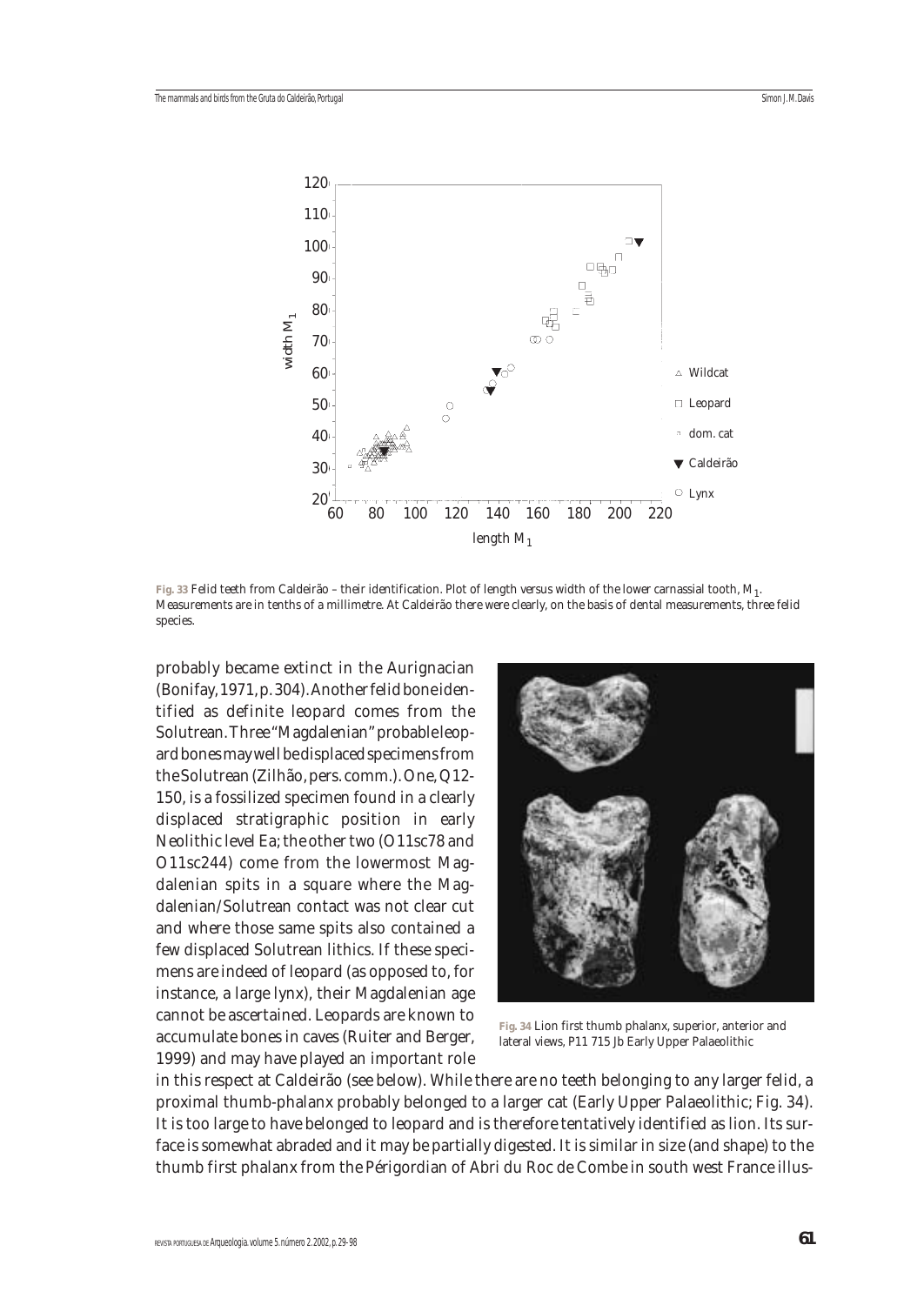

**Fig. 35** The Caldeirão wildcat, *Felis silvestris*, compared with several populations of modern wildcats. Plot of length versus width of the lower carnassial tooth. Measurements are in tenths of a millimetre. The Caldeirão specimen is similar in size to other modern wildcats.



trated by Delpech (1983, Plate 6) which she identified as cave lion. Two other bones are tentatively identified as lion, one from the EUP and the other Solutrean. The latter is an uncoordinated specimen (P12sc541) from the basal Solutrean and it cannot be excluded that it too is in fact of EUP age (Zilhão, pers. comm.). The lion was once widely distributed in the Old World — and even survived into historic times in parts of Europe — the Persians, for example, were greatly inconvenienced by this animal when they invaded Greece. In Cantabria, Northern Spain, the lion survived until the Magdalenian, later than the rest of Western Europe. Lions here were similar in size to modern lions (Altuna, 1986; Altuna and Mariezkurrena, 1988).

Fig. 36 Wildcat mandible with C -  $M_1$  teeth in internal, occlusal and external views. Q12 215 Eb E7 Magdalenian.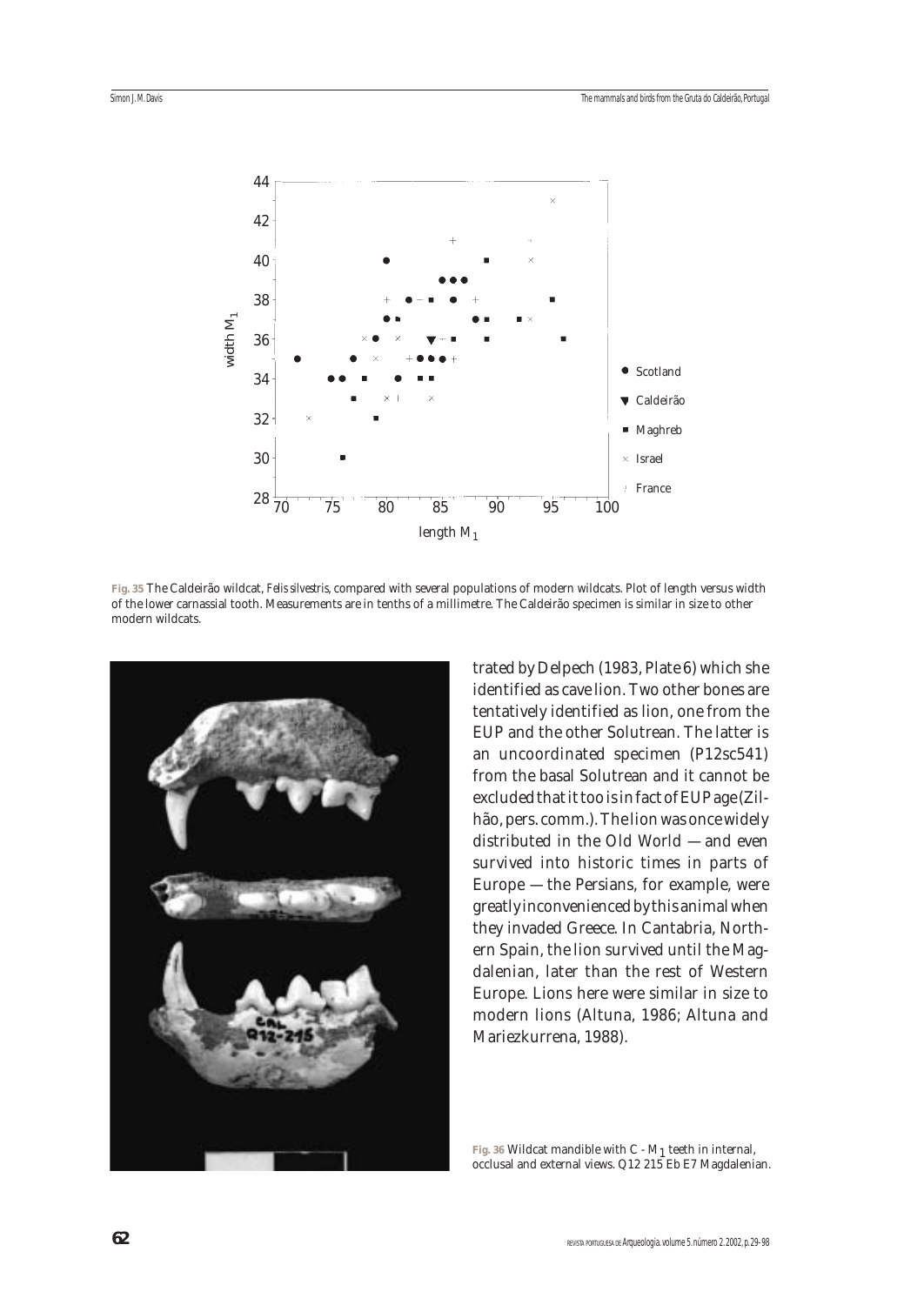

**Fig. 37** Lynx distal humerus, anterior and medial views, L15 154 Eb base E2 toca Magdalenian.



**Fig. 38** Lynx astragalus, four views, L15 318 Fc F6 Solutrean.



**Fig. 39** Lynx metapodials, lateral views, all Magdalenian from left to right: metacarpal L15 sc 264 Eb E3 metatarsal L15 sc 215 Eb E2 metatarsal L15 196 Eb metatarsal L15 197 Eb.



**Fig. 40** Leopard carnassial tooth (M1), occlusal and external views, P11 sc 838 K K4 Mousterian.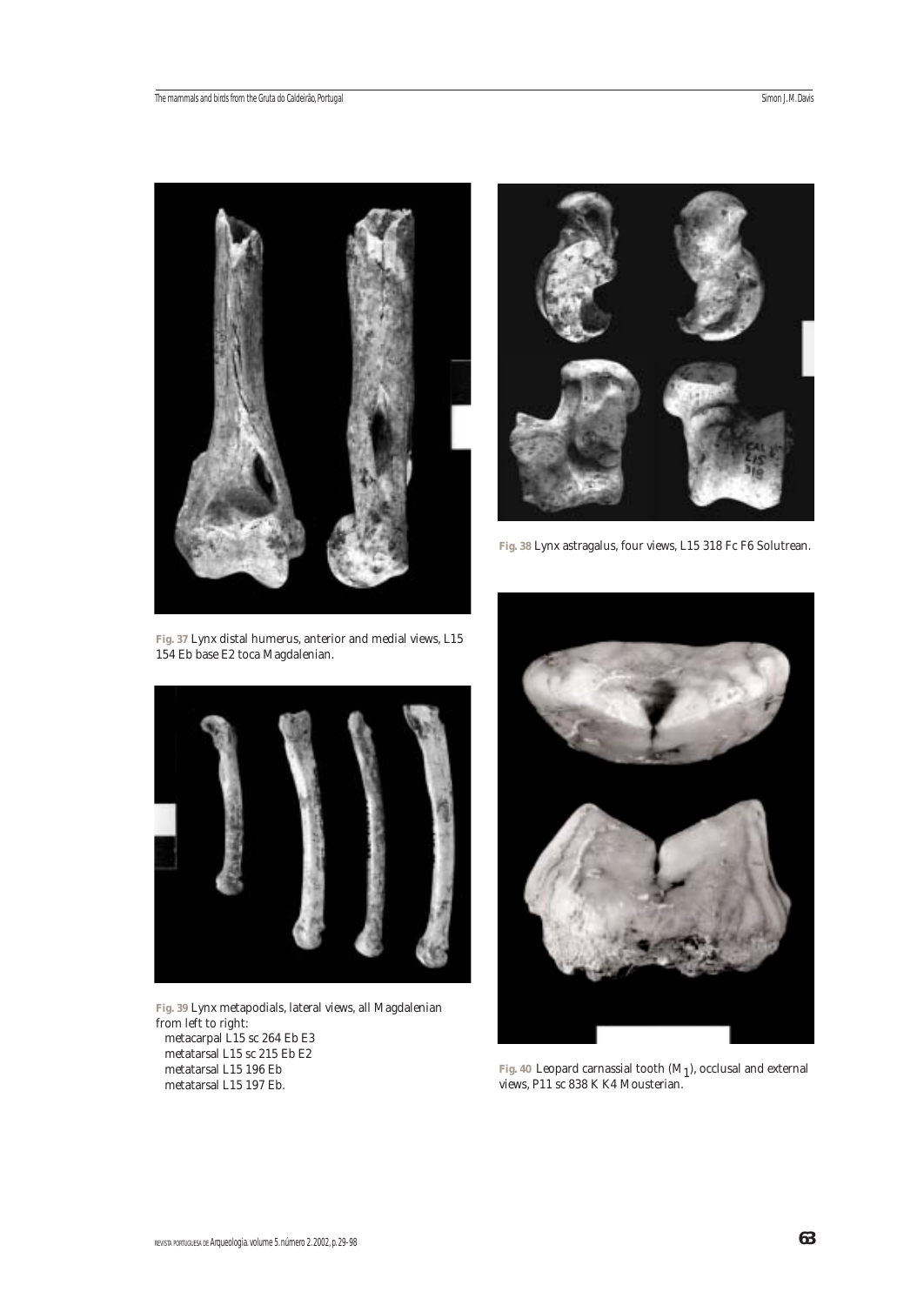## *Wolf – Canis lupus*

A number of what are clearly large canid phalanges and metapodials are identified as wolf, an animal that is still found in northern Portugal (Figs. 41-43).



**Fig. 41** Wolf (juvenile) calcaneum, medial and posterior views, O14 401 Jb J3 Early Upper Palaeolithic.





**Fig. 42** Wolf metacarpal, superior, anterior, posterior and plantar views, P14 218 K K1 Mousterian.

**Fig. 43** Probable wolf first phalanges, anterior and lateral views from left to right: P12 708 K K6 Mousterian O13 355 K J6 Early Upper Palaeolithic P11 789 K K3 Mousterian.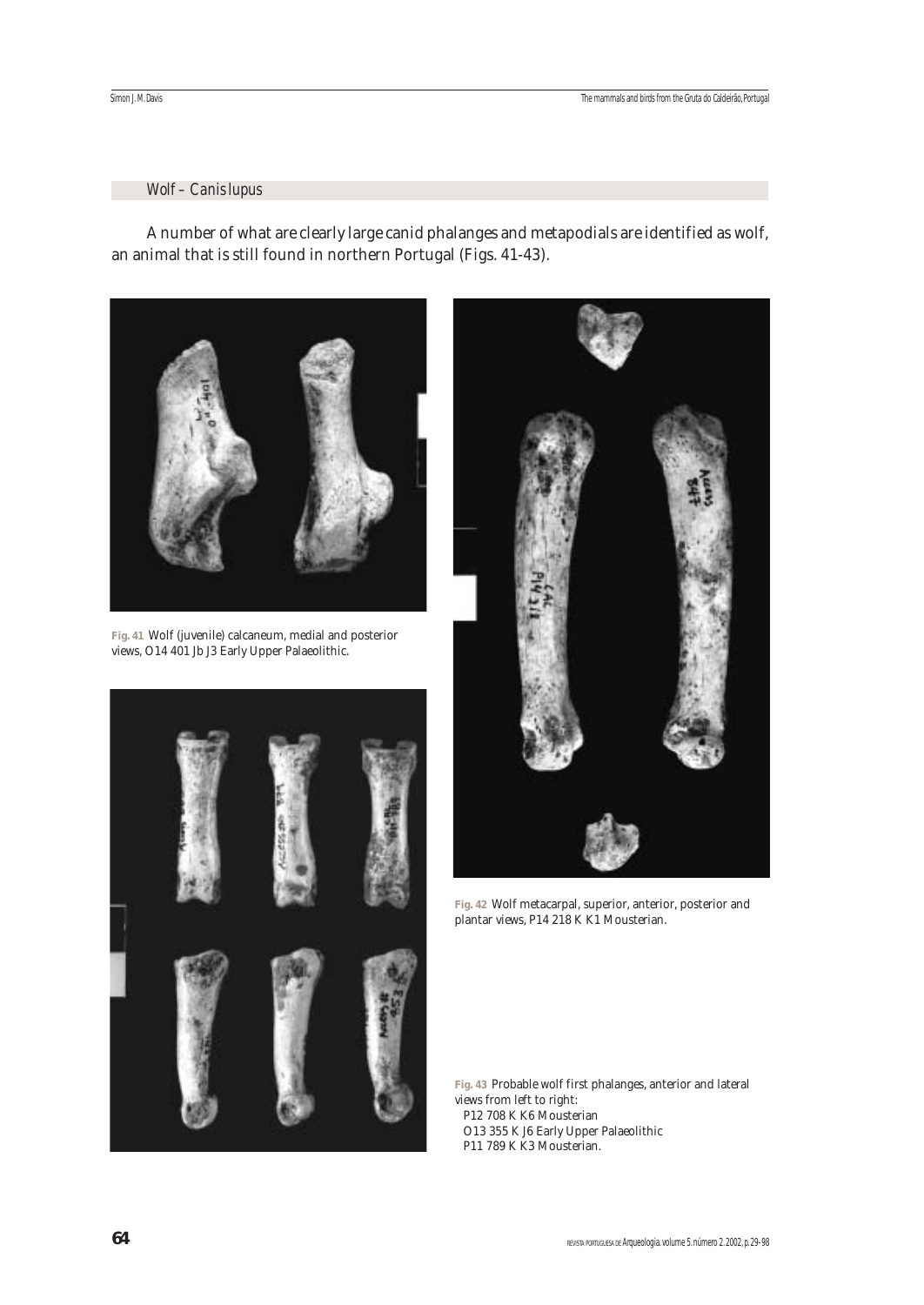#### *Fox – Vulpes vulpes*

Several small canid bones are identified as fox. As elsewhere in Europe, foxes are still very common in Iberia. Foxes appear more frequently in the later periods (see below). Straus (1992) who has summarised the faunal finds from Upper Pleistocene sites in Cantabria, northern Spain, notes a relative increase of small carnivores, especially fox, with time. He suggests that people hunted them for pelts and that they became more abundant as the large carnivores, especially hyaenas, became scarce. At Caldeirão too, in the Magdalenian and Neolithic the percentage of small carnivores, especially fox, is high. Perhaps foxes were somewhat intimidated in the early levels of Caldeirão by the presence of large carnivores like hyaena (see below).

## *Beaver – Castor fiber*

Several beaver teeth from Caldeirão were identified and are fully described by Antunes (1989). One is from the Mousterian and four are from Magdalenian levels. Beaver were common throughout Europe but had become scarce by the 20th century. Antunes (1989) suggested that beavers once inhabited west central and northwest Portugal but probably became extinct here during the 15th century.

## *Rabbit – Oryctolagus cuniculus (Sally Newton)*

Most of the abundant rabbit bones are in excellent condition. Sally Newton is preparing a detailed study of the rabbit remains from Caldeirão. Her findings are summarised in the following. She observed that evidence for human predation is plausible throughout the succession as a low but consistent degree of burning. Magdalenian Layer E and Layer J (Early Upper Palaeolithic) have the highest incidence of burning and Layer K (Mousterian) the lowest but burning evidence *is* present throughout, and oscillations are not drastic. Burnt patches were frequently at the articular ends of long bones or at extremities such as phalanges, suggesting rabbit carcases were roasted whole or in joints.

Evidence of gnawing was surprisingly sparse given the presence of hyaenas within the cave. A rabbit carcass gnawed and digested by a hyaena is not likely to enter the archaeological record in an identifiable state and we can surmise by the general completeness of the specimens, and lack of erosion to the bone surface, that hyaenas were not the main predators of the rabbits. Even the unidentifiable component did not exhibit noticeable evidence of digestive erosion. Aside from the very small sample from Layer L, Layer K has the highest incidence of gnawing damage to rabbit bone, at 3,8%.

Perhaps most interesting are the counts of rabbit bones when compared to ungulate bones (Table 6 and Fig. 44). The ratio of rabbit to ungulate is lowest in the Mousterian, low in the EUP and progressively higher in the Solutrean and Magdalenian. In other words relatively more rabbit remains became incorporated into the cave as time progressed. This relative increase in the rabbit will be discussed below.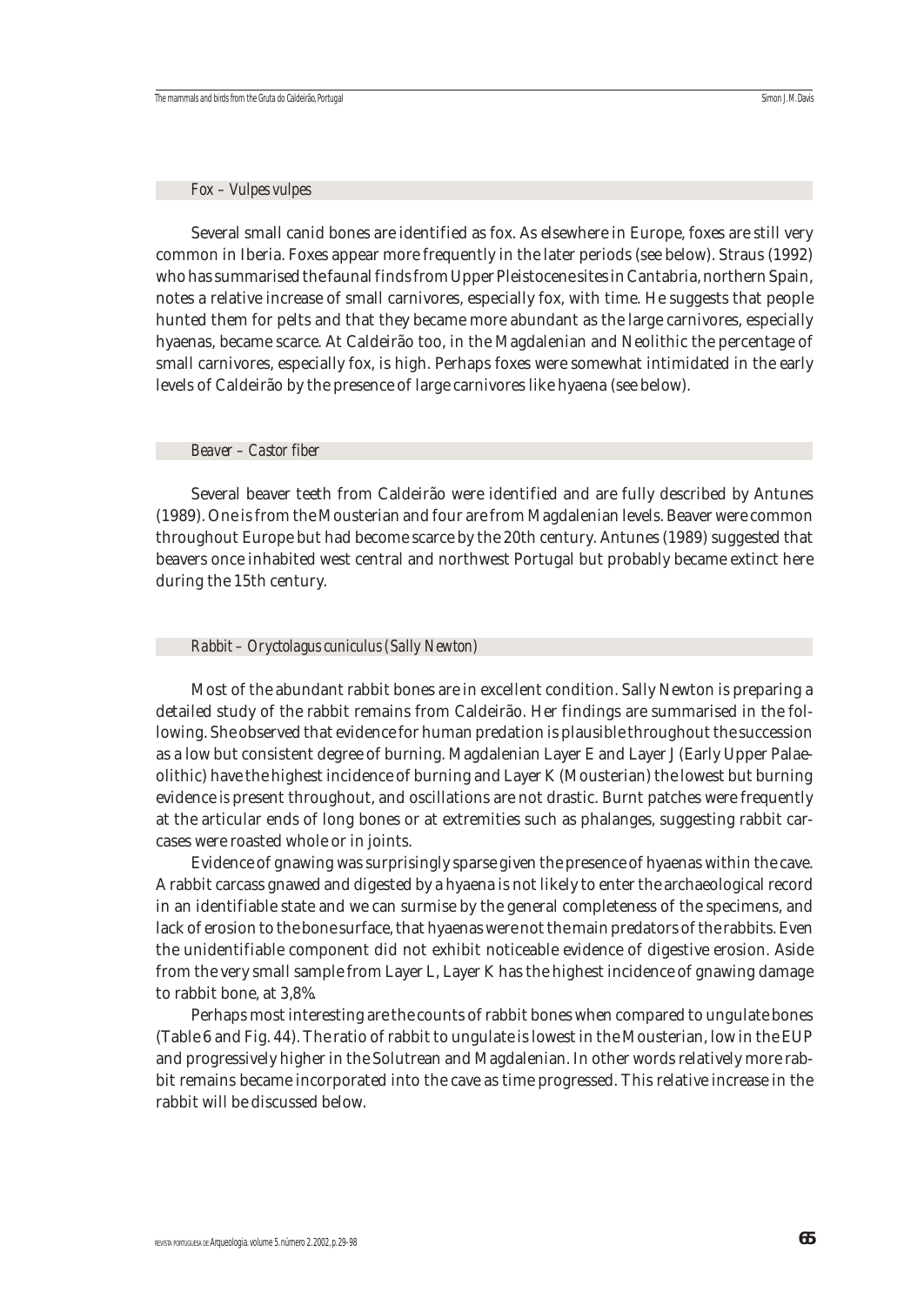

**Fig. 44** Ratio of rabbit to ungulate bones at Caldeirão cave. Counts of rabbit bones are preliminary and are from Newton (pers. comm.). Note the relative increase of rabbits in the course of time.

#### *Fish*

## *Salmonid ?trout*

Andrew Jones (University of Bradford, England) has identified the single fish vertebra (from M14 sc 180 spit 10; Magdalenian) as salmonid — probably a trout. The antero-posterior length of the centrum is 6,1 mm and the centrum diameters are 7,5 x 6,7 mm. The river Nabão was probably once a good source of these fish.

#### *Birds (John Stewart) see also Table 9.*

## *Ducks – Anatidae*

A carpometacarpal (L15 sc 135 Eb topo Magdalenian) and coracoid fragment (scapular end) (sc 225, Ebase-Eb/Fa) were identified. These could not belong to the same individual or even the same species, as they are too dissimilar in size. The smaller coracoid probably belonged to a medium sized duck such as a Shoveler (*Anas clypeata*), while the carpometacarpal is similar in size to a larger duck like the mallard.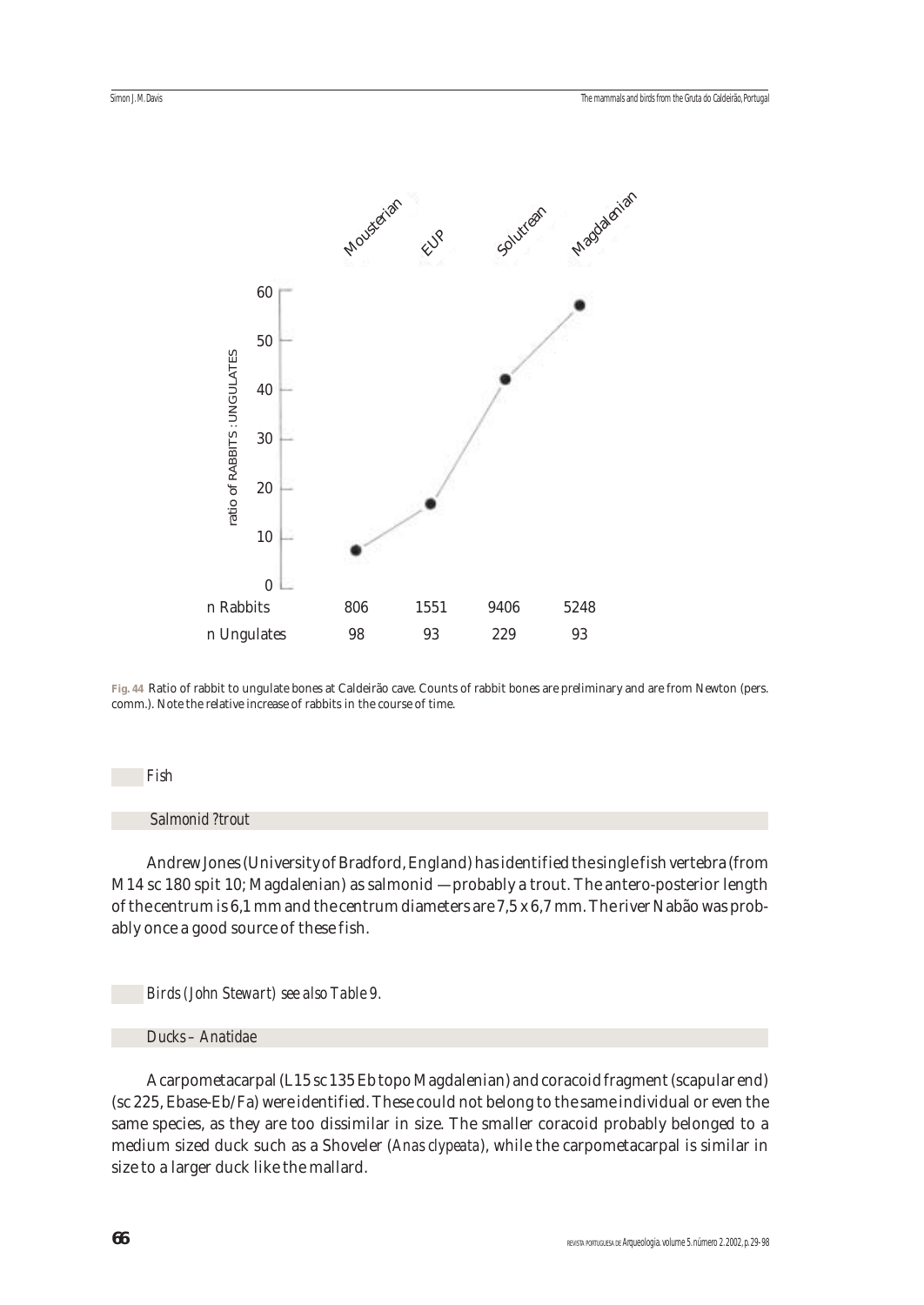| Table 9. Caldeirão birds. The bird remains from the five main levels grouped by species above, and by behavioural/ecological group below. |                   |              |                  |                    |                  |
|-------------------------------------------------------------------------------------------------------------------------------------------|-------------------|--------------|------------------|--------------------|------------------|
| <b>Taxon</b>                                                                                                                              | <b>Mousterian</b> | <b>EUP</b>   | <b>Solutrean</b> | <b>Magdalenian</b> | <b>Neolithic</b> |
| Unidentified birds                                                                                                                        |                   |              | 6                | 11                 | $\overline{2}$   |
| Chough Pyrrhocorax pyrrhocorax                                                                                                            | $\mathbf{1}$      | 3            | 11               |                    |                  |
| Chough?                                                                                                                                   | $\overline{c}$    | 3            | 9                | 5                  |                  |
| Alpine chough P. graculus                                                                                                                 |                   | $\mathbf{1}$ | $\overline{2}$   |                    |                  |
| Magpie Pica pica                                                                                                                          |                   |              |                  |                    |                  |
| Unid. Corvid                                                                                                                              |                   | 1            | $\overline{2}$   |                    |                  |
| Raven Corvus corax                                                                                                                        |                   |              |                  |                    |                  |
| <b>Black-winged stilt</b>                                                                                                                 |                   |              |                  |                    |                  |
| Himantopus himantopus                                                                                                                     |                   |              |                  |                    |                  |
| Duck                                                                                                                                      |                   |              |                  |                    |                  |
| Pigeon Columba palumbus                                                                                                                   |                   |              |                  |                    | $\mathbf{1}$     |
| Partridge Alectoris sp.                                                                                                                   |                   |              | $\overline{c}$   | 9                  | $\overline{2}$   |
| Little owl Athene noctual                                                                                                                 |                   |              |                  |                    |                  |
| Eagle owl Bubo bubo                                                                                                                       |                   |              |                  |                    |                  |
| Griffon vulture Gyps fulvus                                                                                                               |                   |              | 1                |                    |                  |
| Black vulture Aegypius monachus                                                                                                           | $\overline{a}$    |              |                  |                    |                  |
| <b>Black vulture?</b>                                                                                                                     | $\overline{2}$    | $\mathbf{1}$ |                  |                    |                  |
| <b>Total birds</b>                                                                                                                        | 9                 | 10           | 36               | 28                 | $\mathbf 5$      |
| (Birds/Mammals)%                                                                                                                          | 6                 | 7            | 11               | 12                 | 6                |
|                                                                                                                                           | <b>Mousterian</b> | <b>EUP</b>   | <b>Solutrean</b> | <b>Magdalenian</b> | <b>Neolithic</b> |
| Corvids                                                                                                                                   | 3                 | 8            | 25               | 6                  |                  |
| Scavengers                                                                                                                                | $\boldsymbol{2}$  | $\mathbf{1}$ | $\overline{2}$   |                    |                  |
| Owls                                                                                                                                      |                   |              |                  |                    |                  |
| Water birds                                                                                                                               |                   |              | $\mathbf{1}$     |                    |                  |
| Partridges                                                                                                                                |                   |              | $\overline{2}$   | 9                  | $\overline{c}$   |
| Pigeons                                                                                                                                   |                   |              |                  |                    | 1                |

## *Birds of prey - Accipitriformes*

SD and Marta Moreno García (MMG) identified both Griffon Vulture *Gyps fulvus* and Black Vulture *Aegypius monachus* (Fig. 45). JS has not restudied these specimens.



**Fig. 45** ?Black vulture ?*Aegypius monachus* phalanges, lateral views, both Mousterian Second phalanx: P13 sc 486 K K5 Terminal phalanx: P13 497 K.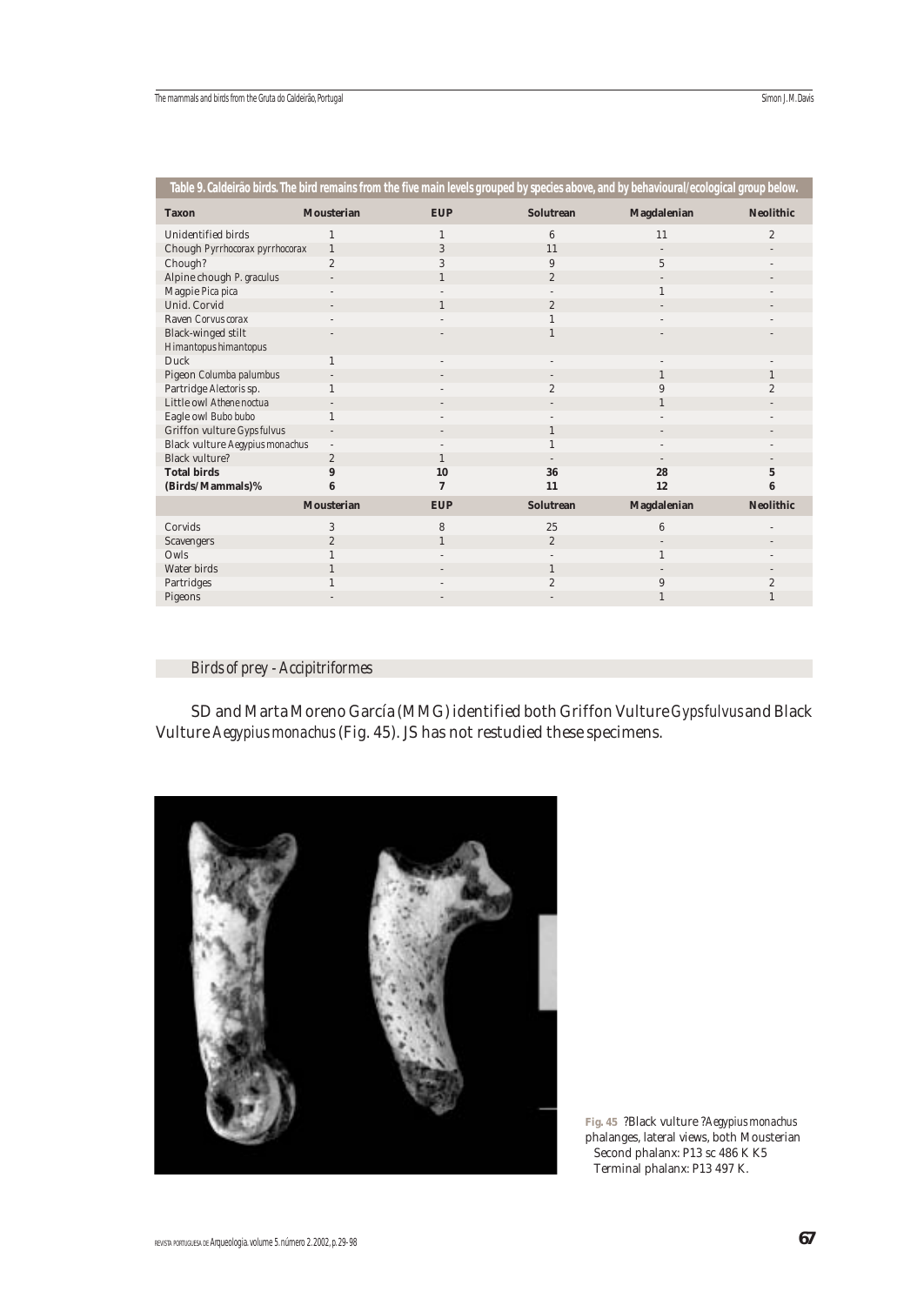

#### *Partridges and pheasants - Phasianidae*

#### *Alectoris sp.*

A tarsometatarsal (Fig. 46; M14 sc 279 Eb Magdalenian) is clearly that of a galliform due to its overall form that is distinct from all other European birds. There are no clear characters distinguishing phasianids from tetraonids although its greatest length exceeds that of all smaller European tetraonid (*Lagopus* spp. and *Tetrastes bonasia*). The distinction between the tarsometatarsal of members of the genus *Perdix* and that of the genus *Alectoris* is the relative breadth of their midshaft as can be seen in Table 10.

Further distinction of *Alectoris* tarsometatarsals to species level is probably not possible due to the overlap in their metric and discrete morphological characters. Therefore species such the red-legged partridge *Alectoris rufa*, chukar partridge *A. chukar*, barbary partridge *A. barbara*, rock partridge *A. graeca* are all possible candidates.

**Fig. 46** Partridge (*Alectoris cf rufa)*, tarsometatarsal, anterior view, M14 sc 279 Eb11 Magdalenian.

| <u>Table 10. Measurements of the Caldeirão Phasianid tarsometatarsal alongside measurements of extant European</u><br>phasianid species from Kraft (1972). |               |              |             |              |              |  |  |  |  |  |  |
|------------------------------------------------------------------------------------------------------------------------------------------------------------|---------------|--------------|-------------|--------------|--------------|--|--|--|--|--|--|
|                                                                                                                                                            | <b>GL</b>     | <b>BP</b>    | <b>KB</b>   | <b>BD</b>    | <b>DD</b>    |  |  |  |  |  |  |
| CAL M14 sc279 Eb Magd                                                                                                                                      | 42.3          | 8.3          | 3.9         | 8.7          | 8.3          |  |  |  |  |  |  |
| <i>Perdix perdix (n= 48)</i>                                                                                                                               | $38.3 - 43.9$ | $7.1 - 7.8$  | $3.0 - 3.6$ | $6.9 - 8.5$  | $7.2 - 8.2$  |  |  |  |  |  |  |
| Alectroris rufa $(n=21)$                                                                                                                                   | $41.2 - 48.0$ | $7.5 - 9.0$  | $3.4 - 4.3$ | $7.7 - 9.0$  | $7.9 - 9.2$  |  |  |  |  |  |  |
| Alectoris graeca $(n=18-19)$                                                                                                                               | $42.4 - 49.5$ | $7.8 - 10.0$ | $3.6 - 4.7$ | $7.5 - 10.0$ | $8.2 - 10.2$ |  |  |  |  |  |  |

## Cf. *Alectoris*

Several distal tarsometatarsals (Q15 sc41 E2); (O13 sc184 E1); (Q13 sc199 E4); (P12 sc689 K4 Mousterian); (P12 587 H Solutrean); and a distal humerus (O11 sc229 E3) are all clearly partridge bones but have not been identified confidently beyond that, as they are incomplete. They are likely to belong to the genus *Alectoris* though.

## *Waders - Charadriiformes*

MMG and SD identified a Stilt *Himantopus himantopus* (Fig. 47) from L14 sc 153 Fa F1 (Solutrean).

**Fig. 47** Black-winged stilt (*Himantopus himantopus*), tarsometatarsal distal part, anterior and posterior views, L14 sc 153 Fa F1 Solutrean.

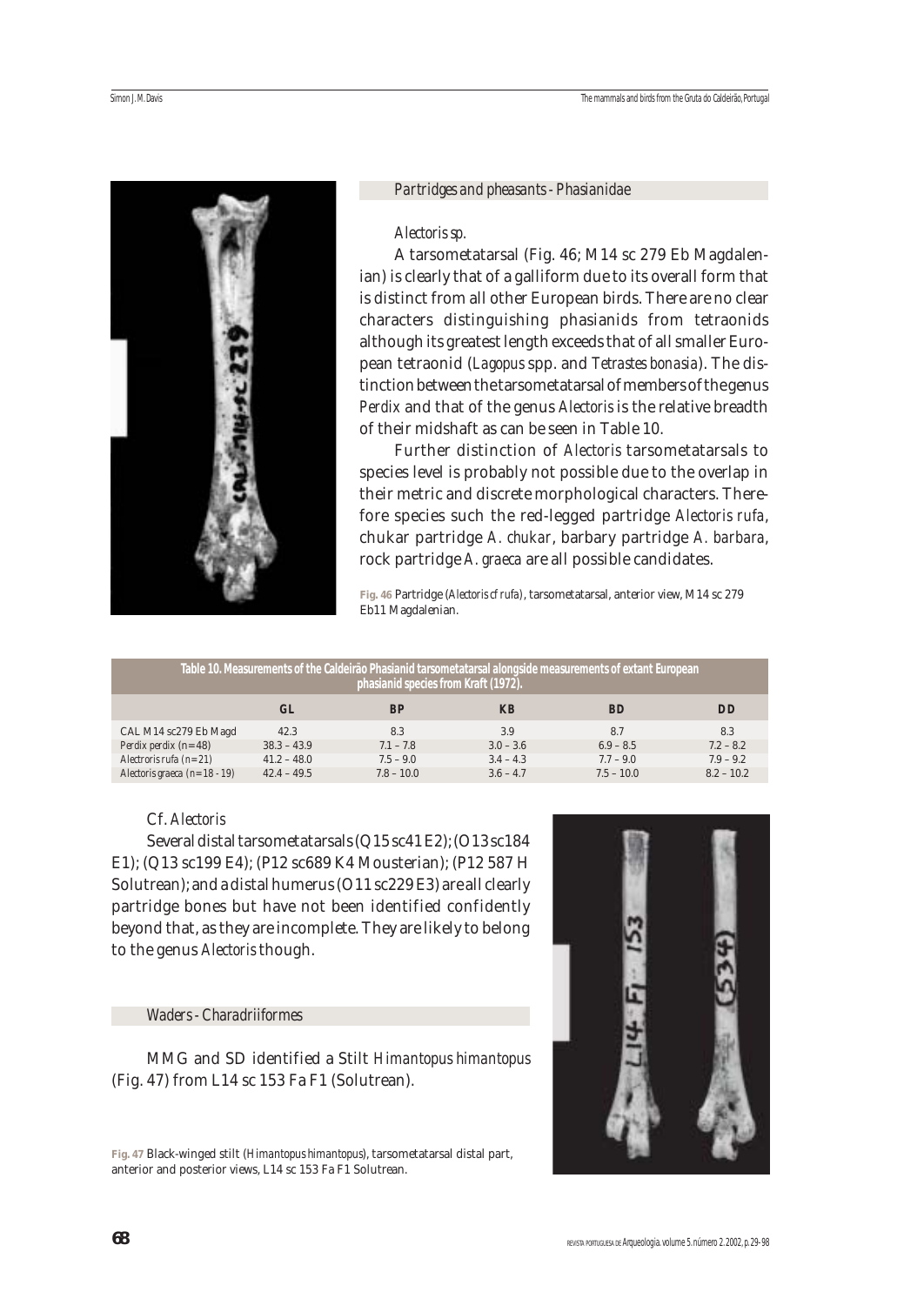*Pigeons and doves - Columbidae*

Rock dove/Stock dove? *Columba* cf. *livia*/*oenas*

There are two distal tarsometatarsals, both from Magdalenian levels. One (R11 sc182 Eb) has a shaft and the other (P13 sc347 E2) does not.

|                              | Table 11. Measurements of the Caldeirão Columbid tarsometatarsal and modern European <i>Columba</i> species from Fick (1974). |                          |
|------------------------------|-------------------------------------------------------------------------------------------------------------------------------|--------------------------|
|                              | <b>BD</b>                                                                                                                     | KC                       |
| CAL P13 sc347 E2 Magdalenian | $6.18 + (damped)$                                                                                                             | $\overline{\phantom{a}}$ |
| CAL R11 sc182 Eb Magdalenian | 6.7                                                                                                                           | 3.1                      |
| Columba palumbus $(n=21)$    | $7.7 - 9.0$                                                                                                                   | $3.2 - 3.8$              |
| Columba livia $(n=8)$        | $6.9 - 8.2$                                                                                                                   | $2.8 - 3.0$              |
| Columba oenas $(n=18)$       | $6.6 - 7.6$                                                                                                                   | $2.6 - 3.3$              |

The shaft breadth (KC) measurement (see Table 11) of the tarsometatarsal (R11 sc182) indicates that it falls in the range of the measurements recorded by Fick (1974) for the stock dove (*Columba oenas*) or the rock dove (*C. livia*). The distal breadth (BD), on the other hand, falls within the range given by Fick (1974) for the stock dove and outside that for the rock dove. The latter may be influenced by the small sample size of specimens measured by Fick as only 8 specimens were available and the BD of specimen R11 sc182 is only just outside the range. The other tarsometatarsal is damaged and hence cannot be compared reliably with Fick's (1974) data. Visual comparison would seem to indicate that it is also in the size range of the two aforementioned *Columba* species and is hence referred to them. A slight note of caution is necessary as neither specimen has been compared with any of the sand grouse species (*Pterocles*) known in southern Europe in the Late Pleistocene and today (Cassoli, 1972; and Harrison, 1982).

## *Columba* sp.

A damaged distal humerus (N10 sc111 Ea E1toca Neolithic); distal humerus (P14 sc111 E3 Neolithic) and a distal humerus (P14 sc129 EbE4 Magdalenian) are all proportionately larger than the tarsometatatarsals, which may mean that they belong to the Wood Pigeon *Columba palumbus*. However, this is questionable because it would seem unlikely that all the tarsometatarsals belonged to one species while all the humeri to the other. Further work is needed to resolve this problem.



*Owls - Strigiformes*

MMG and SD identified both Eagle Owl *Bubo bubo* (Fig. 48) and Little Owl *Athene noctua.*

**Fig. 48** Eagle owl (*Bubo bubo)*, proximal phalanx, lateral and posterior views, O13 360 K K1 Mousterian.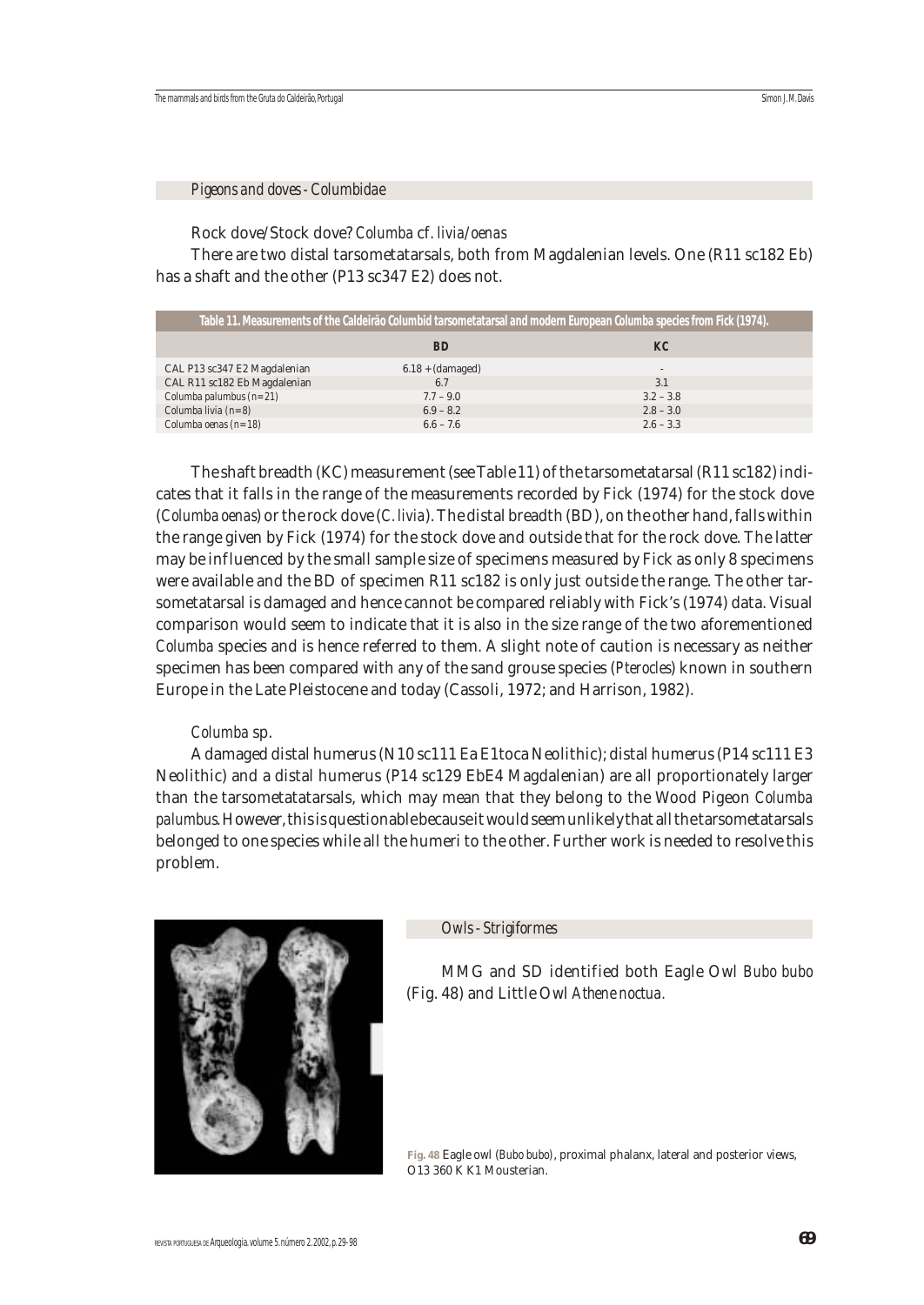#### *Crows - Corvidae*

#### Raven, *Corvus corax*

A distal tibiotarsal (O13 sc168 FaF2 Solutrean); and a distal humerus fragment (P11 sc 225 E base-Eb/Fa) are clearly from a very large corvid and due to the absence in Europe today of any other species besides the raven this would seem to be the most likely candidate. The bivariate graph in Fig. 49 is a plot of various modern and fossil raven tibiotarsals. This shows that the present specimen from Caldeirão Cave is rather small in keeping with other late Pleistocene ravens from the Iberia such as that from Ibex Cave, Gibraltar and the Grotte d'Isturitz in the Pyrenees. The specimen is also similar size to the extinct species *Corvus antecorax* named from the Rissian site La Fage in France. However, the ravens in Iberia today, *Corvus corax hispanus*, are also relatively small compared to those in northern Europe. Stewart (1999) has shown that *Corvus antecorax* may be a synonym of *C. corax* as it was named with an insufficient knowledge of the variation of the modern raven. Therefore, it is best to consider the present specimen as *Corvus corax.*



**Fig. 49** Raven tibiotarsals. Measurements of the Caldeirão *Corvus corax* compared to modern and fossil raven tibiotarsal measurements from various parts of Europe. A plot of the distal depth (DD) versus the distal breadth (BD). Comparative data are from Tomek and Bochenski (2000) and Stewart (1999). Measurements are in millimetres.

#### Common chough, *Pyrrhocorax pyrrhocorax*

A complete humerus (Fig. 50; M15 sc 290 Fa F3 Solutrean) is clearly that of a large passerine due to the presence of a dorsal supracondylar process and because it differs markedly from that of a Charadriiform. The specimen's size (the largest of the three specimens from Caldeirão plotted in Fig. 51) appears to indicate that it belongs to a Common Chough. Those diagnostic characters published by Tomek and Bochenski (2000) did not invalidate this conclusion. Fig. 52 shows a complete common chough tarsometatarsal from the Solutrean.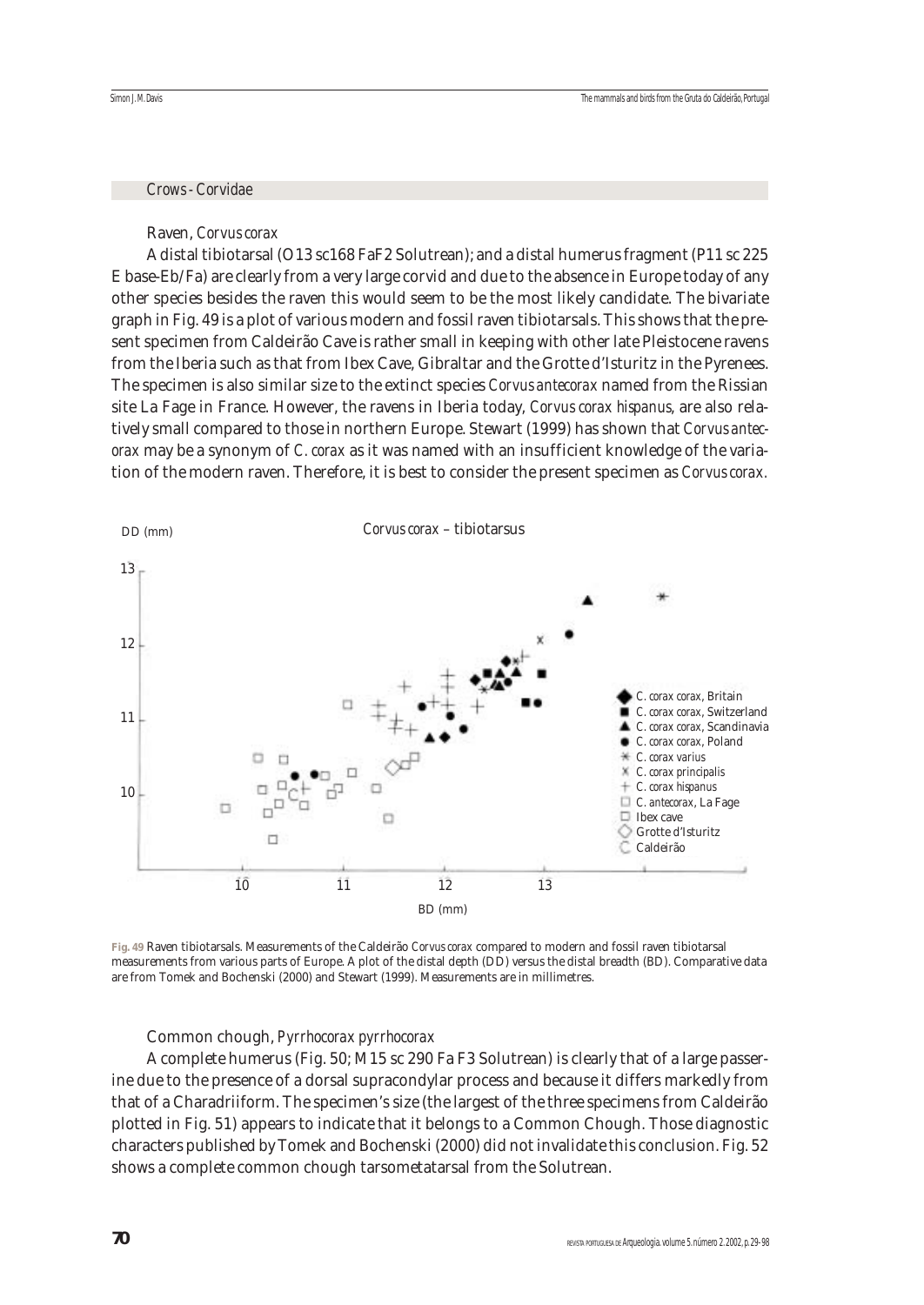#### Alpine chough, *Pyrrhocorax graculus*

Two humeri (O12 sc 185 Ja J0 EUP and L15 sc 330 Fa F2 toca Solutrean), the two smaller specimens from Caldeirão plotted in Fig. 51, would appear to coincide with the modern size and proportions of the Alpine Chough. The greater degree of uncertainty given to these specimens is due to the overlap between the scatters of the Alpine Chough and Jackdaw (*Corvus monedula*) in this Fig.

**Fig. 50** Three chough humeri from left to right: Large: Chough (*Pyrrhocorax pyrrhocorax)* M15 sc 290 Fa F3 Solutrean Small: Alpine chough (*Pyrrhocorax graculus)*  O12 sc 185 Ja J0 Early Upper Palaeolithic Small: Alpine chough *(Pyrrhocorax graculus)* L15 sc 330 Fa F2 Solutrean.





**Fig. 52** Chough (*Pyrrhocorax pyrrhocorax),* tarsometatarsal, anterior view, L15 sc 331 Fa Solutrean.



**Fig. 51** Corvid humeri. A plot of measurements of the shaft width (SC) versus the greatest length (GL) of corvid humeri from Europe and the three specimens from Caldeirão cave. Comparative data are from Tomek and Bochenski (2000) and Stewart (1999). Measurements are in millimetres.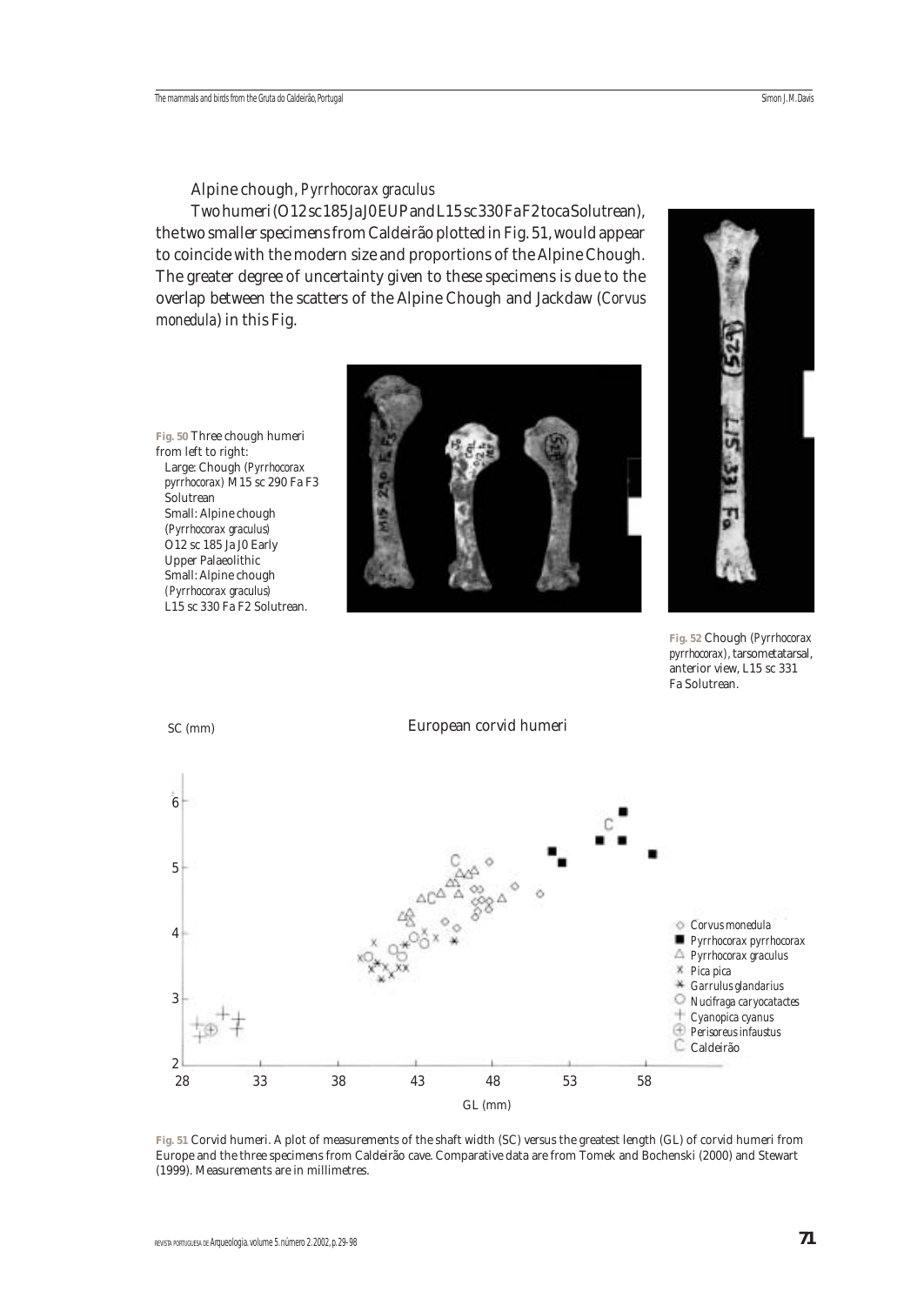#### *Undetermined Corvidae*

All the remainder of the corvid specimens including the one previously identified as Magpie (*Pica pica*) (ie most of the avian remains from Caldeirão Cave) could be confirmed as corvid but due to the overlap in measurements between Alpine Chough and Jackdaw on the one hand and Magpie, Nutcracker and Jay on the other and the closeness of these two groups it is best to consider them undetermined corvids.

The Caldeirão assemblage consists of the usual categories of bird remains often found in cave assemblages (Table 8). These are birds that live (breed and/or roost) in or around the cave (the corvids, pigeons, owls and vultures and ones that formed prey items of some of those same birds (partridge, duck and wader). The palaeoecological indications of this fauna are therefore steep rocky country with crevices for nesting for the former category which is hardly surprising, open to scrubby country for the partridge and water body for the duck which would have to be relatively shallow in parts for the wader.

No indications of human interference are visible on any of the bones.

The finds of scavenging birds such as vulture and Black vulture is interesting and is discussed below. They appear in the three earlier levels of the cave.

## **Age-at-death of the large mammals (see Tables 1 to 5, Table 12 and appendix)**

The juvenile to adult ratios of the equids and red deer show an interesting pattern in the Caldeirão sequence. This is discussed below. There are too few ungulate teeth to enable any further resolution to finer age classes via dental wear patterns. The few data that were collected are given in the appendix.

|              |                    |                |                | Table 12. Caldeirão cave red deer and equids - juveniles versus adults. |                |            |                |                  |                |                    |                  |
|--------------|--------------------|----------------|----------------|-------------------------------------------------------------------------|----------------|------------|----------------|------------------|----------------|--------------------|------------------|
|              |                    |                |                | <b>MOUSTERIAN</b>                                                       |                | <b>EUP</b> |                | <b>SOLUTREAN</b> |                | <b>MAGDALENIAN</b> | <b>NEOLITHIC</b> |
| <b>Taxon</b> | <b>Teeth/bones</b> | Juv/adult      | $\mathbf{n}$   | % juv                                                                   | $\mathbf{n}$   | % juv      | $\mathbf{n}$   | $%$ juv          | $\mathbf{n}$   | % juv              | $\mathbf{n}$     |
| Red deer     | teeth              | $dP_4$         |                |                                                                         | 5              |            | 8              |                  | $\overline{2}$ |                    | $\Omega$         |
| Red deer     | teeth              | P <sub>4</sub> | $\overline{2}$ |                                                                         |                |            | 5              |                  | 3              |                    | $\Omega$         |
| Red deer     | bones              | <b>UE</b>      | 9              |                                                                         | 6.5            |            | 13.5           |                  | 5              |                    | $\Omega$         |
| Red deer     | bones              | <b>UM</b>      | 9.5            |                                                                         | 11             |            | 23             |                  |                |                    |                  |
| Red deer     | bones              | F              | 4.5            |                                                                         | $\overline{5}$ |            | 49             |                  | 27             |                    |                  |
|              |                    |                |                | 68                                                                      |                | 69         |                | 32               |                | 16                 |                  |
| Equids       | teeth              | dP             | $\tau$         |                                                                         | 6              |            | $\overline{0}$ |                  | $\Omega$       |                    | $\Omega$         |
| Equids       | teeth              | $P+M$          | 5              |                                                                         | 3              |            | 16             |                  | 3              |                    | $\Omega$         |
|              |                    |                |                | 58                                                                      |                | 67         |                | $\bf{0}$         |                |                    |                  |
| Equids       | bones              | <b>UE</b>      | 3              |                                                                         | $\overline{2}$ |            | $\mathbf{2}$   |                  | $\Omega$       |                    | $\Omega$         |
| Equids       | bones              | <b>UM</b>      |                |                                                                         | 4              |            | 3              |                  |                |                    |                  |
| Equids       | bones              | F              |                |                                                                         | $\Omega$       |            | 3              |                  | 3              |                    |                  |
|              |                    |                |                | 88                                                                      |                | 100        |                | 50               |                |                    |                  |

This table provides separate counts of teeth and bones from young and adult animals, and the percentages of juveniles calculated separately from teeth and bones (very small samples are excluded). For teeth of red deer, the numbers of deciduous and adult fourth premolars (dP<sub>4</sub> and P<sub>4</sub> respectively) are given. Since equid P<sub>3</sub>s and P<sub>4</sub>s, and M<sub>1</sub>s and M<sub>2</sub>s are difficult to distinguish, equid teeth counts are pooled as deciduous premolars  $(dP_2 + dP_3 + dP_4)$  and adult premolars + molars (P + M). For bones of both taxa, UE and UM are the unfused epiphyses and unfused metaphyses respectively of the following bones: scapula, distal humerus, distal radius, distal metapodials, distal femur, distal tibia, calcaneum, proximal first phalanx, and proximal second phalanx. Unfused scapulae and unfused calcanea are counted as "UM". In order to compute the percentage of juveniles via the limb bones, the higher of the UM or UE counts was used in the numerator. These figures indicate that in the Mousterian and Early Upper Palaeolithic most of the red deer and equids brought into the cave were juveniles. Subsequently the percentages of juveniles were much lower.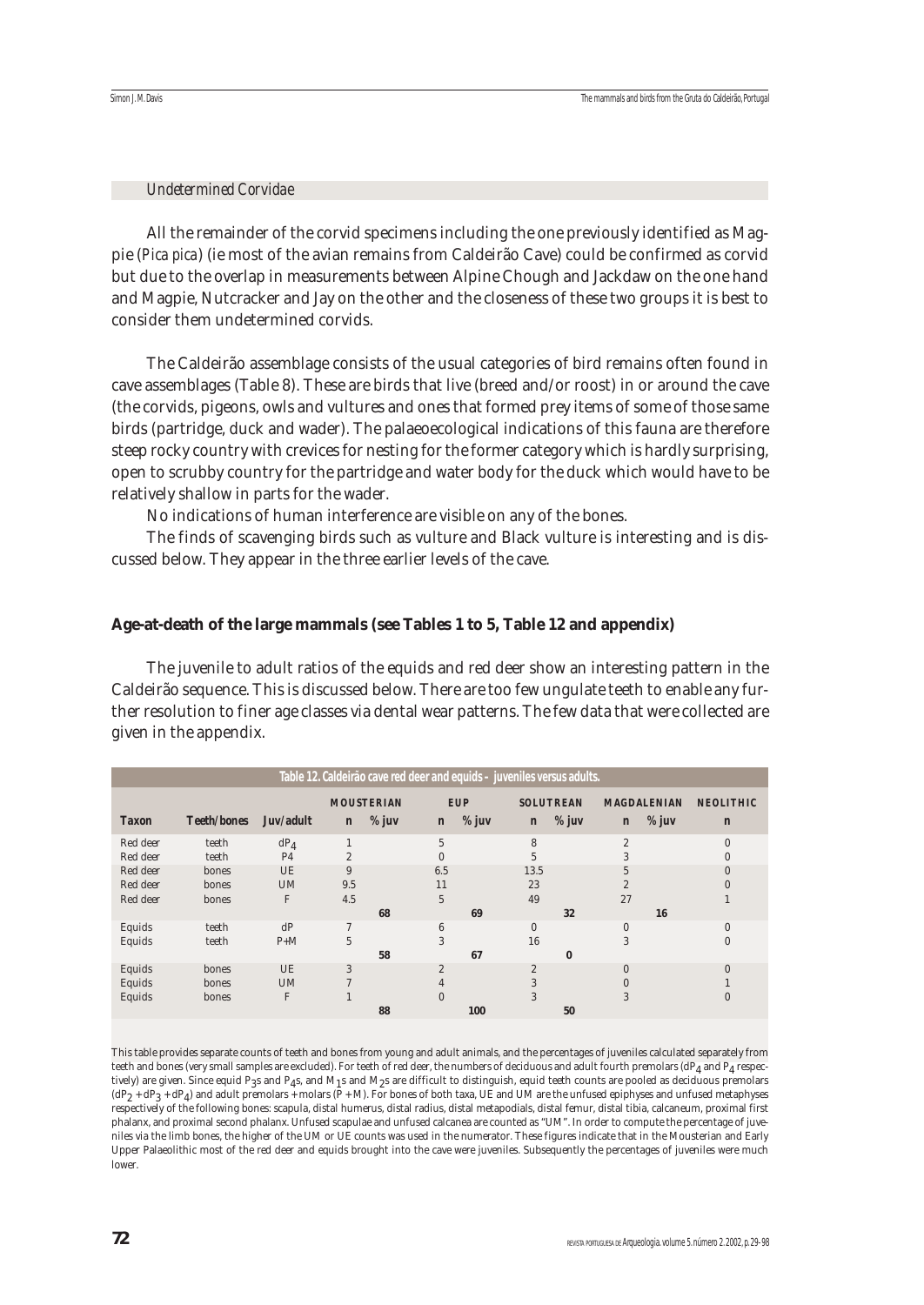#### **Discussion**

#### *Presence and absence of carnivores at Caldeirão (Table 13)*

|                      |              | Table 13. Survival and extinction of carnivores at Caldeirão - a working hypothesis. |            |             |             |
|----------------------|--------------|--------------------------------------------------------------------------------------|------------|-------------|-------------|
|                      | <b>Moust</b> | <b>EUP</b>                                                                           | <b>Sol</b> | <b>Magd</b> | <b>Neol</b> |
| <b>Bear</b>          | $+$          | $^{+}$                                                                               |            |             |             |
| Lion                 | $+$          | $^{+}$                                                                               |            |             |             |
| Hyaena               | $^{+}$       | $^{+}$                                                                               |            |             |             |
| <b>Leopard</b>       | $^{+}$       | $^{+}$                                                                               | $^{+}$     |             |             |
| Wolf                 | $^{+}$       | $^{+}$                                                                               | $^{+}$     |             |             |
| Lynx                 | $^{+}$       | $^{+}$                                                                               | $^{+}$     | $^{+}$      | $^{+}$      |
| <b>Fox</b>           | $^{+}$       | $^{+}$                                                                               | $^{+}$     | $^{+}$      | $^{+}$      |
| <b>Wild cat</b>      |              |                                                                                      | $^{+}$     | $^{+}$      | $^{+}$      |
| <b>Badger</b>        |              |                                                                                      | $^{+}$     | $+$         | $^{+}$      |
| Nº of carnivore taxa |              |                                                                                      | 6          | 4           |             |

Before trying to answer the question of who collected the bones at Caldeirão it is important to consider which carnivores, especially which large carnivores, were actually present. As mentioned above, there are several anomalous or stratigraphically questionable finds such as a Solutrean lion phalanx that is probably EUP, two leopard phalanges and a leopard metapodial which are most probably Solutrean rather than Magdalenian, and a Solutrean bear phalanx which is probably EUP. Table 13 disregards these specimens with dubious stratigraphic provenience, and proposes as a working hypothesis a scheme for the survival/extinction of carnivores in the Caldeirão region. Thus the Mousterian and EUP saw the cave inhabited by seven carnivores — lion, bear, hyaena, leopard, wolf, lynx and fox. Hyaena, lion and bear then became extinct or at least were ousted from the cave by man. Six carnivores therefore survived into the Solutrean. And leopard and wolf suffered the same fate as the lion, hyaena and bear but during the Solutrean so that by Magdalenian and Neolithic times only four species of carnivores survived — lynx, wildcat, fox and badger.

#### *Who collected the large animal bones? (Tables 8 and 13 and Fig. 53)*

In general animal bones found associated with cultural remains in an archaeological site are presumed to have been accumulated by people, an assumption often reinforced by the findings of cut and burn marks on the bones. It is also usually assumed that most archaeological animal bones derive from meals eaten in the past. Small mammal and bird bones may also accumulate in caves and probably derive from roosting owls. Some burrowing animals may even "incorporate themselves" into an assemblage. It is also important to remember that people were not the only living being capable of hunting large animals and transporting their carcasses back to their living area! Hyaenas, and several other species of large carnivores are known to do the same. Hyaena inhabited Portugal and the rest of Iberia during much of the Pleistocene and therefore this animal has to be considered as an alternative or additional factor. Hyaena, leopard, and other large carnivores, as mentioned above, were found in Mousterian and Early Upper Palaeolithic layers but not in any of the subsequent levels (Table 6). Since these large carnivores are well-known accumulators of animal bones — even bones of other carnivore species including their own — one is at first tempted to infer that in Mousterian and Early Upper Palaeolithic times, Caldeirão was a carnivore den. This would mean that people had lit-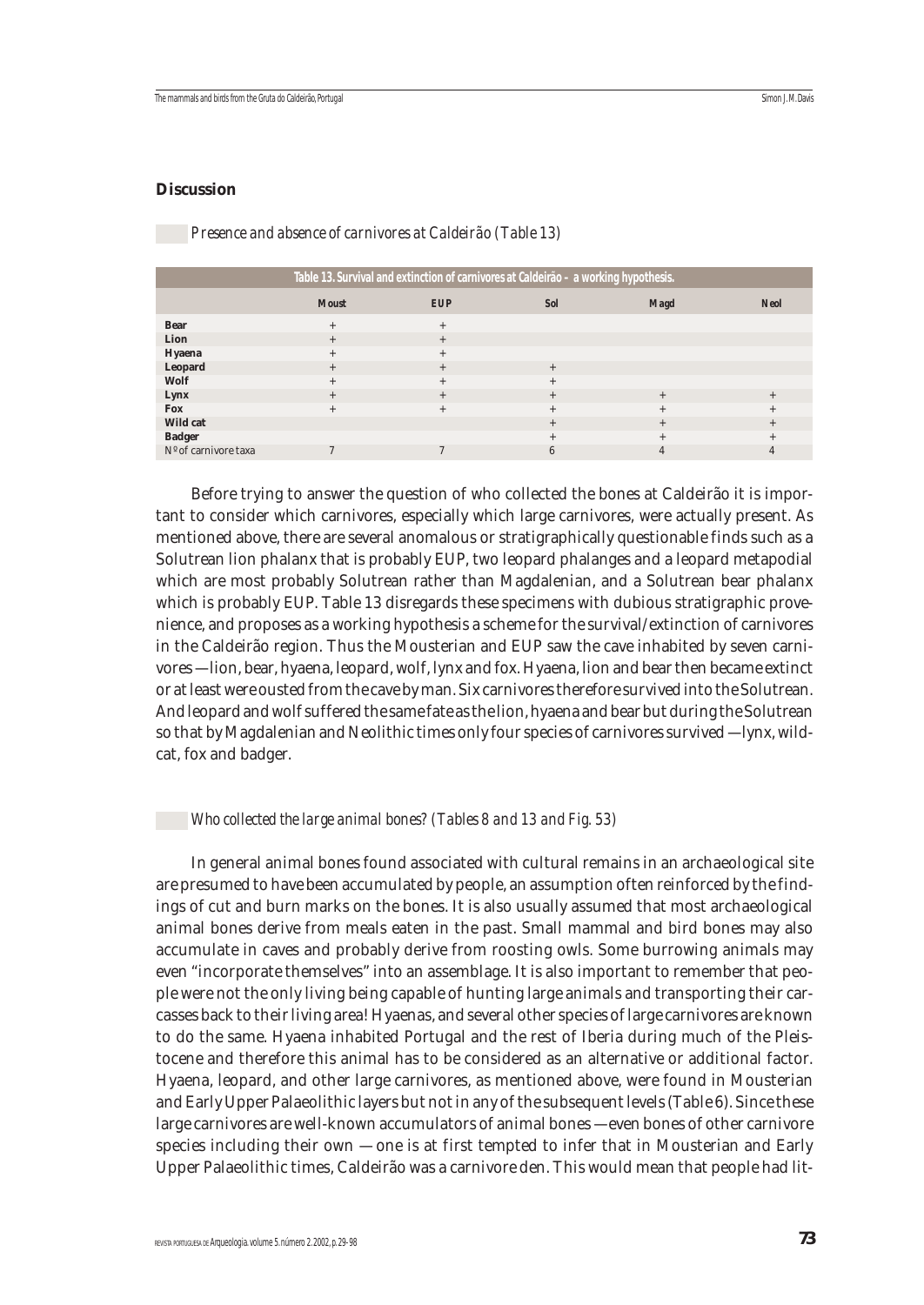

**Fig. 53** Carnivores versus humans as bone accumulators. Plots to show a change in the pattern of occupation of Caldeirão cave in the course of time. Data are in table 8. Note the decrease of *partially-digested bones* and increase of *burnt bones*, *fauna versus stone tools* (from Zilhão, 1997 vol. 2; 114), and *unidentified versus identified bones* in the course of the succession. These changes may reflect a decrease in the use of the cave by carnivores, especially hyaenas, and its increasingly intense use by humans.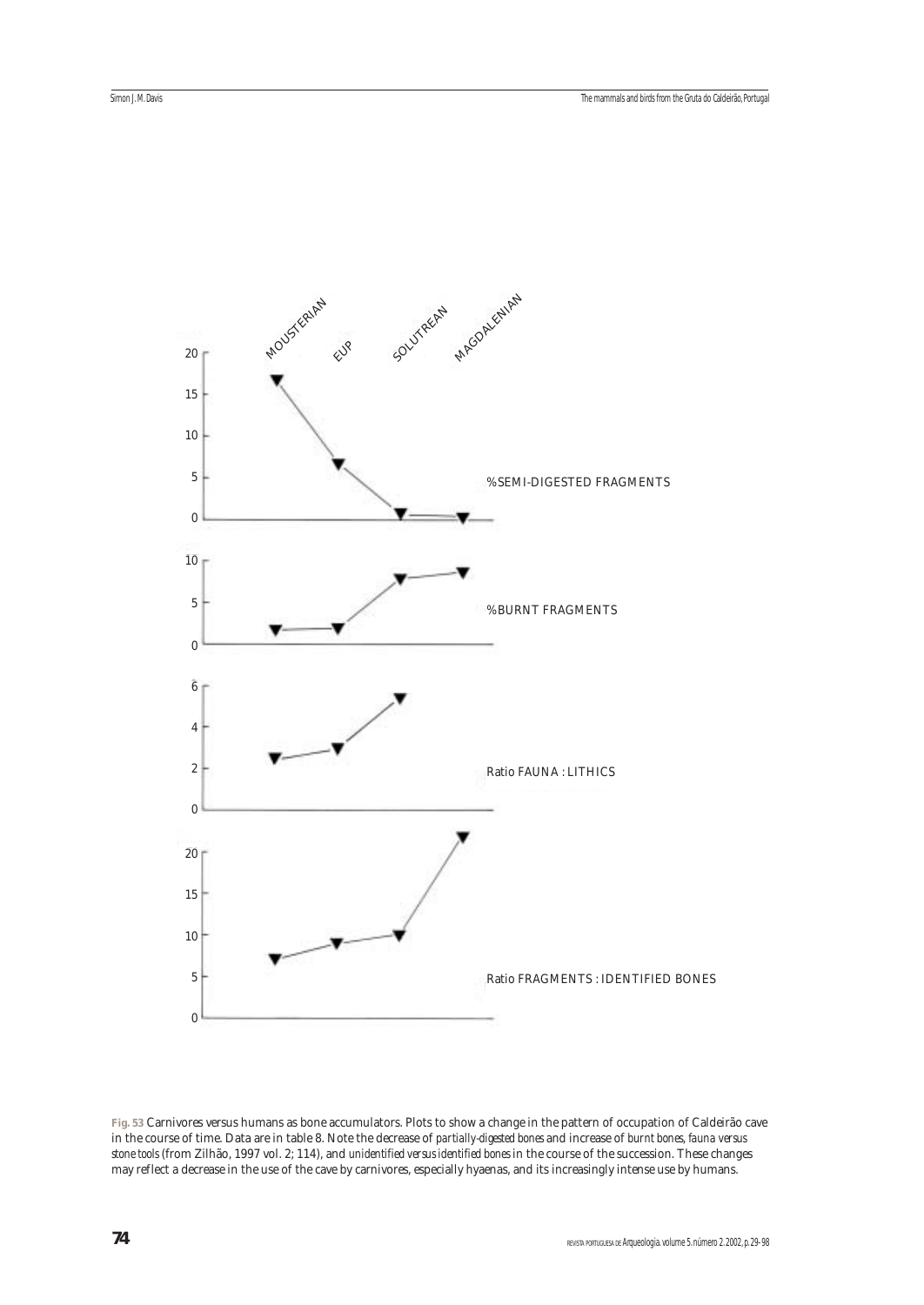tle or no impact on the assemblage of bones that had accumulated during thousands of years in the cave. This is probably an extreme interpretation, as there are cultural remains too in these same levels. But how important was the presence of carnivores? Clearly both people and carnivores used the cave, perhaps simultaneously — hyaenas, for example, will tolerate the presence of other species such as warthogs in their dens (Brain, 1981). However a mutual avoidance seems more probable (see Klein and Cruz-Uribe, 1984). It is most likely that people used the cave for some years or even decades and then carnivores used it. Alternate use of the cave by people and carnivores would be difficult to observe archaeologically. Can we determine the extent of carnivore versus human responsibility for the bones? Besides the presence/absence of large carnivore bones and teeth, several other characteristics of the faunal remains in different levels at Caldeirão are considered.

They are as follows:

- The presence/absence of coprolites, presumed to be from hyaenas
- The presence/absence of partially digested bones
- Fauna to lithics ratios
- Juvenile to adult ratios of the red deer and equid remains
- Carnivore to ungulate ratios
- Body-part frequencies
- Cut and burn marks
- The ratio of small unidentified fragments to identified bone

Some of these indicate little carnivore influence; others indicate considerable carnivore influence, while some indicate clear human occupation of the cave. In sum the picture that emerges is not clear-cut, and the results are presented in the hope that future excavations will provide more data to solve the question *who collected the bones*? At this stage however, it is suggested that large carnivores, whose bones and teeth are only found in the Mousterian and Early Upper Palaeolithic, were only using Caldeirão in those two earlier levels, and that they either avoided the cave in Solutrean and Magdalenian times or that they had become locally extinct in these later times.

**Coprolites**, presumed to have belonged to hyaenas (described above), were, like hyaena bones and teeth, observed in the Mousterian (Table 8). The few small ones found in the Solutrean are a possible indication of a lingering presence of hyaena after the Early Upper Palaeolithic, though being small these may have belonged to a smaller carnivore.

**Partially digested bones** (Table 8). Many carnivorous mammals swallow complete bones, or parts of bones. These may be subsequently regurgitated or survive passage through the gut (see for example Payne and Munson, 1986). Spotted hyaenas regularly regurgitate indigestible residues of their recent meals (Brain, 1981, p. 63). Kruuk (1972, p. 244) spent several years observing spotted hyaenas in East Africa. He writes (Kruuk, 1972, p. 244): "Adults do regurgitate near the den, but what comes out is almost invariably a large slimy ball of hair and bone slivers …". These bones may survive their stay in the stomach, but suffer varying degrees of digestive alteration, and present a characteristic eroded appearance. Etched surfaces of partially digested bones are often shiny, and any broken edges wafer-thin and sharp. The absence of this sort of corrosion on larger bones rules out the possibility that soil acids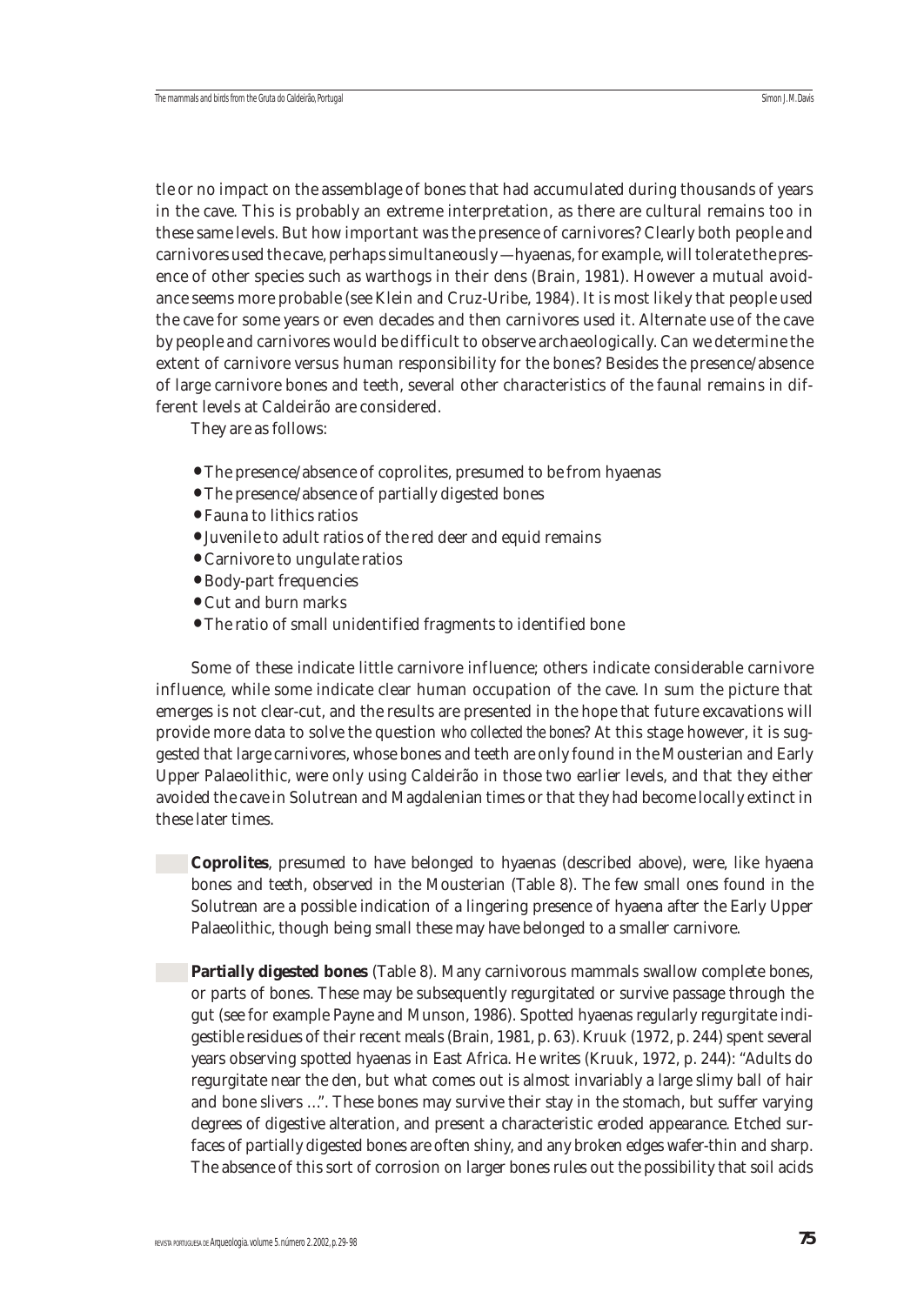were responsible. Dogs for example will not swallow fragments whose diameter exceeds c. 2,5 cm; soil corrosion will affect small and large fragments alike (Payne and Munson, 1986). Two examples from Caldeirão are a fragment of red deer calcaneum and an equid tooth fragment (see Figs. 25 and 26). These and numerous other partially digested bones and chips of bones were found mainly in Mousterian and Early Upper Palaeolithic levels. This confirms the presence of a bone-eating carnivore in the earlier two periods at Caldeirão, while other carnivores such as wolves may also have been responsible. Hence we can explain the presence of semi-digested bones in the Solutrean and Magdalenian.

**Fauna to stone tools ratio**. Zilhão (1997a) made various quantitative studies of the deposits at Caldeirão. Among these are the densities of fauna and lithics (Table 8). The low bone to lithics ratio in the Mousterian and EUP suggests that people used the cave intermittently. But the faunal density and ratio of fauna to lithics is greater in the Solutrean. His conclusion is that this change indicates an intensification of human activity in the Solutrean. In other words, while hyaenas were significant bone accumulators in the Mousterian and Early Upper Palaeolithic, their role declined subsequently when people occupied the cave more intensively.

**Juvenile to adult ratios of the red deer and equids**. Zoo-archaeologists generally deduce the age-at-death of the animals represented in an archaeological assemblage of animal bones. An estimate of the mortality pattern of animals culled in antiquity can reveal important information about man-animal relations. At Caldeirão (Table 12) most of the Mousterian and Early Upper Palaeolithic red deer and equids were juveniles, while in the subsequent Solutrean and Magdalenian periods, more or most of these animals were adult. (At Pego do Diabo, which also functioned as both human and carnivore den, the percentage of juvenile red deer was also high at 49%, though the percentage for equids was lower at 37%; Valente, 2000). One could argue that people were improving their hunting capabilities in the course of time and that it was not until the later periods that he was able to cull the adult (larger) horses and red deer. An alternative explanation for this change in the pattern of mortality, and the one I prefer, is quite simply that the majority of the equids and red deer in the Mousterian and Early Upper Palaeolithic were not hunted by people but by carnivores such as hyaenas and leopards. Hyaenas are by no means the largest and most efficient of predators and were perhaps unable to take the faster and more ferocious adult horses and adult red deer. This may be further evidence for a change of predator between Early Upper Palaeolithic and Solutrean times. Kruuk (1972) notes that the three species of large mammals most commonly hunted by spotted hyaenas are wildebeest, zebra and Thompson's gazelle. He recorded the ages of over 100 wildebeest killed by hyaenas. His data (Kruuk, 1972, p. 94) are as follows: 36% 0-12 months old, 14% 13-24 months old and 50% over 24 months at Serengeti, and 60% 0-12 months old, 2% 13-24 months old and 38% over 24 months at Ngorongoro. He also indicates (Kruuk, 1972, p. 98) that 48% of the 46 zebras killed were up to 4 years old, and of the 98 gazelles he found killed by hyaenas, 43% were fawns, probably all less than three weeks old. He also suggests that his counts of young animals killed are underestimated due to the hyaena's often rapid and complete consumption of their carcasses. This preference for young animals is quite different from what lions and wild dogs prefer to kill today in East Africa (Kruuk, 1972). These two carnivores take a much smaller proportion of young prey. The age-at-death data for leopard kills of large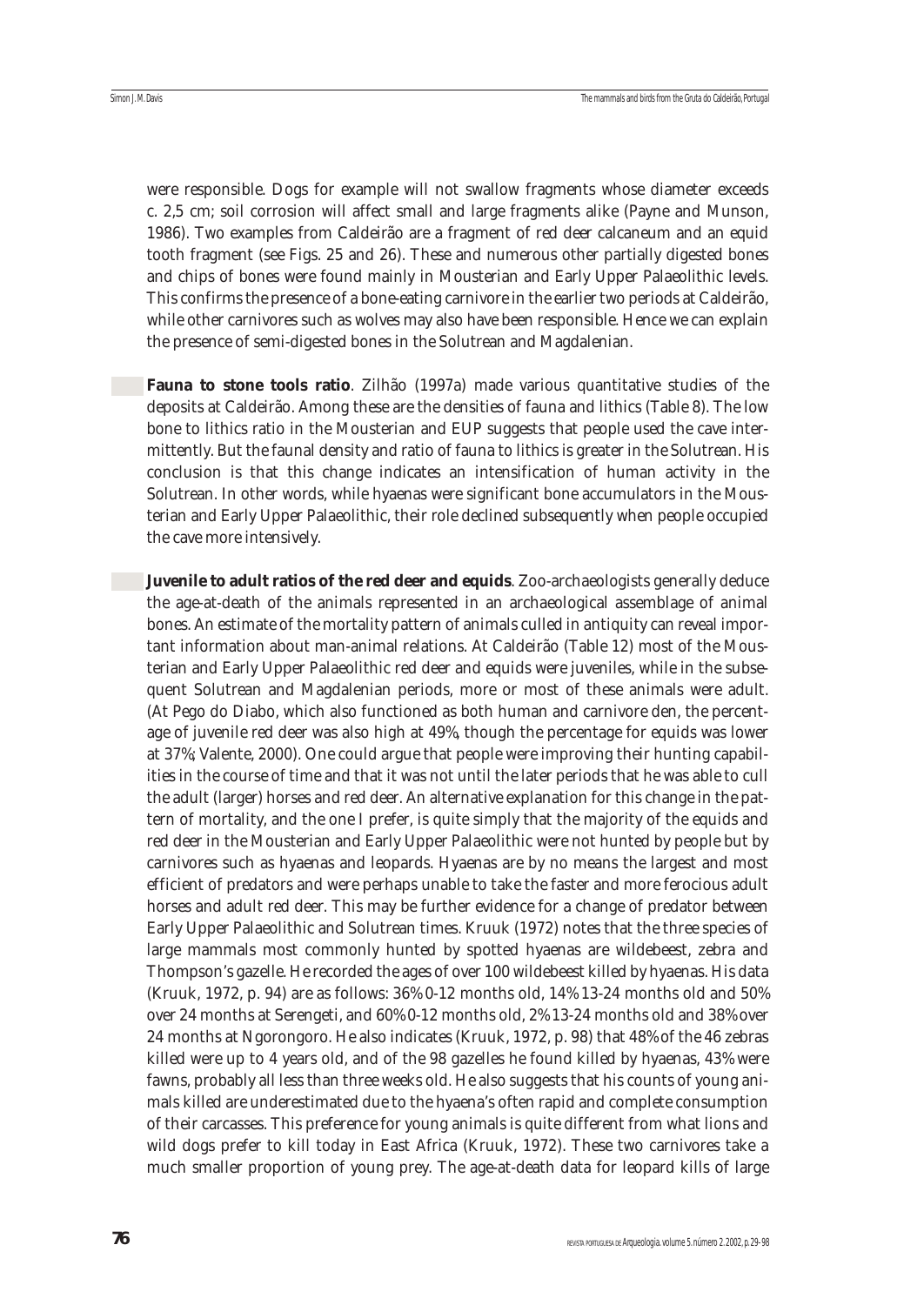mammals in the Kruger National Park in South Africa in 1966-1968 given by Pienaar (1969; cited by Ruiter and Berger, 1999) are also interesting. Pienaar noted that of 733 impala (average weight c. 45 kilos) killed by leopards 82% were adults, 10% juveniles and 8% infants. However, of 20 waterbok (average weight c. 260 kilos) the percentages were respectively 10, 55 and 35 and all 4 burchell's zebras (average weight 315 kilos) were infants. The small amount of data in Fig. 12 does then seem to implicate leopards and hyaenas rather than man or lion!

Let us return to the Iberian Pleistocene. At Cova Negra (Valencia), Villaverde et al. (1996) noticed that levels with a predominance of carnivore marks on the bones, show a greater representation of infant as well as old cervids. It is unclear to me at present why there are few "old" cervid remains at Caldeirão in the early levels, though it may simply be a matter of sampling and that future excavations will reveal some of the "old" cervids at Caldeirão. Altuna and Mariezkurrena studied the animal remains from a pit in Labeko Koba, an Upper Palaeolithic cave in the Basque region of Spain (Arrizabalaga et al., 2000), where they found abundant *Crocuta* remains (30% of the animal bones were of this taxon) as well as numerous coprolites. They suggest that their preferred prey at that time were horses, **most of which were juveniles**. These hyaenas also took red deer and large bovids **" … entre estos últimos abundan los restos de animales jóvenes."** However in their full description of the animal remains from this cave, Altuna and Mariezkurrena's (2000) tables do not appear to support this suggestion in the levels with *Crocuta* remains. While in levels IX and VII 50% and 57% respectively of the red deer were juvenile, for equids the percentages of juveniles are rather lower ranging between 25% and 44%.

**Carnivore to ungulate ratio** Klein (1975) suggested that human food remains could be distinguished from those of carnivores by the proportion of carnivore remains. This is because carnivores like hyaenas have a tendency to feed on the carcasses of other carnivores, even of their own species, and to an extent greater than people did. Using this argument, Brain (1981) concluded that large carnivores collected many of the accumulated animal and hominid bones in South African caves — hominids were hunted rather than hunters. Geraads (1997) found high carnivore to ungulate ratios at Zafarraya cave in Andalusia and argued that there too hyaenas had been the main accumulators of the animal bones. At Caldeirão it is quite clear that the percentage of large carnivores, ie those carnivores that would be expected to have competed with people for use of the cave, such as hyaena, bear, lion, leopard and wolf, decreases quite drastically after the Early Upper Palaeolithic (Table 6). Thus in the Mousterian and EUP the percentages of large carnivores are 10 and 14. In the Solutrean, Magdalenian and Neolithic the percentages of large carnivores decrease to 3, 3 and even 0 in the Neolithic. From this change it is inferred that large carnivores were more frequent users of the cave in early times but were scarce after the Early Upper Palaeolithic.

**Body parts**. Zoo-archaeologists identify and record many or even most of the different bones of an animal's skeleton such as teeth, leg bones, feet bones, and phalanges. Their frequencies in an archaeological site may reveal information about where the animals were slaughtered and what happened to their skeletons after death. However, the main factor causing discrepancies, as Brain (1967) pointed out, is differential *post-mortem* destruction. Some bones are more fragile than others and so in adverse conditions, suffer greater *post-*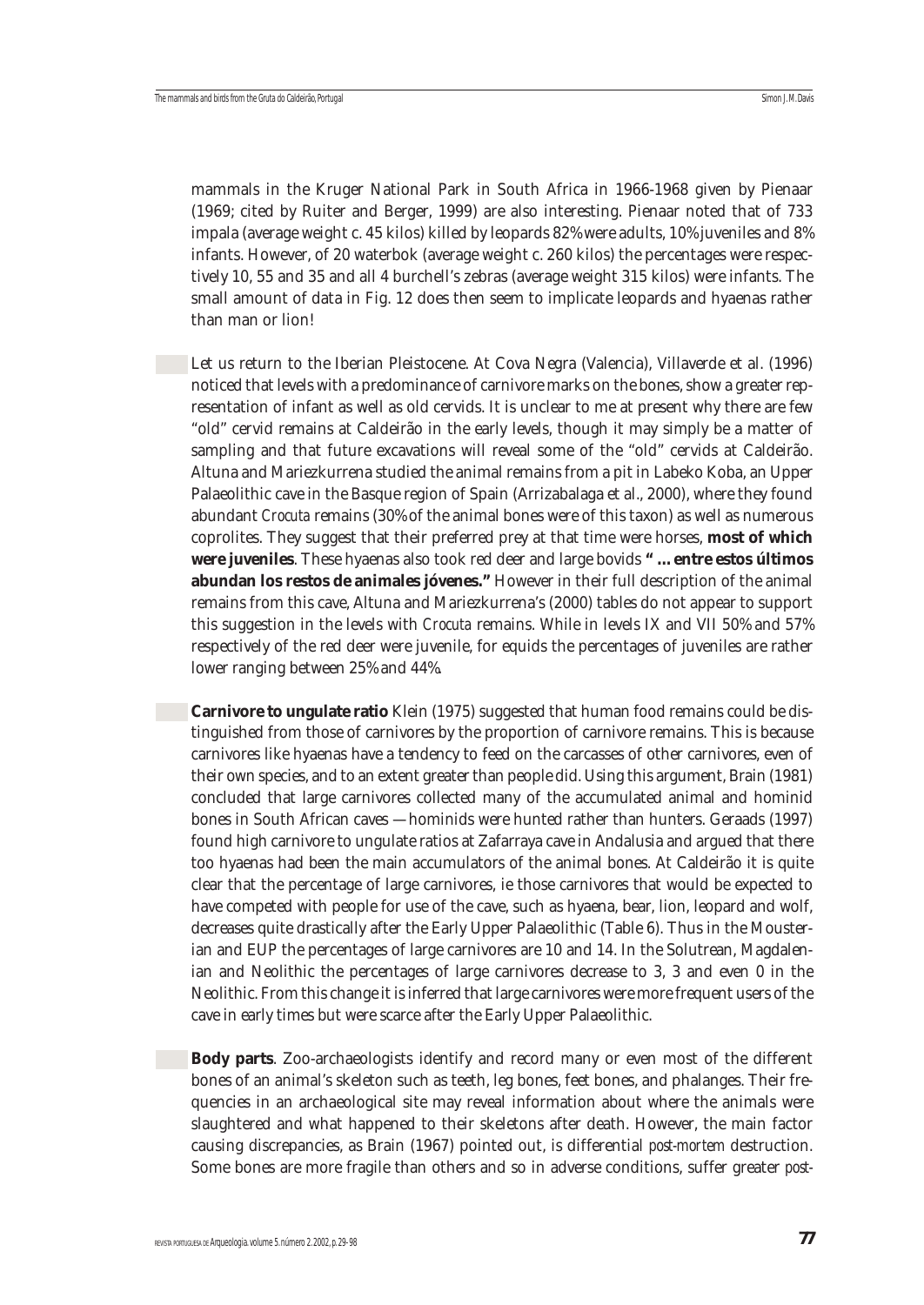*mortem* loss. The hyaena with its powerful jaws and teeth is capable of causing great destruction to the bones of a mammal carcass. A study of this destruction in relation to different parts of the skeleton and the size of the animal in question reveals that hyaenas will destroy all the limb bones of mammals the size of a goat, but tend to leave the teeth. However, in the case of larger animals, not only are the teeth left intact but so too are many of the limb-bones (Skinner et al. 1980). The mammal fauna of Caldeirão includes both smaller animals like goat and large ones like red deer and equids. If *Crocuta* had a major impact on the Caldeirão assemblage, we would expect the large animals to be represented by both teeth and bones and the smaller ones by teeth only. And this discrepancy should disappear in the more recent levels from which hyaenas were absent. With so few remains it is difficult to see whether any particular part of the animal skeleton was preferred, though there is nothing in the bone counts (Tables 1 to 5) to indicate any particular discrepancies. It appears likely that all parts of the skeleton of the larger herbivores were introduced into the cave. Table 14 pools the different parts of the skeleton in several ways. The tooth-to-bone ratios show little overall variation between large and small animals and between early and later levels. A more detailed breakdown of the different parts of the skeleton in the lower part of this table similarly shows few differences between animals and between layers. It is difficult to find any explanation for the lack of any discrepancy.

|                                                                  |                                 |                                          |                      | Table 14. Body-part counts of the common large and medium-size mammals at Caldeirão. |                                             |                    |  |
|------------------------------------------------------------------|---------------------------------|------------------------------------------|----------------------|--------------------------------------------------------------------------------------|---------------------------------------------|--------------------|--|
|                                                                  | <b>Equids</b>                   | $M$ ousterian + EUP<br><b>Red deer</b>   | RC                   | <b>Equids</b>                                                                        | $Solution + Magdalenian$<br><b>Red deer</b> | $_{RC}$            |  |
| <b>Teeth</b><br><b>Bones</b>                                     | 21<br>20                        | 22<br>68.5                               | 21<br>34.5           | 19<br>12                                                                             | 43<br>172.5                                 | 24<br>33           |  |
|                                                                  | <b>Equids</b>                   | $M$ ousterian + $EUP$<br><b>Red deer</b> | RC                   | <b>Equids</b>                                                                        | $Solution + Magdalenian$<br><b>Red deer</b> | $_{RC}$            |  |
| <b>Teeth</b><br>Long-bones<br><b>Tarsals</b><br><b>Phalanges</b> | 21<br>5<br>$\overline{2}$<br>12 | 22<br>18.5<br>9<br>40                    | 21<br>6.5<br>5<br>22 | 19<br>$\Omega$<br>4                                                                  | 43<br>25.5<br>17<br>127                     | 24<br>9<br>7<br>12 |  |

The purpose of this table is to try and see whether the presence or absence of hyaena has had any effect on the parts of the skeleton present. The Mousterian and Early Upper Palaeolithic layers in which bones of hyaena were found are compared to Solutrean and Magdalenian layers which have little or no evidence for hyaena. Data are from tables 1 to 5."RC" includes both goat and chamois. "Bones" is the count of all girdle (scapulae and pelves), limb and foot bones. "Long bones" is the count of the main limb-bones, excluding scapulae and pelves. "Tarsals" includes both astragali and calcanea. (The Solutrean perforated red deer phalanges are omitted.) The presence or absence of hyaena does not appear to have had any overall impact on the tooth to bone ratio or other body-part frequencies. The high proportion of red deer phalanges in the Solutrean + Magdalenian (which becomes even higher if the perforated ones were to be included) is worth noting but difficult to explain.

**Cut and burn marks**. The presence of cut marks on bones is conclusive evidence of an association between people and the animal in question. Cut marks were observed on a small number of the bones in all levels (Table 8). We can therefore conclude that people accumulated some of the faunal remains in all periods. Burning of bones is evidence for man's presence in the cave. Burn marks are relatively scarce in the earlier levels, and common in the more recent ones — almost one in ten bone fragments in the Magdalenian show signs of burning. The fourfold increase of burnt bones between Early Upper Palaeolithic and Solutrean confirms the notion of large carnivores being replaced by people as the main occupants of the cave.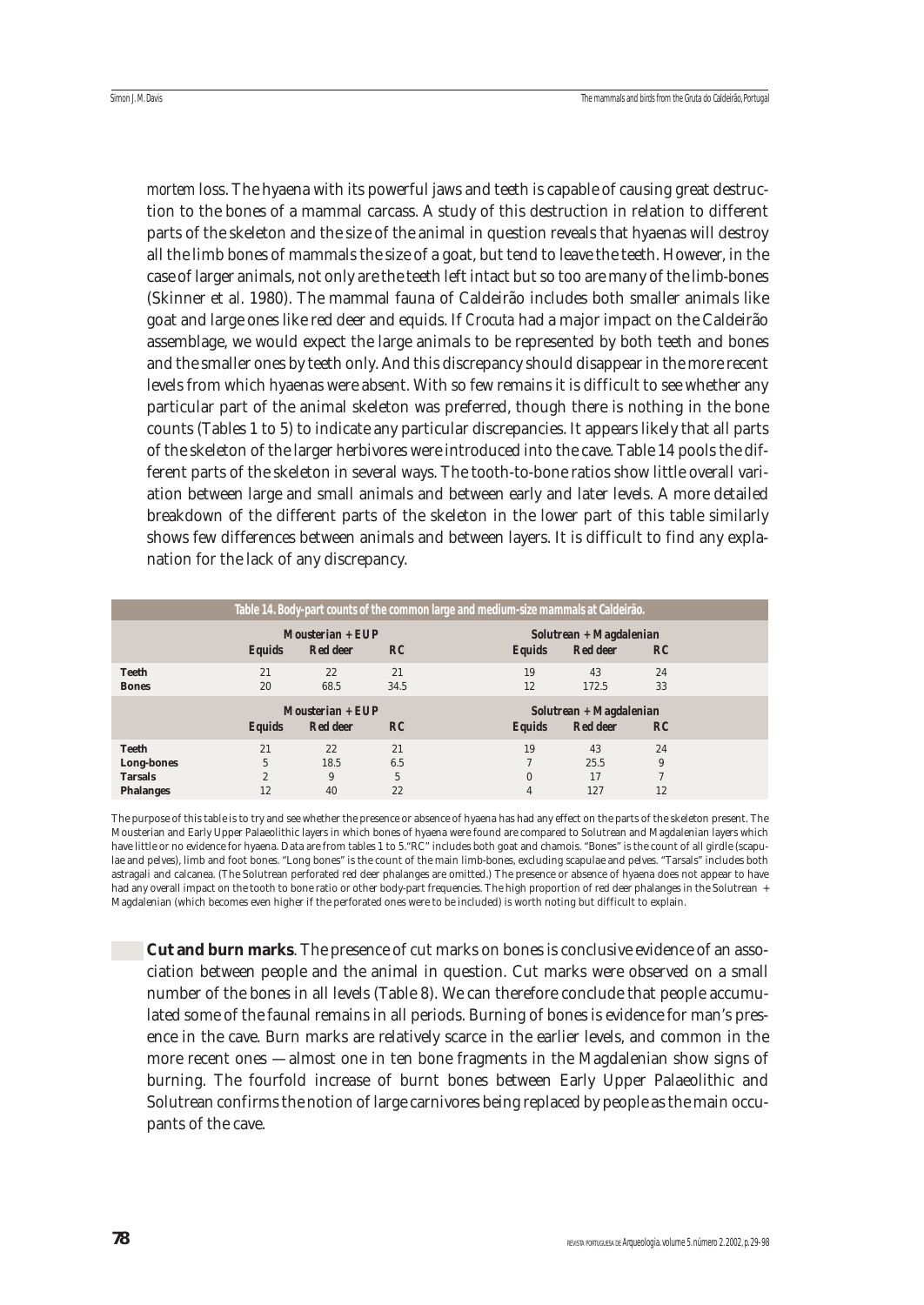**'Unidentified to identified' bone ratio**. By the Magdalenian period, the numbers of unidentified fragments increased relative to the numbers of identified bones. Does this reflect reduced scavenger activity in the cave? People were, as always, breaking the bones into fragments for marrow extraction, but in the absence of hyaenas, these fragments remained unconsumed.

Newton's study of the rabbit bones shows a similar picture to that shown by the large mammals. Thus (see above under "rabbit") many of the Mousterian rabbit bones show acid etching and puncturing. Approximately 4% of the Mousterian rabbit bones show signs of gnawing, and this percentage decreases in the subsequent levels. It is more probable that the carnivore responsible here was the lynx.

In sum it is difficult to understand to what extent *Crocuta* (and perhaps the other large carnivores such as wolves, leopard and lion) played a bone-accumulating role at Caldeirão during the Upper Pleistocene. We can, however, be fairly certain that a substantial proportion of the larger mammals in the Mousterian and Early Upper Palaeolithic *were* collected by carnivores, and that their activity declined to insignificance in the subsequent Solutrean and Magdalenian. Valente (2000), in her study of mammalian bones from the Upper Palaeolithic cave Pego do Diabo, also describes hyaena remains as well as coprolites and semi-digested bones. She comes to a similar conclusion as here — that the cave also functioned as both carnivore den and human shelter. Some of the Early Last Glacial caves in Cantabria were also major dens of large carnivores and their use by humans was, according to Straus (1992, p. 54), "relatively modest". Altuna (1994) notes the absence of *Crocuta* from all 13 Solutrean sites in northern Spain, and at Labeko Koba *Crocuta* disappears from the sequence during or after the Aurignacian (Altuna and Mariezkurrena, 2000).

If therefore, the macro-fauna of Caldeirão was collected by both large carnivores and people in the early part of the sequence, but predominantly by people alone in the later part of the sequence, we cannot consider the Mousterian to Magdalenian sequence to draw inferences about Upper Pleistocene climate and vegetation change. This is because the agent(s) responsible for its collection changed in the course of time. And it is quite probable that different agents had different species preferences. Nonetheless, some attempt is made to view the presence and absence of species there alongside other early Portuguese sites, and consider the Solutrean, Magdalenian and Neolithic — those assemblages for which people were the primary agent — in order to try and make inferences about the environment and man-animal relations.

#### **Species presence/absence at Caldeirão and other sites in Portugal**

In terms of species present, the Caldeirão fauna is a fairly typical Portuguese Upper Pleistocene assemblage (Tables 15 and 16). However, Caldeirão lacks several species of very large animals such as rhinoceros, hippopotamus, and mammoth all present elsewhere in the Mousterian period. One possibility is that these taxa had become extinct before the Caldeirão Mousterian, though perhaps the more likely explanation is that Caldeirão, situated in a narrow valley in steep rocky terrain, was too far from open plains, the habitat normally associated with these very large herbivores. This topographic explanation may also account for the scarcity of aurochs (see Table 6).

At Pego do Diabo (Valente, 2000) the list of species and their counts are rather similar to the ones for the Early Upper Palaeolithic of Caldeirão.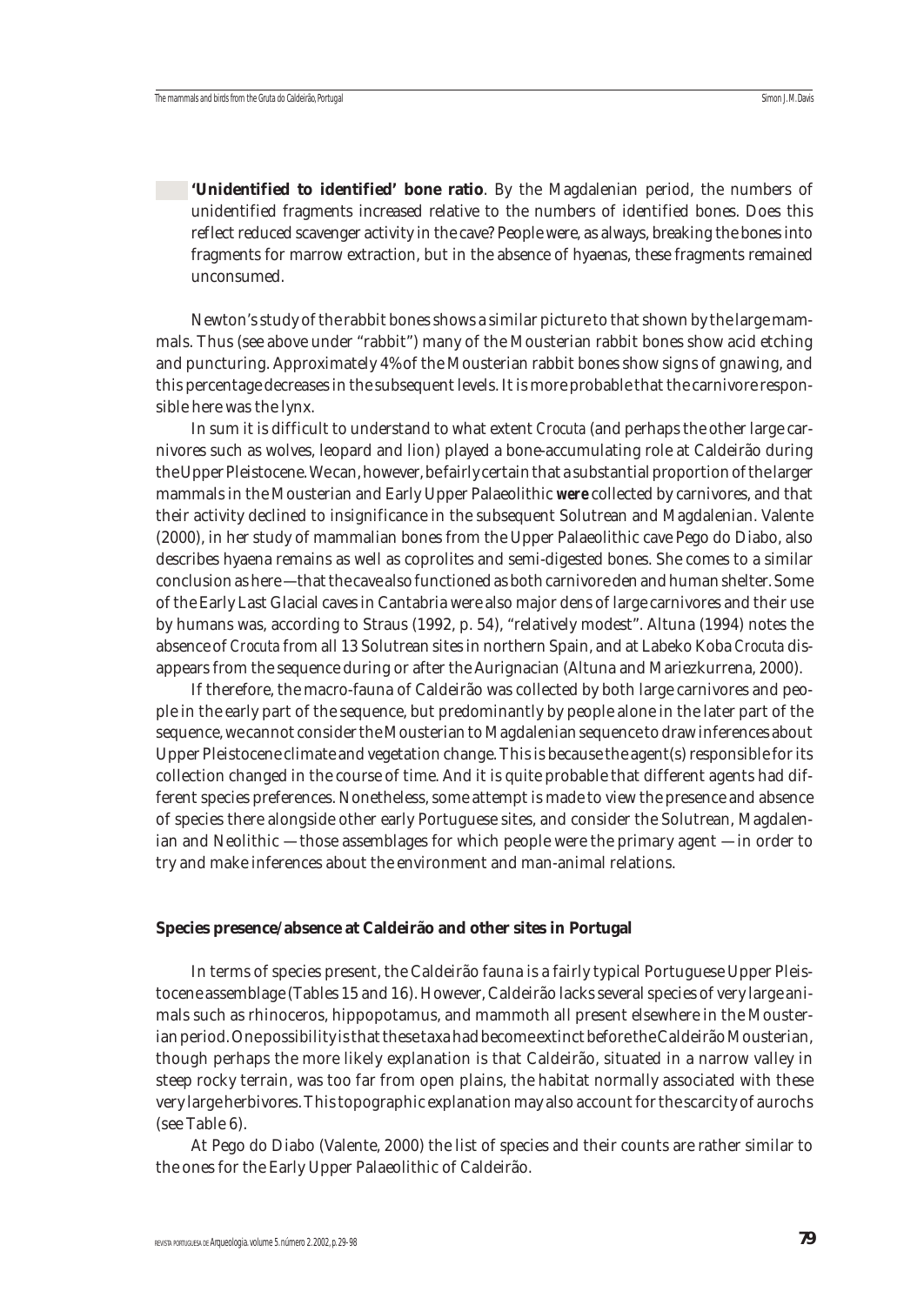| Table 15. The Mousterian mammalian assemblage at Caldeirão compared to two Mousterian assemblages in central Portugal:<br>Gruta da Figueira Brava ("G da FB", Serra da Arrábida, near Setúbal) and Gruta da Columbeira ("G da C", Serra da Cesareda, | near Bombarral) in Antunes, 2000. |                |                      |
|------------------------------------------------------------------------------------------------------------------------------------------------------------------------------------------------------------------------------------------------------|-----------------------------------|----------------|----------------------|
|                                                                                                                                                                                                                                                      | $G$ da $FB$                       | $G$ da $C$     | Caldeirão Mousterian |
| Aurochs                                                                                                                                                                                                                                              | 75                                | 15             | 1                    |
| Goat                                                                                                                                                                                                                                                 | 101                               | 22             | 12                   |
| Chamois                                                                                                                                                                                                                                              |                                   |                | 5                    |
| Red deer                                                                                                                                                                                                                                             | 116                               | 151            | 50                   |
| Roe deer                                                                                                                                                                                                                                             |                                   | $\mathbf{1}$   | 1                    |
| Wild boar                                                                                                                                                                                                                                            | $\tau$                            |                | 3                    |
| Horse/equid                                                                                                                                                                                                                                          | 28                                | 16             | 24                   |
| Rhinoceros                                                                                                                                                                                                                                           | 14                                | 15             |                      |
| Dolphin                                                                                                                                                                                                                                              | 6                                 |                |                      |
| Ringed seal                                                                                                                                                                                                                                          |                                   |                |                      |
| Mammoth                                                                                                                                                                                                                                              | 10                                |                |                      |
| Hyaena                                                                                                                                                                                                                                               | 25                                | 24             | 6                    |
| Bear                                                                                                                                                                                                                                                 | 31                                |                |                      |
| Badger                                                                                                                                                                                                                                               |                                   |                |                      |
| Lion                                                                                                                                                                                                                                                 | $\mathbf{1}$                      |                |                      |
| Leopard                                                                                                                                                                                                                                              |                                   |                |                      |
| Lynx                                                                                                                                                                                                                                                 |                                   |                | 11                   |
| Wildcat                                                                                                                                                                                                                                              | $\overline{2}$                    |                |                      |
| Wolf                                                                                                                                                                                                                                                 |                                   | $\overline{2}$ | 3                    |
| Fox                                                                                                                                                                                                                                                  | 8                                 |                |                      |

|                                                     |            |                   |        |                                |                  | Table 16. Caldeirão in context. Large mammals from 28 Portuguese Pleistocene sites<br>(simplified from table 1 in Cardoso, 1997), alongside the data from Caldeirão. |                            |                              |                            |  |
|-----------------------------------------------------|------------|-------------------|--------|--------------------------------|------------------|----------------------------------------------------------------------------------------------------------------------------------------------------------------------|----------------------------|------------------------------|----------------------------|--|
|                                                     | <b>Min</b> | <b>Ris</b>        | R/W    | $E-W$                          | $L-W$            | <b>Caldeirão</b><br><b>Mou</b>                                                                                                                                       | <b>EUP</b>                 | <b>Sol</b>                   | <b>Mag</b>                 |  |
| Sus scrofa<br>Hippopotamus                          | $^{+}$     | $+$               |        |                                | $^{+}$           | $\qquad \qquad +$                                                                                                                                                    |                            | $\qquad \qquad +$            | $^+$                       |  |
| Cervus elaphus<br>Dama dama                         |            | $+$               |        | $^{+}$                         | $+$<br>$^{+}$    | $^{+}$                                                                                                                                                               | $+$                        | $^{+}$                       | $^{+}$                     |  |
| Capreolus capreolus<br>Bos primigenius              |            | $\cdot$<br>$^{+}$ |        | $\ddot{\phantom{0}}$<br>$+$    | $+$<br>$^{+}$    | $^{+}$<br>$^{+}$                                                                                                                                                     | $^{+}$                     | $^{+}$<br>$^{+}$             | $^{+}$<br>$^{+}$           |  |
| Capra<br>Rupricapra<br>Equus caballus               |            | $^{+}$            |        | $\ddot{\phantom{0}}$<br>$^{+}$ | $^{+}$<br>$+$    | $^{+}$<br>$^{+}$<br>$^{+}$                                                                                                                                           | $^{+}$<br>$^{+}$<br>$^{+}$ | $^{+}$<br>$^{+}$<br>$^{+}$   | $^{+}$<br>$^{+}$<br>$^{+}$ |  |
| Equus hydruntinus<br><b>Dicerorhinus</b>            |            |                   |        | $\ddot{\phantom{0}}$<br>$+$    | $^{+}$<br>$+$    |                                                                                                                                                                      |                            | $?+$<br>$\ddot{\phantom{a}}$ |                            |  |
| Elephas antiquus<br>Cf Mammuthus primigenius        | $^{+}$     | $+$               | $^{+}$ | $^{+}$<br>×.                   | $^{+}$<br>$^{+}$ |                                                                                                                                                                      |                            | ٠<br>٠                       | $\cdot$<br>٠               |  |
| Canis lupus<br><b>Vulpes vulpes</b><br>Cuon alpinus | ä,         |                   |        | $+$<br>$^{+}$<br>$?+$          | $^{+}$<br>$^{+}$ | $^{+}$<br>$^{+}$                                                                                                                                                     | ٠<br>$^{+}$                | $+$<br>$+$                   | $\bullet$<br>$^{+}$        |  |
| <b>Ursos</b> arctos<br>Hyaena hyaena                |            | $\lambda$         |        | $^{+}$<br>$^{+}$               | ٠<br>$^{+}$      | $\cdot$<br>$^{+}$                                                                                                                                                    | $\cdot$<br>$^{+}$          | $\cdot$<br>$?+$<br>٠         | $\cdot$                    |  |
| Crocuta crocuta<br>Homotherium latidens             |            | $+$               |        | $+$                            | $^{+}$           | $\qquad \qquad +$                                                                                                                                                    | $^{+}$                     |                              |                            |  |
| Panthera pardus<br>Panthera leo                     |            |                   |        | $^{+}$<br>$+$                  | $^{+}$<br>$^{+}$ | $^{+}$<br>$^{+}$                                                                                                                                                     | $^{+}$<br>$^{+}$           | $^{+}$<br>$?+$               |                            |  |
| Lynx pardina<br>Felis silvestris                    |            |                   |        | $+$<br>$^{+}$                  | $^{+}$<br>$^{+}$ | $^{+}$                                                                                                                                                               | $^{+}$                     | $^{+}$<br>$^{+}$             | $^{+}$<br>$^{+}$           |  |

Min = Mindel; Ris = Riss; R/W = Riss-Würm; E-W = early Würm; L-W = late Würm; Mou = Mousterian; EUP = Early Upper Palaeolithic; Sol = Solutrean. "+" = presence and "." = absence. Note that most of the Portuguese Pleistocene sites are "late Würm" hence the scarcity of records from Mindel – early Würm times.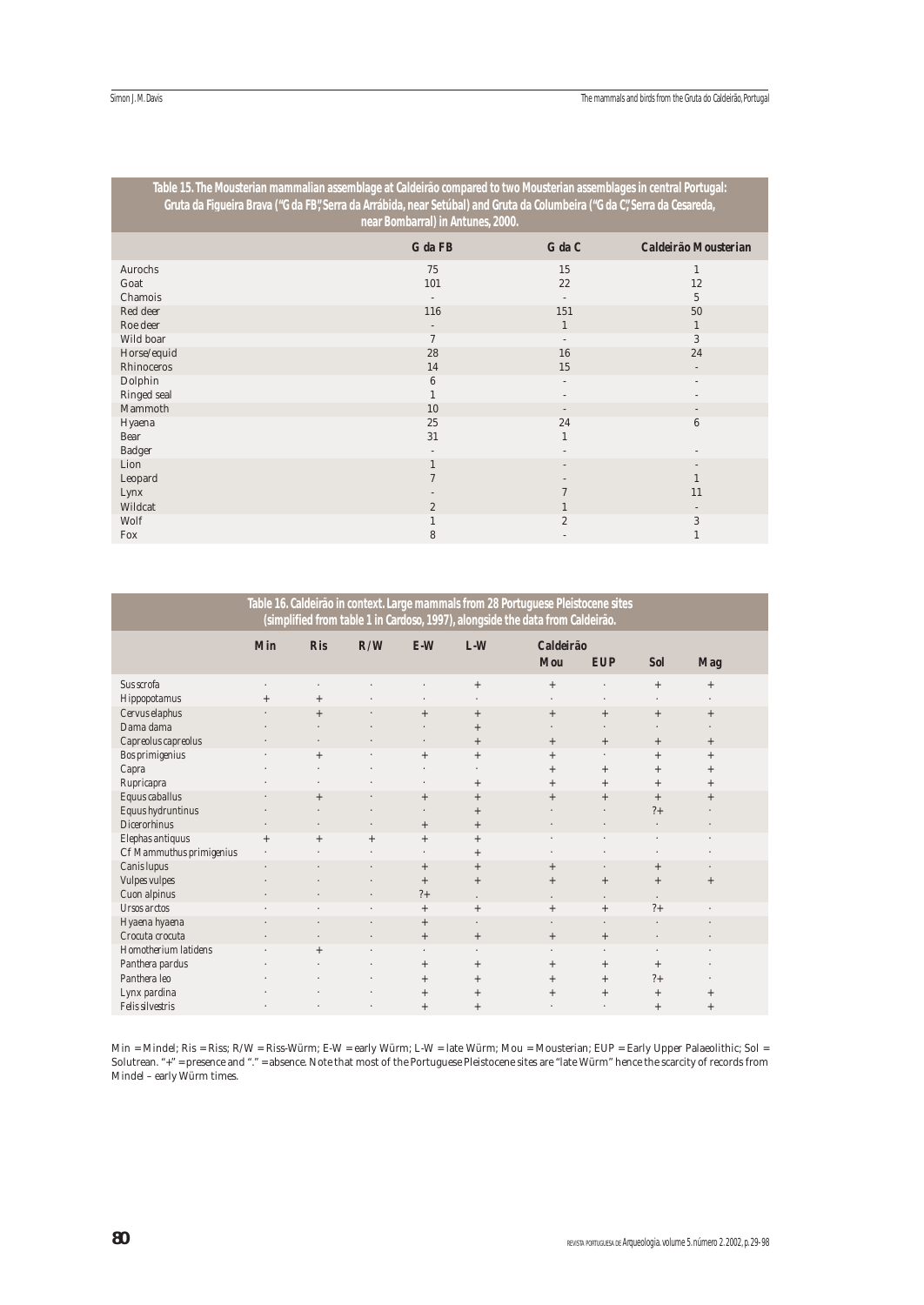## **Species' frequencies in the Caldeirão succession and the environment**



**Fig. 54** Percentages of ungulates at Caldeirão cave. 'R/O/C' includes *Rupicapra*, *Capra* and *Ovis*, many of whose bones are difficult to identify to species, but most are *Capra* up to and including the Magdalenian, and most are *Ovis* and *Capra* in the Neolithic.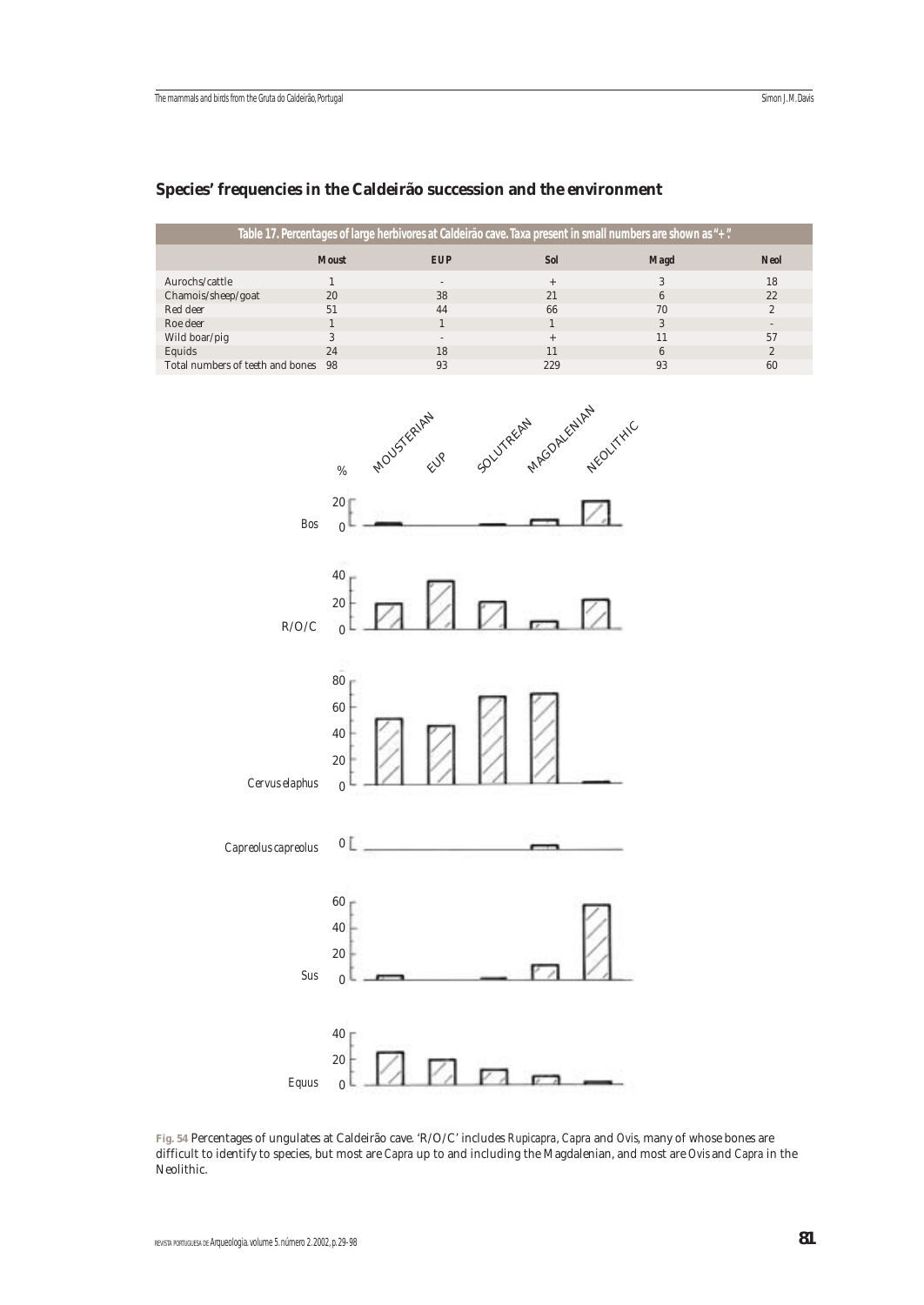Table 17 and Fig. 54 summarise the percentages of large herbivores and show some variation in the faunal succession at Caldeirão. Between the Mousterian and the Early Upper Palaeolithic there appears to be little change in the herbivore frequencies. Note however, that between the EUP and Solutrean equids decrease and red deer increase. If indeed the Mousterian and EUP bones were largely collected by large carnivores then the EUP to Solutrean change could be a reflection of differences in preferences or predation abilities between carnivores and man, as we are assuming that people hunted most, if not all, the Solutrean and Magdalenian fauna. Hence, differences between Solutrean and Magdalenian assemblages should either reflect cultural changes or a change of the faunal composition of the Caldeirão region in turn due to vegetation change. Between Solutrean and Magdalenian there are two changes worth noting: the goat and equids decreased while wild boar and red deer increased. Although only in small numbers, roe deer are also present in the Magdalenian. These changes may reflect an increase of forest cover during the Magdalenian — both goats and equids are grazers preferring open rocky escarpments and grasslands, while wild boar and deer prefer woodland. Roe deer and wild boar are generally common in the early Holocene of Cantabria — presumably reflecting increased deciduous forest after the Pleistocene (see Altuna, 1992; Klein and Cruz-Uribe, 1994). The palaeoclimatic inferences drawn from the large mammal fauna of Caldeirão do not match those made by Póvoas (1991) in her study of the rodents of Caldeirão (Table 18). She suggested that the Magdalenian was characterised by drier conditions than earlier periods. Given the much larger sample sizes of the rodents, greater weight should be attached to Póvoas' conclusions.

|                                        | Table 18. The percentages of rodents in Caldeirão. Adapted from table 1 in Póvoas (1991). |                |            |             |
|----------------------------------------|-------------------------------------------------------------------------------------------|----------------|------------|-------------|
|                                        |                                                                                           |                |            |             |
|                                        | <b>Moust</b>                                                                              | <b>EUP</b>     | <b>Sol</b> | <b>Magd</b> |
|                                        |                                                                                           |                |            |             |
| Apodemus sylvaticus                    | 31                                                                                        | 35             | 38         | 31          |
| Allocricetus bursae                    | 10                                                                                        |                |            |             |
| Eliomys quercinus                      | 14                                                                                        |                | 10         |             |
| Microtus arvalis/agrestis              | 28                                                                                        | 20             | 9          | 8           |
| Microtus brecciensis/cabrerae          | 3                                                                                         |                | 2.         |             |
| Chionomys nivalis                      |                                                                                           |                |            | $+$         |
| Terricola duodecimcostatus/lusitanicus | 14                                                                                        | 33             | 41         | 53          |
| Arvicola cf. sapidus                   |                                                                                           | $\overline{a}$ |            | $+$         |
| Total Min. Nº of Individuals           | 29                                                                                        | 113            | 413        | 814         |

In northern Spain Altuna and Mariezkurrena (1988) observed that pre-Magdalenian assemblages comprised a mix of various ungulates reflecting what they term "opportunistic hunting". However, Magdalenian faunal assemblages are distinguished by being dominated by a single species only — red deer if the region is flat, or wild goat if rocky — which they suggest reflects "specialised hunting". It is difficult (Table 17, Fig. 54) to detect a similar specialisation at Caldeirão, though we need to remember that humans were not the only predator collecting the assemblage there. It is asked whether *Crocuta* did not play an important 'bone collecting' role in many of the sites that Altuna and Mariezkurrena discuss, and if so, to what extent the "hunting specialisation" is not due to a bias caused by the disappearance of this animal in the course of time.

It is interesting to note the presence of fish (admittedly only a single bone) in the Magdalenian, as well as the increased proportion of rabbit with time from the Mousterian to Magdalenian (see Table 6 and Fig. 44). This may have some economic significance. In many areas in southern Europe and the Near East it is now clear that during the few millennia which preceded the Neolithic, people began to expand their resource base. This included many smaller species of animals whose capture must have required a higher expenditure of energy per unit of flesh obtained. Let us quote four examples: Lentacker (1986) noted the huge numbers of marine ani-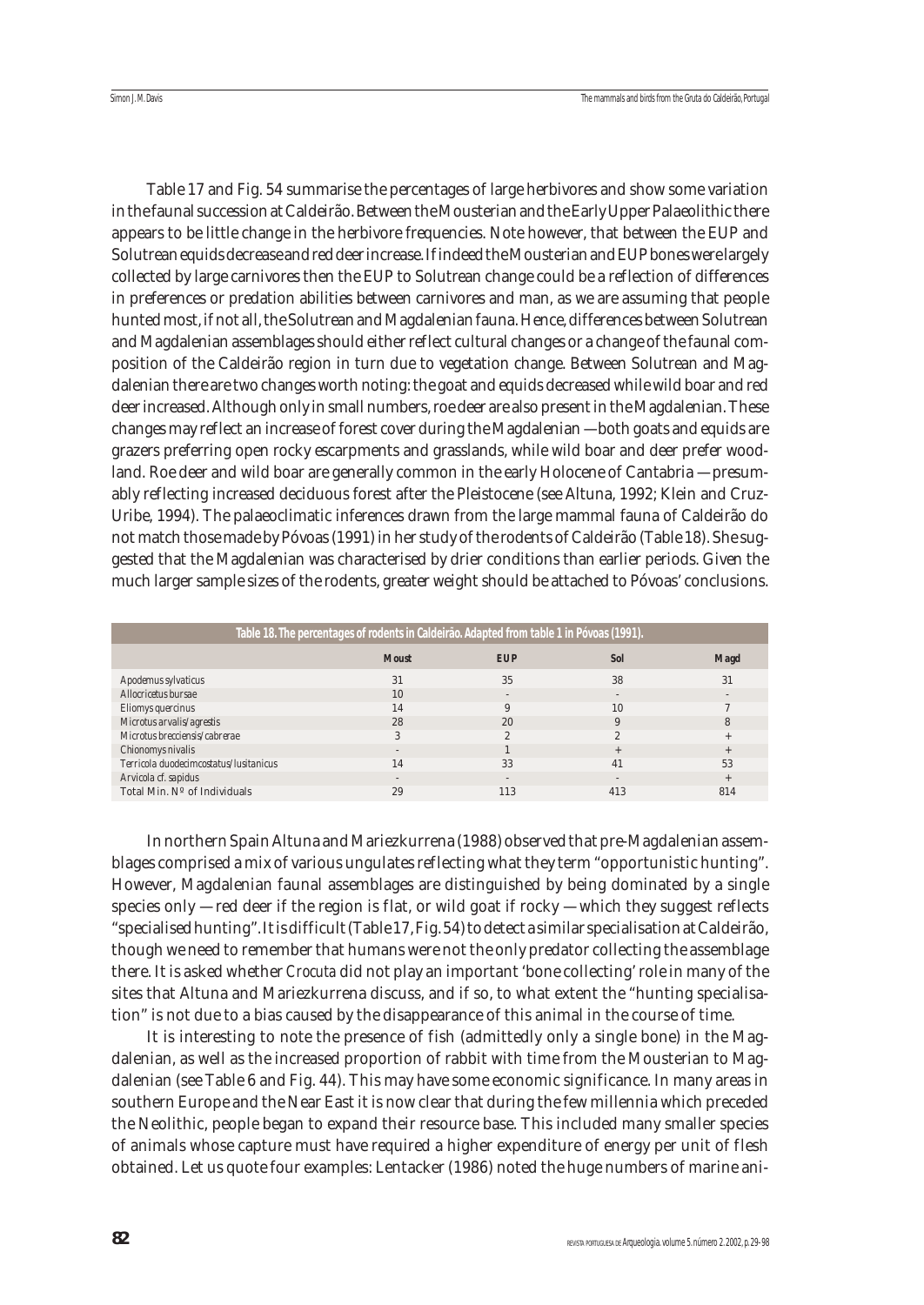

**Fig. 55** Percentages of ungulates at Caldeirão in a wider context. This graph shows the faunal succession at Caldeirão as well as the percentages of ungulates from a Mesolithic site (Cabeço do Pez in the Sado estuary, near Alcácer do Sal) and the Iron Age and Roman assemblages (Alcáçova de Santarém, on the Tagus river). Given the difficulties in distinguishing between sheep and goat bones, the percentages of these two species in the Neolithic of Caldeirão should be regarded as 'guesstimates'. Note the decline of red deer after the Mesolithic and the increased importance of bovids (especially *Bos* and sheep/goat) in the Neolithic and subsequent periods. This shift may be a reflection of a change from hunting to husbanding, and if so, the *Bos* in the Neolithic may have been domesticated. The status of the *Sus*, as well as the *Capra* in the Neolithic is uncertain. Biometric analyses of Neolithic *Sus* and *Capra* may help to elucidate the status of these two species at that time in Portugal.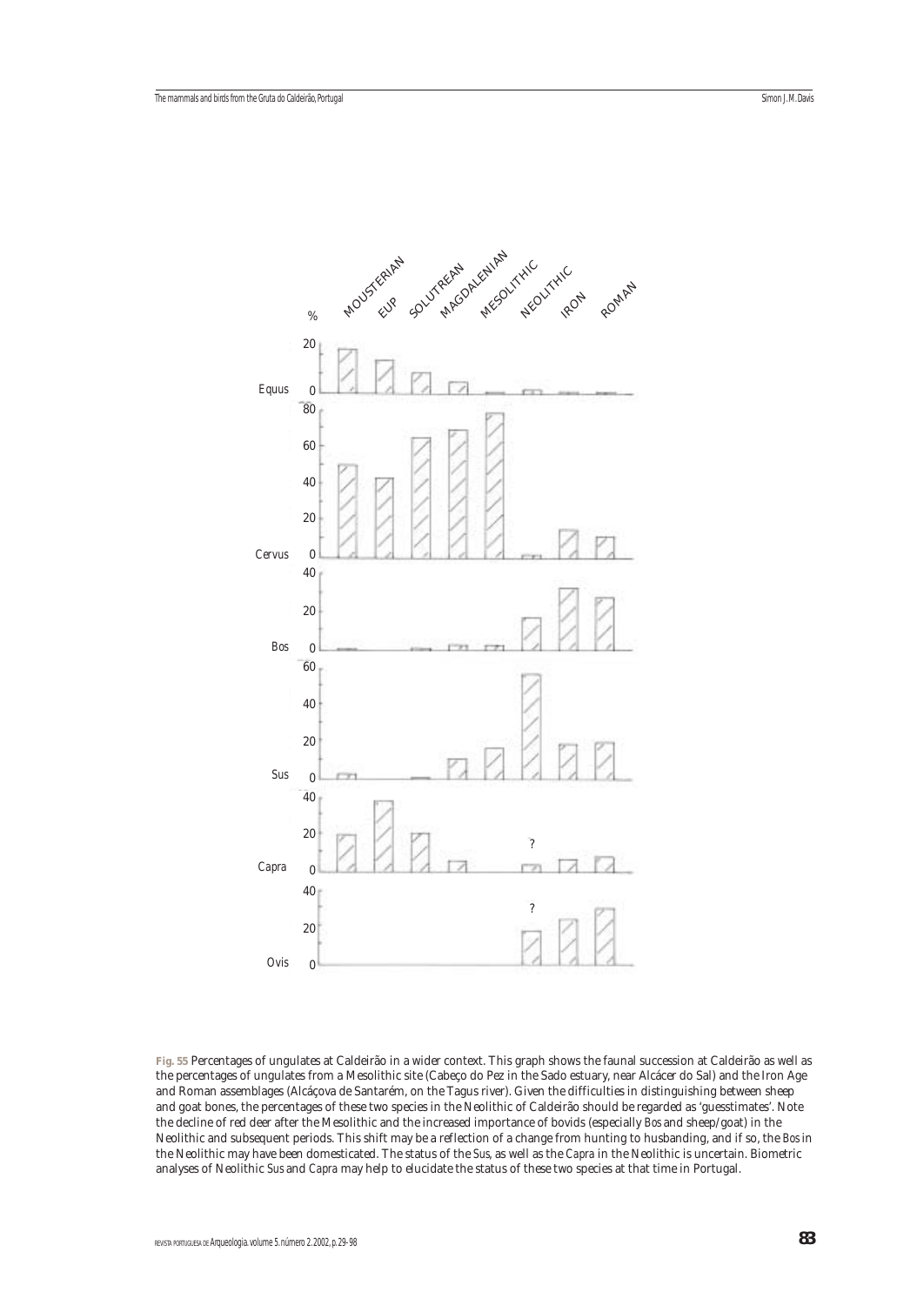mals, birds and other small vertebrates at the Mesolithic sites near Muge, (Portugal); Morales et al. (1998) noted the appearance of fish bones in the Magdalenian at Nerja in Andalusia, (Spain); Payne (1975) noted the sudden appearance of large fish bones in the Mesolithic at Franchthi cave (Greece); and Davis et al. (1994) noted the huge increase of fish, as well as birds, and small mammals in the Natufian to PPNA sequence at Hatoula (Israel). (The increase of fish may to some extent reflect the encroachment of the seashore as sea levels rose after the Pleistocene.)

One possible explanation for this widening of the resource base, or, as Flannery (1969) called it, "the broad spectrum revolution", is simply that there were more people to feed, the traditional sources of protein such as big game were now too scarce and alternatives had to be sought. The continuation of this demographic pressure may explain why people had to largely abandon the hunting way of life and begin husbanding animals.

The other and more recent faunal change at Caldeirão occurred between the Magdalenian and the Neolithic. Fig. 55 puts the Caldeirão faunal assemblage in a wider context as it includes Mesolithic, Iron Age and Roman faunal assemblages from two other sites in central Portugal. It is clear that up to and including the Mesolithic, red deer, goat, equids and some *Sus* dominated these faunal assemblages. Neolithic, Iron Age and Roman assemblages however are dominated by cattle, *Sus*, and a species new to Iberia — sheep (only tentatively identified by me in the Neolithic of Caldeirão, although according to Rowley-Conwy, 1992, sheep was definitely present in the Neolithic of Caldeirão). *Sus*, sheep and cattle are all well known as domestic animals while red deer is not domesticable. This shift then must be due to the change from hunting to husbanding. Similar shifts from wild animals to domesticated species are documented in other regions with a long well documented late Pleistocene-Holocene faunal sequences. This switch from red deer to bovids undoubtedly represents a change from hunting to domesticating large mammals. It is therefore concluded (if somewhat tentatively due to the small size of the Neolithic faunal assemblage at Caldeirão) that at least the cattle were domestic at Neolithic Caldeirão.

#### **Summary and Conclusions**

- 1. A wide range of animals, especially carnivores, once inhabited the region around Caldeirão. However, towards the end of the Pleistocene several species disappeared — presumably a sad testimony to the ever-increasing rate of destruction that people wrought upon the environment.
	- 2. Subsequently in the Neolithic, a clear shift to pigs, sheep and cattle is to be observed. These were undoubtedly being husbanded by then – a shift that reflects the change from hunting to herding.
	- *3.* Unlike the rodents, the large herbivores indicate more humid conditions in the Magdalenian compared to the preceding Solutrean. I prefer not to include the earlier levels (Mousterian and Early Upper Palaeolithic) in drawing inferences about climate change since people probably played a relatively minor role as bone accumulator in these earlier levels.
	- 4. The frequencies of small carnivores, especially fox, increased during Magdalenian times. This probably reflects increased use of these animals for their pelts, a trend noted elsewhere in the Iberian Peninsula.
- **5.** The hyaena and badger at Caldeirão were large. Since these species are larger in colder regions or during colder periods, their large size at Caldeirão may signify colder conditions there in the Upper Pleistocene. However, samples are too small to draw definite conclusions.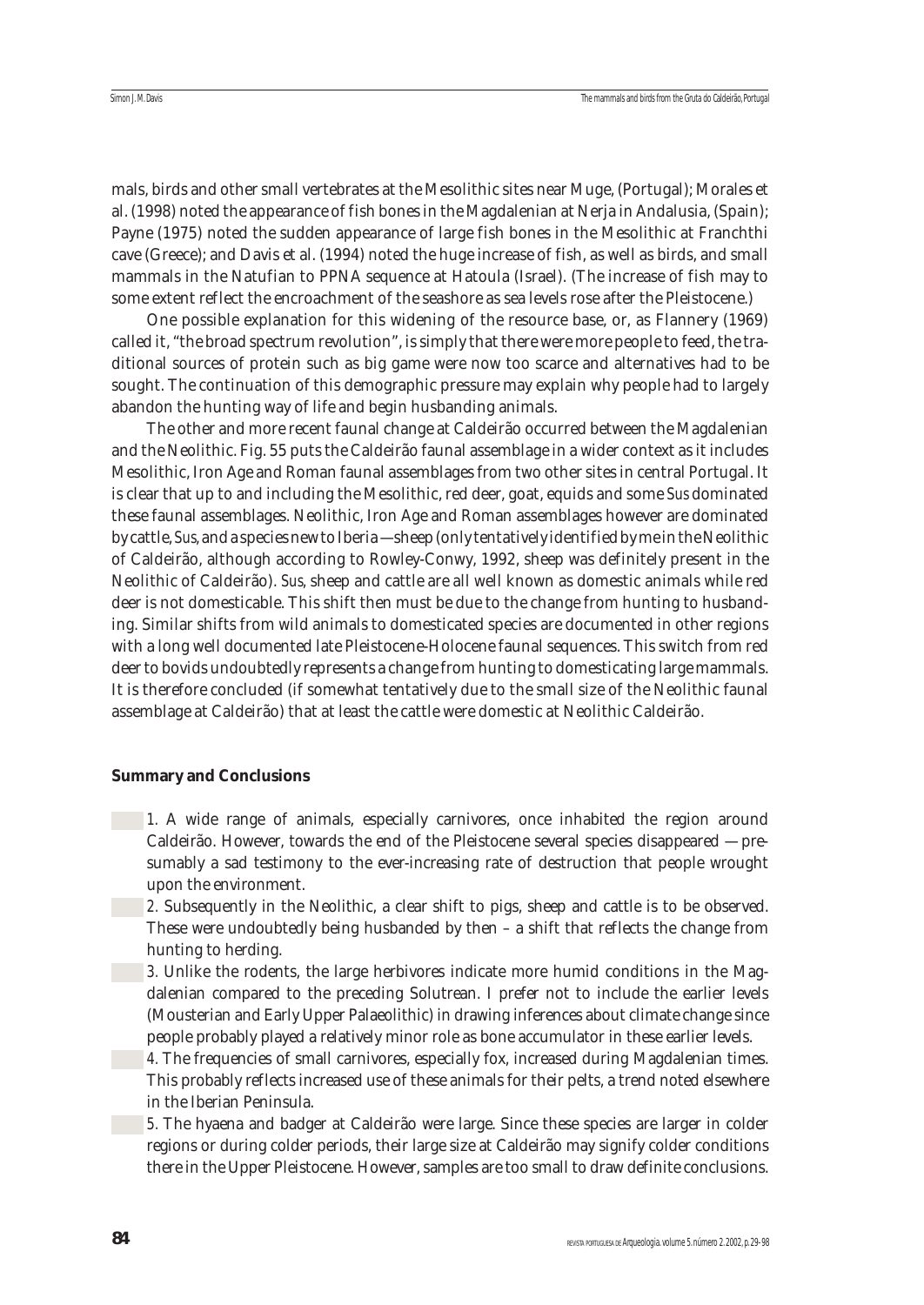*6.* The ratio of rabbit remains to ungulate remains increased from the Mousterian to Magdalenian. This may reflect a gradual increase of hunting pressure on the environment – perhaps due to increased human population. As the numbers of people increased, so they were forced to exploit less "profitable" sources of meat.

*7.* Caldeirão has provided us with an interesting zoo-archaeological puzzle. Did the cave (at least in its early periods of occupation) function as a large carnivore den all or some of the time? The main indicators of large carnivore (such as hyaena) presence or absence are:

- **a)** The actual presence of *Crocuta* and other large carnivore bones and teeth in the early layers and their subsequence disappearance from the Caldeirão sequence.
- **b**) The finds of coprolites in the Mousterian, although several specimens in the Solutrean could signify a lingering presence of *Crocuta*.
- **c)** The finds of "semi-digested" bones, most common in Mousterian and Early Upper Palaeolithic levels.
- **d)**The scarcity of burn marks in the Mousterian and Early Upper Palaeolithic levels and their abundance in subsequent levels.
- **e)** Low lithics to bone ratios in the Mousterian and UP, and high lithics to bone ratios in the Solutrean.
- **f)** Most remains of the equids and red deer are juvenile (milk teeth for example) in the early levels and adults in the later ones. It is likely that the carnivores at Caldeirão were less able than people to hunt and/or bring back to the cave adult horses and red deer.

These are speculations, especially in view of the small samples, but on balance, it does seem likely that the cave functioned more as a carnivore den in the early levels and that subsequently carnivores disappeared or became extinct as people used the cave more intensively. A decrease in hyaena activity in the course of time at Caldeirão is apparently common in Iberian sites, and suggests that in the Mousterian and Early Upper Palaeolithic human populations were sparse (Klein, pers. comm.) or, as Villaverde et al. (1996) suggest for the Spanish Mediterranean, human presence was "scarce and diversified". Although only a small assemblage of animal bones has so far been uncovered at Caldeirão, it has many characteristics in common with successions from other parts of the Old World. Increasing demographic pressure "caused" the ousting of hyaenas and other large carnivores from caves and ultimately their extinction. Other large animals too became extinct and the ever-increasing numbers of human mouths requiring food meant people had to turn to alternative environments for sustenance such as the waters for fish. Ultimately people had to change from hunting to herding.

## **Acknowledgements**

I thank João Zilhão for inviting me to undertake this study. Marta Moreno García and John Watson provided much useful help with the Iberian literature. MMG and Arturo Morales aided with identification of some of the bird bones. François Poplin helped me to identify many of the large carnivore phalanges and metapodials and Richard Klein gave me some useful advice concerning hyaenas and read an earlier version of the typescript. João Luis Cardoso, Cathy Douzil, Marta Moreno García, Carlos Pimenta and João Zilhão also read earlier versions of the typescript, and Zé Paulo Ruas took the excellent photos.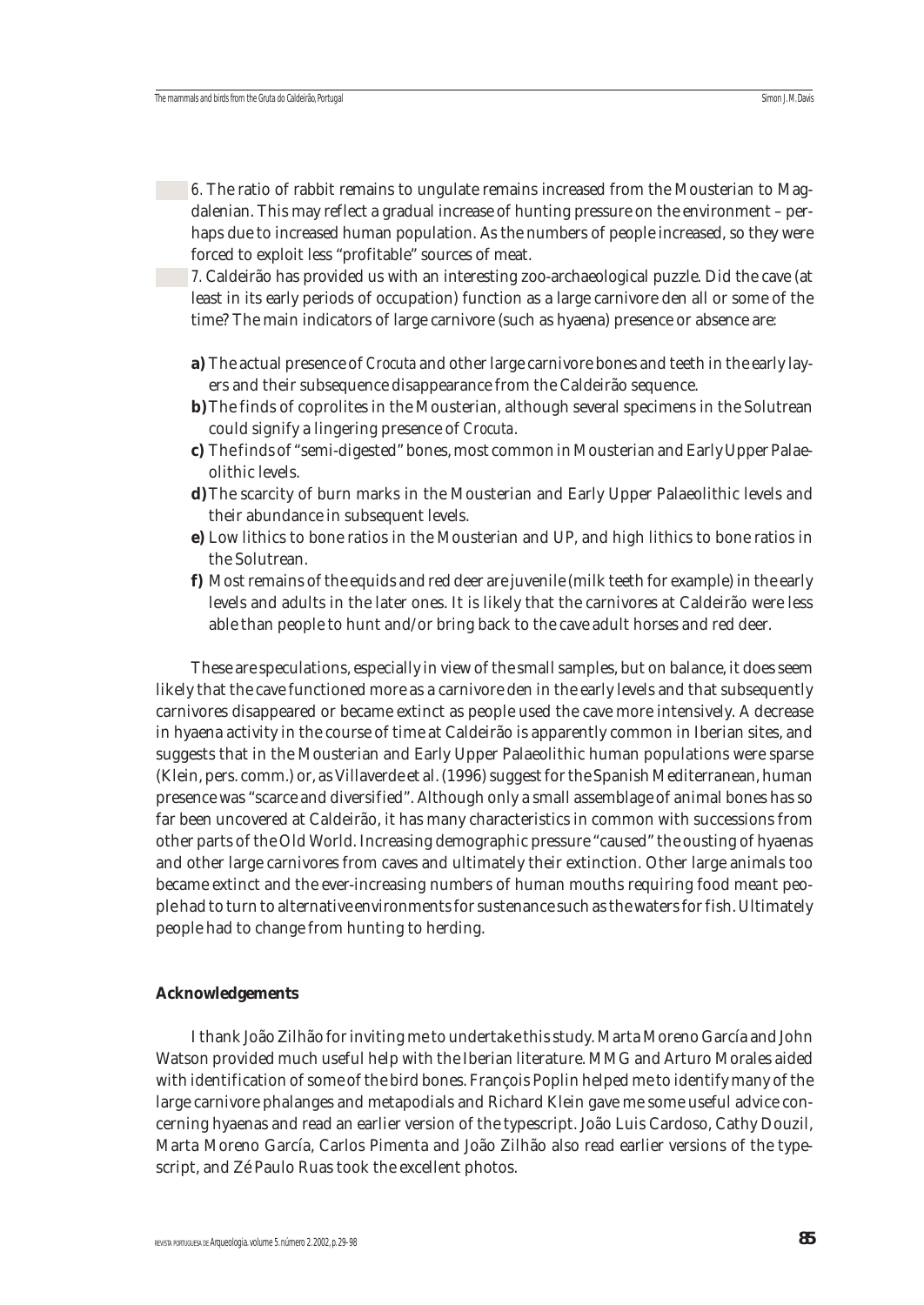## **Apendix A**

# *Measurements in tenths of a millimetre of mammal bones and teeth from Caldeirão, arranged by period, part of skeleton and taxon.*

Measurements taken are as in von den Driesch (1976), Payne and Bull (1988) for pig teeth, and Davis (1992 and 1996) for artiodactyl metapodials. For equid teeth, see Fig. 2. Columns provide the following information: Box, Square (sq), whether with or without field coordinates and number (num), layer, spit, taxon (tax), period (Moust – Mousterian, EUP – Early Upper Palaeolithic, Sol – Solutrean, Mag – Magdalenian, Neol – Neolithic), complement (comp; for teeth, this indicates which teeth were recorded or were present in the mandible), then follow the measurements. Approximate measurements are either noted in the "notes" column or are in parentheses. "ACH" refers to the Anatomical Crown Height measured for third milk and third permanent molars up the buccal side of the central pillar from the crown-root junction to the occlusal surface.

| <b>KEY</b>                                                                                                                                             |                                                                                       |                                                                                              |                                                                          |                                                                |                                                                          |
|--------------------------------------------------------------------------------------------------------------------------------------------------------|---------------------------------------------------------------------------------------|----------------------------------------------------------------------------------------------|--------------------------------------------------------------------------|----------------------------------------------------------------|--------------------------------------------------------------------------|
| <b>Bones are coded as follows:</b>                                                                                                                     |                                                                                       |                                                                                              |                                                                          |                                                                |                                                                          |
| HU<br>MC (MC1 or MC2)<br><b>FE</b><br><b>TI</b>                                                                                                        | humerus<br>metacarpal<br>femur<br>tibia                                               | CA<br><b>AS</b><br>MT (MT1 or MT2)<br>MP (MP1 or MP2)                                        | calcaneum<br>astragalus<br>metatarsal<br>metapodial                      | <b>P1</b><br>P <sub>3</sub>                                    | proximal (first) phalanx<br>terminal (third) phalanx                     |
| <b>Tax</b>                                                                                                                                             |                                                                                       |                                                                                              |                                                                          |                                                                |                                                                          |
| B<br><b>CAC</b><br><b>CAP</b><br><b>CAL</b><br><b>CEE</b><br>EQ<br>EQC<br><b>ERE</b><br>Fus. The state of fusion of the epiphysis is coded as follows: | Aurochs/cattle<br>Roe Deer<br>Capra<br>Wolf<br>Red deer<br>Equid<br>Horse<br>Hedgehog | <b>FES</b><br>LE<br><b>LYP</b><br>H<br><b>MEM</b><br><b>LION</b><br><b>OVA</b><br><b>PAP</b> | Wildcat<br>Hare<br>Lynx<br>Crocuta<br>Badger<br>Lion<br>Sheep<br>Leopard | RC<br><b>RO</b><br><b>RUR</b><br>S<br><b>URA</b><br><b>VUV</b> | Chamois/goat<br>Chamois/sheep<br>Chamois<br>Wild boar/pig<br>Bear<br>Fox |
| F                                                                                                                                                      | fused                                                                                 | UE                                                                                           | epiphysis unfused                                                        |                                                                |                                                                          |

|     |                 |           |            |            |                |            | Carnivore mandibular teeth |            |     |            |                  |             |                  |                          |                               |
|-----|-----------------|-----------|------------|------------|----------------|------------|----------------------------|------------|-----|------------|------------------|-------------|------------------|--------------------------|-------------------------------|
| box | <b>square</b>   |           | <b>num</b> | <i>lay</i> | spit           | tax        | per                        | $P_3$<br>I | W   | $P_4$<br>1 | $\boldsymbol{W}$ | $M_1$<br>ı  | $\boldsymbol{W}$ | ramus Ht<br>behind $M_1$ | <i>other</i><br><i>msmnts</i> |
| 912 | Q12             |           | 215        | Eb         | E7             | <b>FES</b> | Mag                        | 56         | 28  | 74         | 32               | 84          | 36               |                          | $l.P3-M1 = 208$               |
| 39  | K15             | SC        | 156        | <b>Fb</b>  | F4 toca        | <b>LYP</b> | Sol                        |            |     |            |                  | 136         | 55               |                          |                               |
| 58  | P <sub>11</sub> | SC.       | 578        | H          | I2             | <b>LYP</b> | Sol                        |            |     |            |                  | 139         | 61               |                          |                               |
| 78  | P <sub>11</sub> | SC        | 838        | K          | K4             | PAP        | Moust                      |            |     |            |                  | 209         | 102              |                          |                               |
| 87  | P <sub>11</sub> |           | 865        | K          | corte          | H          | Moust                      | 241        | 171 | 248        | (165)            | 350         | 140              |                          | $w.P2 = 121$                  |
| 53  | O <sub>14</sub> |           | 143        | Fa         | F1             | <b>MEM</b> | Mag                        |            |     |            |                  | (177)       | 86               | 203                      |                               |
| 912 | Q13             | <b>SC</b> | 237        | Eb         | <b>E5</b>      | <b>MEM</b> | Mag                        |            |     |            |                  | 179         | 84               |                          |                               |
| 57  | P <sub>12</sub> |           | 194        | Fa         | F <sub>6</sub> | <b>MEM</b> | Sol                        |            |     |            |                  | 181         | 85               | 202                      |                               |
| 950 | P <sub>11</sub> |           | 714        | Jb         |                | <b>URA</b> | <b>EUP</b>                 |            |     |            |                  | $(279)$ 140 |                  |                          |                               |
| 904 | Q14             |           | 11         | Eb         | E2             | <b>VUV</b> | Neol                       |            |     |            |                  | 161         | 63               |                          |                               |
| 63  | N14             |           | 283        |            | I2             | <b>VUV</b> | Sol                        |            |     |            |                  | 176         | 66               |                          |                               |

|     |                 |            |                 |                |     |       | Equid mandibular teeth |                |         |                              |         |                          |                          |       |
|-----|-----------------|------------|-----------------|----------------|-----|-------|------------------------|----------------|---------|------------------------------|---------|--------------------------|--------------------------|-------|
| box | <b>square</b>   | <b>num</b> | <i>layer</i>    | <b>spit</b>    | tax | per   | tooth                  | $L_1$          | $L_{2}$ | $L_3$                        | $W_{a}$ | $W_{h}$                  | $W_c$                    | $W_d$ |
| 41  | P11             | 517        | Fc              | H <sub>2</sub> | EQ  | Sol   | P <sub>2</sub>         | 316            | 148     | 129                          | 110     | 112                      | 152                      | 62    |
| 19  | L15             | 223        | Eb-base E3 toca |                | EQC | Mag   | M1/2                   | $\overline{a}$ | 128     | $\qquad \qquad \blacksquare$ | 115     | $\overline{\phantom{a}}$ | $\overline{\phantom{a}}$ | 22    |
| 950 | P <sub>11</sub> | 608        | Fc              | 17W            | EQ. | Sol   | M1/2                   | 251            | 128     | 70                           | 147     | 75                       | 114                      | 20    |
| 950 | P <sub>11</sub> | 208        | Fa              |                | EQC | Sol   | P3/4                   | 281            | 174     | 96                           | 164     | 161                      | 143                      | 38    |
| 950 | O13             | 241        | Fa              | F <sub>6</sub> | EQC | Sol   | M1/2                   | 257            | 133     | 81                           | 136     | 123                      | 110                      | 25    |
| 950 | <b>P11</b>      | 783        | K               | K <sub>3</sub> | EQC | Moust | M1/2                   | 248            | 160     | 60                           | 149     | 151                      | 143                      | 33    |

|     |                 |                  |              |                |      |        | Pig mandibular teeth |         |               |               |           |                 |                 |  |
|-----|-----------------|------------------|--------------|----------------|------|--------|----------------------|---------|---------------|---------------|-----------|-----------------|-----------------|--|
| box | <b>square</b>   | <b>num</b>       | <i>layer</i> | spit           | per  | $dP_4$ | $dP_4$<br>W          | $M_{1}$ | $M_{1}$<br>wa | $M_{1}$<br>wb | $M_{1/2}$ | $M_{1/2}$<br>wa | $M_{1/2}$<br>wb |  |
| 904 | O <sub>14</sub> | 66               | Ea           | E1             | Neol | 208    |                      |         |               |               |           |                 |                 |  |
| 904 | Q13             | 75               | Ea           | E <sub>3</sub> | Neol | 183    | 88                   | 164     | 95            | 108           |           |                 |                 |  |
| 906 | Q12             | 212              | Eb           | E7toca         | Neo  | $\sim$ | 84                   | 165     | 95            | 106           |           |                 |                 |  |
| 906 | O10             | 291<br><b>SC</b> | Eb           | E7             | Neol |        |                      |         |               |               | 216       | 128             | 138             |  |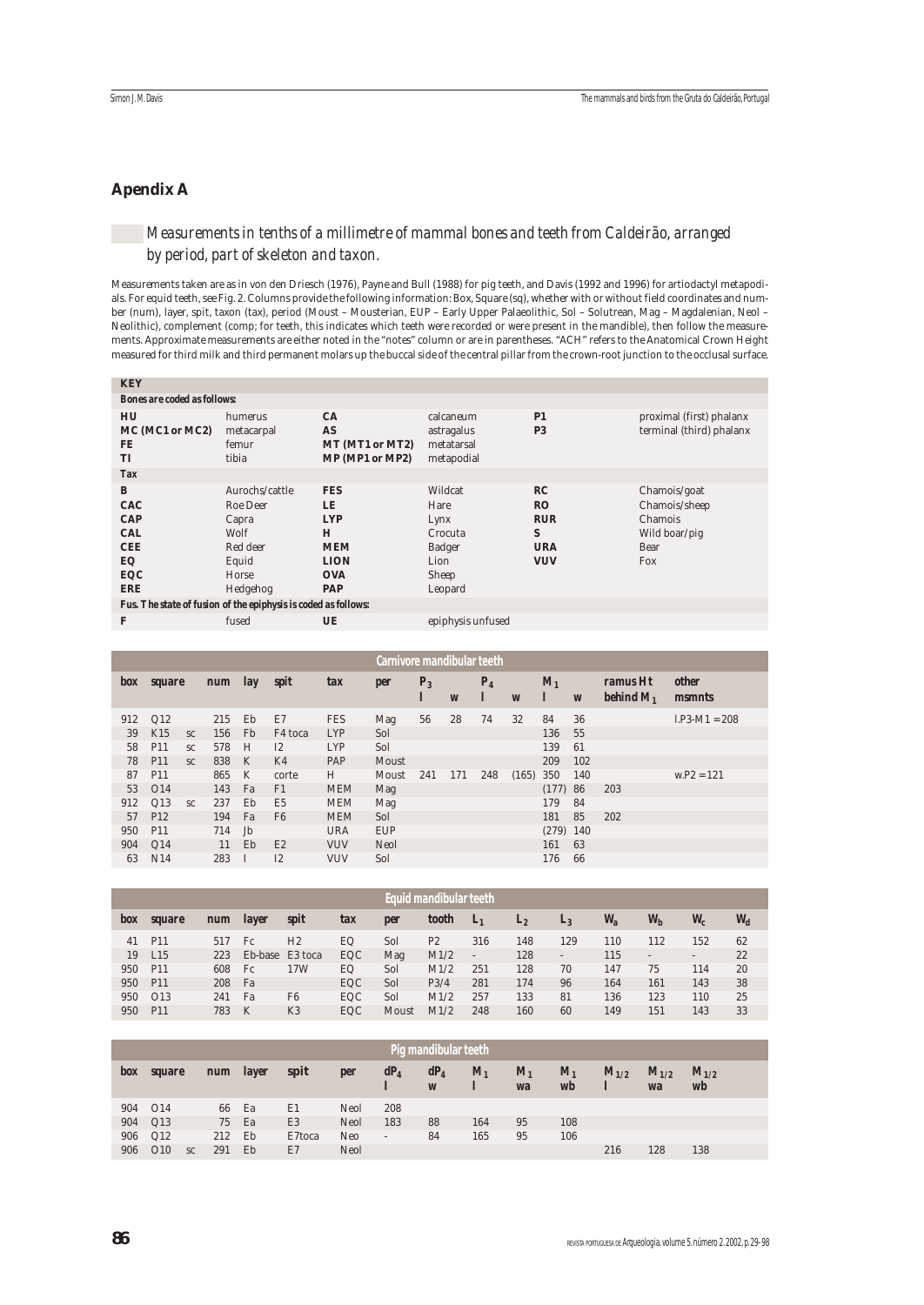|       | notes          | $ACH = 86 \text{ d}P_4I = \text{approx}$ | $ACH = 101$                                                                                 | $wa = approx ACH = 102$ | very large!      |    |     | $ACH = 95$ | $ACH = 155$ | $ACH = 143$ | $ACH = 149$ | $ACH = 183$ | $ACH = 258$   | $M_3$ ACH = 216   |     |                |                           |          | length = $c.290-300$ ACH = $392$ Wa = approx | $dP_4$ ACH = 130 |                | $Wa = approx ACH = 161$ | $ACH = 136$  | $ACH = 130$                                                     | $ACH = 306$   | $ACH = 248$ |          | $ACH = 93$     | $ACH = 261$ length = approx | $M_3$ ACH = 235 $M_3$ wa = approx | $ACH = 372$ $M_3w =$ approx |
|-------|----------------|------------------------------------------|---------------------------------------------------------------------------------------------|-------------------------|------------------|----|-----|------------|-------------|-------------|-------------|-------------|---------------|-------------------|-----|----------------|---------------------------|----------|----------------------------------------------|------------------|----------------|-------------------------|--------------|-----------------------------------------------------------------|---------------|-------------|----------|----------------|-----------------------------|-----------------------------------|-----------------------------|
|       | Mgwa M31 Mgwa  |                                          |                                                                                             | 160                     |                  |    | 424 |            |             |             | 151         | 136         | 152           | 142               | 76  | 75             | 77                        | 104      | 97                                           |                  |                |                         |              |                                                                 | 102           | 76          |          | 154            | 145                         | 142                               | 101                         |
|       |                |                                          |                                                                                             | 348                     |                  |    | 297 |            |             |             |             |             |               | 298<br>348<br>327 | 199 | 197            | 200                       |          |                                              |                  |                |                         |              |                                                                 | 268<br>205    |             |          | 328<br>340     |                             | 356                               | 262                         |
|       |                |                                          |                                                                                             |                         |                  | 39 |     |            |             |             |             |             |               |                   |     |                |                           |          |                                              |                  |                |                         |              |                                                                 |               |             |          |                |                             |                                   |                             |
|       |                |                                          |                                                                                             |                         |                  | 56 |     |            |             |             |             |             |               |                   |     |                |                           |          |                                              |                  |                |                         |              |                                                                 |               |             |          |                |                             |                                   |                             |
| Teeth | $M_1$ wa $M_2$ |                                          |                                                                                             |                         | 45               |    |     |            |             |             |             |             |               |                   |     |                |                           |          |                                              |                  |                |                         |              |                                                                 |               |             |          |                |                             |                                   |                             |
|       | $M_1$          |                                          |                                                                                             |                         | 65               |    |     |            |             |             |             |             |               |                   |     |                |                           |          |                                              |                  |                |                         |              |                                                                 |               |             |          |                |                             |                                   |                             |
|       | $dP_4w$        | 115                                      | 121                                                                                         |                         |                  |    |     | 117        | 127         | 112         |             |             |               |                   |     |                |                           |          |                                              | 118              | 132            | 125                     | 110          | 114                                                             |               |             |          |                |                             |                                   |                             |
|       | $\mathbb{F}_4$ | 260                                      | 271                                                                                         |                         |                  |    |     |            | 281         | 285         |             |             |               |                   |     |                |                           |          |                                              | 272              | 279            |                         |              | 274                                                             |               |             | 272      |                |                             |                                   |                             |
|       |                |                                          |                                                                                             |                         |                  |    |     |            |             |             |             |             |               |                   |     |                |                           |          |                                              |                  |                |                         |              |                                                                 |               |             |          |                |                             |                                   |                             |
|       | comp           | $\rm{d}P4$                               | $\rm{d}P4$                                                                                  |                         |                  |    |     |            |             |             |             |             | $\mathbf{M}3$ | P4-M3             | M3  | M <sub>3</sub> |                           | M3<br>M3 |                                              | $dP3-M1$         | $\rm{d}P4$     |                         |              | $\begin{array}{c}\n\Xi \Xi \Xi \Xi \\ \Xi \Xi \Xi\n\end{array}$ |               |             | $dP3-M1$ | M <sub>3</sub> | M <sub>3</sub>              | P2-M3                             | M <sub>3</sub>              |
|       | tax            |                                          |                                                                                             |                         |                  |    |     |            |             |             |             |             |               |                   |     |                |                           |          |                                              |                  |                |                         |              |                                                                 |               |             |          |                |                             | 呂                                 | RCC                         |
|       | <b>E</b>       |                                          |                                                                                             |                         |                  |    |     |            |             |             |             |             |               |                   |     |                |                           |          |                                              |                  |                |                         |              |                                                                 |               |             |          |                |                             |                                   | Moust                       |
|       |                |                                          |                                                                                             |                         |                  |    |     |            |             |             |             |             |               |                   |     |                |                           |          |                                              |                  |                |                         |              |                                                                 |               |             |          |                |                             |                                   |                             |
|       | spit           |                                          | E <sub>2</sub> toca                                                                         |                         |                  |    |     |            |             |             |             |             |               |                   |     |                |                           |          |                                              |                  |                |                         |              |                                                                 |               |             | K4toca   |                |                             | K4 12 K5                          |                             |
|       | layer          | Eb-base E2                               | $\begin{tabular}{ll} \bf Eb-base & \bf I \\ \bf Eb & \bf I \\ \bf Eb & \bf I \end{tabular}$ |                         |                  |    |     |            |             |             | HAALLAL     |             |               |                   | FA  | $_{\rm Fa-Fe}$ | $\mathbb{F}_\mathfrak{A}$ | $\ln a$  |                                              | 슨                | I <sub>a</sub> | $\mathbb{R}$            | $\mathbb{R}$ |                                                                 |               |             |          |                |                             |                                   |                             |
|       | num            |                                          | $\frac{71}{240}$                                                                            |                         |                  |    |     |            |             |             |             |             |               |                   |     |                |                           |          |                                              |                  |                |                         |              |                                                                 |               |             |          |                |                             |                                   |                             |
|       |                |                                          |                                                                                             | SC                      | SC <sub>SC</sub> |    |     | SC         |             |             |             |             |               |                   |     | $rac{2}{3}$    |                           |          |                                              |                  | SC             |                         |              |                                                                 | $\mathsf{SC}$ |             |          |                |                             |                                   | $_{sc}$                     |
|       | ਡਾ             |                                          |                                                                                             |                         |                  |    |     |            |             |             |             |             |               |                   |     |                |                           |          |                                              |                  |                |                         |              |                                                                 |               |             |          |                |                             |                                   |                             |
|       | box            |                                          |                                                                                             |                         |                  |    |     |            |             |             |             |             |               |                   |     |                |                           |          |                                              |                  |                |                         |              |                                                                 |               |             |          |                |                             |                                   |                             |

٠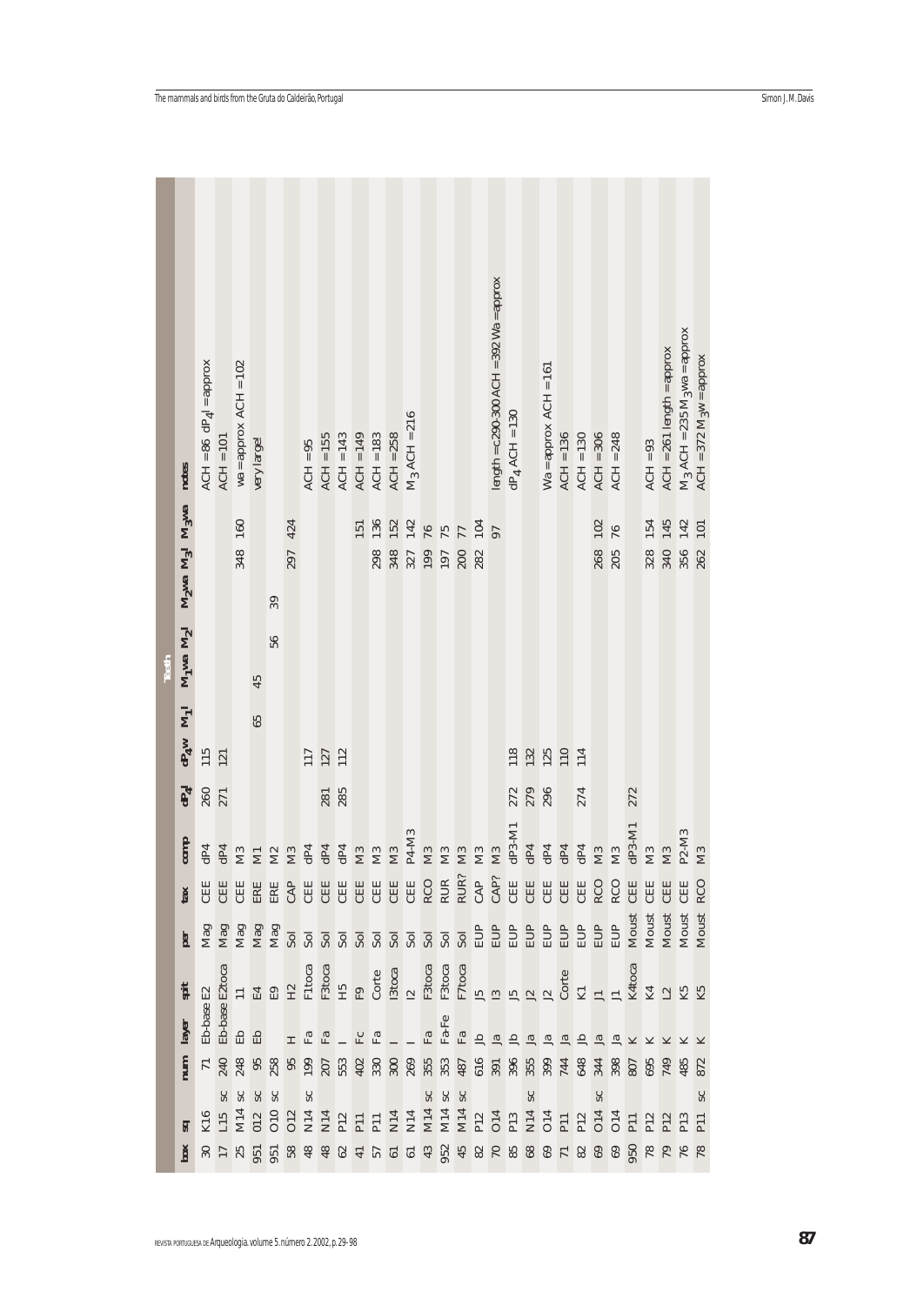|              | notes            | $Bd = approx$ |                                                           | juv               |                             | v. juv GL = approx |              |                                                                                                                                                                                                                                                                                                                                                                             |           |                 |     |               |                                                                                                         | ?juv                   |            | GL and Dd = approx | $GL =$ approx              |                 |                          |                                                                    |     |                |                                 |                                                                                                                            |               |                         |                 |     |              |                     |                              |                     |                     | $BT =$ approx |                        |                       |                 |
|--------------|------------------|---------------|-----------------------------------------------------------|-------------------|-----------------------------|--------------------|--------------|-----------------------------------------------------------------------------------------------------------------------------------------------------------------------------------------------------------------------------------------------------------------------------------------------------------------------------------------------------------------------------|-----------|-----------------|-----|---------------|---------------------------------------------------------------------------------------------------------|------------------------|------------|--------------------|----------------------------|-----------------|--------------------------|--------------------------------------------------------------------|-----|----------------|---------------------------------|----------------------------------------------------------------------------------------------------------------------------|---------------|-------------------------|-----------------|-----|--------------|---------------------|------------------------------|---------------------|---------------------|---------------|------------------------|-----------------------|-----------------|
|              | <b>SLC</b>       |               |                                                           |                   |                             |                    |              |                                                                                                                                                                                                                                                                                                                                                                             |           |                 |     |               |                                                                                                         |                        |            |                    |                            |                 |                          |                                                                    |     |                |                                 |                                                                                                                            |               |                         |                 |     |              |                     |                              |                     |                     |               |                        |                       |                 |
|              |                  |               |                                                           |                   |                             |                    |              |                                                                                                                                                                                                                                                                                                                                                                             |           |                 |     |               |                                                                                                         |                        |            |                    |                            |                 |                          |                                                                    |     |                |                                 |                                                                                                                            |               |                         |                 |     |              |                     |                              |                     |                     |               |                        |                       |                 |
|              | <b>DEL</b>       |               |                                                           |                   |                             |                    |              |                                                                                                                                                                                                                                                                                                                                                                             |           |                 |     |               |                                                                                                         |                        |            |                    |                            |                 |                          |                                                                    |     |                |                                 |                                                                                                                            |               |                         |                 |     |              |                     |                              |                     |                     |               |                        |                       |                 |
|              |                  |               |                                                           |                   |                             |                    |              |                                                                                                                                                                                                                                                                                                                                                                             |           | 114             |     |               |                                                                                                         |                        |            |                    |                            |                 |                          |                                                                    |     |                |                                 |                                                                                                                            |               |                         |                 |     |              |                     |                              |                     |                     |               |                        |                       |                 |
|              | DIS WCM WCL DEM  |               |                                                           |                   |                             |                    |              |                                                                                                                                                                                                                                                                                                                                                                             |           |                 |     |               |                                                                                                         |                        |            |                    |                            |                 |                          |                                                                    |     |                |                                 |                                                                                                                            |               |                         |                 |     |              |                     |                              |                     |                     |               |                        |                       |                 |
|              |                  |               |                                                           |                   |                             |                    |              |                                                                                                                                                                                                                                                                                                                                                                             |           | 124             |     |               |                                                                                                         |                        |            |                    |                            |                 |                          |                                                                    |     |                |                                 |                                                                                                                            |               |                         |                 |     |              |                     |                              |                     |                     |               |                        |                       |                 |
|              |                  |               |                                                           |                   |                             |                    |              |                                                                                                                                                                                                                                                                                                                                                                             |           |                 | 320 | 270           |                                                                                                         |                        |            |                    |                            |                 |                          |                                                                    |     |                |                                 |                                                                                                                            |               |                         |                 |     |              |                     |                              |                     |                     |               |                        |                       |                 |
|              | Ld               |               |                                                           |                   |                             |                    |              |                                                                                                                                                                                                                                                                                                                                                                             |           |                 | 308 |               |                                                                                                         |                        |            |                    |                            |                 |                          |                                                                    |     |                |                                 |                                                                                                                            |               |                         |                 |     |              |                     |                              |                     |                     |               |                        |                       |                 |
|              |                  |               |                                                           |                   |                             |                    |              |                                                                                                                                                                                                                                                                                                                                                                             |           |                 |     |               |                                                                                                         |                        |            |                    |                            |                 |                          |                                                                    |     |                |                                 |                                                                                                                            |               |                         |                 |     |              |                     |                              |                     |                     |               |                        |                       |                 |
| <b>Bones</b> | <b>HTC</b><br>ВT |               |                                                           |                   |                             |                    |              | 338                                                                                                                                                                                                                                                                                                                                                                         | 89<br>182 |                 |     |               |                                                                                                         |                        |            |                    |                            |                 |                          |                                                                    |     |                |                                 |                                                                                                                            |               |                         |                 |     |              |                     |                              |                     |                     | 467           | 152                    | $271$<br>$69$<br>$57$ |                 |
|              |                  |               |                                                           | 161               | 137                         |                    |              |                                                                                                                                                                                                                                                                                                                                                                             |           |                 |     |               |                                                                                                         | 165                    |            |                    |                            |                 | 188 282 274 303          |                                                                    |     |                |                                 |                                                                                                                            |               |                         |                 |     |              |                     |                              |                     |                     |               |                        |                       |                 |
|              | Dd               | 456           |                                                           | 173               |                             |                    |              |                                                                                                                                                                                                                                                                                                                                                                             | 313       |                 |     |               | 185                                                                                                     |                        |            |                    |                            |                 | 327<br>336<br>314<br>348 |                                                                    |     |                |                                 |                                                                                                                            |               |                         |                 |     |              |                     |                              |                     |                     |               |                        | 113<br>107            |                 |
|              | Bd               |               |                                                           |                   |                             |                    |              |                                                                                                                                                                                                                                                                                                                                                                             |           |                 |     |               |                                                                                                         |                        |            |                    |                            |                 |                          |                                                                    |     |                |                                 |                                                                                                                            |               |                         |                 |     |              |                     |                              |                     |                     |               |                        |                       |                 |
|              | GL<br>fus        |               | 181                                                       | 288<br>274<br>286 |                             |                    | 281          |                                                                                                                                                                                                                                                                                                                                                                             |           |                 |     |               |                                                                                                         |                        |            |                    |                            |                 |                          |                                                                    |     |                |                                 |                                                                                                                            |               |                         |                 |     |              |                     | 484                          | 317                 | 320                 |               |                        |                       |                 |
|              | tan x            |               | $\begin{array}{c}\nB \\ B \\ E3 \\ OXX \\ S\n\end{array}$ |                   |                             |                    | $\mathbb{L}$ | $\begin{picture}(20,20) \put(0,0){\dashbox{0.5}(5,0){ }} \put(15,0){\dashbox{0.5}(5,0){ }} \put(15,0){\dashbox{0.5}(5,0){ }} \put(15,0){\dashbox{0.5}(5,0){ }} \put(15,0){\dashbox{0.5}(5,0){ }} \put(15,0){\dashbox{0.5}(5,0){ }} \put(15,0){\dashbox{0.5}(5,0){ }} \put(15,0){\dashbox{0.5}(5,0){ }} \put(15,0){\dashbox{0.5}(5,0){ }} \put(15,0){\dashbox{0.5}(5,0){ }}$ |           | E               |     |               | $\begin{array}{ll} \text{MEM F} \\ \text{CAC} \\ \text{CAP?} \\ \text{CAP?} \\ \text{CAP?} \end{array}$ |                        |            |                    |                            | CEE             |                          | C<br><br><br>C<br><br><br><br><br><br><br><br><br><br><br><br><br> | LYP | LYP            | $\frac{\text{LYP}}{\text{VUV}}$ |                                                                                                                            |               | $\mathbf{L}$            |                 | F   | $\mathbf{L}$ | $\mathbf{L}$<br>LYP | $\boxed{\phantom{1}}$<br>LYP | $\mathbb{L}$<br>MEM | $\mathbb{H}$<br>MEM | F<br>CEE      | $\mathbf{L}$<br>FES    |                       |                 |
|              | bone             |               |                                                           |                   |                             |                    | CA<br>HU     |                                                                                                                                                                                                                                                                                                                                                                             | HU        | MC <sub>2</sub> |     |               |                                                                                                         |                        |            |                    |                            |                 |                          |                                                                    |     |                |                                 |                                                                                                                            |               | EEEEE                   |                 |     |              |                     |                              |                     |                     |               |                        | <b>HH</b>             |                 |
|              |                  |               | 88888                                                     |                   |                             |                    |              |                                                                                                                                                                                                                                                                                                                                                                             |           |                 | P3  | P3            |                                                                                                         | <b>AS</b>              | <b>AS</b>  | <b>AS</b>          |                            |                 |                          |                                                                    |     | S              | S                               | S                                                                                                                          | $\mathcal{L}$ | 55555                   |                 |     |              |                     | C <sub>A</sub>               | $\mathfrak{L}$      | $\mathfrak{L}$      | 已             | E                      | 昆                     | E               |
|              | per              |               |                                                           |                   |                             |                    |              |                                                                                                                                                                                                                                                                                                                                                                             |           |                 |     |               |                                                                                                         |                        |            |                    |                            |                 |                          |                                                                    |     |                |                                 |                                                                                                                            |               |                         |                 |     |              |                     |                              |                     |                     | Mag           |                        | Mag<br>Mag<br>Mag     |                 |
|              | spit             |               | <b>空日品</b>                                                |                   | E5toca                      |                    | <b>GH</b>    | $\Xi$                                                                                                                                                                                                                                                                                                                                                                       | E10       | $\Xi$ $\Xi$     |     | $\mathbb{E}2$ | $\rm E1$                                                                                                | $\Xi$                  |            | Eb-topo E1toca     |                            |                 |                          |                                                                    |     |                |                                 | a<br>B-bop B2<br>Experience En C E E E E E<br>Experience E E E E E E E<br>E E E E E E E E E E E E<br>E E E E E E E E E E E |               |                         |                 |     |              | Eb-base E2toca      | E4<br>E7                     |                     | E4                  | E2toca        | $\mathop{\mathrm{E8}}$ | $E$ $E$               |                 |
|              | layer            |               | Ea<br>Ea                                                  | $\mathbb{H}$      | $\mathbb{E}^{\mathfrak{a}}$ | Eb-topo E1         |              | Ea                                                                                                                                                                                                                                                                                                                                                                          |           | Еã              | 岊   | Ea            | $\mathbb{E}\mathbf{a}$                                                                                  | $\mathrm{E}\mathrm{a}$ | Eb-base E2 |                    | Eb-base E2                 | Eb-topo E1      |                          |                                                                    |     |                |                                 |                                                                                                                            |               |                         |                 |     |              |                     | E <sub>D</sub>               | 몹                   |                     | Eb-base       | Eb                     |                       | Eb              |
|              | num              | $\infty$      | $110\,$                                                   | 102               | $67\,$                      | 136<br>321         |              |                                                                                                                                                                                                                                                                                                                                                                             |           | 44<br>225       | 39  |               | $74$<br>$187$<br>$187$                                                                                  |                        |            |                    |                            | <b>108</b>      |                          | 5885528                                                            |     |                |                                 |                                                                                                                            | 526<br>664    |                         | 319             | 160 | 187          | 212                 | 104                          | 209                 | 232                 | 174           | 212                    | 97<br>700             |                 |
|              |                  |               | SC                                                        |                   |                             | SC                 | $s$ c        |                                                                                                                                                                                                                                                                                                                                                                             |           | $\mathsf{SC}$   |     |               |                                                                                                         |                        |            |                    |                            |                 |                          |                                                                    |     |                |                                 |                                                                                                                            | $_{\rm sc}$   | SC                      | $s$ c           | SC  |              | $\infty$            |                              |                     | ೫                   |               |                        |                       | SC              |
|              | ਡਾ               | R13           | O14                                                       | 011<br>010<br>L15 |                             |                    |              | Q12<br>Q15<br>R12                                                                                                                                                                                                                                                                                                                                                           |           | O10             | P14 | Q15           | P12                                                                                                     | P14                    | L15        | M17                | K16                        | M15             | $_{\rm L14}$             | L16                                                                | P14 | $\mathbf{L}14$ | O <sub>14</sub>                 | P14                                                                                                                        | $Q11$<br>P12  |                         | O <sub>10</sub> | N10 | O13          | L15                 | O <sub>14</sub>              | Q12                 | O11                 | L15           | <b>O13</b>             | P <sub>15</sub>       | P <sub>11</sub> |
|              | $\mathbf{box}$   | 903           | 904                                                       | 907               | 903                         | 904                | 907          | 903                                                                                                                                                                                                                                                                                                                                                                         | 907       | 903             | 904 | 904           | 904                                                                                                     | 911                    | 17         | 15                 | $\boldsymbol{\mathrm{S}}0$ | $\overline{10}$ | $14\,$ $31\,$            |                                                                    | 912 | 14<br>53       |                                 | 910                                                                                                                        |               | $905$<br>$912$<br>$912$ |                 | 64  | 12           | 17                  | 12                           | 912                 | 912                 | 17            |                        | 910                   | 910             |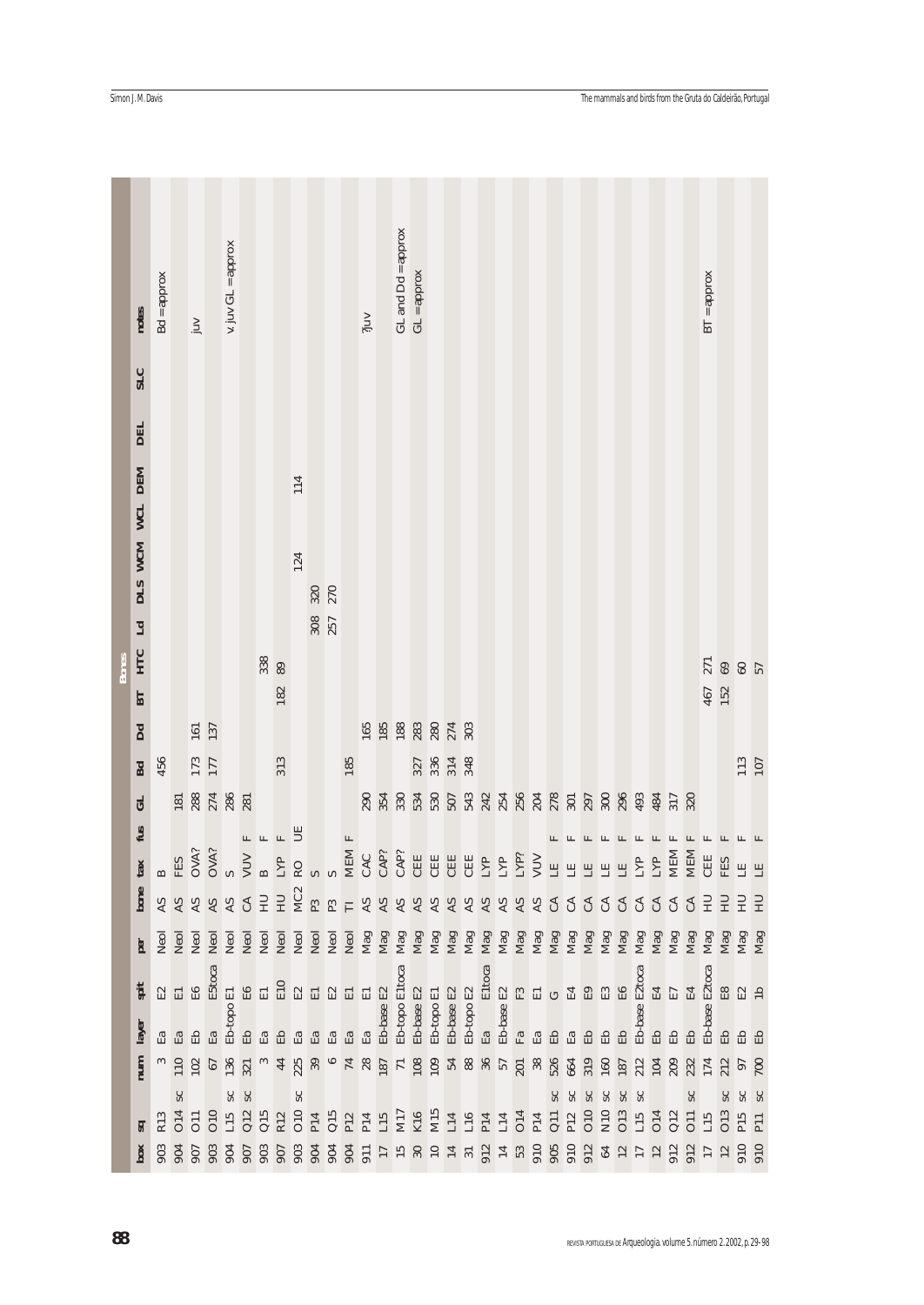|               |                                                                       | LYP as id in MNHN, Paris                                                                    |                           |                          | $Bd =$ approx $Dd = c$ 230-240 | badly abraded |             |                                                                         |              |              |                                                                                                                                                                                                                                                                                                                                                                                                                                                  |                        |               |              |               |                |               |     |     |     |               |                        |     |                                                                                                                                                                                                                                                                                                                                                                    |     | Ld $&$ DLS = approx | Ld $&$ DLS = approx |                                                                                                                                                                                                                                                                                                                                                                                                                                                                                      |     |                       |       |      | $CAPBd = approx$                                                                                       |                                  |               |                                                                                                                                                                                                                                                                                                          |     |
|---------------|-----------------------------------------------------------------------|---------------------------------------------------------------------------------------------|---------------------------|--------------------------|--------------------------------|---------------|-------------|-------------------------------------------------------------------------|--------------|--------------|--------------------------------------------------------------------------------------------------------------------------------------------------------------------------------------------------------------------------------------------------------------------------------------------------------------------------------------------------------------------------------------------------------------------------------------------------|------------------------|---------------|--------------|---------------|----------------|---------------|-----|-----|-----|---------------|------------------------|-----|--------------------------------------------------------------------------------------------------------------------------------------------------------------------------------------------------------------------------------------------------------------------------------------------------------------------------------------------------------------------|-----|---------------------|---------------------|--------------------------------------------------------------------------------------------------------------------------------------------------------------------------------------------------------------------------------------------------------------------------------------------------------------------------------------------------------------------------------------------------------------------------------------------------------------------------------------|-----|-----------------------|-------|------|--------------------------------------------------------------------------------------------------------|----------------------------------|---------------|----------------------------------------------------------------------------------------------------------------------------------------------------------------------------------------------------------------------------------------------------------------------------------------------------------|-----|
|               | notes                                                                 |                                                                                             |                           |                          |                                |               |             |                                                                         | $DV = 197$   |              |                                                                                                                                                                                                                                                                                                                                                                                                                                                  | $Bd = approx$          |               |              |               |                |               |     |     |     |               |                        |     |                                                                                                                                                                                                                                                                                                                                                                    |     |                     |                     |                                                                                                                                                                                                                                                                                                                                                                                                                                                                                      |     |                       |       |      |                                                                                                        |                                  | $Bd = approx$ |                                                                                                                                                                                                                                                                                                          |     |
|               | <b>SLC</b>                                                            |                                                                                             |                           |                          |                                |               |             |                                                                         |              |              |                                                                                                                                                                                                                                                                                                                                                                                                                                                  |                        |               |              |               |                |               |     |     |     |               |                        |     |                                                                                                                                                                                                                                                                                                                                                                    |     |                     |                     |                                                                                                                                                                                                                                                                                                                                                                                                                                                                                      |     |                       |       |      |                                                                                                        |                                  |               |                                                                                                                                                                                                                                                                                                          |     |
|               | <b>DEL</b>                                                            |                                                                                             |                           |                          |                                |               |             |                                                                         |              |              |                                                                                                                                                                                                                                                                                                                                                                                                                                                  |                        |               |              |               |                |               |     |     |     |               |                        |     |                                                                                                                                                                                                                                                                                                                                                                    |     |                     |                     |                                                                                                                                                                                                                                                                                                                                                                                                                                                                                      |     |                       |       |      |                                                                                                        |                                  |               |                                                                                                                                                                                                                                                                                                          |     |
|               |                                                                       |                                                                                             |                           |                          |                                |               |             |                                                                         |              |              |                                                                                                                                                                                                                                                                                                                                                                                                                                                  |                        |               |              |               |                |               |     |     |     |               |                        |     |                                                                                                                                                                                                                                                                                                                                                                    |     |                     |                     |                                                                                                                                                                                                                                                                                                                                                                                                                                                                                      |     |                       |       |      |                                                                                                        |                                  |               |                                                                                                                                                                                                                                                                                                          |     |
|               | WCL DEM                                                               |                                                                                             |                           |                          |                                |               |             |                                                                         |              |              |                                                                                                                                                                                                                                                                                                                                                                                                                                                  |                        |               |              |               |                |               |     |     |     |               |                        |     |                                                                                                                                                                                                                                                                                                                                                                    |     |                     |                     |                                                                                                                                                                                                                                                                                                                                                                                                                                                                                      |     |                       |       |      |                                                                                                        |                                  |               |                                                                                                                                                                                                                                                                                                          |     |
|               | DIS WCM                                                               |                                                                                             |                           |                          |                                |               |             |                                                                         |              |              |                                                                                                                                                                                                                                                                                                                                                                                                                                                  |                        |               |              |               |                |               |     |     |     |               |                        |     |                                                                                                                                                                                                                                                                                                                                                                    |     |                     |                     |                                                                                                                                                                                                                                                                                                                                                                                                                                                                                      |     |                       |       |      |                                                                                                        |                                  |               |                                                                                                                                                                                                                                                                                                          |     |
|               |                                                                       |                                                                                             |                           |                          |                                |               |             |                                                                         |              |              |                                                                                                                                                                                                                                                                                                                                                                                                                                                  |                        |               |              |               | 484            | 504           | 475 | 498 |     | 447           | 453<br>423             |     | 446                                                                                                                                                                                                                                                                                                                                                                | 453 | 410                 | 294                 |                                                                                                                                                                                                                                                                                                                                                                                                                                                                                      |     |                       |       |      |                                                                                                        |                                  |               |                                                                                                                                                                                                                                                                                                          |     |
|               | Ld                                                                    |                                                                                             |                           |                          |                                |               |             |                                                                         |              |              |                                                                                                                                                                                                                                                                                                                                                                                                                                                  |                        |               |              |               | 447            | 468           | 421 | 444 | 464 |               | 399                    | 398 |                                                                                                                                                                                                                                                                                                                                                                    | 393 | 372                 | 290                 |                                                                                                                                                                                                                                                                                                                                                                                                                                                                                      |     |                       |       |      |                                                                                                        |                                  |               |                                                                                                                                                                                                                                                                                                          |     |
| Bones (cont.) | BT HTC                                                                | 104                                                                                         | 97                        | 102                      |                                |               |             |                                                                         |              |              |                                                                                                                                                                                                                                                                                                                                                                                                                                                  |                        |               |              |               |                |               |     |     |     |               |                        |     |                                                                                                                                                                                                                                                                                                                                                                    |     |                     |                     |                                                                                                                                                                                                                                                                                                                                                                                                                                                                                      |     |                       |       |      |                                                                                                        |                                  |               |                                                                                                                                                                                                                                                                                                          |     |
|               |                                                                       |                                                                                             | 223<br>216<br>212         |                          |                                |               |             | 366                                                                     |              |              |                                                                                                                                                                                                                                                                                                                                                                                                                                                  | 274                    |               |              |               |                |               |     |     |     |               |                        |     |                                                                                                                                                                                                                                                                                                                                                                    |     |                     |                     |                                                                                                                                                                                                                                                                                                                                                                                                                                                                                      |     |                       |       |      | 181                                                                                                    |                                  | 293<br>312    | 293<br>286                                                                                                                                                                                                                                                                                               |     |
|               | Dd<br>Bd                                                              | 322                                                                                         | 311                       |                          | 333                            |               | 84          | 442<br>186                                                              |              | 145          | 96                                                                                                                                                                                                                                                                                                                                                                                                                                               | 375                    |               |              |               |                |               |     |     |     |               |                        |     |                                                                                                                                                                                                                                                                                                                                                                    |     |                     |                     |                                                                                                                                                                                                                                                                                                                                                                                                                                                                                      | 483 | 234                   | 226   |      | 208<br>312<br>354                                                                                      |                                  |               |                                                                                                                                                                                                                                                                                                          | 321 |
|               | GL.                                                                   |                                                                                             |                           |                          |                                |               |             |                                                                         |              |              | 807                                                                                                                                                                                                                                                                                                                                                                                                                                              |                        | 233           | 320<br>259   |               |                |               |     |     |     |               |                        |     |                                                                                                                                                                                                                                                                                                                                                                    |     |                     |                     | 866                                                                                                                                                                                                                                                                                                                                                                                                                                                                                  |     |                       |       |      |                                                                                                        | 323<br>543<br>577                |               |                                                                                                                                                                                                                                                                                                          | 529 |
|               | fus                                                                   | 匞                                                                                           | 匞                         | $\boxed{\phantom{a}}$    | $\boxed{\phantom{a}}$          |               | 匞           | 匞                                                                       | $\mathbb{L}$ | $\mathbb{L}$ | $\boxed{\phantom{a}}$                                                                                                                                                                                                                                                                                                                                                                                                                            | $\mathbf{r}$           | 匞             | $\mathbf{L}$ | E             |                |               |     |     |     |               |                        |     |                                                                                                                                                                                                                                                                                                                                                                    |     |                     |                     |                                                                                                                                                                                                                                                                                                                                                                                                                                                                                      | 匞   | $\boxed{\phantom{a}}$ |       | F.   |                                                                                                        |                                  |               |                                                                                                                                                                                                                                                                                                          |     |
|               | tax                                                                   | $\ensuremath{\text{LYP}}$                                                                   | $\ensuremath{\text{LYP}}$ | LYP                      | CEE?                           |               | PAP?        | SO                                                                      |              | $\circ$      | LYP?                                                                                                                                                                                                                                                                                                                                                                                                                                             | <b>CHE</b>             | LYP?          | PAP?         | PAP?          | CEE            | CEE           | CEE | CEE | CEE | CEE           | 巴<br>巴                 |     | CEE                                                                                                                                                                                                                                                                                                                                                                | CEE | CEE                 |                     | $MEM$ $\boldsymbol{F}$                                                                                                                                                                                                                                                                                                                                                                                                                                                               | CEE | <b>LYP</b>            | MEM F | RUR? | CAP?                                                                                                   | <b>CEE</b>                       | CEE           | CEE                                                                                                                                                                                                                                                                                                      | CEE |
|               | bone                                                                  | <b>HEEE</b>                                                                                 |                           |                          |                                |               |             |                                                                         |              |              | <b>SERNETHER</b>                                                                                                                                                                                                                                                                                                                                                                                                                                 |                        |               |              |               | 5 <sup>o</sup> |               |     |     |     |               |                        |     |                                                                                                                                                                                                                                                                                                                                                                    |     |                     |                     |                                                                                                                                                                                                                                                                                                                                                                                                                                                                                      |     |                       |       |      |                                                                                                        |                                  |               |                                                                                                                                                                                                                                                                                                          |     |
|               | per                                                                   | $\begin{array}{c} \mathtt{Mag} \\ \mathtt{Mag} \\ \mathtt{Mag} \\ \mathtt{Mag} \end{array}$ |                           |                          |                                |               |             |                                                                         |              |              |                                                                                                                                                                                                                                                                                                                                                                                                                                                  |                        |               |              |               |                |               |     |     |     |               |                        |     |                                                                                                                                                                                                                                                                                                                                                                    |     |                     |                     |                                                                                                                                                                                                                                                                                                                                                                                                                                                                                      |     |                       |       |      |                                                                                                        |                                  |               |                                                                                                                                                                                                                                                                                                          |     |
|               | spit                                                                  | Eb $11$ Eb-base E2<br>toca                                                                  |                           | E3                       |                                |               |             |                                                                         |              |              | $\begin{tabular}{ll} \multicolumn{2}{l}{{\bf Eb}}{\bf{base }}&\multicolumn{2}{l}{\bf Eb}\mbox{.} \\ & \multicolumn{2}{l}{\bf Eb}&\multicolumn{2}{l}{\bf Ec}&\multicolumn{2}{l}{\bf Ec}&\multicolumn{2}{l}{\bf Ed}&\multicolumn{2}{l}{\bf Ed}&\multicolumn{2}{l}{\bf Ed}&\multicolumn{2}{l}{\bf Ed}&\multicolumn{2}{l}{\bf Ed}&\multicolumn{2}{l}{\bf Ed}&\multicolumn{2}{l}{\bf Ed}&\multicolumn{2}{l}{\bf Ed}&\multicolumn{2}{l}{\bf Ed}&\mult$ |                        |               |              |               |                |               |     |     |     |               |                        |     | $\begin{tabular}{ll} Ebb-based E2 to\nEbb & BS \\ \hline Ebb & B6 \\ \hline Ebb & Bbb & E3 toca \\ \hline Ebb & Bbb & E2 toca \\ \hline Ebb & Bbb & E3 toca \\ \hline Ebb & H & 11 \\ \hline Ebb & H & 11 \\ \hline Ebb & H & 11 \\ \hline \end{tabular}$<br>$\begin{tabular}{ll} \bf Eb & 11 \\ \bf 11 \\ \bf Eb & E \\ \bf Eb-base \textit{Rtoca} \end{tabular}$ |     |                     |                     |                                                                                                                                                                                                                                                                                                                                                                                                                                                                                      |     |                       |       |      | $\begin{tabular}{ll} \bf 22 toca \\ \bf 35 \\ \bf 40 & E \\ \bf E1-topo E1 \\ \bf 51 \\ \end{tabular}$ |                                  |               | $\begin{array}{c} \text{F1} \\ \text{Corte} \\ \text{I1} \\ \text{F1} \\ \text{F1} \end{array}$                                                                                                                                                                                                          |     |
|               | layer                                                                 |                                                                                             |                           | <b>品品</b>                |                                |               |             | $$\rm\,Eb$$ $$\rm\,Eb$$ -base $$\rm\,E3$$ $$\rm\,Eb$$ -base $$\rm\,E2$$ |              |              |                                                                                                                                                                                                                                                                                                                                                                                                                                                  |                        |               |              |               |                |               |     |     |     |               |                        |     |                                                                                                                                                                                                                                                                                                                                                                    |     |                     |                     | $\begin{tabular}{ll} \multicolumn{1}{l} \textbf{Eb} & \multicolumn{1}{l} \multicolumn{1}{l} \multicolumn{1}{l} \multicolumn{1}{l} \multicolumn{1}{l} \multicolumn{1}{l} \multicolumn{1}{l} \multicolumn{1}{l} \multicolumn{1}{l} \multicolumn{1}{l} \multicolumn{1}{l} \multicolumn{1}{l} \multicolumn{1}{l} \multicolumn{1}{l} \multicolumn{1}{l} \multicolumn{1}{l} \multicolumn{1}{l} \multicolumn{1}{l} \multicolumn{1}{l} \multicolumn{1}{l} \multicolumn{1}{l} \multicolumn{1$ |     |                       |       |      |                                                                                                        |                                  |               |                                                                                                                                                                                                                                                                                                          |     |
|               | num                                                                   | $\frac{432}{154}$ 29                                                                        |                           |                          |                                |               |             | $78$<br>124<br>67<br>65<br>130                                          |              |              |                                                                                                                                                                                                                                                                                                                                                                                                                                                  | 32<br>87<br>150<br>244 |               |              |               |                |               |     |     |     |               |                        |     | 15232222323232423234                                                                                                                                                                                                                                                                                                                                               |     |                     |                     |                                                                                                                                                                                                                                                                                                                                                                                                                                                                                      |     | <b>220</b><br>189     |       |      |                                                                                                        | $\ensuremath{\mathop{\boxplus}}$ |               | 139<br>118<br>133<br>5307<br>479                                                                                                                                                                                                                                                                         |     |
|               |                                                                       | $\rm{Sc}$                                                                                   |                           | $\mathsf{S}\mathsf{C}$   |                                |               | $\rm ^{SC}$ |                                                                         |              |              | SC                                                                                                                                                                                                                                                                                                                                                                                                                                               |                        | $\mathsf{SC}$ |              | $\mathsf{SC}$ |                | $\mathsf{SC}$ |     |     |     | $\mathsf{SC}$ | $\mathsf{S}\mathsf{C}$ |     | ${\rm ^{SC}}$                                                                                                                                                                                                                                                                                                                                                      |     |                     | $\mathsf{SC}$       | SC                                                                                                                                                                                                                                                                                                                                                                                                                                                                                   |     | $_{sc}$               | SC    | SC   |                                                                                                        |                                  |               |                                                                                                                                                                                                                                                                                                          |     |
|               | $\overline{\mathbf{z}}$                                               |                                                                                             |                           | M14<br>L15<br>Q14<br>M14 |                                |               |             | 011<br>116<br>K17<br>K16                                                |              |              |                                                                                                                                                                                                                                                                                                                                                                                                                                                  |                        |               |              |               |                |               |     |     |     |               |                        |     |                                                                                                                                                                                                                                                                                                                                                                    |     |                     |                     |                                                                                                                                                                                                                                                                                                                                                                                                                                                                                      |     |                       |       |      |                                                                                                        |                                  |               | HERBOSSESSES ER ER ER ER ER ER ER                                                                                                                                                                                                                                                                        |     |
|               | $_{\text{box}}$                                                       |                                                                                             |                           | $rac{17}{17}$ 32         |                                |               |             |                                                                         |              |              |                                                                                                                                                                                                                                                                                                                                                                                                                                                  |                        |               |              |               |                |               |     |     |     |               |                        |     |                                                                                                                                                                                                                                                                                                                                                                    |     |                     |                     |                                                                                                                                                                                                                                                                                                                                                                                                                                                                                      |     |                       |       |      |                                                                                                        |                                  |               | $\frac{11}{9}$ & & & $\frac{11}{9}$ & $\frac{11}{9}$ & $\frac{11}{9}$ & $\frac{11}{9}$ $\frac{11}{9}$ $\frac{11}{9}$ $\frac{11}{9}$ $\frac{11}{9}$ $\frac{11}{9}$ $\frac{11}{9}$ $\frac{11}{9}$ $\frac{11}{9}$ $\frac{11}{9}$ $\frac{11}{9}$ $\frac{11}{9}$ $\frac{11}{9}$ $\frac{11}{9}$ $\frac{11}{9}$ |     |
|               |                                                                       |                                                                                             |                           |                          |                                |               |             |                                                                         |              |              |                                                                                                                                                                                                                                                                                                                                                                                                                                                  |                        |               |              |               |                |               |     |     |     |               |                        |     |                                                                                                                                                                                                                                                                                                                                                                    |     |                     |                     |                                                                                                                                                                                                                                                                                                                                                                                                                                                                                      |     |                       |       |      |                                                                                                        |                                  |               |                                                                                                                                                                                                                                                                                                          |     |
|               | REVISTA PORTUGUESA DE Arqueología. volume 5. número 2. 2002, p. 29-98 |                                                                                             |                           |                          |                                |               |             |                                                                         |              |              |                                                                                                                                                                                                                                                                                                                                                                                                                                                  |                        |               |              |               |                |               |     |     |     |               |                        |     |                                                                                                                                                                                                                                                                                                                                                                    |     |                     |                     |                                                                                                                                                                                                                                                                                                                                                                                                                                                                                      |     |                       |       |      |                                                                                                        |                                  |               |                                                                                                                                                                                                                                                                                                          | 89  |

**Contract Contract**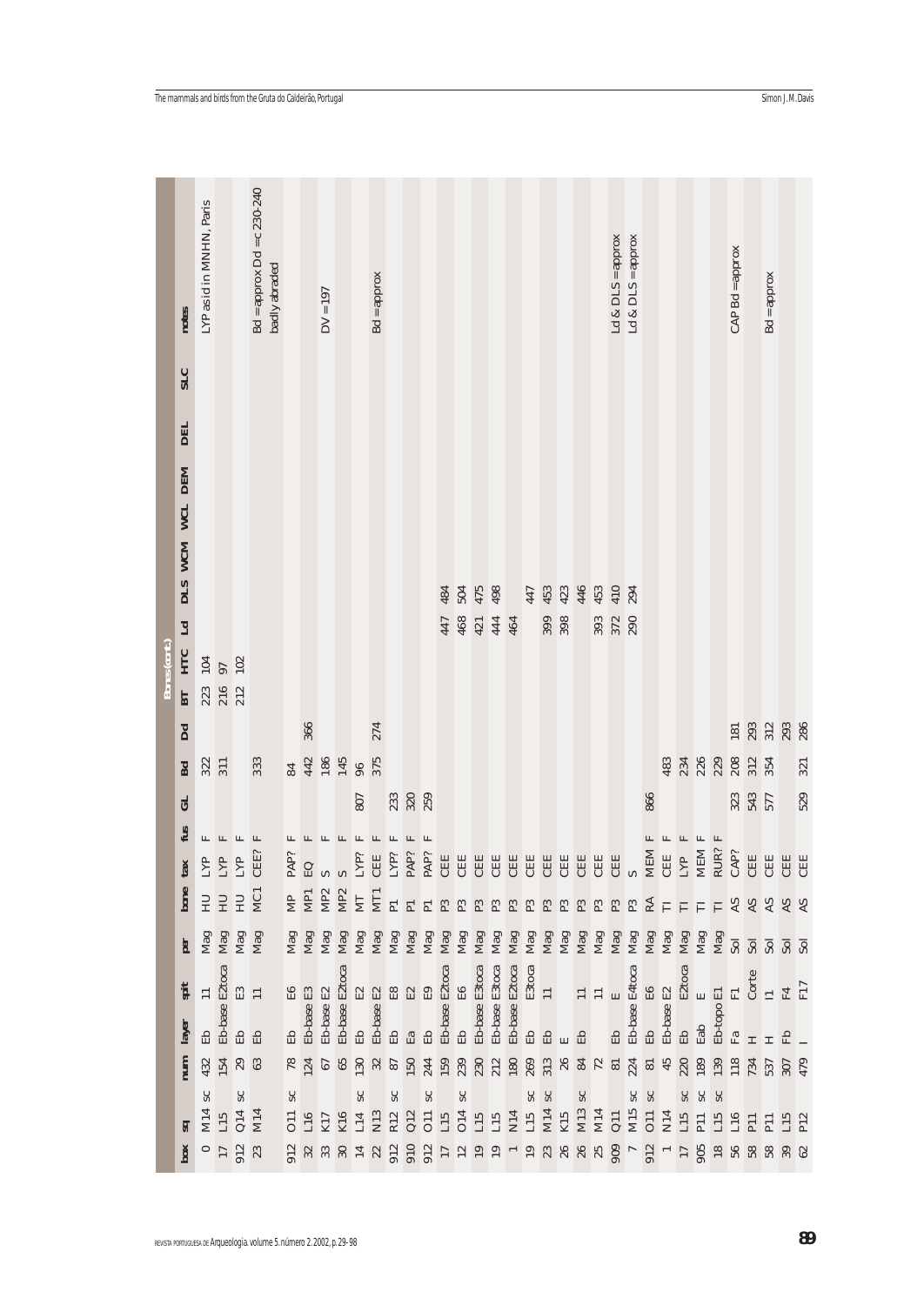|               | Simon J.M.Davis                |     |     |           |                                               |           |                                                                   |                 |                        |               |               |               |                        |                                                                                                                                                                  |     |                                                                                                                                                                                                                                                                                                                                                                                                                                                                                               |                 |     |                         |               |     |                         |     |     |                                                                                                                                                                                                                                                                                                                                                                                                                            |               |     |                        |      |                                                                      |    |                         |     |            | The mammals and birds from the Gruta do Caldeirão, Portugal |
|---------------|--------------------------------|-----|-----|-----------|-----------------------------------------------|-----------|-------------------------------------------------------------------|-----------------|------------------------|---------------|---------------|---------------|------------------------|------------------------------------------------------------------------------------------------------------------------------------------------------------------|-----|-----------------------------------------------------------------------------------------------------------------------------------------------------------------------------------------------------------------------------------------------------------------------------------------------------------------------------------------------------------------------------------------------------------------------------------------------------------------------------------------------|-----------------|-----|-------------------------|---------------|-----|-------------------------|-----|-----|----------------------------------------------------------------------------------------------------------------------------------------------------------------------------------------------------------------------------------------------------------------------------------------------------------------------------------------------------------------------------------------------------------------------------|---------------|-----|------------------------|------|----------------------------------------------------------------------|----|-------------------------|-----|------------|-------------------------------------------------------------|
|               | notes                          |     |     | small cat |                                               |           | Dd = approx, prob. RUR                                            | rather than CAP | Definite CAP           | $GL =$ approx | $BT =$ approx | $BT =$ approx |                        | probable LYP                                                                                                                                                     |     | SD=235 DVM=235 DIM=195                                                                                                                                                                                                                                                                                                                                                                                                                                                                        | DVL=226 DIL=190 |     | $DWM = 265$ $DWL = 265$ | $Bd = approx$ |     | $Bd = c.335$ $Dd = 215$ |     |     |                                                                                                                                                                                                                                                                                                                                                                                                                            | $Bd = approx$ |     | $Bp = 124$             |      | $Bp = 76$                                                            |    | $Bp = 104$ probably PAP |     |            |                                                             |
|               | <b>SLC</b>                     |     |     |           |                                               |           |                                                                   |                 |                        |               |               |               |                        |                                                                                                                                                                  |     |                                                                                                                                                                                                                                                                                                                                                                                                                                                                                               |                 |     |                         |               |     |                         |     |     |                                                                                                                                                                                                                                                                                                                                                                                                                            |               |     |                        |      |                                                                      |    |                         |     |            |                                                             |
|               | <b>DEL</b>                     |     |     |           |                                               |           |                                                                   |                 |                        |               |               |               |                        |                                                                                                                                                                  |     | 139                                                                                                                                                                                                                                                                                                                                                                                                                                                                                           |                 |     | 198<br>186              |               |     | 125                     |     |     |                                                                                                                                                                                                                                                                                                                                                                                                                            |               |     |                        |      |                                                                      |    |                         |     |            |                                                             |
|               |                                |     |     |           |                                               |           |                                                                   |                 |                        |               |               |               |                        |                                                                                                                                                                  |     | 153                                                                                                                                                                                                                                                                                                                                                                                                                                                                                           |                 |     | 201<br>192              |               | 130 |                         |     |     |                                                                                                                                                                                                                                                                                                                                                                                                                            |               |     |                        |      |                                                                      |    |                         |     |            |                                                             |
|               | WCL DEM                        |     |     |           |                                               |           |                                                                   |                 |                        |               |               |               |                        |                                                                                                                                                                  |     | 185                                                                                                                                                                                                                                                                                                                                                                                                                                                                                           |                 |     | 172<br>176              |               |     | 156                     |     |     |                                                                                                                                                                                                                                                                                                                                                                                                                            |               |     |                        |      |                                                                      |    |                         |     |            |                                                             |
|               |                                |     |     |           |                                               |           |                                                                   |                 |                        |               |               |               |                        |                                                                                                                                                                  |     | 186                                                                                                                                                                                                                                                                                                                                                                                                                                                                                           |                 |     | 176                     |               | 160 |                         |     |     |                                                                                                                                                                                                                                                                                                                                                                                                                            |               |     |                        |      |                                                                      |    |                         |     |            |                                                             |
|               | DIS WCM                        |     |     |           |                                               |           |                                                                   |                 |                        |               |               |               |                        |                                                                                                                                                                  |     |                                                                                                                                                                                                                                                                                                                                                                                                                                                                                               |                 |     |                         |               |     |                         |     |     |                                                                                                                                                                                                                                                                                                                                                                                                                            |               |     |                        |      |                                                                      |    |                         | 400 | 503        | 483                                                         |
|               | Ld                             |     |     |           |                                               |           |                                                                   |                 |                        |               |               |               |                        |                                                                                                                                                                  |     |                                                                                                                                                                                                                                                                                                                                                                                                                                                                                               |                 |     |                         |               |     |                         |     |     |                                                                                                                                                                                                                                                                                                                                                                                                                            |               |     |                        |      |                                                                      |    |                         | 290 | 472        |                                                             |
| Bones (cont.) | BT HTC                         |     |     |           |                                               |           |                                                                   |                 |                        |               | 188           | 291           | $100\,$                | 100                                                                                                                                                              | 152 |                                                                                                                                                                                                                                                                                                                                                                                                                                                                                               |                 |     |                         |               |     |                         |     |     |                                                                                                                                                                                                                                                                                                                                                                                                                            |               |     |                        |      |                                                                      |    |                         |     |            |                                                             |
|               |                                |     |     |           |                                               |           |                                                                   |                 |                        |               | 386           | 586           |                        | 222                                                                                                                                                              | 293 |                                                                                                                                                                                                                                                                                                                                                                                                                                                                                               |                 |     |                         |               |     |                         |     |     |                                                                                                                                                                                                                                                                                                                                                                                                                            |               |     |                        |      |                                                                      |    |                         |     |            |                                                             |
|               | Dd                             |     | 280 |           |                                               |           | 193                                                               |                 |                        |               |               |               |                        |                                                                                                                                                                  |     | 235                                                                                                                                                                                                                                                                                                                                                                                                                                                                                           |                 |     | 276<br>265<br>354       |               |     |                         | 211 |     | 270<br>304<br>266<br>355                                                                                                                                                                                                                                                                                                                                                                                                   |               |     |                        |      |                                                                      |    |                         |     |            |                                                             |
|               | Bd                             | 318 | 316 |           |                                               |           | 222                                                               |                 |                        |               |               |               |                        | 324                                                                                                                                                              |     | 406                                                                                                                                                                                                                                                                                                                                                                                                                                                                                           |                 | 406 | 394                     | 416           |     |                         | 328 | 423 | 480                                                                                                                                                                                                                                                                                                                                                                                                                        | 392           | 452 |                        |      |                                                                      |    |                         |     |            |                                                             |
|               | <b>GL</b>                      |     |     |           |                                               |           | $\begin{array}{c} 527 \\ 173 \\ 287 \\ 267 \\ 363 \\ \end{array}$ |                 | 718<br>334             |               |               |               |                        |                                                                                                                                                                  |     | 3<br>161                                                                                                                                                                                                                                                                                                                                                                                                                                                                                      |                 |     |                         |               |     |                         |     |     |                                                                                                                                                                                                                                                                                                                                                                                                                            |               |     |                        |      | 35.5833.51                                                           |    |                         |     |            |                                                             |
|               | fus                            |     |     |           |                                               |           |                                                                   |                 |                        |               | EEEEE         |               |                        |                                                                                                                                                                  |     | $\begin{array}{c}\n\text{GR} \\ \text{MEM} \\ \text{GR} \\ \text{GR} \\ \text{GR} \\ \text{GR} \\ \text{GR} \\ \text{GR} \\ \text{GR} \\ \text{GR} \\ \text{GR} \\ \text{GR} \\ \text{GR} \\ \text{GR} \\ \text{GR} \\ \text{GR} \\ \text{GR} \\ \text{GR} \\ \text{GR} \\ \text{GR} \\ \text{GR} \\ \text{GR} \\ \text{GR} \\ \text{GR} \\ \text{GR} \\ \text{GR} \\ \text{GR} \\ \text{GR} \\ \text{GR} \\ \text{GR} \\ \text{GR} \\ \text{GR} \\ \text{GR} \\ \text{GR} \\ \text{GR} \\ \$ |                 |     |                         |               |     |                         |     |     | EEEEEEEEE                                                                                                                                                                                                                                                                                                                                                                                                                  |               |     |                        | EEEE |                                                                      |    |                         |     |            |                                                             |
|               | tax                            |     |     |           |                                               |           | EE E E E E E                                                      |                 |                        |               |               |               |                        |                                                                                                                                                                  |     |                                                                                                                                                                                                                                                                                                                                                                                                                                                                                               |                 |     |                         |               |     |                         |     |     |                                                                                                                                                                                                                                                                                                                                                                                                                            |               |     |                        |      |                                                                      |    |                         |     |            |                                                             |
|               | bone                           |     |     |           |                                               |           | 8888888                                                           |                 |                        |               |               |               |                        |                                                                                                                                                                  |     | <b>SSEEEEE</b>                                                                                                                                                                                                                                                                                                                                                                                                                                                                                |                 |     |                         |               |     |                         |     |     | ggggggfgggggga a a a a a a a a a a                                                                                                                                                                                                                                                                                                                                                                                         |               |     |                        |      |                                                                      |    |                         |     |            |                                                             |
|               | per                            |     |     |           |                                               |           | <u>និនីនីនីនីនី</u>                                               |                 |                        |               |               |               |                        |                                                                                                                                                                  |     | នីនីនីនីនីនីនីនី                                                                                                                                                                                                                                                                                                                                                                                                                                                                              |                 |     |                         |               |     |                         |     |     | $\begin{array}{c} \hbox{\small\bf 3} \; \hbox{\small\bf 3} \; \hbox{\small\bf 3} \; \hbox{\small\bf 5} \; \hbox{\small\bf 5} \; \hbox{\small\bf 6} \; \hbox{\small\bf 7} \; \hbox{\small\bf 8} \; \hbox{\small\bf 9} \; \hbox{\small\bf 1} \; \hbox{\small\bf 1} \; \hbox{\small\bf 1} \; \hbox{\small\bf 1} \; \hbox{\small\bf 1} \; \hbox{\small\bf 1} \; \hbox{\small\bf 1} \; \hbox{\small\bf 1} \; \hbox{\small\bf 1$ |               |     |                        |      |                                                                      |    |                         |     |            |                                                             |
|               | spit                           |     |     |           | EREEE                                         |           | $\overline{\mathbf{g}}$                                           |                 |                        |               |               |               |                        | $\begin{array}{l} {\rm F7 toca} \\ {\rm F5} \\ {\rm F1 toca} \\ {\rm F1 toca} \\ {\rm F110} \\ {\rm F310ca} \\ {\rm F310ca} \\ {\rm F7} \\ {\rm F7} \end{array}$ |     |                                                                                                                                                                                                                                                                                                                                                                                                                                                                                               |                 | F2  |                         |               |     |                         |     |     | FI<br>Filtoca<br>Filtoca<br>Filtoca<br>Filtoca<br>Filtoca<br>Filtoca<br>Filtoca<br>Filtoca                                                                                                                                                                                                                                                                                                                                 |               |     |                        |      |                                                                      |    |                         |     |            |                                                             |
|               | layer                          |     |     |           | RA H H H H H H                                |           |                                                                   |                 |                        |               |               |               |                        | G G G G G G G G G G                                                                                                                                              |     |                                                                                                                                                                                                                                                                                                                                                                                                                                                                                               |                 |     |                         |               |     |                         |     |     | H.<br>បុន្ម មិន មិន មិន មិន មិន និង<br>ស្រុក មិន មិន មិន មិន                                                                                                                                                                                                                                                                                                                                                               |               |     |                        |      |                                                                      |    |                         |     | E E L E L' |                                                             |
|               | num                            |     |     |           |                                               |           | 132<br>176<br>531 31 32<br>534                                    |                 |                        |               |               |               |                        |                                                                                                                                                                  |     | $473$<br>$723$<br>$723$<br>$223$<br>$344$<br>$45$<br>$45$                                                                                                                                                                                                                                                                                                                                                                                                                                     |                 |     |                         |               |     |                         |     |     |                                                                                                                                                                                                                                                                                                                                                                                                                            |               |     |                        |      |                                                                      |    |                         |     |            |                                                             |
|               |                                |     |     |           | 117<br>116<br>115<br>116<br>111<br>111<br>111 | $\rm{Sc}$ |                                                                   |                 | $\mathsf{S}\mathsf{C}$ |               |               |               | $\mathsf{S}\mathsf{C}$ |                                                                                                                                                                  |     | $rac{SC}{SC}$<br>M14<br>P14<br>C13<br>C14<br>C14<br>M14                                                                                                                                                                                                                                                                                                                                                                                                                                       |                 |     |                         |               |     |                         |     |     |                                                                                                                                                                                                                                                                                                                                                                                                                            |               |     | $\mathsf{S}\mathsf{C}$ |      | SC                                                                   | SC |                         | SC  |            |                                                             |
|               | $\overline{\mathbf{a}}$<br>box |     |     |           |                                               |           |                                                                   |                 |                        |               |               |               |                        |                                                                                                                                                                  |     |                                                                                                                                                                                                                                                                                                                                                                                                                                                                                               |                 |     |                         |               |     |                         |     |     |                                                                                                                                                                                                                                                                                                                                                                                                                            |               |     |                        |      |                                                                      |    |                         |     |            |                                                             |
| 90            |                                |     |     |           |                                               |           |                                                                   |                 |                        |               |               |               |                        |                                                                                                                                                                  |     |                                                                                                                                                                                                                                                                                                                                                                                                                                                                                               |                 |     |                         |               |     |                         |     |     |                                                                                                                                                                                                                                                                                                                                                                                                                            |               |     |                        |      | REVISTA PORTUGUESA DE Arqueologia. Volume 5. número 2.2002, p. 29-98 |    |                         |     |            |                                                             |

Simon J.M. Davis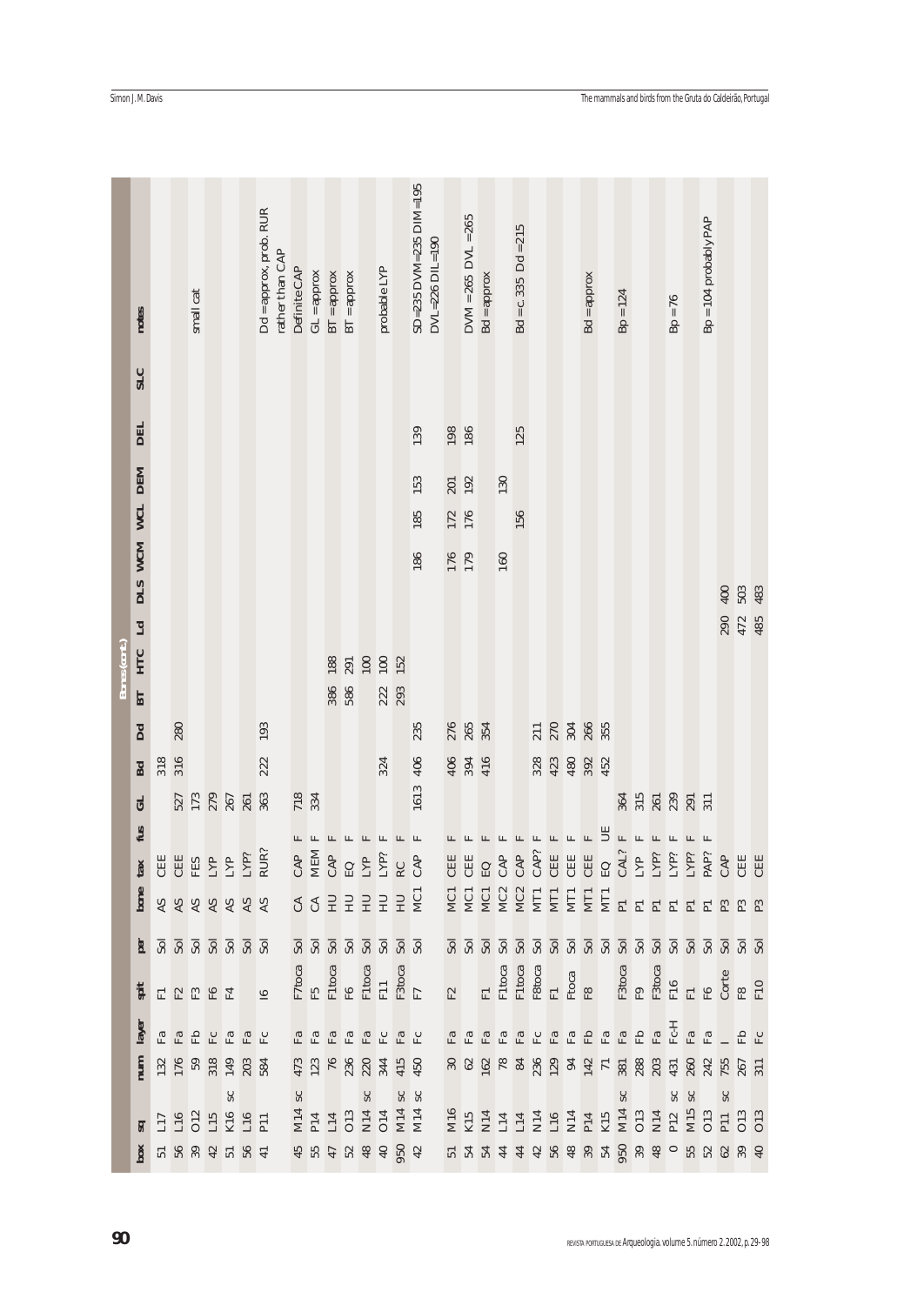|                                                                      | notes                   |     |       |     | Ld $&$ DLS = approx | SAMPLE 13 |            |     |     |     |     |     |     |     | $BFd = 605$ |     |     | $Bd = approx$ |     |     |     |     |     | $SD = c.153$ |     | probable URA | $Bd = approx$ | $MT$ ISD = 106 | $Bp = 116$      | $Bp = 84$ This must                                                                                                                                                                                                                                                                                    | (via msmnts) be LYP | left thumb phal 1 Bp=c.205<br>GL&Bd=approx | $Bp = 179$ | $Bp = 171$                                | $Bp = 106$     |          |
|----------------------------------------------------------------------|-------------------------|-----|-------|-----|---------------------|-----------|------------|-----|-----|-----|-----|-----|-----|-----|-------------|-----|-----|---------------|-----|-----|-----|-----|-----|--------------|-----|--------------|---------------|----------------|-----------------|--------------------------------------------------------------------------------------------------------------------------------------------------------------------------------------------------------------------------------------------------------------------------------------------------------|---------------------|--------------------------------------------|------------|-------------------------------------------|----------------|----------|
|                                                                      | <b>SLC</b>              |     |       |     |                     |           |            |     |     |     |     |     |     |     |             | 206 |     |               |     |     |     |     |     |              |     |              |               |                |                 |                                                                                                                                                                                                                                                                                                        |                     |                                            |            |                                           |                |          |
|                                                                      | <b>DEL</b>              |     |       |     |                     |           |            |     |     |     |     |     |     |     |             |     |     |               |     |     |     |     |     | 104          |     |              |               |                |                 |                                                                                                                                                                                                                                                                                                        |                     |                                            |            |                                           |                |          |
|                                                                      |                         |     |       |     |                     |           |            |     |     |     |     |     |     |     |             |     |     |               |     |     |     |     |     |              |     |              |               |                |                 |                                                                                                                                                                                                                                                                                                        |                     |                                            |            |                                           |                |          |
|                                                                      | WCM WCL DEM             |     |       |     |                     |           |            |     |     |     |     |     |     |     |             |     |     |               |     |     |     |     |     | 106<br>125   |     |              |               |                |                 |                                                                                                                                                                                                                                                                                                        |                     |                                            |            |                                           |                |          |
|                                                                      |                         |     |       |     |                     |           |            |     |     |     |     |     |     |     |             |     |     |               |     |     |     |     |     |              |     |              |               |                |                 |                                                                                                                                                                                                                                                                                                        |                     |                                            |            |                                           |                |          |
|                                                                      | DLS                     | 395 | 357   | 487 | 498                 |           | 423        | 426 | 466 | 486 | 472 | 502 | 483 | 356 |             |     |     |               |     |     |     |     |     | 125          |     |              |               |                |                 |                                                                                                                                                                                                                                                                                                        |                     |                                            |            |                                           |                |          |
|                                                                      |                         | 358 | 339   | 454 | 430                 | 433       | 392<br>406 |     | 399 | 452 |     |     | 434 | 336 |             |     |     |               |     |     |     |     |     |              |     |              |               |                |                 |                                                                                                                                                                                                                                                                                                        |                     |                                            |            |                                           |                | 267 265  |
| Bones (cont.)                                                        | BT HTC Ld               |     |       |     |                     |           |            |     |     |     |     |     |     |     |             |     |     |               |     |     |     | 272 | 154 |              |     |              |               |                |                 |                                                                                                                                                                                                                                                                                                        |                     |                                            |            |                                           |                |          |
|                                                                      |                         |     |       |     |                     |           |            |     |     |     |     |     |     |     |             |     |     |               |     |     |     |     | 302 |              |     |              |               |                |                 |                                                                                                                                                                                                                                                                                                        |                     |                                            |            |                                           |                |          |
|                                                                      | Dd                      |     |       |     |                     |           |            |     |     |     |     |     |     |     |             |     |     |               |     | 217 | 296 |     |     | 167          | 137 | 178          |               |                |                 |                                                                                                                                                                                                                                                                                                        |                     |                                            |            |                                           |                |          |
|                                                                      | Bd                      |     |       |     |                     |           |            |     |     |     |     |     |     |     | 754         |     | 325 | 476           | 453 | 262 | 345 |     |     | 277          | 114 | 170          | 158           |                |                 |                                                                                                                                                                                                                                                                                                        |                     | 178                                        |            |                                           |                |          |
|                                                                      | $\mathbf{L}$            |     |       |     |                     |           |            |     |     |     |     |     |     |     |             |     |     |               |     | 386 | 553 |     |     | 1573         |     |              |               | 665            | 393<br>263      |                                                                                                                                                                                                                                                                                                        |                     | 308                                        |            | 414<br>332<br>271                         |                |          |
|                                                                      | fus                     |     |       |     |                     |           |            |     |     |     |     |     |     |     |             |     |     |               |     |     |     | F   |     |              |     |              |               |                |                 |                                                                                                                                                                                                                                                                                                        |                     | <b>F NOI</b>                               | 匞          | E                                         | $\mathbb{H}$   |          |
|                                                                      | tax                     |     |       |     |                     |           |            |     |     |     |     |     |     |     |             |     |     |               |     |     |     |     |     |              |     |              |               |                |                 |                                                                                                                                                                                                                                                                                                        |                     | 급                                          |            | URA<br>URA<br>CAL?<br>CAC                 |                |          |
|                                                                      | bone                    |     |       |     |                     |           |            |     |     |     |     |     |     |     |             |     |     |               |     |     |     |     |     |              |     |              |               |                |                 |                                                                                                                                                                                                                                                                                                        |                     | $\overline{\text{P}}$                      |            | EERR                                      |                |          |
|                                                                      |                         |     |       |     |                     |           |            |     |     |     |     |     |     |     |             |     |     |               |     |     |     |     |     |              |     |              |               |                |                 |                                                                                                                                                                                                                                                                                                        |                     | EUP                                        |            | <b>BBBB</b>                               |                |          |
|                                                                      | spit                    |     |       |     |                     |           |            |     |     |     |     |     |     |     |             |     |     |               |     |     |     |     |     |              |     |              |               |                | $\frac{18}{16}$ |                                                                                                                                                                                                                                                                                                        |                     |                                            | $\rm K3$   |                                           | $\frac{12}{4}$ |          |
|                                                                      | layer                   |     |       |     |                     |           |            |     |     |     |     |     |     |     |             |     |     |               |     |     |     |     |     |              |     |              |               |                |                 |                                                                                                                                                                                                                                                                                                        |                     | $\equiv$                                   |            | HHHH                                      |                |          |
|                                                                      | $\mathbf{num}$          |     |       |     |                     |           |            |     |     |     |     |     |     |     |             |     |     |               |     |     |     |     |     |              |     |              |               |                |                 |                                                                                                                                                                                                                                                                                                        |                     | 715                                        |            | 776<br>699<br>408                         |                |          |
|                                                                      |                         |     | $s$ c |     |                     |           |            |     | SC  |     |     |     |     |     |             |     |     |               |     | SC  |     |     |     |              | sc  |              |               |                |                 |                                                                                                                                                                                                                                                                                                        |                     |                                            |            |                                           |                | SC<br>SC |
|                                                                      | $\overline{\mathbf{z}}$ |     |       |     |                     |           |            |     |     |     |     |     |     |     |             |     |     |               |     |     |     |     |     |              |     |              |               |                |                 | $\geq$ 8 $\frac{1}{3}$ 8 $\frac{1}{3}$ 8 $\frac{1}{3}$ 5 $\frac{1}{3}$ 5 $\frac{1}{3}$ 8 $\frac{1}{3}$ 8 $\frac{1}{3}$ 8 $\frac{1}{3}$ 8 $\frac{1}{3}$ 8 $\frac{1}{3}$ 8 $\frac{1}{3}$ 8 $\frac{1}{3}$ 8 $\frac{1}{3}$ 8 $\frac{1}{3}$ 8 $\frac{1}{3}$ 8 $\frac{1}{3}$ 8 $\frac{1}{3}$ 8 $\frac{1}{3}$ |                     | 950                                        |            | PII<br>PII<br>N14<br>PI3<br><b>950</b> 88 |                |          |
|                                                                      |                         |     |       |     |                     |           |            |     |     |     |     |     |     |     |             |     |     |               |     |     |     |     |     |              |     |              |               |                |                 |                                                                                                                                                                                                                                                                                                        |                     |                                            |            |                                           |                |          |
| REVISTA PORTUGUESA DE Arqueología. Volume 5. número 2.2002, p. 29-98 |                         |     |       |     |                     |           |            |     |     |     |     |     |     |     |             |     |     |               |     |     |     |     |     |              |     |              |               |                |                 |                                                                                                                                                                                                                                                                                                        |                     |                                            |            |                                           |                | 91       |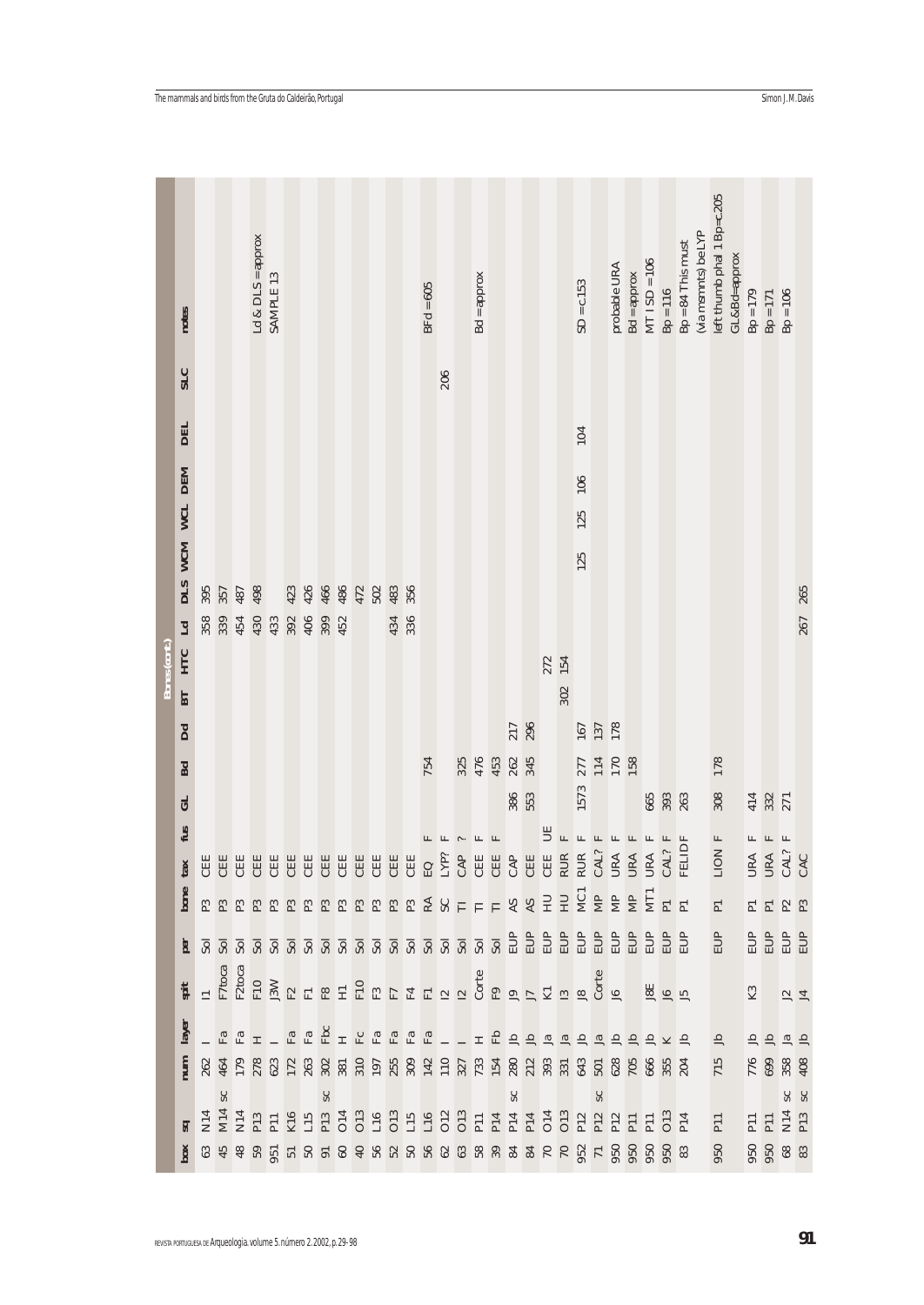|              | Simon J.M.Davis        |     |                       |                                                                                                                                                                                                                                                                                                                                    |                          |    |                 |                          |     |                                                                                                                                                                                                                                                                                                                                                                                                                                                              |                         |        |                |                                  |                         |        |                |            |                         |                       |                |                        |                                                                                  |                 |                   |            |                          |                        |                                        |                |                   |       |       |        | The mammals and birds from the Gruta do Caldeirão, Portugal           |                       |
|--------------|------------------------|-----|-----------------------|------------------------------------------------------------------------------------------------------------------------------------------------------------------------------------------------------------------------------------------------------------------------------------------------------------------------------------|--------------------------|----|-----------------|--------------------------|-----|--------------------------------------------------------------------------------------------------------------------------------------------------------------------------------------------------------------------------------------------------------------------------------------------------------------------------------------------------------------------------------------------------------------------------------------------------------------|-------------------------|--------|----------------|----------------------------------|-------------------------|--------|----------------|------------|-------------------------|-----------------------|----------------|------------------------|----------------------------------------------------------------------------------|-----------------|-------------------|------------|--------------------------|------------------------|----------------------------------------|----------------|-------------------|-------|-------|--------|-----------------------------------------------------------------------|-----------------------|
|              | notes                  |     |                       |                                                                                                                                                                                                                                                                                                                                    |                          |    | $Ld = approx$   |                          |     |                                                                                                                                                                                                                                                                                                                                                                                                                                                              | ?Articulates with CA in | P11757 |                |                                  | ?Articulates with AS in | P11773 | $BT = c.250$   |            | $HT = 471 HTC = approx$ |                       | $Bp = 116$     | $Bp = 122$ felid? URA? | probable EQC SD=284                                                              | $Bp = 86$       | $Bp = 89$         | $Bp = 158$ |                          | Both msmnts are approx | $\gamma$ invenile                      | ?juvenile      |                   |       |       |        | $Bp = 89$                                                             |                       |
|              | <b>SLC</b>             |     |                       |                                                                                                                                                                                                                                                                                                                                    |                          |    |                 |                          |     |                                                                                                                                                                                                                                                                                                                                                                                                                                                              |                         |        |                |                                  |                         |        |                |            |                         |                       |                |                        |                                                                                  |                 |                   |            |                          |                        |                                        |                |                   |       |       |        |                                                                       |                       |
|              | <b>DEL</b>             |     |                       |                                                                                                                                                                                                                                                                                                                                    |                          |    |                 |                          |     |                                                                                                                                                                                                                                                                                                                                                                                                                                                              |                         |        |                |                                  |                         |        |                |            |                         |                       |                |                        |                                                                                  |                 |                   |            |                          |                        |                                        |                |                   |       |       |        |                                                                       |                       |
|              | WCL DEM<br>DIS WCM     |     |                       |                                                                                                                                                                                                                                                                                                                                    |                          |    |                 |                          |     |                                                                                                                                                                                                                                                                                                                                                                                                                                                              |                         |        |                |                                  |                         |        |                |            |                         |                       |                |                        |                                                                                  |                 |                   |            |                          |                        |                                        |                |                   |       |       |        |                                                                       |                       |
|              |                        | 495 |                       | $436$<br>$420$<br>$455$<br>$458$                                                                                                                                                                                                                                                                                                   |                          |    |                 |                          |     |                                                                                                                                                                                                                                                                                                                                                                                                                                                              |                         |        |                |                                  |                         |        |                |            |                         |                       |                |                        |                                                                                  |                 |                   |            | 33233324559              |                        |                                        |                |                   |       |       |        |                                                                       | 328 455               |
|              | Ld                     |     | 300                   |                                                                                                                                                                                                                                                                                                                                    | 403<br>347<br>424<br>252 |    |                 |                          |     |                                                                                                                                                                                                                                                                                                                                                                                                                                                              |                         |        |                |                                  |                         |        |                |            |                         |                       |                |                        |                                                                                  |                 |                   |            |                          |                        | 276<br>425<br>360<br>427<br>432<br>432 |                |                   |       |       |        |                                                                       |                       |
| Bones (cont. | BT HTC                 |     |                       |                                                                                                                                                                                                                                                                                                                                    |                          |    |                 |                          |     |                                                                                                                                                                                                                                                                                                                                                                                                                                                              |                         |        |                |                                  |                         |        | 157            | 187<br>361 |                         |                       |                |                        |                                                                                  |                 |                   |            |                          |                        |                                        |                |                   |       |       |        |                                                                       |                       |
|              |                        |     |                       |                                                                                                                                                                                                                                                                                                                                    |                          |    |                 |                          |     |                                                                                                                                                                                                                                                                                                                                                                                                                                                              |                         |        |                |                                  |                         |        |                | 423        |                         |                       |                |                        |                                                                                  |                 |                   |            |                          |                        |                                        |                |                   |       |       |        |                                                                       |                       |
|              | $\mathbf{D}\mathbf{d}$ |     |                       |                                                                                                                                                                                                                                                                                                                                    |                          |    |                 | 198<br>187<br>196<br>197 |     |                                                                                                                                                                                                                                                                                                                                                                                                                                                              |                         |        |                |                                  |                         |        |                |            |                         | 354                   |                |                        |                                                                                  |                 |                   |            |                          |                        |                                        |                |                   |       |       |        |                                                                       |                       |
|              | <b>Bd</b>              |     |                       |                                                                                                                                                                                                                                                                                                                                    |                          |    |                 | 245<br>214<br>235<br>331 |     |                                                                                                                                                                                                                                                                                                                                                                                                                                                              |                         |        |                |                                  |                         |        |                |            |                         | 442                   |                |                        | 394                                                                              |                 |                   |            |                          |                        |                                        |                |                   |       |       | 407    |                                                                       |                       |
|              | GL<br>fus              |     |                       |                                                                                                                                                                                                                                                                                                                                    |                          |    |                 |                          |     | 356<br>323<br>547<br>543                                                                                                                                                                                                                                                                                                                                                                                                                                     |                         |        |                | 210<br>1154<br>457               |                         |        |                |            | EEEB                    |                       | 396            | $\mathbbm{E}$          |                                                                                  | $\mathbf F$     | 246<br>292<br>356 |            |                          |                        |                                        |                |                   |       |       | F      | 289                                                                   |                       |
|              | tax                    |     |                       |                                                                                                                                                                                                                                                                                                                                    |                          |    |                 |                          |     |                                                                                                                                                                                                                                                                                                                                                                                                                                                              |                         |        |                | VUV<br>C田<br>LYP                 |                         |        |                |            | CAP<br>CAP<br>EQ        |                       | $\mathbf{r}$   |                        | <b>BERBERGEREE</b>                                                               |                 |                   |            |                          |                        |                                        |                |                   | 电自自   |       |        | $\mathbb{H}$                                                          | CAP                   |
|              | bone                   |     |                       | nn nn nn n                                                                                                                                                                                                                                                                                                                         |                          |    |                 |                          |     |                                                                                                                                                                                                                                                                                                                                                                                                                                                              |                         |        |                |                                  |                         |        | H <sub>U</sub> | <b>HU</b>  | HU                      |                       |                |                        |                                                                                  |                 |                   |            |                          |                        |                                        | $\mathbf{P}3$  | $\mathbb{P}3$     |       |       | $\Box$ |                                                                       |                       |
|              | per                    | EUP | EUP                   | EUP                                                                                                                                                                                                                                                                                                                                |                          |    |                 |                          |     | $\begin{tabular}{ll} EUP & P3 \\ EUP & P3 \\ EUP & P3 \\ EUP & M0 \\ \hline XM & X5 \\ \hline XM & X5 \\ \hline XM & X5 \\ \hline XM & X5 \\ \hline XM & X5 \\ \hline XM & X5 \\ \hline XM & X5 \\ \hline XM & X5 \\ \hline XM & X5 \\ \hline XM & X5 \\ \hline XM & X5 \\ \hline XM & X5 \\ \hline XM & X5 \\ \hline XM & X5 \\ \hline XM & X5 \\ \hline XM & X5 \\ \hline XM & X5 \\ \hline XM & X5 \\ \hline XM & X6 \\ \hline XM & X7 \\ \hline XM & X8$ |                         |        |                | Moust AS<br>Moust CA<br>Moust CA |                         |        | Moust          | Moust      | Moust                   | Moust MP <sub>1</sub> | Moust P1       |                        | Moust P1<br>Moust P1<br>Moust P1<br>Moust P1<br>Moust P1<br>Moust P3<br>Moust P3 |                 |                   |            |                          |                        | Moust P3<br>Moust P3                   | Moust          | Moust             | Moust | Moust | Moust  | SolEUPP1                                                              | Sol/EUPP <sub>3</sub> |
|              | spit                   |     |                       | $\begin{array}{c}\n 12.73 \\  13.74 \\  14.75 \\  15.75 \\  16.75 \\  17.75 \\  18.75 \\  19.75 \\  19.75 \\  19.75 \\  19.75 \\  19.75 \\  19.75 \\  19.75 \\  19.75 \\  19.75 \\  19.75 \\  19.75 \\  19.75 \\  19.75 \\  19.75 \\  19.75 \\  19.75 \\  19.75 \\  19.75 \\  19.75 \\  19.75 \\  19.75 \\  19.75 \\  19.75 \\  1$ |                          |    |                 |                          |     |                                                                                                                                                                                                                                                                                                                                                                                                                                                              |                         |        |                | Corte<br>K3<br>K3                |                         |        | <b>N1</b>      | K4toca     | $\overline{\Gamma}$     | K1                    | K <sub>6</sub> | K3                     |                                                                                  | KIE             | Corte             | K3<br>K5   |                          | $\rm K7$               | K1                                     | $\mathbb{I}^3$ | <b>16</b><br>K4   |       |       |        |                                                                       | H <sub>5</sub>        |
|              | layer                  |     |                       | $L-a$                                                                                                                                                                                                                                                                                                                              |                          |    |                 |                          |     |                                                                                                                                                                                                                                                                                                                                                                                                                                                              |                         |        |                |                                  |                         |        |                |            |                         |                       |                |                        |                                                                                  | Jb/K            |                   |            |                          |                        |                                        |                |                   |       |       |        | LJa                                                                   | HI                    |
|              | num                    |     | $\mathbb{H}$ a<br>395 |                                                                                                                                                                                                                                                                                                                                    | $\exists$                | Ja | $\mathbbmss{A}$ | $\mathbbmss{}$           |     | 595<br>345<br>350<br>433<br>866<br>773<br>773                                                                                                                                                                                                                                                                                                                                                                                                                |                         |        |                | 757<br>184<br>157                |                         |        | $\geq$         |            |                         |                       |                |                        |                                                                                  |                 |                   |            | 751<br>755<br>875<br>723 |                        | 331                                    |                | 393<br>423<br>696 |       | 764   | 649    |                                                                       | 518                   |
|              |                        |     | $\rm ^{SC}$           | SS                                                                                                                                                                                                                                                                                                                                 |                          |    |                 |                          |     |                                                                                                                                                                                                                                                                                                                                                                                                                                                              |                         |        | $\mathsf{SC}$  |                                  |                         |        |                |            |                         | SC                    |                |                        |                                                                                  | SN              |                   |            | $\rm{SC}$                |                        | $\rm{SC}$                              | SC             |                   |       |       |        | $\rm{SS}$                                                             | sc                    |
|              |                        |     | O13                   | P12<br>P13<br>D13<br>O13<br>P13                                                                                                                                                                                                                                                                                                    |                          |    |                 | P11                      | P11 | $P12$<br>$P11$                                                                                                                                                                                                                                                                                                                                                                                                                                               |                         |        | $P11$<br>$P11$ |                                  | P11                     |        | P11            | P12<br>P13 |                         | O14                   | P12<br>P11     |                        | P12                                                                              | P <sub>11</sub> | P11               | P11        | P11                      | P12                    | O13                                    | O14            | O14               | P12   | P11   |        | P12<br>P12<br>P12                                                     |                       |
|              | box sq                 |     |                       |                                                                                                                                                                                                                                                                                                                                    |                          |    |                 |                          |     |                                                                                                                                                                                                                                                                                                                                                                                                                                                              | 950                     |        |                | $75$<br>$74$<br>$950$            |                         |        |                |            | 82 28                   |                       |                |                        |                                                                                  |                 |                   |            |                          |                        |                                        |                |                   |       |       |        |                                                                       |                       |
| 92           |                        |     |                       |                                                                                                                                                                                                                                                                                                                                    |                          |    |                 |                          |     |                                                                                                                                                                                                                                                                                                                                                                                                                                                              |                         |        |                |                                  |                         |        |                |            |                         |                       |                |                        |                                                                                  |                 |                   |            |                          |                        |                                        |                |                   |       |       |        | REVISTA PORTUGUESA DE Arqueología. Volume 5. número 2. 2002, p. 29-98 |                       |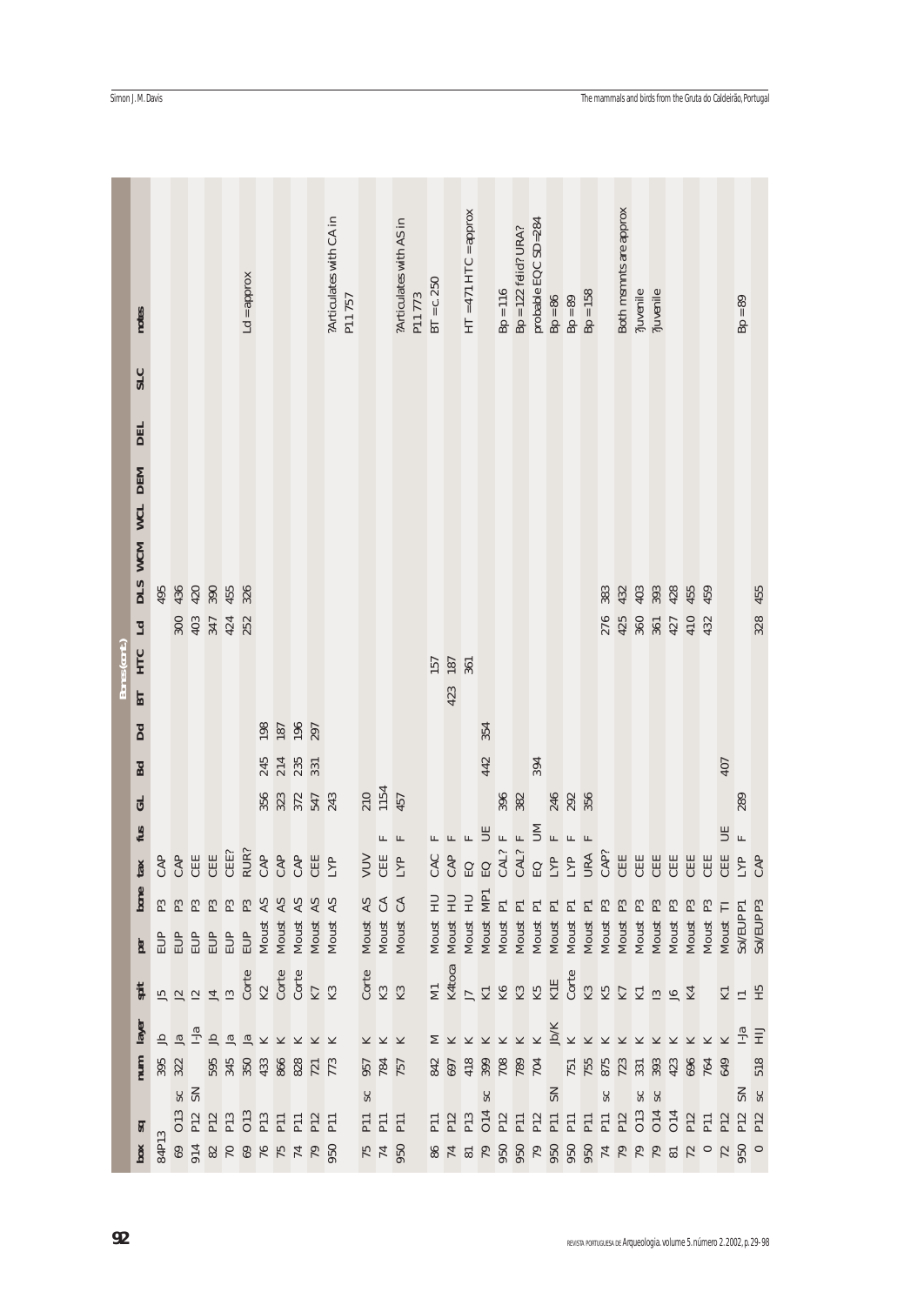# **Appendix B**

*Measurements in millimetres of the coprolites from Caldeirão, arranged by period.*

| box          | <b>square</b>        | <b>num</b>         | spit                 | per   | length                   | width |
|--------------|----------------------|--------------------|----------------------|-------|--------------------------|-------|
| 41           | P12                  | 449                | F16                  | Sol   |                          | 19,0  |
| 36           | P11                  | 360                | F <sub>6</sub>       | Sol   |                          | 18,2  |
| 72           | P11                  | sc893              | K <sub>5</sub>       | Moust |                          | 21,1  |
| 86           | P11                  | sc907              | $M1-17$              | Moust | 45,7                     | 35,5  |
| $\mathbf{H}$ | $\mathbf{H}$         | $\mathbf{H}$       | $\pmb{\mathfrak{m}}$ | Moust | $\overline{\phantom{0}}$ | 38,5  |
| $\mathbf{H}$ | $\mathbf{H}$         | $\mathbf{H}$       | $\mathbf{H}$         | Moust |                          | 52,1  |
| $\mathbf{H}$ | $\mathbf{H}$         | $\pmb{\mathsf{H}}$ | $\pmb{\mathfrak{m}}$ | Moust |                          | 46,9  |
| $\mathbf{H}$ | $\mathbf{H}$         | $\mathbf{H}$       | $^{\dagger}$         | Moust | 51,1                     | 33,2  |
| $\mathbf{H}$ | $\mathbf{H}$         | $\mathbf{H}$       | $\mathbf{H}$         | Moust |                          | 43,8  |
| $\mathbf{u}$ | $\ddot{\phantom{a}}$ | $\mathbf{H}$       | $\mathbf{H}$         | Moust |                          | 36,1  |
| $\mathbf{H}$ | $\mathbf{H}$         | $\mathbf{H}$       | $\mathbf{H}$         | Moust |                          | 42,0  |
| $\mathbf{H}$ | $\mathbf{H}$         | $\mathbf{H}$       | $\mathbf{H}$         | Moust | $\overline{\phantom{0}}$ | 42,2  |
| $\mathbf{H}$ | $\mathbf{H}$         | $\mathbf{H}$       | $\mathbf{H}$         | Moust | 49,0                     | 39,5  |
| $\mathbf{H}$ | $\mathbf{H}$         | $\mathbf{H}$       | $^{\dagger}$         | Moust | $\overline{\phantom{a}}$ | 43,0  |
| $\mathbf{H}$ | $\mathbf{H}$         | $\mathbf{H}$       | $\mathbf{H}$         | Moust | $\overline{\phantom{a}}$ | 44,0  |
| $\mathbf{H}$ | $\mathbf{H}$         | $\pmb{\mathsf{H}}$ | $\pmb{\mathsf{H}}$   | Moust | 32,9                     | 40,6  |
| 87           | P12                  | sc727              | L2                   | Moust | 33,6                     | 29,1  |
| $\mathbf{H}$ | P11                  | sc899              | L2                   | Moust | $\sim$                   | 45,8  |
| $\mathbf{H}$ | P11                  | sc899              | L2                   | Moust | 29,5                     | 44,4  |
| $\mathbf{H}$ | P11                  | sc896              | L1                   | Moust | 34,3                     | 43,8  |
| $\mathbf{H}$ | P12                  | sc736              | L4                   | Moust | 33,0                     | 38,4  |
| $\mathbf{H}$ | P12                  | sc736              | L4                   | Moust | 28,8                     | 43,8  |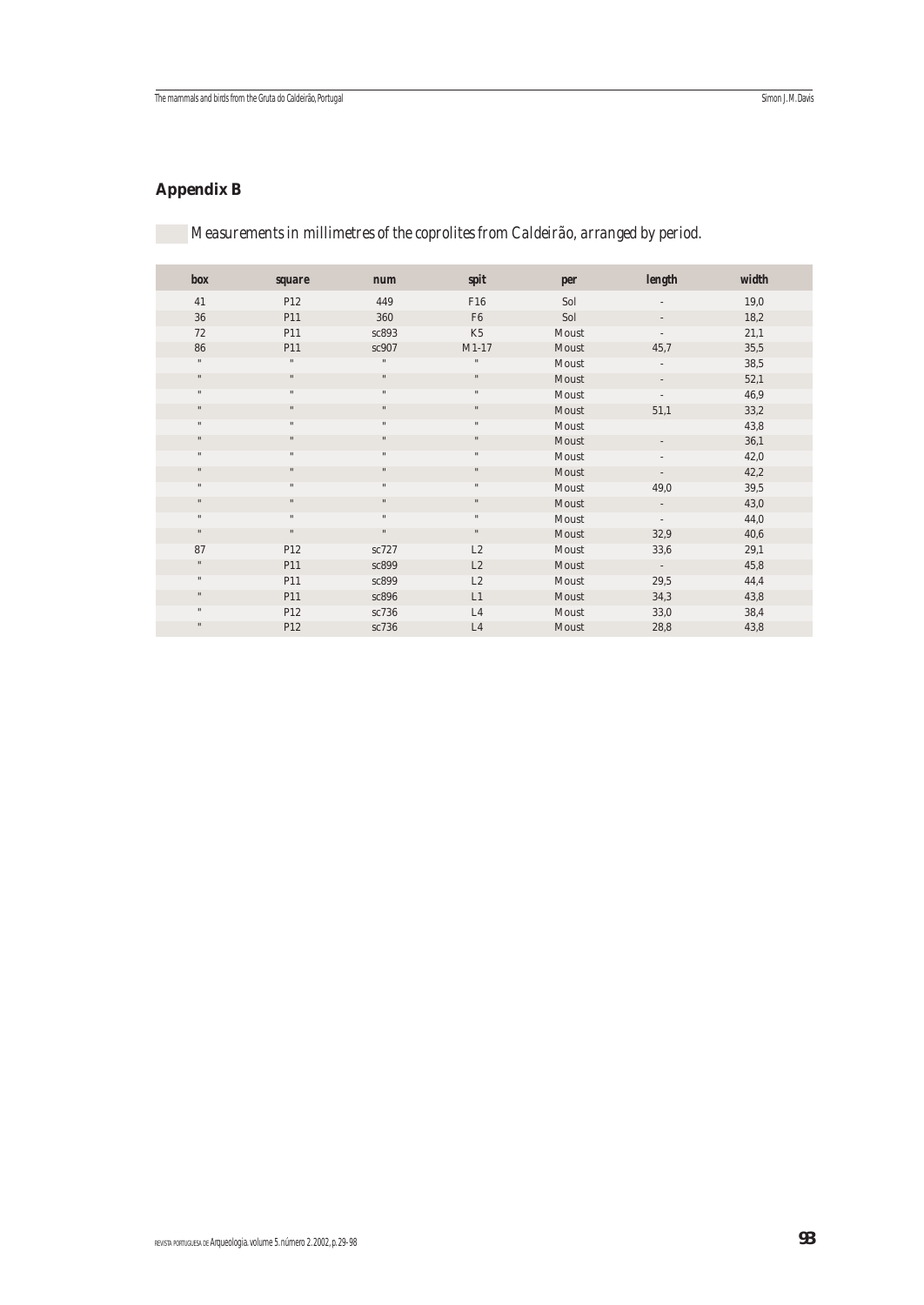## **Apendix C**

## *Age-at-death of the artiodactyls at Caldeirão. Mandibular tooth wear stages arranged by period and taxon.*

Columns provide the following information: Box, Square (sq), whether with or without field coordinates, number (num), layer, spit, period (per, coded as for the measurements section of the appendix), taxon (tax, coded as for the measurements section of the appendix), the teeth present in the mandible or as an isolated tooth (comp), then follow the dental eruption and wear data. Eruption and wear stages for the "RCO" group (*Rupicapra*, *Capra* and *Ovis*) follow Payne (1987). *Sus* and *Bos* teeth are assigned to the eruption and wear stages of Grant (1982). "ACH" is the anatomical crown height measured up the buccal side of the central pillar from the crown/root junction to the occlusal surface of the goat/chamois/sheep third molars. For "ACH" measurements (in tenths of a millimetre) of the red deer dP $_\mathrm{4}$ s and M3s, see the appendix table of tooth measurements. "P" = present.

| box      | sq                   |    | <b>num</b>       | <b>layer</b>   | spit             | per                    | tax                      | comp                   | $dP_4$                                | $P_4$            |              | $M_1$ $M_2$ $M_3$ |                  | $M_{1/2}$ notes       |                      |
|----------|----------------------|----|------------------|----------------|------------------|------------------------|--------------------------|------------------------|---------------------------------------|------------------|--------------|-------------------|------------------|-----------------------|----------------------|
| 903      | O10                  |    | 55               | Ea             | E <sub>3</sub>   | Neol                   | B                        | $M_{1/2}$              |                                       |                  |              |                   |                  | $\mathbf b$           |                      |
| 903      | <b>R13</b>           |    | $\boldsymbol{6}$ | Ea             | E2               | Neol                   | B                        | $M_{1/2}$              |                                       |                  |              |                   |                  | $\mathbf b$           |                      |
| 903      | $Q13$ sc             |    | 201              | Ea             | D <sub>3</sub>   | Neol                   | <b>RCO</b>               | $M_{1/2}$              |                                       |                  |              |                   |                  | 9                     |                      |
| 904      | O14                  |    | 51               | Ea             | E1               | Neol                   | S                        | $dP_3-dP_4$            | $\mathbf b$                           |                  |              |                   |                  |                       |                      |
| 904      | O14                  |    | 66               | Ea             | E1               | Neol                   | S                        | $dP_4$                 | $\mathbf{e}$                          |                  |              |                   |                  |                       |                      |
| 904      | Q13                  |    | 75               | Ea             | E <sub>3</sub>   | Neol                   | $\mathbf S$              | $dP_4$ -M <sub>1</sub> | $\mathbf f$                           |                  | $\mathbf{C}$ |                   |                  |                       |                      |
| 906      | Q12                  |    | 212              | Eb             | E7toca           | Neol                   | S                        | $dP_4$ - $M_2$         | $\mathbf{e}% _{t}\left( t_{1}\right)$ |                  | a            | $\overline{U}$    |                  |                       |                      |
| 906      | $O10$ sc             |    | 291              | Eb             | E7               | Neol                   | S                        | $M_{1/2}$              |                                       |                  |              |                   |                  | a                     |                      |
| 53       | O14                  |    | 207              | Fa             | F3toca           | Mag                    | B                        | $M_3$                  |                                       |                  |              |                   | ${\bf P}$        |                       | wear stage = $k/l/m$ |
| 914      | P11                  | SN |                  | H-Ja           | <b>I8</b>        | Sol                    | CAP                      | $M_{1/2}$              |                                       |                  |              |                   |                  | 9                     |                      |
| 952      | $M14$ sc             |    | 490              | Fa-Fe          | F7toca           | Sol                    | CAP                      | $M_{1/2}$              |                                       |                  |              |                   |                  | 9                     |                      |
| 952      | $M14$ sc             |    | 362              | Fa-Fe          | F3toca           | Sol                    | CAP                      | $M_{1/2}$              |                                       |                  |              |                   |                  | $\overline{9}$        |                      |
| 952      | $M14$ sc             |    | 490              | Fa-Fe          | 7toca            | Sol                    | CAP                      | $M_{1/2}$              |                                       |                  |              |                   |                  | 9                     |                      |
| 952      | $M14$ sc             |    | 362              | Fa-Fe          | F3toca           | Sol                    | CAP                      | $M_{1/2}$              |                                       |                  |              |                   |                  | 9                     |                      |
| 58       | O12                  |    | 95               | H              | H2               | Sol                    | CAP                      | $M_3$                  |                                       |                  |              |                   | $\boldsymbol{9}$ |                       |                      |
| 43       | $M14$ sc<br>$M15$ sc |    | 357              | Fa             | F3toca           | Sol                    | <b>RCO</b>               | $M_{1/2}$              |                                       |                  |              |                   |                  | $\boldsymbol{9}$<br>9 |                      |
| 39<br>43 | $M14$ sc             |    | 318<br>355       | Fb<br>Fa       | F <sub>5</sub>   | Sol<br>Sol             | <b>RCO</b>               | $M_{1/2}$              |                                       |                  |              |                   | 11               |                       |                      |
| 950      | $M14$ sc             |    | 411              | Fa             | F3toca<br>F3toca | Sol                    | <b>RCO</b><br><b>RCO</b> | $M_3$                  |                                       | $\boldsymbol{0}$ |              |                   |                  |                       | just erupted         |
| 950      | $M14$ sc             |    | 411              | Fa             | F3toca           | Sol                    | <b>RCO</b>               | $P_2-P_4$              |                                       | $\boldsymbol{0}$ |              |                   |                  |                       | just erupted         |
| 952      | $M14$ sc             |    | 363              | Fa-Fe          | F3toca           | Sol                    | <b>RUR</b>               | $P_2-P_4$<br>$M_{1/2}$ |                                       |                  |              |                   |                  | $\boldsymbol{9}$      |                      |
| 952      | $M14$ sc             |    | 363              | Fa-Fe          | F3toca           | Sol                    | <b>RUR</b>               | $M_{1/2}$              |                                       |                  |              |                   |                  | $\overline{9}$        |                      |
| 950      | N14                  |    | 302              | I              | <b>I3</b>        | Sol                    | <b>RUR</b>               | $M_1$ - $M_3$          |                                       |                  | 10           | $\boldsymbol{9}$  | 11               |                       |                      |
| 950      | N14                  |    | 302              | $\rm I$        | <b>I3</b>        | Sol                    | <b>RUR</b>               | $M_1$ - $M_3$          |                                       |                  | 10           | 9                 | 11               |                       |                      |
| 952      | $M14$ sc             |    | 353              | Fa-Fe          | F3toca           | Sol                    | <b>RUR</b>               | $M_3$                  |                                       |                  |              |                   | $\boldsymbol{0}$ |                       | probably             |
|          |                      |    |                  |                |                  |                        |                          |                        |                                       |                  |              |                   |                  |                       | erupting             |
| 952      | $M14$ sc             |    | 353              | Fa-Fe          | F3toca           | Sol                    | <b>RUR</b>               | $M_3$                  |                                       |                  |              |                   | $\boldsymbol{0}$ |                       | probably             |
|          |                      |    |                  |                |                  |                        |                          |                        |                                       |                  |              |                   |                  |                       | erupting             |
| 45       | $M14$ sc             |    | 487              | Fa             | F7toca           | Sol                    | RUR?                     | $M_3$                  |                                       |                  |              |                   | 11               |                       |                      |
| 82       | P12                  |    | 616              | Jb             | J <sub>5</sub>   | <b>EUP</b>             | CAP                      | $M_3$                  |                                       |                  |              |                   | 11               |                       |                      |
| 85       | P12                  |    | 382              | Jb             | J <sub>5</sub>   | <b>EUP</b>             | CAP                      | $P_3$ -M <sub>3</sub>  |                                       | 12               | 12           | 9                 | 10               |                       |                      |
| 39       | P11                  |    | 672              | Ja             | J8W              | <b>EUP</b>             | CAP                      | $P_4$                  |                                       | 12               |              |                   |                  |                       |                      |
| 68       | N14                  |    | 344              | Ja             | J <sub>2</sub>   | <b>EUP</b>             | CAP?                     | $M_{1/2}$              |                                       |                  |              |                   |                  | $6\phantom{1}6$       | prob CAP given       |
|          |                      |    |                  |                |                  |                        |                          |                        |                                       |                  |              |                   |                  |                       | its large size       |
| 70       | O14                  |    | 391              | Ja             | <b>I3</b>        | <b>EUP</b>             | CAP?                     | $M_3$                  |                                       |                  |              |                   | 8?               |                       | $ACH = 392$          |
| 85       | P12                  |    | 656              | Jb             | K <sub>2</sub>   | <b>EUP</b>             | CAP?                     | $P_4$                  |                                       | 12               |              |                   |                  |                       | CAP or RUR           |
| 69       | O13                  |    | 338              | Ja             | J <sub>1</sub>   | <b>EUP</b>             | <b>RCO</b>               | $M_{1/2}$              |                                       |                  |              |                   |                  | 9                     |                      |
| 69       | $O14$ sc             |    | 344              | Ja             | J <sub>1</sub>   | <b>EUP</b>             | <b>RCO</b>               | $M_3$                  |                                       |                  |              |                   | 10               |                       | $ACH = 306$          |
| 69       | O14                  |    | 398              | Ja             | J1               | <b>EUP</b>             | <b>RCO</b>               | $M_3$                  |                                       |                  |              |                   | 10               |                       | $ACH = 248$          |
| 70       | O13                  |    | 333              | Ja             | <b>I3</b>        | <b>EUP</b>             | <b>RCO</b>               | $P_4$                  |                                       | 12               |              |                   |                  |                       |                      |
| 69       | $O13$ sc             |    | 302              | Ja             | J <sub>1</sub>   | <b>EUP</b>             | <b>RCO</b>               | $P_4$                  |                                       | $\overline{9}$   |              |                   |                  |                       |                      |
| 950      | P <sub>12</sub>      |    | 651              | K              | K1               | Moust CAP?             |                          | $M_{1/2}$              |                                       |                  |              |                   |                  | $\overline{9}$        |                      |
| 78<br>79 | P11<br>P12           | SC | 872<br>739       | ${\bf K}$<br>K | K <sub>5</sub>   | Moust RCO              |                          | $M_3$                  |                                       | 14               |              |                   | 8                |                       | $ACH = 372$          |
| 75       | P11                  | SC | 859              | $\rm K$        | Corte<br>Corte   | Moust RCO<br>Moust RUR |                          | $P_4$<br>$dP_2-dP_4$   | 11                                    |                  |              |                   |                  |                       |                      |
| 950      | P12                  |    | 747              | L              | L1               | Moust S                |                          |                        |                                       | b                |              |                   |                  |                       |                      |
|          |                      |    |                  |                |                  |                        |                          | $P_4$                  |                                       |                  |              |                   |                  |                       |                      |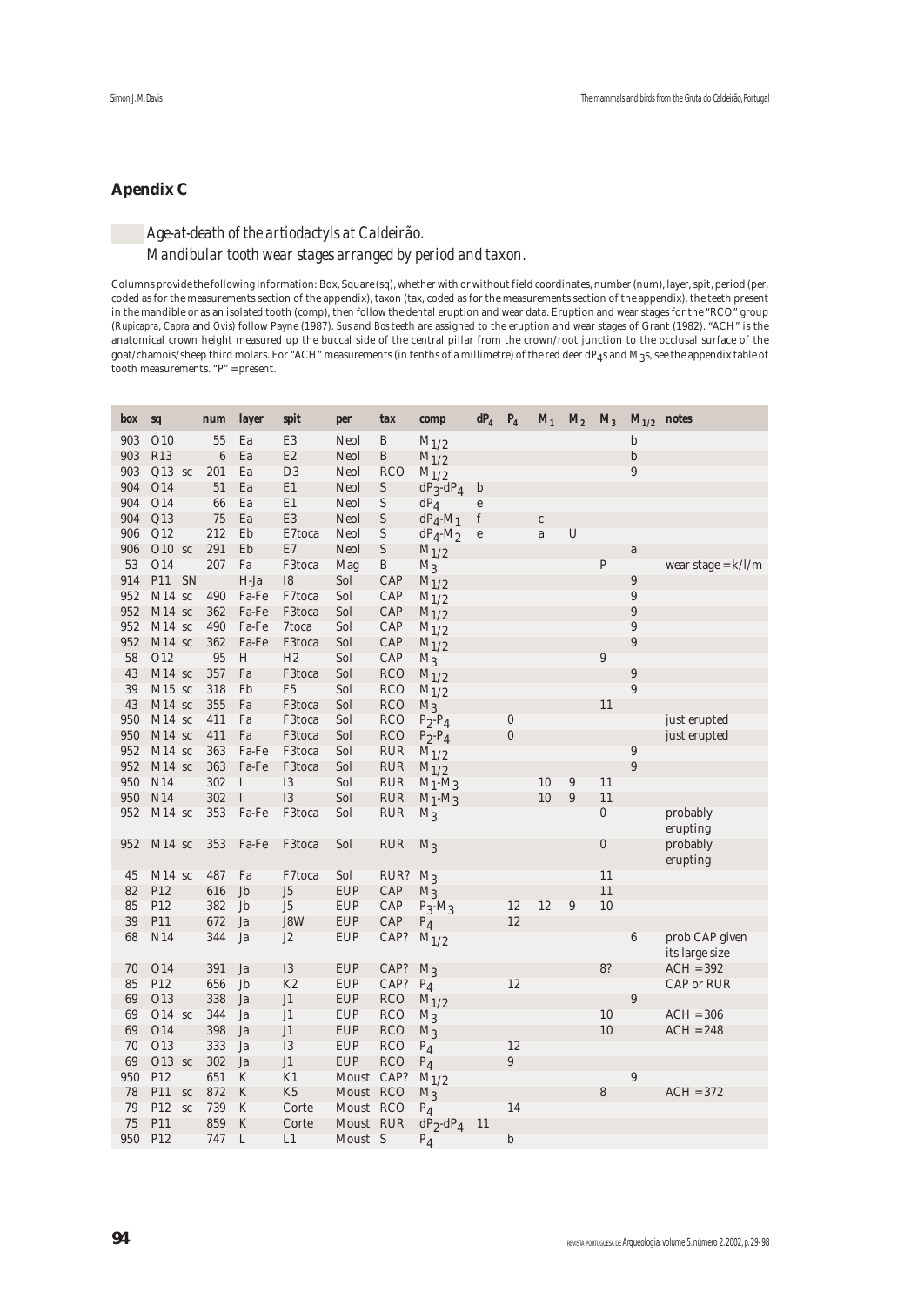#### NOTES

<sup>1</sup> CIPA

Instituto Português de Arqueologia Avenida da Índia, 136 P-1300 Lisboa Portugal With contributions by:

John Stewart (birds) Department of Anthropology University College Gower Street London WC1E 6BT Sally Newton (rabbits) Department of Archaeology University of Durham

## REFERENCES

- ALBARELLA, U.; DAVIS, S.J.M. (1996) Mammals and birds from Launceston castle, Cornwall: decline in status and the rise of agriculture. *Circaea*. York. 12, p. 1-156.
- ALTUNA, J. (1986) The mammalian faunas from the prehistoric site of La Riera. In Straus, L.G.; Clark, G.A. *La Riera cave: Stone Age huntergatherer adaptations in northern Spain*. Arizona State University Anthropological Research Papers 36, p. 237-496.
- ALTUNA, J. (1990) Caza y alimentación procedente de macromamíferos durante el Paleolítico de Amalda. In ALTUNA, J.; BALDEON, A.; MARIEZKURRENA, K., eds. - *La Cueva de Amalda (Zestoa, País Vasco) ocupaciones paleolíticas y postpaleolíticas*. San Sebastián: Eusko Ikaskuntza, p. 149-192.
- ALTUNA, J. (1992) El medio ambiente durante el Pleistoceno Superior en la región Cantábrica con referencia especial a sus faunas de mamíferos. *Munibe*. San Sebastián. 43, p. 13-29.
- ALTUNA, J.; MARIEZKURRENA, K. (1988) Les macromammifères du Paléolithique moyen et supérieur ancien dans la région cantabrique. *Archaeozoologia*. Grenoble. 1:2, p. 179-196.
- ALTUNA, J.; MARIEZKURRENA, K. (2000) Macromamíferos del yacimiento de Labeko Koba (Arrasate, País Vasco). *Munibe*. San Sebastián. 52, p. 107-181.
- ANTUNES, M.T. (1989) *Castor fiber* na Gruta do Caldeirão. Existência, distribuição e extinção do castor em Portugal. *Ciências da Terra*. Lisboa. 10, p. 23-40.
- ANTUNES, M.T. (2000) The Pleistocene fauna from Gruta da Figueira Brava: a synthesis. *Memórias da Academia das Ciências de Lisboa*. Lisboa. 38, p. 259-282.
- ARRIZABALAGA, A.; ALTUNA, J.; ARESO, P.; ELORZA, M.; IRIARTE, M.J.; MARIEZKURRENA, K.; MUJIKA, J.; PEMÁN, E.; TARRIÑO, A.; URIZ, A. Viera, L. (2000) - Síntesis cronológica, ambiental y cultural del yacimiento de Labeko Koba (Arrasate, País Vasco). In *III Congresso de Arqueologia Peninsular II "Paleolítico da Península Ibérica (1999)"*. Porto: ADECAP, p. 293-310.
- AUGUSTE, P.; PATOU-MATHIS, M. (1994) L'aurochs au Paléolithique. In *Aurochs, le retour: Aurochs, vaches & autres bovines de la préhistoire à nos jours*. Lons-le-Saunier: Musée d'Archéologie, Centre Jurassien du Patrimoine, p. 13-26.
- BONIFAY, M.-F. (1971) Carnivores quaternaires du sud-est de la France. *Mémoires du* Muséum National d'Histoire Naturelle. Paris. Série C. 21:2, P. 51-370.
- BRAIN, C.K. (1967) Hottentot food remains and their bearing on the interpretation of fossil bone assemblages. *Scientific Papers of the Namib Desert Research Institute*. Windhoek. 32, p. 1-11.
- BRAIN, C.K. (1981) *The hunters or the hunted? An introduction to African cave taphonomy*. Chicago-London: University of Chicago Press.
- CARDOSO, J.L. (1993) *Contribuição para o conhecimento dos grandes mamíferos do Plistocénico superior de Portugal*. Oeiras: Câmara Municipal.
- CARDOSO, J.L. (1995) Presença de *Equus hydruntinus* REGALIA, 1905 no Würm recente de Portugal. *Comunicações Instituto Geológico e Mineiro*. Lisboa. 81, p. 97-108.
- CARDOSO, J.L. (1996) Les grands mammifères du Pléistocène supérieur du Portugal. Essai de synthèse. *Geobios*. Lisboa. 29, p. 235-250.
- CARDOSO, J.L. (1997) As grutas, os grandes mamíferos e o homem paleolítico: uma aproximação integrada ao território Português. *Estudos do Quaternário*. Lisboa. 1, p. 13-23.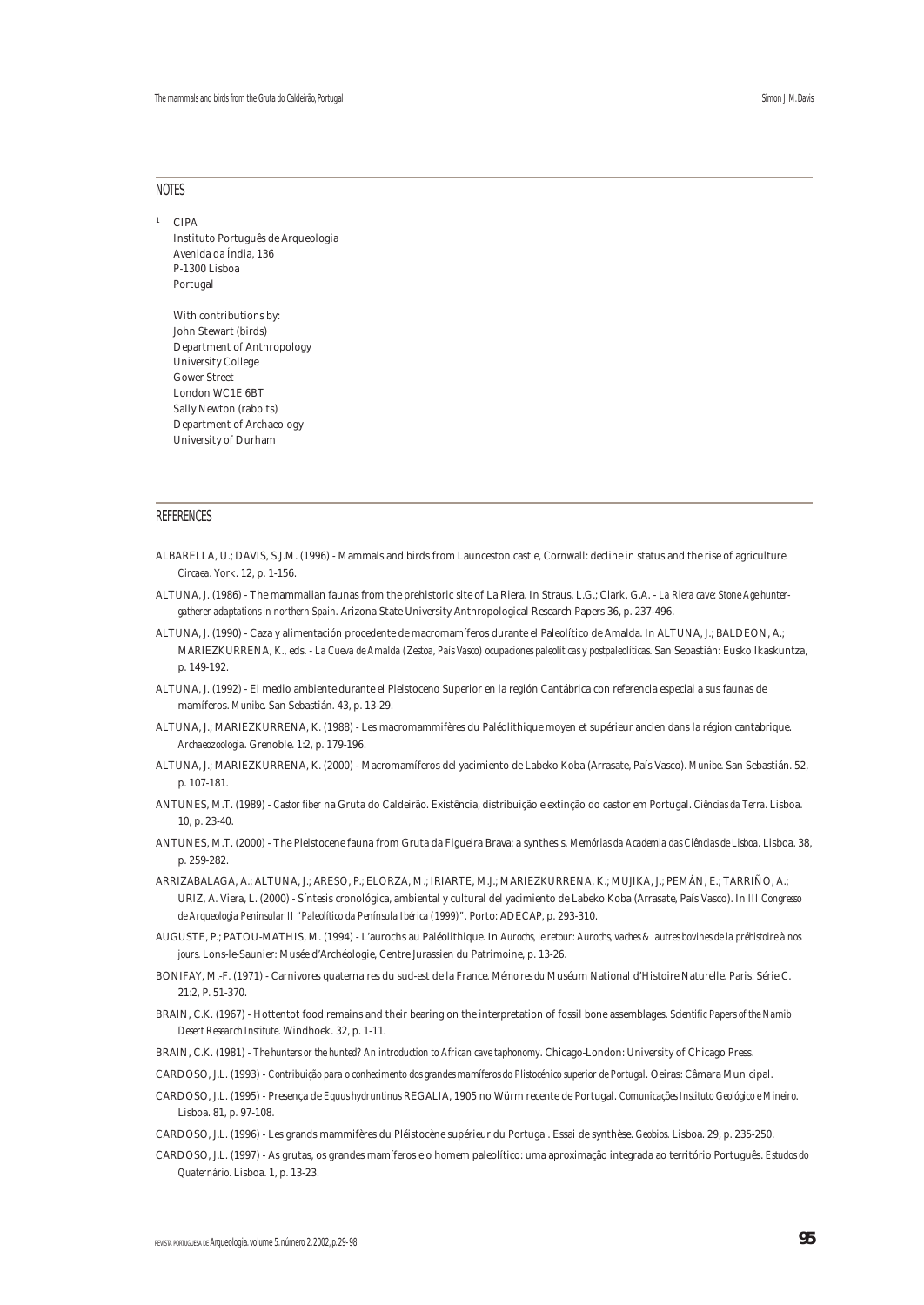CARDOSO, J.L.; ANTUNES, M.T. (1989) - *Rupicapra rupicapra* (Mammalia) in the Late Pleistocene of Portugal. *Ciências da Terra*. Lisboa. 10,p. 81-96.

- CASSOLI, P.F. (1972) Lo Pteroclide (Aves) fossile nei livelli del Paleolitico superiore e medio nel Pleistocene dell'Italia Meridionale. *Quaternaria*. Roma. 16, p. 225-245.
- CHASE, P.G. (1990) Sifflets du Paléolithique moyen (?). Les implications d'un coprolithe de coyote actuel. *Bulletin de la Société Préhistorique Française*. Paris. 87, p. 165-7
- DAVIS, S.J.M. (1981) The effects of temperature change and domestication on the body size of late Pleistocene to Holocene mammals of Israel. *Paleobiology*. Chicago. 7, p. 101-114
- DAVIS, S.J.M. (1992) *A rapid method for recording information about mammal bones from archaeological sites*. London, HBMC AM Laboratory report 19/92
- DAVIS, S.J.M. (1996) Measurements of a group of adult female Shetland sheep skeletons from a single flock: a baseline for zooarchaeologists. *Journal of Archaeological Science*. San Diego, CA. 23, p. 593-612
- DAVIS, S.J.M.; LERNAU, O.;PICHON, J. (1994) The animal remains: new light on the origin of animal husbandry. In LECHEVALLIER, M.; RONEN, A., eds. - *Le gisement de Hatoula en Judée occidentale, Israël*. Paris: Association Paléorient (Mémoires et Travaux du Centre de Recherche français de Jérusalem; 8), p. 83-100.

DELPECH, F. (1983) - *Les faunes du Paléolithique Supérieur dans le sud-ouest de la France*. Paris: CNRS (Cahiers du Quaternaire; 6).

- DRIESCH, A. von den, (1976) *A guide to the measurement of animal bones from archaeological sites*. Cambridge Mass.: Harvard University (Peabody Museum Bulletin; 1).
- DRIESCH, A. von den; BOESSNECK, J. (1976) Zur Grösse des Ures, *Bos primigenius* Bojanus, 1827, auf der Iberischen Halbinsel. *Säugetierkundliche Mitteilungen*. München. 24, p. 66-77.
- EISENMANN, V. (1981) Étude des dents jugales inférieures des *Equus* (Mammalia, Perissodactyla) actuels et fossiles. *Palaeovertebrata*. Montpellier. 10, p. 127-226.
- ESTÉVEZ, J.; SAÑA, M. (1999) Auerochsenfunde auf der Iberischen Halbinsel. In WENIGER, G.-C., ed. *Archäologie und Biologie des Auerochsen*. Köln: Neanderthal Museum, p. 119-131.
- FERNÁNDEZ RODRÍGUEZ, C.; RAMIL REGO, P.; MARTÍNEZ CORTIZAS, A. (1995) Characterization and depositional evolution of hyaena (*Crocuta crocuta*) coprolites from La Valiña cave (northwest Spain). *Journal of Archaeological Science*. San Diego, CA. 22, 597-607
- FICK, O.K.W. (1974) *Vergleichend Morphologische Untersuchungen an Einzelknochen europäischer Taubenarten*. München: Ludwig-Maximilians-Universität.
- FLANNERY, K.V. (1969) Origins and ecological effects of early domestication in Iran and the Near East. In UCKO, P.J.; DIMBLEBY, G.W., eds. - *The domestication and exploitation of plants and animals*. London: Duckworth, p. 73-100.
- GEDDES, D.S. (1985) Mesolithic domestic sheep in west Mediterranean Europe. *Journal of Archaeological Science*. San Diego, CA. 12, p. 25-48.
- GERAADS, D. (1997) La grande faune associé aux derniers Néandertaliens de Zafarraya (Andalousie, Espagne): systématique et essai d'interprétation. *Comptes-Rendus de l' Académie des Sciences.* Paris. 325, p. 725-731.
- GRANT, A. (1982) The use of tooth wear as a guide to the age of domestic ungulates. In WILSON, B.; GRIGSON, C.; PAYNE, S., eds. *Ageing and sexing animal bones from archaeological sites*. Oxford (BAR British Series; 109), p. 91-108.
- HARRIS, A.H.; MUNDEL, P. (1974) Size reduction of bighorn sheep (*Ovis canadensis*) at the close of the Pleistocene. *Journal of Mammalogy*. 55, p. 678-680.
- HARRISON, C.J.O. (1982) *An atlas of the birds of the Western Palaearctic*. New Jersey: Princeton University.
- KITCHENER, A.C. (1991) *The natural history of the wild cats*. London: A & C Black.
- KLEIN, R.G. (1975) Palaeoanthropological implications of the nonarchaeological bone assemblage from Swartklip I, south-western Cape Province, South Africa. *Quaternary Research*. New York. 5, p. 275-288.
- KLEIN, R.G. (1976) The fossil history of *Raphicerus* H. Smith, 1827 (Bovidae, Mammalia) in the Cape biotic zone. *Annals of the South African Museum*. Cape Town. 71, p. 169-191.
- KLEIN, R.G.; CRUZ-URIBE, K. (1984) *The analysis of animal bones from archaeological sites*. Chicago: Chicago University Press.
- KLEIN, R.; CRUZ-URIBE, K. (1994) The Paleolithic mammalian fauna from the 1.910-14 excavations at El Castillo Cave (Cantabria). In LASHERAS, J. , ed. - *Homenaje al Dr. Joaquín González Echegaray* (Museo y Centro de Investigación de Altamira. Monografías; 17). Madrid: Ministerio de Cultura, Dirección de Bellas Artes y Archivos, p. 141-158.
- KLEIN, R.; CRUZ-URIBE, K.; BEAUMONT, P.B. (1991) Environmental, ecological, and paleoanthropological implications of the Late Pleistocene mammalian fauna from Equus Cave, northern Cape Province, South Africa. *Quaternary Research*. New York. 36, p. 94-119.
- KLEIN, R.; CRUZ-URIBE, K.; HALKETT, D.; HART, T.; PARKINGTON, J.E. (1999) Palaeoenvironmental and human behavioural implications of the Boegoeberg 1 Late Pleistocene hyena den, northern Cape Province, South Africa. *Quaternary Research*. New York. 52, p. 393-403.
- KLEIN, R.G.; SCOTT, K. (1989) Glacial/Interglacial size variation in fossil spotted hyenas (*Crocuta crocuta*) from Britain. *Quaternary Research*. New York. 32, p. 88-95.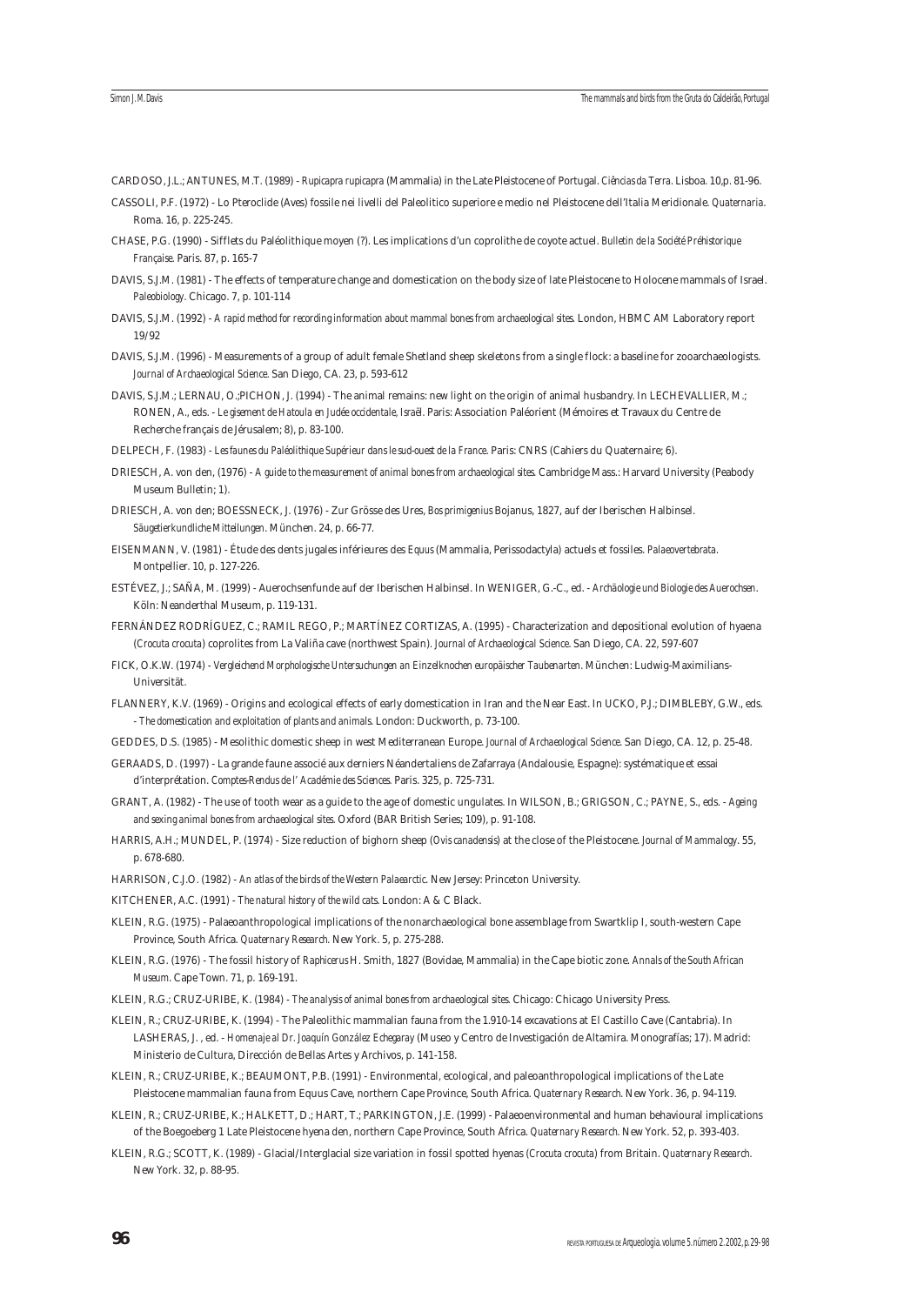- KRAFT, E. (1972) *Vergleichend morphologische Untersuchungen an Einzelknochen nord und mitteleuropaischer kleinerer Huhnervogel*. München: Ludwig-Maximilians-Universität.
- KRUUK, H. (1972) *The Spotted Hyena: A study of predation and social behavior*. Chicago-London: The University of Chicago Press
- KURTÉN, B. (1958) Life and death of the Pleistocene cave bear, a study in palaeoecology. *Acta Zoologica Fennica*. Helsinki. 95, p. 1-59.
- KURTÉN, B. (1965) Carnivora of the Palestine caves. *Acta Zoologica Fennica*. Helsinki. 107, p. 1-74.
- KURTÉN, B. (1968) *Pleistocene mammals of Europe*. London: Weidenfeld and Nicolson.
- LENTACKER, A. (1986) Preliminary results of the fauna of Cabeço de Amoreira and Cabeço de Arruda (Muge, Portugal). *Trabalhos de Antropologia e Etnologia*. Porto. 26, p. 9-26.
- MARIEZKURRENA, K.; ALTUNA, J. (1983) Biometria y dimorfismo sexual en el esqueleto de *Cervus elaphus* würmiense, postwürmiense y actual del Cantábrico. *Munibe*. San Sebastián. 35, p. 203-246
- MAYR, E. (1963) *Animal species and evolution*. Cambridge, Mass.: Harvard University Press
- MITCHELL-JONES, A.J.; AMORI, G.; BOGDANOWICZ, W.; KRYSTUFEK, B.; REIJNDERS, P.J.H.; SPITZENBERGER, F.; STUBBE, M.; THISSEN, J.B.M.; VOHRALÍK, V.; ZIMA, J. (1999) - *Atlas of European Mammals*. London: Academic Press; T & AD Poyser.
- MORALES, A.; ROSELLÓ, E.; HERNÁNDEZ, F. (1998) Late Upper Paleolithic subsistence strategies in southern Iberia: tardiglacial faunas from Cueva de Nerja (Málaga, Spain). *European Journal of Archaeology*. London. 1, p. 9-50.
- OWEN, R. (1846) *A history of British fossil mammals*. London: Van Voorst.
- PAYNE, S. (1973) Kill-off patterns in sheep and goats: the mandibles from As,van Kale. *Anatolian Studies*. London-Ankara. 23, p. 281-303.
- PAYNE, S. (1975) Faunal change at Franchthi cave from 20,000 BC to 3,000 BC. In CLASON, A.T., ed. *Archaeozoological studies*. Amsterdam-Oxford-New York: Elsevier, p. 120-131.
- PAYNE, S. (1987) Reference codes for wear states in the mandibular cheek teeth of sheep and goats. *Journal of Archaeological Science*. San Diego, CA. 14, p. 609-614.
- PAYNE, S.; BULL, G. (1988) Components of variation in measurements of pig bones and teeth, and the use of measurements to distinguish wild from domestic pig remains. *Archaeozoologia*. Grenoble. 2, p. 27-65.
- PAYNE, S.; MUNSON, P.J. (1985) Ruby and how many squirrels? The destruction of bones by dogs. In FIELLER, N.R.J., GILBERTSON, D.D.; RALPH, N.G.A., eds. - *Palaeobiological investigations; research design, methods and data analysis*. Oxford (BAR International Series; 266), p. 31-39.
- PÓVOAS, L. (1991) Faunes de rongeurs actuelles et du Pléistocène supérieur au Portugal: les évidences des sites de Avecasta et Caldeirão. *Memórias e Notícias*. Coimbra 112, p. 275-283.
- REGALIA, E. (1907) Sull'*Equus* (*Asinus*) *hydruntinus* Regalia della grotta di Romanelli (Castro, Lecce). *Archivio per l'Antropologia e l'Etnologia*. Firenze. 37, p. 375-390
- ROCHE, J. (1971) Le climat et les faunes du Paléolithique moyen et supérieur de la province d'Estremadura. In *Actas do II Congresso Nacional de Arqueologia, Coimbra 1970*. Coimbra: Junta Nacional da Educação, 1, p. 39-50.
- ROWLEY-CONWY, P. (1992) The early Neolithic animal bones from Gruta do Caldeirão. In ZILHÃO, J. *Gruta do Caldeirão. O Neolítico Antigo*. Lisboa: Instituto Português do Património Arquitectónico e Arqueológico (*Trabalhos de Arqueologia*; 6), p. 231-257.
- ROWLEY-CONWY, P. (1995) Wild or domestic? On the evidence for the earliest domestic cattle and pigs in south Scandinavia and Iberia. *International Journal of Osteoarchaeology*. Chichester. 5, p. 115-126.
- RUITER, D.J. de; BERGER, L.R. (1999) Leopards as taphonomic agents in dolomitic caves: implications for bone accumulations in the hominid-bearing deposits of South Africa. *Journal of Archaeological Science*. San Diego, CA. 27, p. 665-684.
- SKINNER, J.D.; DAVIS, S.; ILANI, G. (1980) Bone collecting by striped hyaenas, *Hyaena hyaena*, in Israel. *Palaeontologia Africana*. Johannesburg. 23, p. 99-104.
- STEHLIN, H.G.; GRAZIOSI, P. (1935) Ricerche sugli Asinidi fossili d'Europa. *Mémoires de la Société Paléontologique Suisse*. Genève. 56, p. 1-73.
- STEWART, (1999) *The Evolution of Quaternary Birds in the Western Palaearctic: aspects of taxonomy and ecomorphology*. Unpublished Ph.D. Dissertation, University College London.
- THOMPSON, H.; WORDEN, A.N. (1956) *The Rabbit*. London: Collins
- TOMEK, T.; BOCHENSKI, Z.M. (2000) *The comparative osteology of European corvids (Aves: Corvidae), with a key to the identification to their skeletal elements. Institute of Systematics and Evolution of Animals*. Polish Academy of Sciences, Krakow.
- VALENTE, M.J. 2000) *Arqueozoologia e tafonomia em contexto Paleolítico. A Gruta do Pego do Diabo (Loures*). MA thesis, University of Lisbon.
- VILLAVERDE, V.; MARTÍNEZ-VALLE, R.; GUILLEM, P.M.; FUMANAL, M.P. (1996) Mobility and the role of small game in the middle Paleolithic of the central region of the Spanish Mediterranean: a comparison of Cova Negra with other Paleolithic deposits. In CARBONELL, E.; VAQUERO, M., eds. - *The last Neandertals the first anatomically modern humans*. Tarragona: Universitat Rovira i Virgili, p. 267-288.
- WALVIUS, M.R. (1961) A discussion of the size of recent red deer (*Cervus elaphus* L.) compared with prehistoric specimens. *Beaufortia. Miscellaneous publications of the Zoological Museum,* Universiteit van Amsterdam**.** *Amsterdam*. 9 (97), p. 75-82.